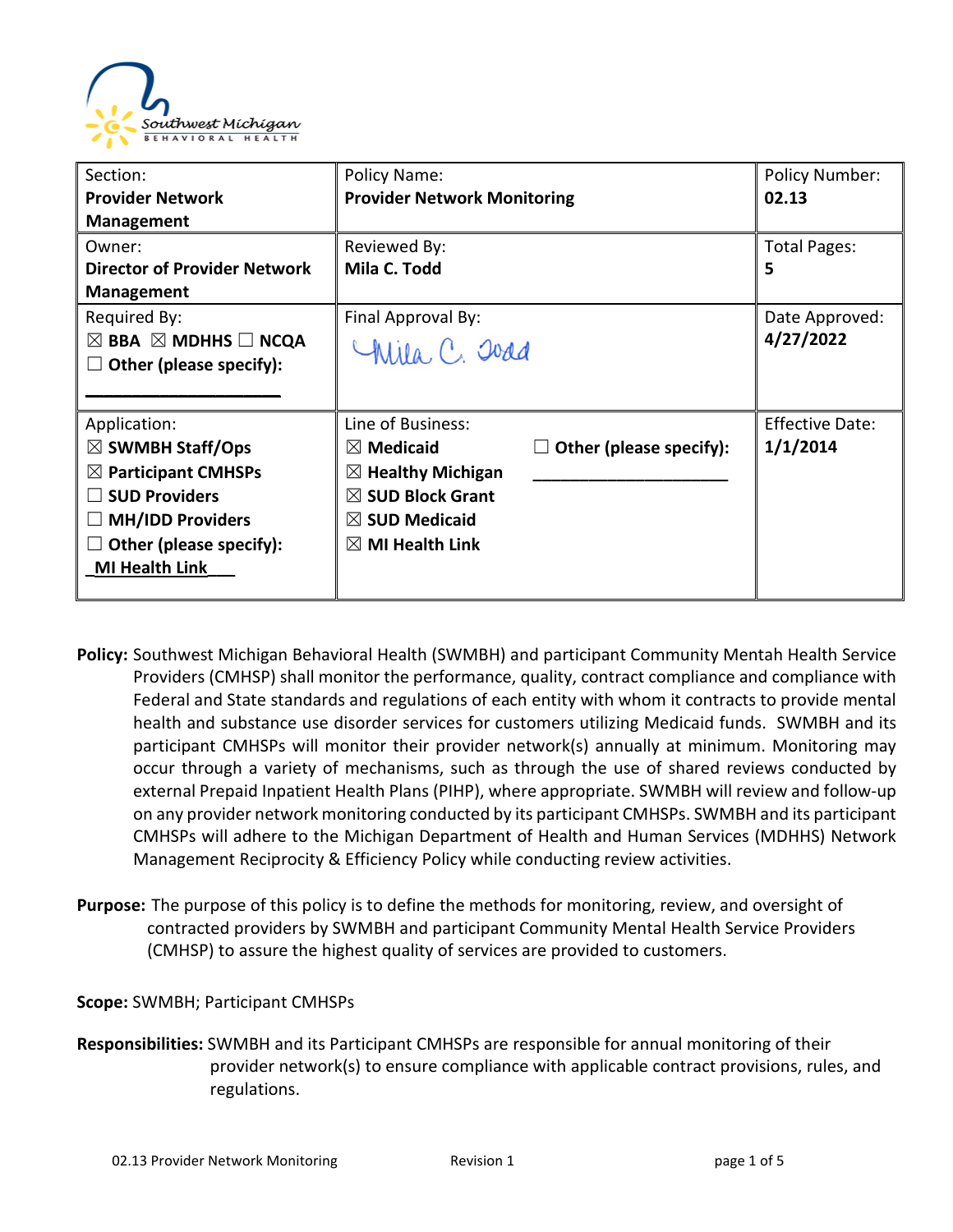

### **Definitions:**

- A. **Sanctions:** Penalties triggered when a provider fails to meet specified performance standards or other conditions of the contract. Sanctions include a range of options of varying in severity depending on the seriousness, frequency and/or nature of the contract violation. Sanctions may include, but are not limited to:
	- 1. Letter of guidance, warning or reprimand
	- 2. Impose conditions for continued practice within the SWMBH provider network.
	- 3. Referral moratorium
	- 4. Impose requirements for monitoring or consultation.
	- 5. Recommendation for additional training or education.
	- 6. Contract termination with cause.

## **Standards and Guidelines:**

- A. Communication to Providers Regarding Requirements & Expectations
	- SWMBH and participant CMHSPs will assist providers in understanding contractual requirements and expectations through a variety of means including, but not limited to:
		- 1. New provider orientation of contractual requirements and business practices.
		- 2. Designated provider network staff to address provider questions and concerns.
		- 3. Notification to providers of changes in Federal and State regulations impacting contractual requirements and/or business practices.
		- 4. Notification to contracted providers of changes in SWMBH or CMHSP policy.
		- 5. On-going training.
- B. Communication from Providers regarding Negative Action
	- 1. It is the responsibility of providers to communicate negative actions to the entity that holds the contract with the provider. Participant CMHSPs shall report negative actions regarding their provider networks to SWMBH within five (5) business days of becoming aware of an action.
	- 2. Providers are expected to provide immediate notification (within 10 business days) for the following actions:
		- a. Loss of accreditation.
		- b. Loss of insurance.
		- c. Unfavorable financial audit.
		- d. Successful litigation claim against the Provider member.
		- e. Loss of substance abuse license.
		- f. Loss or change in Adult Foster Care or Child Placing Licensing.
		- g. Reports of substantiated violations of State or Federal rules or regulations.
		- h. Any claim, allegation, financial loss or change in credentialing that may negatively impact the provider.
		- i. Loss of professional licensure.
	- 3. Sentinel Events must be reported as soon as possible and in accordance with the MDHHS contract and SWMBH policy.
- C. Provider Monitoring Review Elements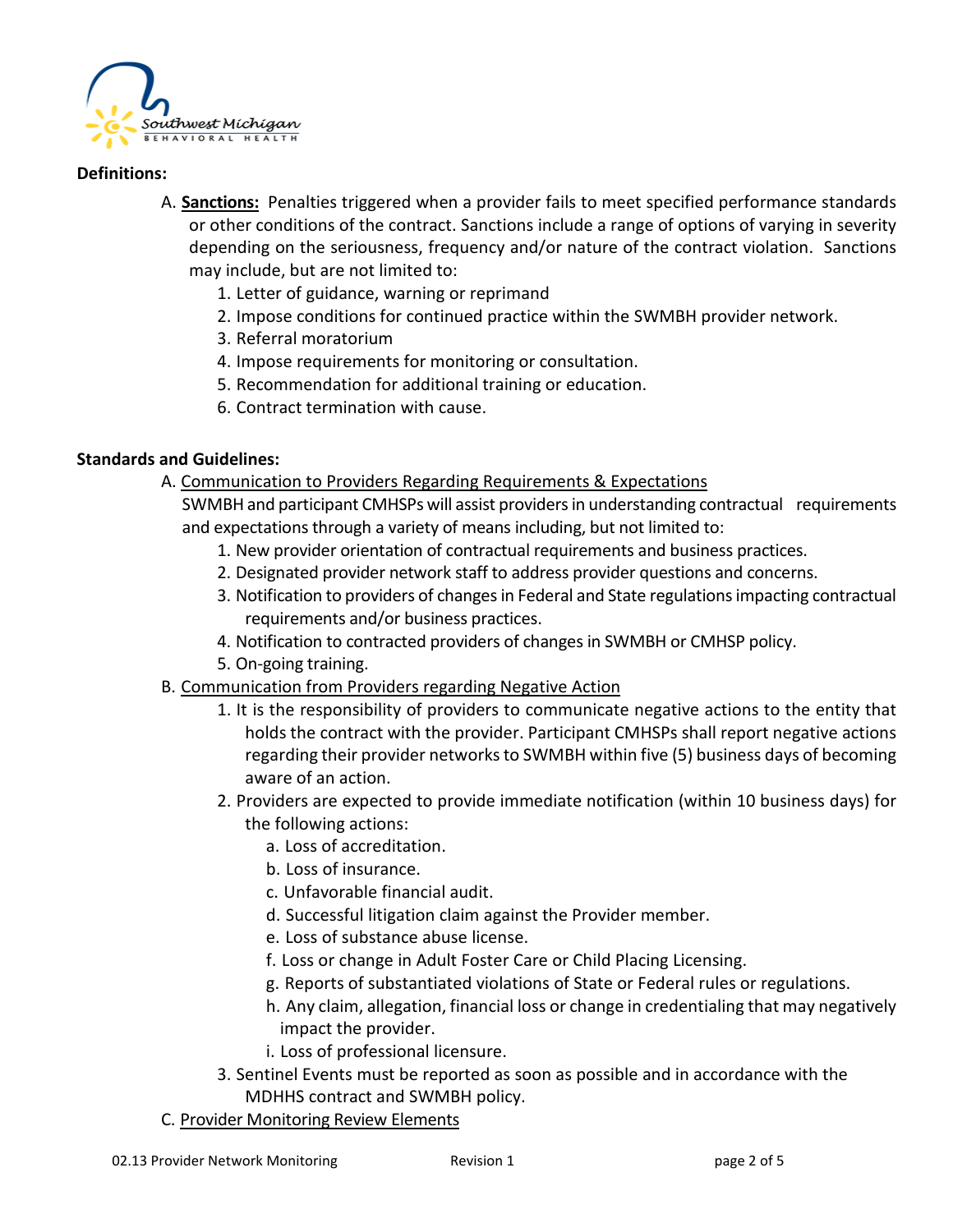

- 1. The monitoring of providers shall consist of a review of the following applicable elements:
	- a. Federal regulations, including the Medicaid Managed Care Regulations, Code of Federal Regulations (CFRs), Health Insurance Portability and Accountability Act (HIPAA), Centers for Medicare and Medicaid Services (CMS) protocols for PIHPs, and applicable federal laws pertaining to the Medicaid program and/or health plan.
	- b. PIHP managed care administrative delegations to CMHSPs.
	- c. Michigan Mental Health Code and Substance Use Disorder Administrative Rules.
	- d. Provider contract provisions.
	- e. SWMBH policies, standards and procedures.
	- f. Michigan Medicaid Provider Manual
- 2. Reference source(s) for specific monitoring or audit standards will be included on monitoring tools.
- 3. Monitoring tools will be reviewed annually for necessity, value and efficiency of specific monitoring or audit standards.
- 4. When adding new monitoring items to review processes, SWMBH and its participant CMHs will review the necessity of existing items, and whenever possible consider reducing or eliminating items of less value.
- 5. SWMBH and its participant CMHs will utilize the provider review tools attached to this policy for provider reviews.
- 6. SWMBH and its participant CMHs will incorporate meaningful consumer involvement in the monitoring activities of service providers.
- 7. SWMBH and its participant CMHSPs will utilize processes and procedures to share provider monitoring results of shared providers within the SWMBH region in order to reduce redundant processes and duplicative site reviews of providers contracting with multiple SWMBH organizations.
- 8. Monitoring results may be obtained from another Regional Entity/PIHP for shared providers. Results will be reviewed and if found complete and sufficient, may be accepted in the provider file as evidence of provider monitoring.
- 9. This policy does not usurp the ability of the funding PIHP/CMHSP to conduct ad hoc audits or reviews of provider programs where needed or indicated at any time based on reported performance or as required by external entities
- D. Provider Non-compliance and Sanctions

Whenever possible, SWMBH and participant CMHSPs will work toward continuous improvement with providers who are out of compliance with their contract. SWMBH and participant CMHSPs will develop procedures to address contract compliance and the use of sanctions.

1. Sanctions will be used with providers who demonstrate unsatisfactory performance, lack of response, failure to submit plan of correction within required timeframe and/or discovery of significant risks (i.e., health hazard, injury, loss, exposure).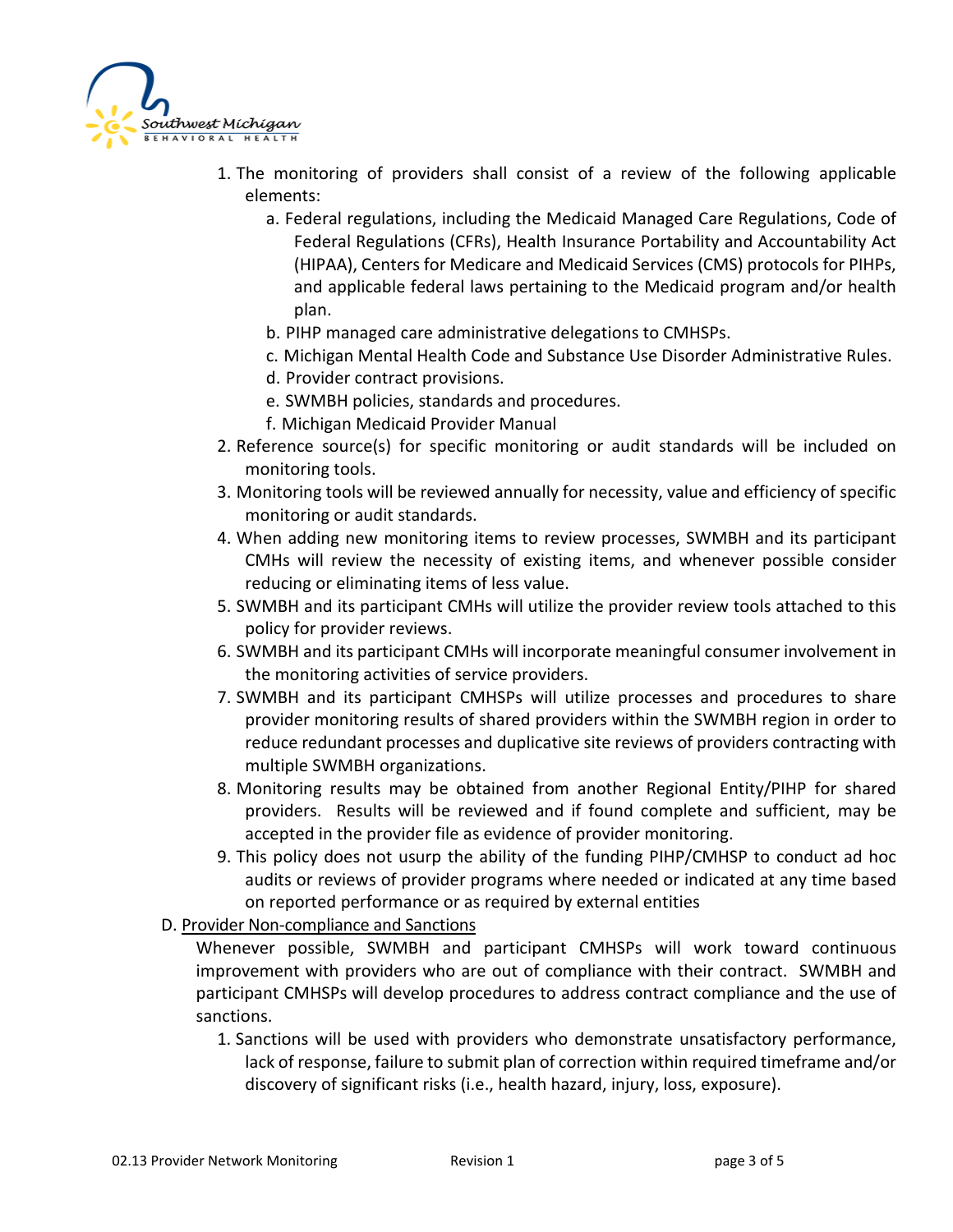

- 2. Sanctions will be based on the severity and frequency of the contractual violation(s). Typically, sanctions may be progressive in nature, but can begin at any level depending on the severity and frequency of the violation.
- 3. Under usual circumstances (a non-emergent situation where health and safety is not at risk), sanctions will require providers to satisfactorily remediate/correct violations noted, within a time frame determined by the contracting entity.
- 4. Under emergent situations where health and safety is a concern, the provider will immediately remediate/correct violations.
- 5. Ongoing monitoring of the provider will occur to ensure prompt resolution of the issues for which the sanction was applied.
- F. Communication to Providers regarding Sanctions
	- 1. SWMBH and participant CMHSPs will send the provider notice outlining the areas of non-compliance. Correspondence will outline the following:
		- a. Area(s) of non-compliance
		- b. Level and type of sanction
		- c. Expected remedy or improvement
		- d. Additional monitoring of the provider.
		- e. Date the remedy is expected to occur.
		- f. Due date for a response from the provider.
		- g. Contact person for questions and correspondence.
		- h. Statement indicating that continued non-compliance may include termination of the contract.
		- i. Notice of grievance and appeal process for non-clinical decisions.
	- 2. Participant CMHSPs shall report contractual sanctions of their provider networks to SWMBH within five (5) business days of the sanction date.

## **References:**

MDHHS-PIHP Contract, Schedule A, Section 1(E)(1)

## **Attachments:**

- A. 02.13A Primary & Clinical Providers Administrative Review Tool
- B. 02.13B Ancillary Community-Based Services Administrative Review Tool
- C. 02.13C Specialized Residential Administrative Review Tool
- D. 02.13D Fiscal Intermediary Administrative Review Tool
- E. 02.13E SUD Full Administrative Review Tool
- F. 02.13F SUD Provider Full Clinical Review Tool
- G. 02.13G LPH Compliance Standards with Guidance
- H. 02.13H Inpatient Staffing Chart
- I. 02.13I IPHU Chart Summary
- J. 02.13J ABA Administrative Review Tool
- K. 02.13K ABA Provider Clinical Quality Review Tool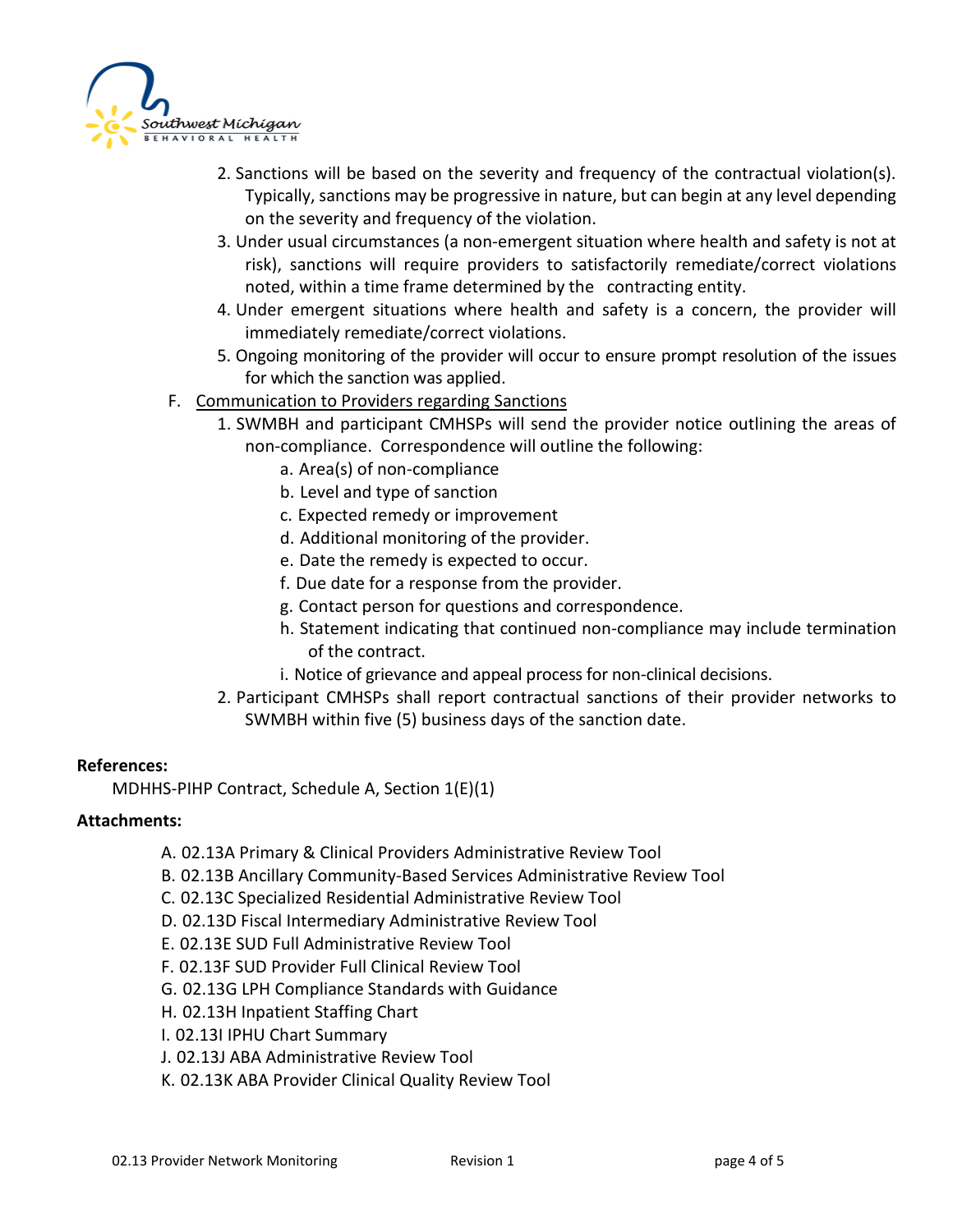

# **Revision History**

| <b>Revision #</b> | Revision<br>Date | <b>Revision Location</b>  | <b>Revision Summary</b>                                              | Revisor      |
|-------------------|------------------|---------------------------|----------------------------------------------------------------------|--------------|
| Initial           | 7/1/2020         | N/A                       | Moved to new template                                                | Mila C. Todd |
| 1                 | 4/27/2022        | References<br>Attachments | Updated MDHHS-PIHP<br>contract reference<br>Updated Attachments list | Mila C. Todd |
|                   |                  |                           |                                                                      |              |
|                   |                  |                           |                                                                      |              |
|                   |                  |                           |                                                                      |              |
|                   |                  |                           |                                                                      |              |
|                   |                  |                           |                                                                      |              |
|                   |                  |                           |                                                                      |              |
|                   |                  |                           |                                                                      |              |
|                   |                  |                           |                                                                      |              |
|                   |                  |                           |                                                                      |              |
|                   |                  |                           |                                                                      |              |
|                   |                  |                           |                                                                      |              |
|                   |                  |                           |                                                                      |              |
|                   |                  |                           |                                                                      |              |
|                   |                  |                           |                                                                      |              |
|                   |                  |                           |                                                                      |              |
|                   |                  |                           |                                                                      |              |
|                   |                  |                           |                                                                      |              |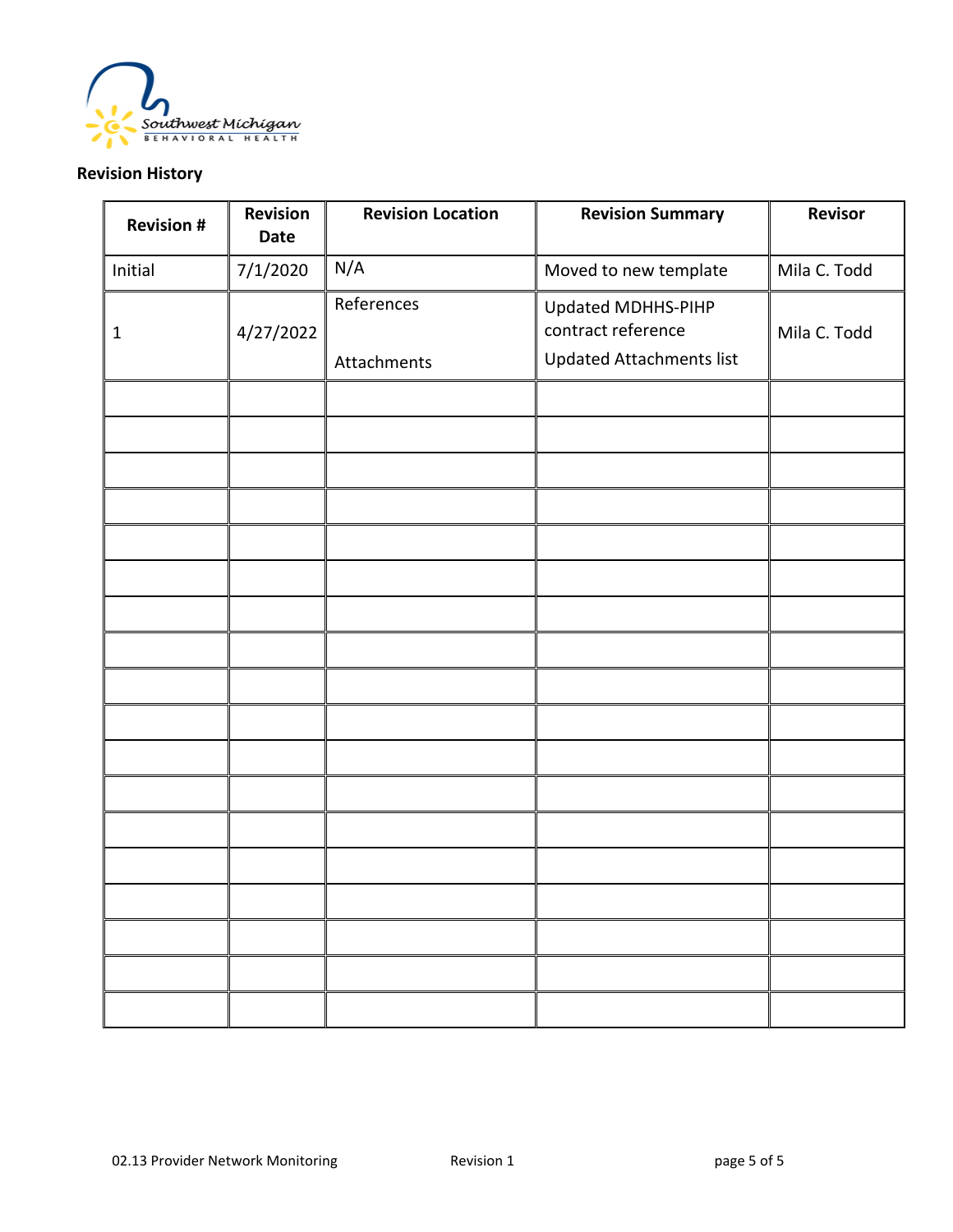| <b>Review Date:</b> |                                                                |
|---------------------|----------------------------------------------------------------|
| <b>Provider:</b>    |                                                                |
| Service:            | Select one or more - ACT, Homebased, Wraparound, Outpatient    |
|                     | <b>Therapy, Psychiatry, Targeted Case Management, Supports</b> |
|                     | Coordination, ABA, OT/PT, Speech                               |
| <b>Reviewer:</b>    |                                                                |

#### **SCORING INSTRUCTIONS**

*2 = compliance with standard/intent 1 = partial compliance standard/intent 0 = non-compliance or insufficient levels of compliance with standard/intent N/A = requirement not applicable to this type of review or this provider*

|     |                                                                                                                                                                                                                                                                                                                                                                                                    | Poss-<br>ible<br>Score | Actual<br>Score | References                                                                                                                                                     | <b>Comments</b> | Plan for Improvement |
|-----|----------------------------------------------------------------------------------------------------------------------------------------------------------------------------------------------------------------------------------------------------------------------------------------------------------------------------------------------------------------------------------------------------|------------------------|-----------------|----------------------------------------------------------------------------------------------------------------------------------------------------------------|-----------------|----------------------|
|     | <b>SECTION 1 - GENERAL ADMINISTRATIVE OVERSIGHT</b>                                                                                                                                                                                                                                                                                                                                                |                        |                 |                                                                                                                                                                |                 |                      |
| 1.1 | The provider has adequate <i>physical safeguards</i> in place to<br>prevent unauthorized use or disclosure of Protected Health<br>Information (PHI), including both policy and procedures to<br>protect PHI.                                                                                                                                                                                       |                        |                 | HIPPA/HITECH<br>42 CFR Part 2<br>MH Code 330.1748                                                                                                              |                 |                      |
|     | For example, paper records are locked with only appropriate<br>staff members having access, and not left in open areas.                                                                                                                                                                                                                                                                            |                        |                 |                                                                                                                                                                |                 |                      |
| 1.2 | The provider has adequate <i>technical safeguards</i> in place to<br>prevent unauthorized use or disclosure of PHI, including both<br>policy and procedures to protect PHI.<br>For example, password protection is used to access electronic<br>records; encryption if PHI is being sent through email.                                                                                            |                        |                 | HIPPA/HITECH<br>42 CFR Part 2<br>MH Code 330.1748                                                                                                              |                 |                      |
| 1.3 | The organization has developed and adopted a "Code of<br>Conduct" (or its equivalent) for its employees regarding ethical<br>and legal practice expectations. A provider may choose to<br>comply with the SWMBH Code of Conduct in lieu of developing<br>its own code of conduct (must have written certification that<br>they have received, read, and will abide by SWMBH's Code of<br>Conduct). |                        |                 | PIHP Policy 10.1                                                                                                                                               |                 |                      |
| 1.4 | Staff know what to do if they suspect Medicaid fraud or abuse<br>within the organization. (N/A if no hired staff - e.g., Family<br>homes). Compliance training content may be reviewed to<br>assess this item.                                                                                                                                                                                     |                        |                 | Deficit Reduction Act;<br>Patient Protection &<br>Affordable Care Act of<br>2010;<br><b>HealthCare &amp; Education</b><br><b>Reconciliation Act of</b><br>2010 |                 |                      |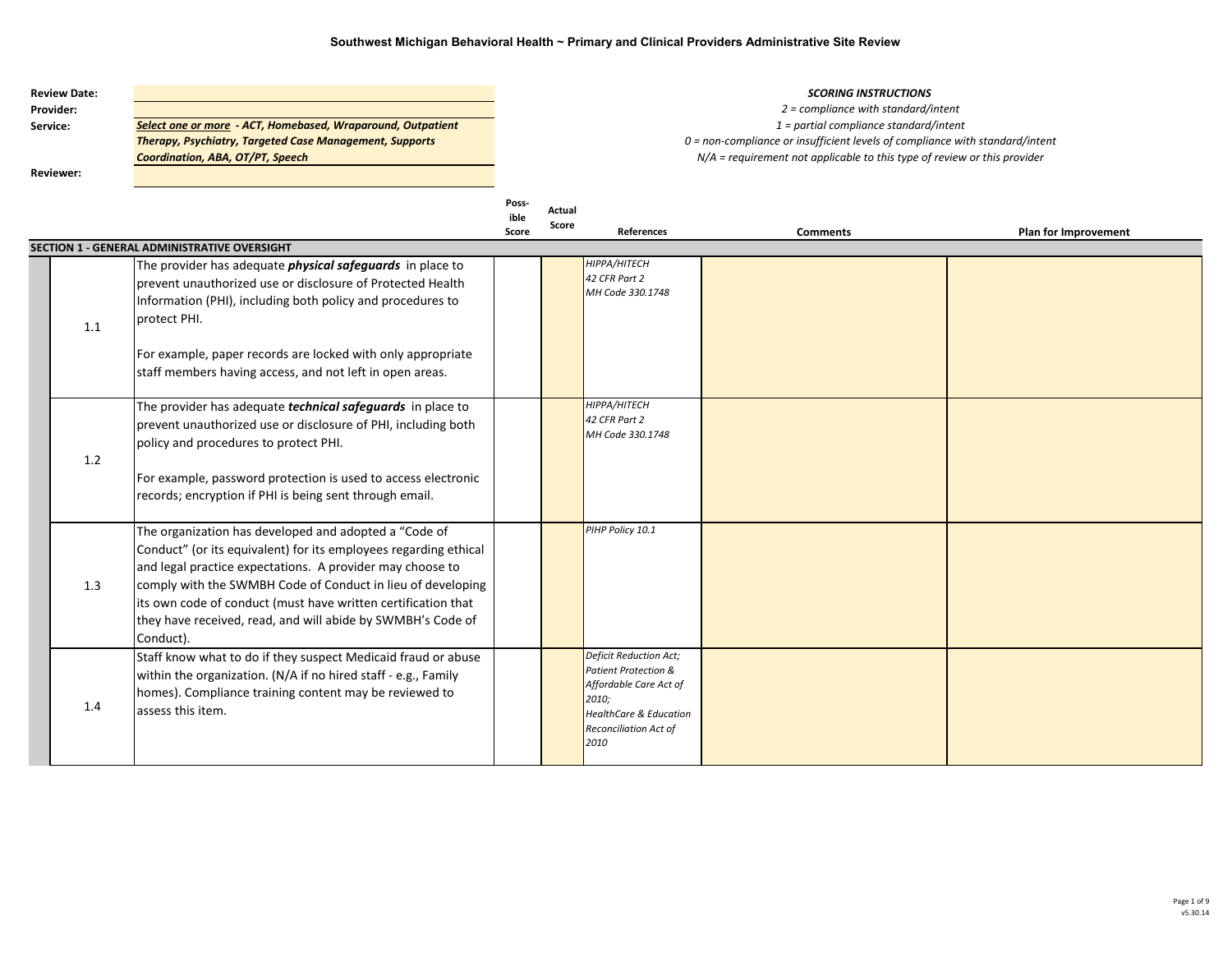| 1.5 | Plans for Improvement in response to<br>citations/recommendations from the most recent reviews<br>(licensing etc.) or licensing special investigations have been<br>submitted to the appropriate agency, and there is evidence of<br>implementation.                                                                                                                                                                                                                                                   | Poss-<br>ible<br>Score | Actual<br>Score | <b>References</b><br><b>Payor Contract</b><br>requirement: LICENSES,<br><b>ACCREDITATIONS, AND</b><br>CERTIFICATIONS; AND,<br><b>CREDENTIALING AND</b><br><b>PRIVILEGING</b><br><b>REQUIREMENTS AND</b><br><b>QUALIFICATIONS</b> | <b>Comments</b> | Plan for Improvement |
|-----|--------------------------------------------------------------------------------------------------------------------------------------------------------------------------------------------------------------------------------------------------------------------------------------------------------------------------------------------------------------------------------------------------------------------------------------------------------------------------------------------------------|------------------------|-----------------|----------------------------------------------------------------------------------------------------------------------------------------------------------------------------------------------------------------------------------|-----------------|----------------------|
|     | Section 1 - GENERAL ADMINISTRATIVE OVERSIGHT Total:                                                                                                                                                                                                                                                                                                                                                                                                                                                    |                        |                 | Percent:                                                                                                                                                                                                                         |                 |                      |
|     | SECTION 2 - CUSTOMER SERVICES/ACCESS TO CARE                                                                                                                                                                                                                                                                                                                                                                                                                                                           |                        |                 |                                                                                                                                                                                                                                  |                 |                      |
| 2.1 | Communication Accommodations: program has developed<br>resources and incorporated features to overcome barriers for<br>persons who have limited ability to communicate in standard<br>English (i.e., LEP resources; bi-lingual staff; communication<br>resources in alternative languages/formats [Braille, Spanish,<br>audio enhancements, sign language communication; TDI;<br>communication enhancement devices; signs; person served-<br>specific communication techniques, etc.); interpreters]). |                        |                 | PIHP Policy 4.1 Access<br><b>Management Policy</b><br>PIHP policy 6.5<br>(Communication<br>Accommodations for<br><b>Limited English</b><br>Proficiency and Visual<br>(Impairment                                                 |                 |                      |
| 2.2 | Taglines in the top 15 languages spoken in the state are posted<br>advising clients of the availability of free language assistance<br>services. (consultative FY18)                                                                                                                                                                                                                                                                                                                                   |                        |                 | Affordable Care Act<br>Section 1557                                                                                                                                                                                              |                 |                      |
| 2.3 | The Notice of Non-Discrimination is posted advising clients they<br>cannot be refused treatment based on race, color, national<br>origin, sex, age or disability. (consultative FY18)                                                                                                                                                                                                                                                                                                                  |                        |                 | Affordable Care Act<br>Section 1557                                                                                                                                                                                              |                 |                      |
|     | Section 2 - CUSTOMER SERVICES/ACCESS TO CARE Total:                                                                                                                                                                                                                                                                                                                                                                                                                                                    |                        |                 | Percent:                                                                                                                                                                                                                         |                 |                      |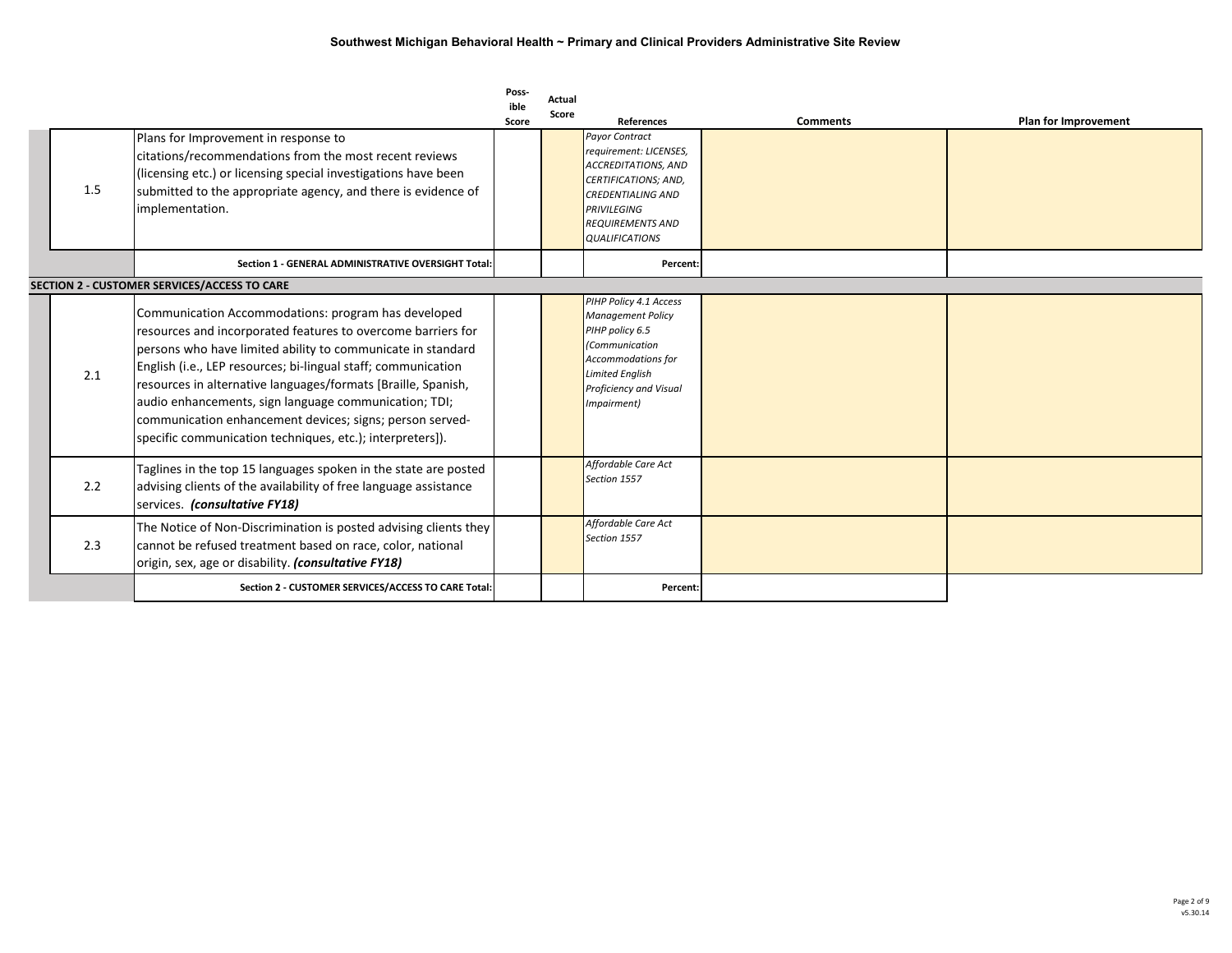|     |                                                                                                                                                                                                                                                                        | Poss-<br>ible | Actual |                                                                    |                 |                      |
|-----|------------------------------------------------------------------------------------------------------------------------------------------------------------------------------------------------------------------------------------------------------------------------|---------------|--------|--------------------------------------------------------------------|-----------------|----------------------|
|     |                                                                                                                                                                                                                                                                        | Score         | Score  | <b>References</b>                                                  | <b>Comments</b> | Plan for Improvement |
|     | SECTION 3 - FACILITY & MAINTENANCE (If applicable - when customers are served at a provider-owned location)                                                                                                                                                            |               |        |                                                                    |                 |                      |
| 3.1 | Handicapped access to facility, therapy/exam rooms, and<br>restrooms is provided                                                                                                                                                                                       |               |        | <b>ADA Accessibility</b><br>Guidelines (ADAAG) 4.13,<br>4.14, 4.23 |                 |                      |
| 3.2 | Exits, corridors, and hallways are free of obstruction.                                                                                                                                                                                                                |               |        | <b>ADA Accessibility</b><br>Guidelines (ADAAG) 4.6                 |                 |                      |
| 3.3 | Rooms allow for privacy of conversation (voices of normal<br>volume cannot be heard through walls)                                                                                                                                                                     |               |        | MHC 330.1261                                                       |                 |                      |
| 3.4 | Facility Grounds & Premises - driveway, surrounding yard areas,<br>detached structures appear well maintained and free of<br>obvious, litter, refuse, etc. (note: roof, exterior walls, doors,<br>windows/screens, stairways, sidewalks, attached structure,<br>etc.). |               |        | <b>DHHS Site Review</b><br>Protocol D.3                            |                 |                      |
| 3.5 | Facility Interior/Cleanliness - Sanitary environment is<br>maintained throughout the facility. (furnishings, flooring, walls,<br>smells, cleanliness, housekeeping standards, etc.).                                                                                   |               |        | <b>DHHS Site Review</b><br>Protocol D.3                            |                 |                      |
| 3.6 | Maintenance of Facility - there is evidence that maintenance<br>issues are being appropriately addressed (invoices for<br>repair/inspection/replacement of equipment, utilities, evidence<br>of facility improvements, etc.).                                          |               |        | <b>DHHS Site Review</b><br>Protocol D.3                            |                 |                      |
|     | Section 3 - FACILITY & MAINTENANCE Total:                                                                                                                                                                                                                              |               |        | Percent:                                                           |                 |                      |
|     | SECTION 4 - EMERGENCY RESPONSE (If applicable - when customers are served at a provider-owned location)                                                                                                                                                                |               |        |                                                                    |                 |                      |
| 4.1 | Program has a comprehensive set of written Emergency<br>Response Procedures containing clear instructions in response<br>to fire, severe weather, medical emergencies, and emergencies<br>while transporting individuals served, if applicable.                        |               |        | <b>DHHS Site Review</b><br>Protocol D.3                            |                 |                      |
| 4.2 | Emergency evacuation maps/routes are displayed in prominent<br>locations at the facility. (when customers are served at a<br>provider-owned location)                                                                                                                  |               |        | <b>DHHS Site Review</b><br>Protocol D.3                            |                 |                      |
|     | <b>Section 4 - EMERGENCY RESPONSE Total:</b>                                                                                                                                                                                                                           |               |        | Percent:                                                           |                 |                      |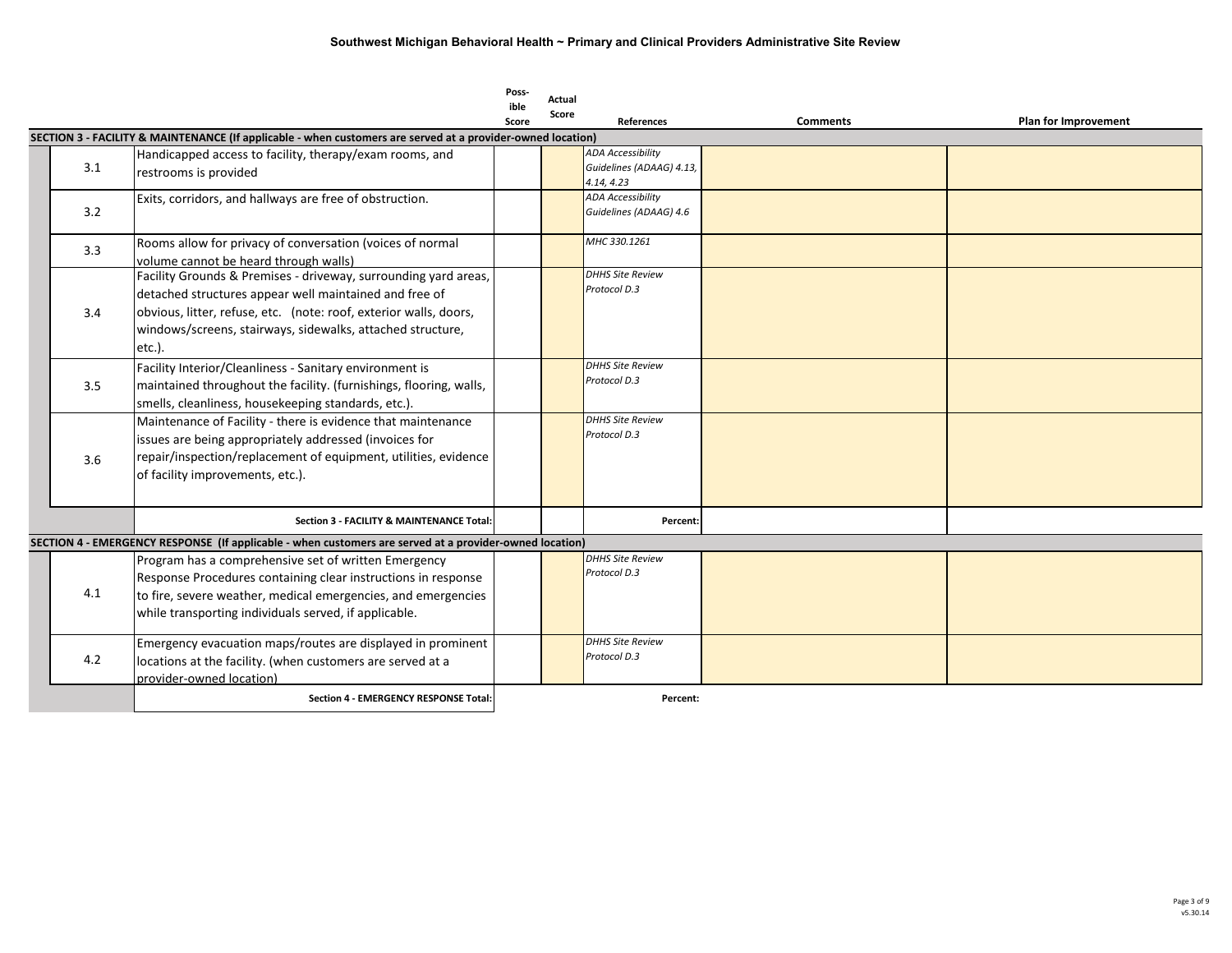|     |                                                                                                                                                                                                                                                                                                                                                                                            | Poss-<br>ible<br>Score | Actual<br>Score | References                                                                                                                                                        | <b>Comments</b> | Plan for Improvement |
|-----|--------------------------------------------------------------------------------------------------------------------------------------------------------------------------------------------------------------------------------------------------------------------------------------------------------------------------------------------------------------------------------------------|------------------------|-----------------|-------------------------------------------------------------------------------------------------------------------------------------------------------------------|-----------------|----------------------|
|     | SECTION 5 - MEDICATION MANAGEMENT (For providers who are distributing medication)                                                                                                                                                                                                                                                                                                          |                        |                 |                                                                                                                                                                   |                 |                      |
| 5.1 | If an individual cannot administer his or her own medication, a<br>provider shall ensure that medication is administered by or<br>under the supervision of personnel who are qualified and<br>trained.                                                                                                                                                                                     |                        |                 | R 330.7158                                                                                                                                                        |                 |                      |
| 5.2 | A provider shall record the administration of all medication in<br>the recipient's clinical record. 1) The dosage. 2) Label<br>instructions for use. 3) Time to be administered. 4) The initials<br>of the person who administers the medication, which shall be<br>entered at the time the medication is given. 5) A resident's<br>refusal to accept prescribed medication or procedures. |                        |                 | R 330.7158                                                                                                                                                        |                 |                      |
| 5.3 | A provider shall ensure that medication errors and adverse drug<br>reactions are immediately and properly reported and recorded.                                                                                                                                                                                                                                                           |                        |                 | R 330.7158                                                                                                                                                        |                 |                      |
|     | Section 5 - MEDICATION MANAGEMENT Total:                                                                                                                                                                                                                                                                                                                                                   |                        |                 | Percent:                                                                                                                                                          |                 |                      |
|     | <b>SECTION 6 - STAFF TRAINING REQUIREMENTS</b>                                                                                                                                                                                                                                                                                                                                             |                        |                 |                                                                                                                                                                   |                 |                      |
| 6.1 | Recipient Rights Protection (including confidentiality,<br>mandatory reporting requirement for incidents, abuse &<br>neglect) - (within 30 days of hire; annual update thereafter).                                                                                                                                                                                                        |                        |                 | MH Code: 330.1755(5)(f)                                                                                                                                           |                 |                      |
| 6.2 | Person-Centered Planning (aka Individualized Service Planning)<br>within 60 days of hire; annual update thereafter).                                                                                                                                                                                                                                                                       |                        |                 | <b>MDHHS Master Contract</b><br>Attachment P.4.4.1.1                                                                                                              |                 |                      |
| 6.3 | Cultural Diversity/Competency/Awareness (within 6 months of<br>hire) (annual requirement).                                                                                                                                                                                                                                                                                                 |                        |                 | <b>MDHHS Master Contract</b><br>Part II(A); 4.5<br>42 CFR 438.206                                                                                                 |                 |                      |
| 6.4 | Blood borne Pathogens (Preventing Disease Transmission,<br>Infection Control - within 30 days of hire; annual update<br>reauired).                                                                                                                                                                                                                                                         |                        |                 | MIOSHA R 325,70016                                                                                                                                                |                 |                      |
| 6.5 | Limited English Proficiency (LEP) (within 6 months of hire).                                                                                                                                                                                                                                                                                                                               |                        |                 | <b>MDHHS Master Contract</b><br>Part I; 18.16<br>Office of Civil Rights<br>Policy Guidance on the<br><b>Title VI Prohibition</b><br><b>Against Discrimination</b> |                 |                      |
| 6.6 | HIPAA (within 30 days of hire, annual updates).                                                                                                                                                                                                                                                                                                                                            |                        |                 | 45 CFR 164.308(a)(5)(i) &<br>45 CFR 164.503.(b)(1)                                                                                                                |                 |                      |
| 6.7 | Corporate Compliance (within 30 days of hire, annual updates).                                                                                                                                                                                                                                                                                                                             |                        |                 | <b>Medicaid Integrity</b><br>Program (MIP)<br><b>Deficit Reduction Act</b><br>(DRA)                                                                               |                 |                      |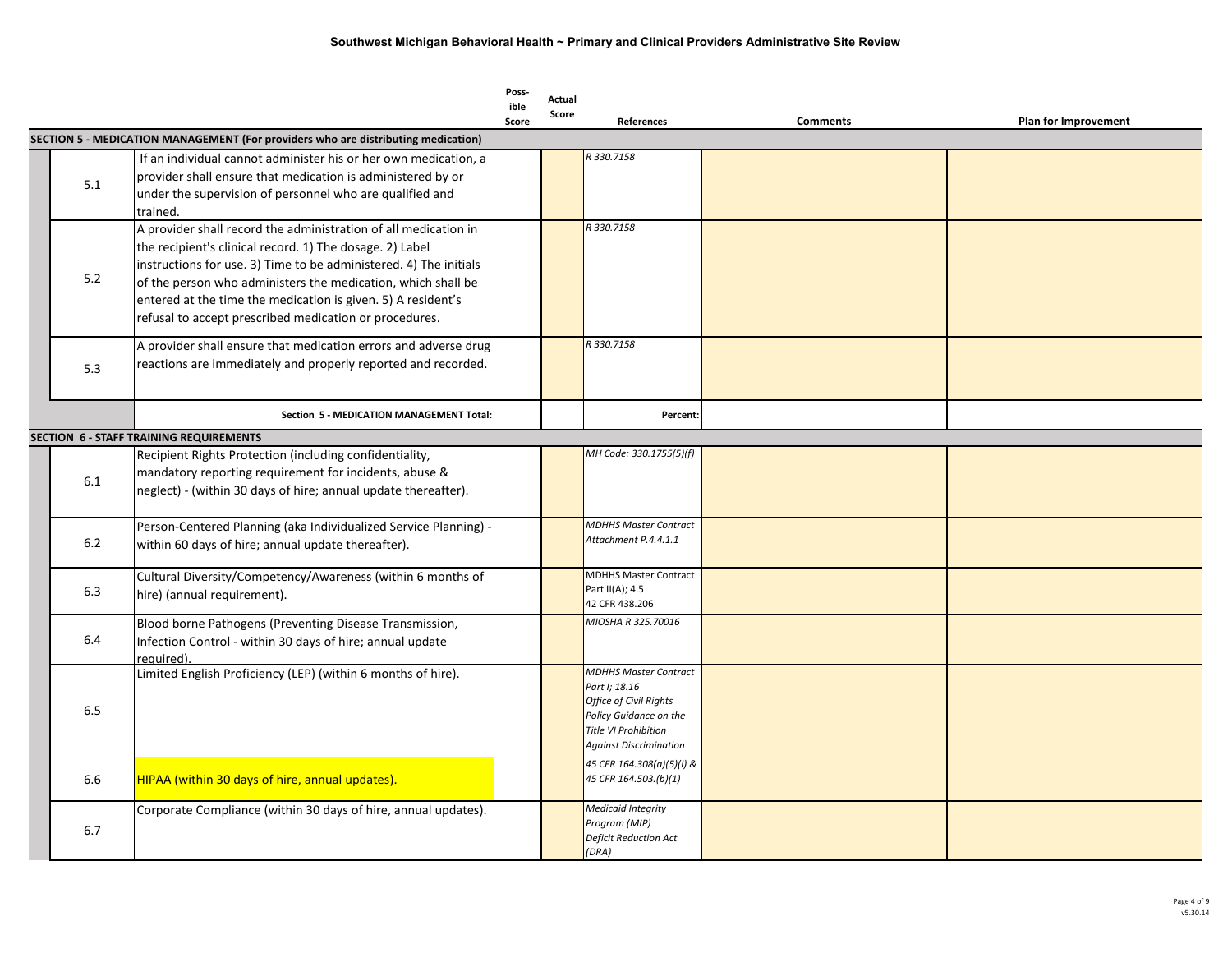|      |                                                                                                                                                                                                                                                                                                                           | Poss-<br>ible<br>Score | Actual<br>Score | References                                                                          | <b>Comments</b> | <b>Plan for Improvement</b> |
|------|---------------------------------------------------------------------------------------------------------------------------------------------------------------------------------------------------------------------------------------------------------------------------------------------------------------------------|------------------------|-----------------|-------------------------------------------------------------------------------------|-----------------|-----------------------------|
| 6.8  | Individuals Plans of Service and Ancillary Plans (there is<br>evidence that staff have been trained in the IPOS and in any<br>applicable Support Plan for Individuals in their care before the<br>provision of direct care [Behavior Treatment Plan, PT, OT,<br>Nursing etc ll                                            |                        |                 | Michigan Mental Health<br>Code<br>330.1708                                          |                 |                             |
| 6.9  | Non-Aversive Techniques for Prevention and Treatment of<br>Challenging Behavior (MDHHS approved curriculum if restricted<br>interventions included) - (within 30 days of hire & annual<br>updates, if working with individuals with challenging behavior)                                                                 |                        |                 | <b>MDHHS Master Contract</b><br>Attachment P.1.4.1 and<br>R 330.1806                |                 |                             |
| 6.10 | CPR (within 60 days as necessary for job duties; ongoing as<br>required per the training program - usually every 2 to 3 years).                                                                                                                                                                                           |                        |                 | R 400.14204                                                                         |                 |                             |
| 6.11 | First Aid (within 60 days as necessary for job duties; ongoing as<br>required per the training program - usually every 2 to 3 years).<br>Required if providing Aide or Behavior Technician services as<br>defined in Michigan PIHP/CMHSP Provider Qualifications Per<br>Medicaid Services & HCPCS/CPT Codes.              |                        |                 | <b>Medicaid Provider</b><br>Manual 2.4                                              |                 |                             |
| 6.12 | Advance Directives (All in the following roles: Primary clinicians,<br>Access/UM staff, Customer Services, Psychiatrists/nurses, Peer<br>Support Specialists, Service supervisors/directors of the above<br>listed staff)                                                                                                 |                        |                 | 42 CFR 422.128<br>42 CFR 438.3<br><b>MDHHS Master Contract</b><br>Part II(A) 7.10.5 |                 |                             |
| 6.13 | Grievances and Appeals within 30 days of hire and annually for<br>all in the following roles: • Primary clinicians & SUD therapists<br>(including residential/detox) • Access/UM staff, • Customer<br>Services, • Service supervisors/directors of the above listed<br>staff                                              |                        |                 | 42 CFR 438.400-424<br><b>MDHHS Master Contract</b><br>Attachment P 6.3.1.1          |                 |                             |
| 6.14 | Customer Services within 30 days of hire and annually for all in<br>the following roles: • Psychiatrists/nurses, • Peer support<br>specialists, • Recovery coaches, • Reception staff, • Service<br>supervisors/directors of the above listed staff, • Minimum one<br>person per site for all other services (MH and SUD) |                        |                 | 42 CFR 438.400-424<br><b>MDHHS Master Contract</b><br>Attachment P 6.3.1.1          |                 |                             |
| 6.15 | MDHHS three-day Wraparound Facilitator training (within 90<br>days of hire for Wraparound facilitators, and supervisors who<br>are working with families)                                                                                                                                                                 |                        |                 | <b>Medicaid Provider</b><br>Manual 3.29.B                                           |                 |                             |
| 6.16 | MDHHS Wraparound trainings (2 within 12 months of hire and<br>2 per calendar year thereafter for wraparound supervisors and<br>facilitators. Supervisors must include one supervisory training).                                                                                                                          |                        |                 | <b>Medicaid Provider</b><br>Manual 3.29.B                                           |                 |                             |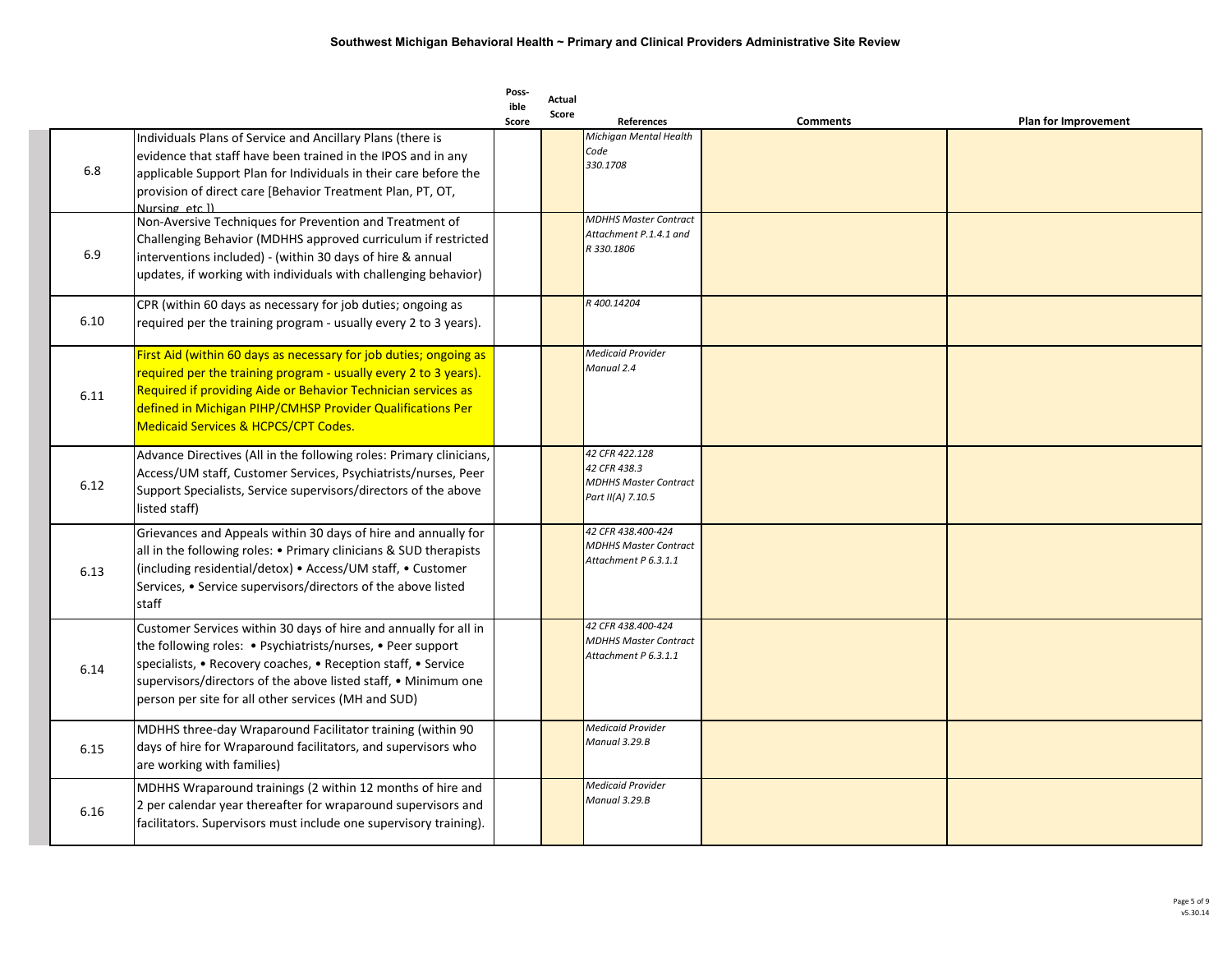|      |                                                                                                                                                                                                                                                                                                                                                                              | Poss-<br>ible<br>Score | Actual<br>Score | References                                                                    | <b>Comments</b> | Plan for Improvement |
|------|------------------------------------------------------------------------------------------------------------------------------------------------------------------------------------------------------------------------------------------------------------------------------------------------------------------------------------------------------------------------------|------------------------|-----------------|-------------------------------------------------------------------------------|-----------------|----------------------|
| 6.17 | ACT training - MDHHS approved (within six months of hire and<br>annual updates for ACT staff except physicians)                                                                                                                                                                                                                                                              |                        |                 | Medicaid Provider<br>Manual 4.3                                               |                 |                      |
| 6.18 | ACT physician training - MDHHS approved (within 12 months of<br>hire for ACT physicians)                                                                                                                                                                                                                                                                                     |                        |                 | Medicaid Provider<br>Manual 4.3                                               |                 |                      |
| 6.19 | Registered Behavior Technician (RBT) training - for Behavior<br>Technicians. Prior to delivering behavioral health treatment<br>services.                                                                                                                                                                                                                                    |                        |                 | Medicaid Provider<br>Manual 18.12                                             |                 |                      |
| 6.20 | Child and Family specific training (24 hours annually for Child<br>Mental Health Professionals - CMHPs)                                                                                                                                                                                                                                                                      |                        |                 | Children's Diagnostic and<br><b>Treatment Services</b><br>Program requirement |                 |                      |
| 6.21 | LOCUS training (prior to administering and booster as required<br>by MDHHS or SWMBH clinical policy - LOCUS assessors)                                                                                                                                                                                                                                                       |                        |                 | <b>MDHHS Master Contract</b><br>Part II(A) 7.7.3                              |                 |                      |
| 6.22 | ASAM training (prior to administering and booster as required<br>by MDHHS or SWMBH clinical policy - ASAM assessors)                                                                                                                                                                                                                                                         |                        |                 | <b>MDHHS Master Contract</b><br>Attachment P.II.B.A.                          |                 |                      |
| 6.23 | SIS training (prior to administering and booster as required by<br>MDHHS or SWMBH clinical policy - SIS assessors)                                                                                                                                                                                                                                                           |                        |                 | <b>MDHHS Master Contract</b><br>Part II(A) 7.7.3                              |                 |                      |
| 6.24 | CAFAS/PECFAS training (prior to administering and booster<br>every two years - CMHPs)                                                                                                                                                                                                                                                                                        |                        |                 | <b>Medicaid Provider</b><br>Manual 7.2.B                                      |                 |                      |
|      | Section 6 - STAFF TRAINING REQUIREMENTS Total:                                                                                                                                                                                                                                                                                                                               |                        |                 | Percent:                                                                      |                 |                      |
|      | SECTION 7 - CREDENTIALING AND PERSONNEL MANAGEMENT REQUIREMENTS                                                                                                                                                                                                                                                                                                              |                        |                 |                                                                               |                 |                      |
| 7.1  | The provider has written job descriptions for all positions. Each<br>job description shall specifically identify all of the following:<br>a. Job Title<br>b. Tasks & Responsibilities<br>c. The skills, knowledge, training, education, and experience<br>required for the job<br>d. Recovery-based (as appropriate), person-centered and<br>culturally competent practices. |                        |                 | R 325.14112<br>PIHP Policy 1.2<br>SWMBH-Provider<br>Contracts                 |                 |                      |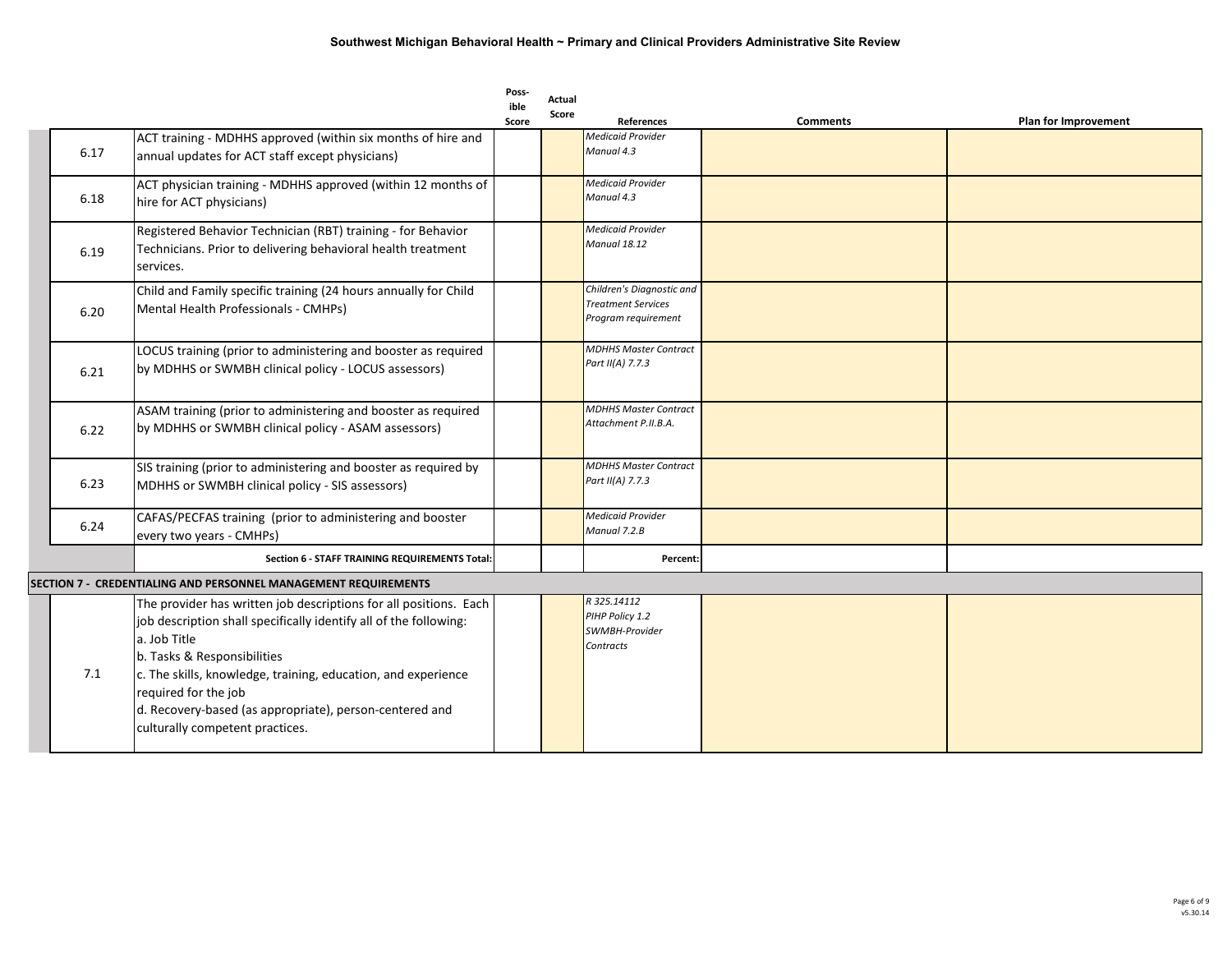|     |                                                                                                                                                                                                                                                                                                                                                                                                                                                                                                                                                                                                                                                                                                     | Poss-         | Actual |                                                                                                                                                            |                 |                             |
|-----|-----------------------------------------------------------------------------------------------------------------------------------------------------------------------------------------------------------------------------------------------------------------------------------------------------------------------------------------------------------------------------------------------------------------------------------------------------------------------------------------------------------------------------------------------------------------------------------------------------------------------------------------------------------------------------------------------------|---------------|--------|------------------------------------------------------------------------------------------------------------------------------------------------------------|-----------------|-----------------------------|
|     |                                                                                                                                                                                                                                                                                                                                                                                                                                                                                                                                                                                                                                                                                                     | ible<br>Score | Score  | <b>References</b>                                                                                                                                          | <b>Comments</b> | <b>Plan for Improvement</b> |
| 7.2 | Individuals have been credentialed prior to providing services<br>that require credentialing. Re-credentialing occurs at least<br>every 2 years, and includes:<br>-updated attestation to credentialing application questions and<br>any other updates to credentialing application information,<br>-verification of valid and current licensure to practice in the<br>State of Michigan,<br>-verification of current malpractice insurance,<br>-review of any quality concerns,<br>-verification that the practitioner has not be excluded from<br>participation in Medicaid through OIG/SAM check,<br>-verification of licensure limitations or malpractice suits<br>reported through NPDB check. |               |        | <b>MDCH Contract</b><br>attachment P.6.4.3.1<br>PIHP Policy 2.2 & 2.3                                                                                      |                 |                             |
| 7.3 | Staff shall possess the appropriate qualifications as outlined in<br>their job descriptions, including the qualifications for all the<br>following:<br>A. Educational background (Primary source verification<br>required)<br>B. Relevant work experience<br>C. Certification, registration, and licensure as required by law.<br>(Primary source verification required)                                                                                                                                                                                                                                                                                                                            |               |        | <b>MDCH Contract</b><br>attachment P.6.4.3.1<br>PIHP Policy 2.2                                                                                            |                 |                             |
| 7.4 | Criminal Background Checks: there is evidence that provider<br>conducts verification of criminal background checks prior to<br>hire using the verification protocol required by SWMBH policy<br>2.16; and subsequent verification of criminal back ground<br>checks of current employees will occur no more than every 2<br>years. Employees with a positive criminal history have a<br>completed waiver on file if required by SWMBH Policy 2.16.<br>If an employee is working or has been working with a criminal<br>history exclusion without proper waiver, SWMBH compliance<br>department will be contacted for consultation.                                                                  |               |        | Contract Requirement;<br>Public Act 59 (PA 218<br>400.734a); 5) AFC<br>Licensing Rules:<br>R.400.14201.13 (SGH);<br>R.400.1404.6 (FH);<br>PIHP Policy 2.16 |                 |                             |
| 7.5 | Primary source verification of State driving infractions has been<br>conducted prior to hire and annually thereafter, for staff who<br>transport customers. Provider has policies and procedures in<br>place to ensure safe transportation of Customers receiving<br>Supports/Services.                                                                                                                                                                                                                                                                                                                                                                                                             |               |        | Payor Contract<br>requirement:<br><b>Transporting Customers</b>                                                                                            |                 |                             |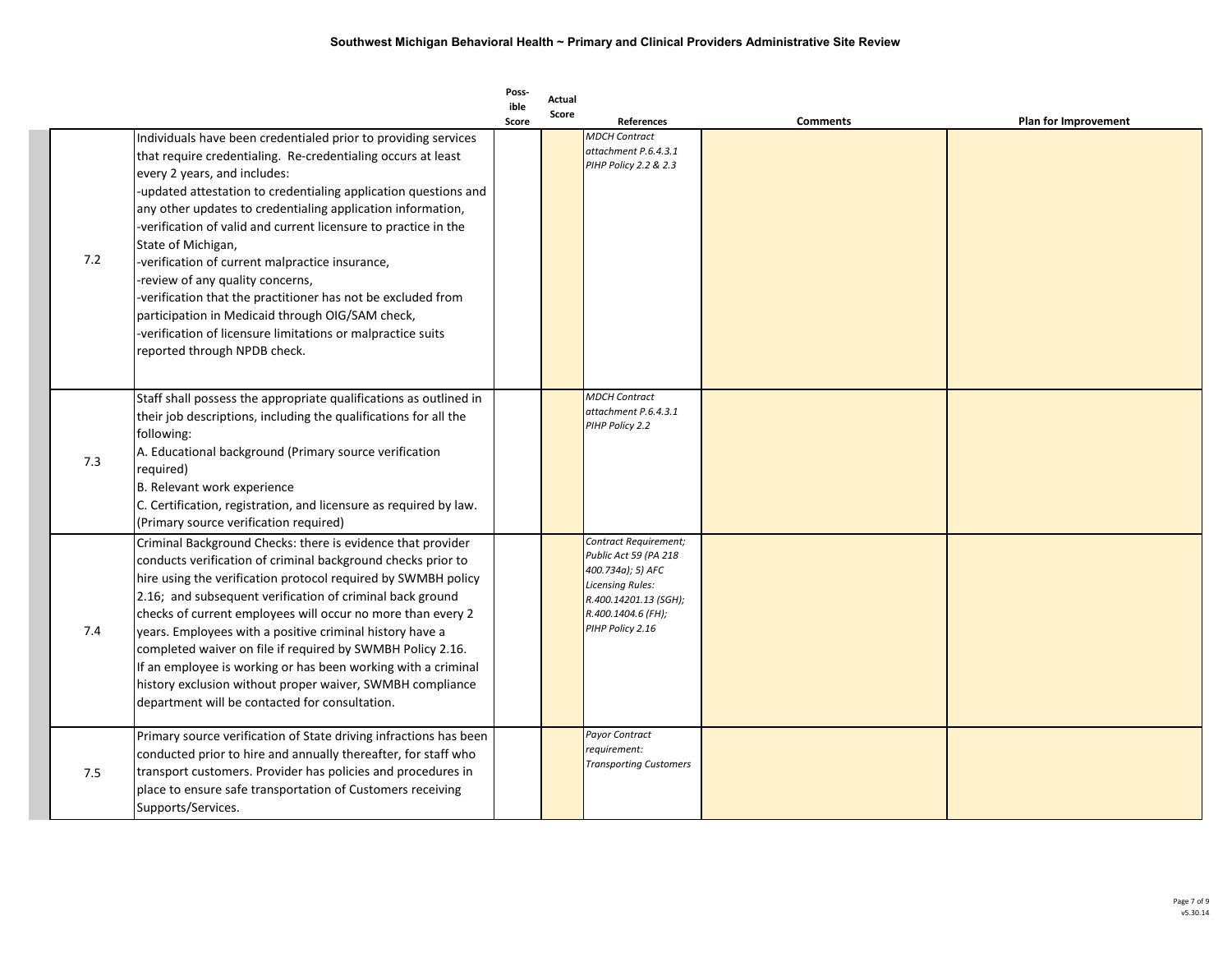|     |                                                                                                                                                                                                                                  | Poss-<br>ible<br>Score | Actual<br>Score | <b>References</b>                                                                 | <b>Comments</b> | Plan for Improvement |
|-----|----------------------------------------------------------------------------------------------------------------------------------------------------------------------------------------------------------------------------------|------------------------|-----------------|-----------------------------------------------------------------------------------|-----------------|----------------------|
| 7.6 | Personnel Performance Management: there is documented<br>evidence that program has an adequate system to support,<br>monitor, and complete at least annual performance evaluations<br>of staff who provide direct care services. |                        |                 | <b>DHHS Site Visit Protocol</b><br>B.1.3, 4.4.2(e), 5.4.2,<br>6.4.2, 7.4.1, 8.3.2 |                 |                      |
| 7.7 | Monitoring for Exclusion from Participation in Federal<br>Healthcare Programs. Each employee is to be run through OIG<br>and SAM exclusion databases prior to hire and annually<br>thereafter.                                   |                        |                 | PIHP Policy 10.13; 42 CFR<br>438.602                                              |                 |                      |
|     | Section 7 - CREDENTIALING AND<br>PERSONNEL MANAGEMENT REQUIREMENTS Total:                                                                                                                                                        |                        |                 | Percent:                                                                          |                 |                      |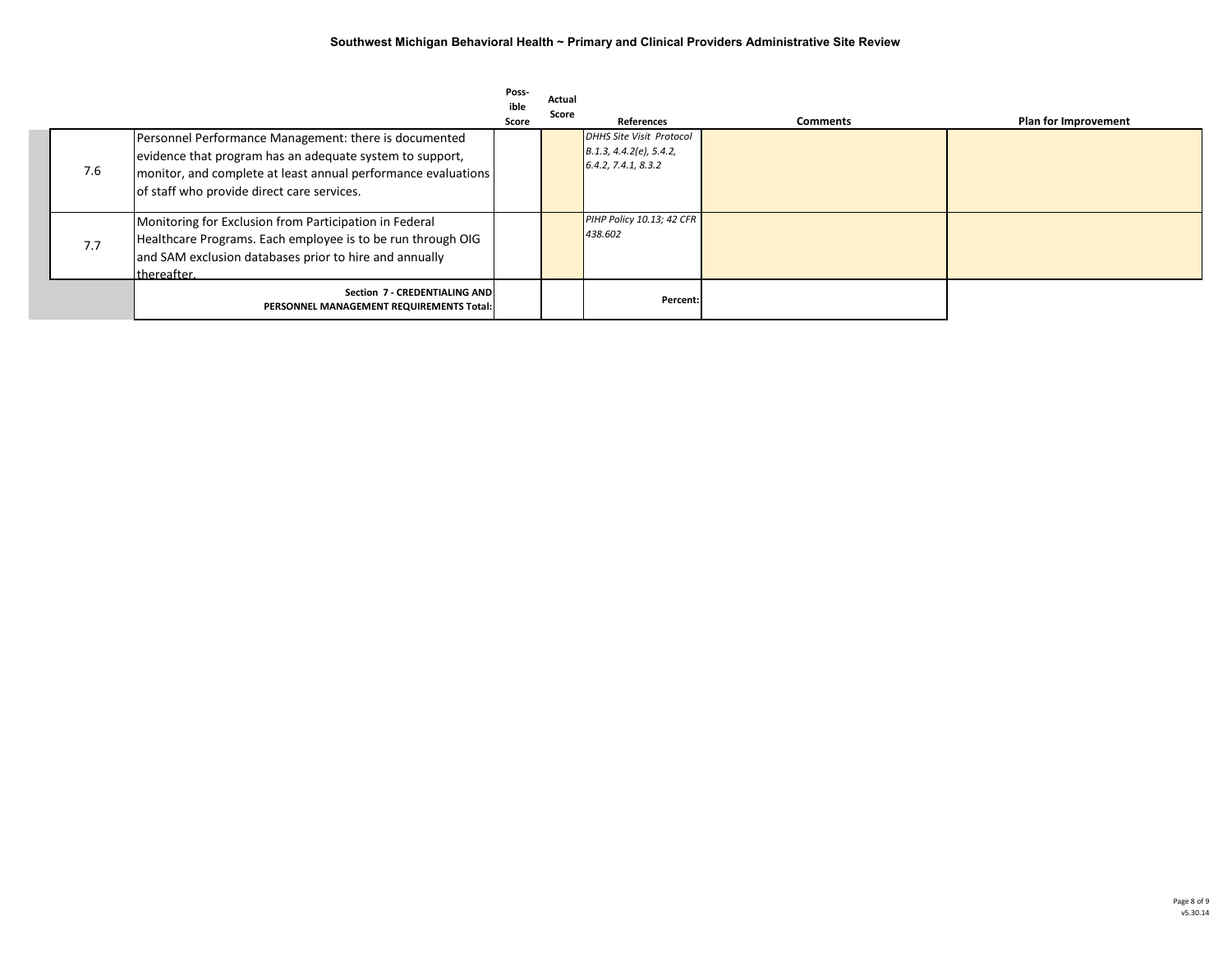| Poss-        | Actual |                   |          |                             |
|--------------|--------|-------------------|----------|-----------------------------|
| ible         |        |                   |          |                             |
| <b>Score</b> | Score  | <b>References</b> | Comments | <b>Plan for Improvement</b> |

### *Summary and Comments*

**Positive Observations:**

**Areas Needed for Improvement:**

**Other Discussion Points:**

| <b>Scoring Summary</b>                                                    | Poss-<br>ible<br>Score | Actual<br>Score | Percent |
|---------------------------------------------------------------------------|------------------------|-----------------|---------|
| Section 1 - GENERAL ADMINISTRATIVE OVERSIGHT Total:                       | $\Omega$               | 0               |         |
| Section 2 - CUSTOMER SERVICES/ACCESS TO CARE Total:                       | $\Omega$               | 0               |         |
| Section 3 - FACILITY & MAINTENANCE Total:                                 | $\Omega$               | 0               |         |
| Section 4 - EMERGENCY RESPONSE Total:                                     | 0                      | 0               |         |
| Section 5 - MEDICATION MANAGEMENT Total:                                  | $\Omega$               | 0               |         |
| Section 6 - STAFF TRAINING REQUIREMENTS Total:                            | $\Omega$               | 0               |         |
| Section 7 - CREDENTIALING AND<br>PERSONNEL MANAGEMENT REQUIREMENTS Total: | $\Omega$               | 0               |         |
| <b>OVERALL</b>                                                            | 0                      | Ο               |         |

 **Health and safety issues requiring immediate attention will be documented above if not addressed elsewhere.**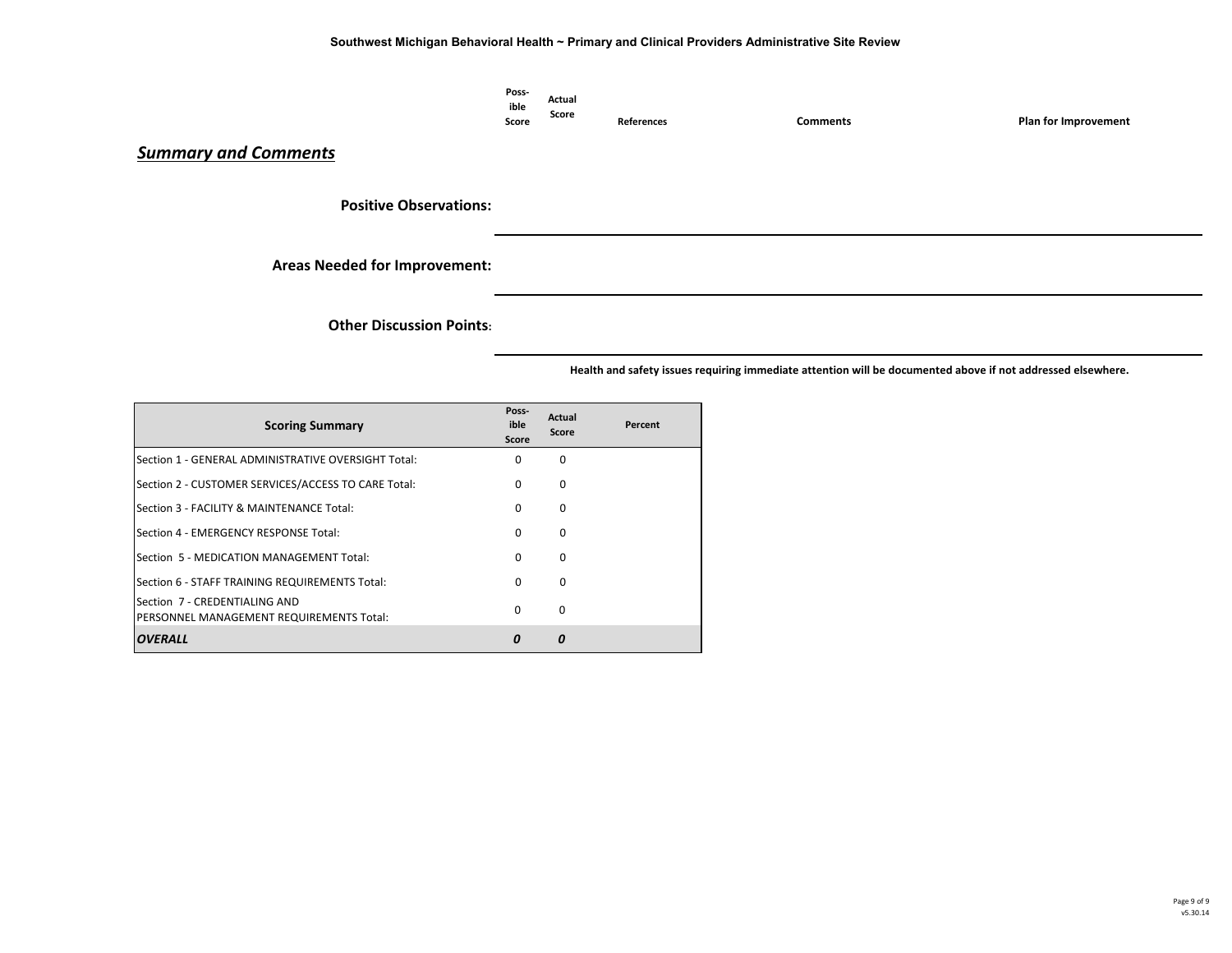|      | <b>STAFF TRAINING</b>                                                                                                                                                                                                                                                             | <b>Name</b>      | Name             | <b>Name</b>      | <b>Name</b>      |
|------|-----------------------------------------------------------------------------------------------------------------------------------------------------------------------------------------------------------------------------------------------------------------------------------|------------------|------------------|------------------|------------------|
|      |                                                                                                                                                                                                                                                                                   | <b>Hire Date</b> | <b>Hire Date</b> | <b>Hire Date</b> | <b>Hire Date</b> |
| 4.1  | Recipient Rights Protection (including confidentiality, mandatory reporting<br>requirement for incidents, abuse & neglect) - (within 30 days of hire; annual<br>update thereafter).                                                                                               |                  |                  |                  |                  |
| 4.2  | Person-Centered Planning (aka Individualized Service Planning) - within 60<br>days of hire; annual update thereafter).                                                                                                                                                            |                  |                  |                  |                  |
| 4.3  | Cultural Diversity/Competency/Awareness (within 6 months of hire) (annual<br>requirement).                                                                                                                                                                                        |                  |                  |                  |                  |
| 4.4  | Blood borne Pathogens (Preventing Disease Transmission, Infection Control -<br>within 30 days of hire; annual update required).                                                                                                                                                   |                  |                  |                  |                  |
| 4.5  | HIPAA (within 30 days of hire, annual updates).                                                                                                                                                                                                                                   |                  |                  |                  |                  |
| 4.6  | Corporate Compliance (within 30 days of hire, annual updates).                                                                                                                                                                                                                    |                  |                  |                  |                  |
| 4.7  | Limited English Proficiency (LEP) (within 6 months of hire).                                                                                                                                                                                                                      |                  |                  |                  |                  |
| 4.8  | Individuals Plans of Service and Ancillary Plans (there is evidence that staff<br>have been trained in the IPOS and in any applicable Support Plan for<br>Individuals in their care before the provision of direct care [Behavior<br>Treatment Plan, PT, OT, Nursing, etc.]).     |                  |                  |                  |                  |
| 4.9  | Non-Aversive Techniques for Prevention and Treatment of Challenging<br>Behavior (MDCH approved curriculum if restricted interventions included) -<br>(within 30 days of hire & annual updates, if working with individuals with<br>challenging behavior)                          |                  |                  |                  |                  |
| 4.10 | CPR (within 60 days as necessary for job duties; ongoing as required per the<br>training program - usually every 2 to 3 years).                                                                                                                                                   |                  |                  |                  |                  |
| 4.11 | First Aid (within 60 days and ongoing as required per the training program -<br>usually every 2 to 3 years. Required if providing Aide or Behavior Technician<br>services as defined in Michigan PIHP/CMHSP Provider Qualifications Per<br>Medicaid Services & HCPCS/CPT Codes.). |                  |                  |                  |                  |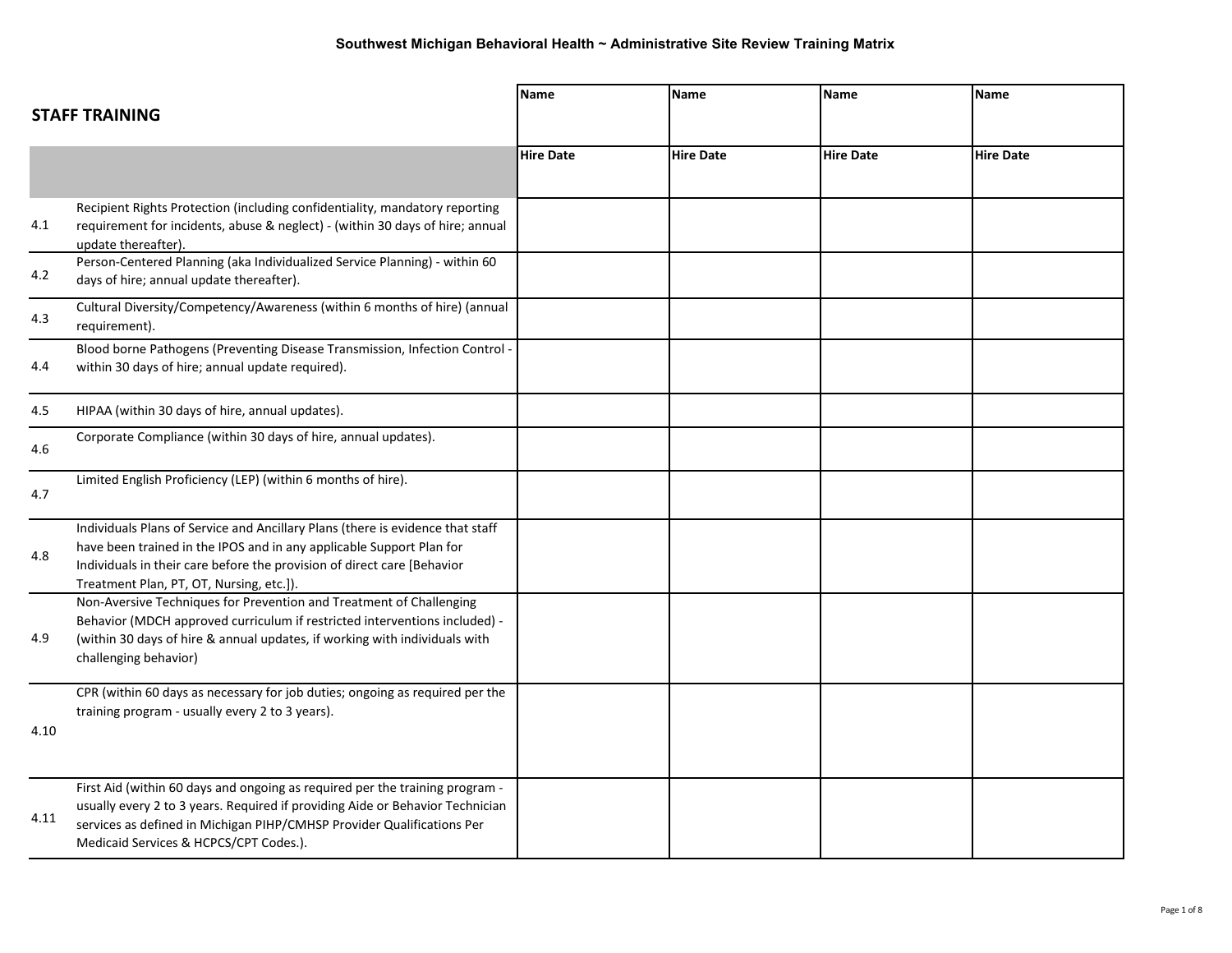|      | <b>STAFF TRAINING</b>                                                                                                                                                                                                                                                                                                                                                                                                                           | <b>Name</b> | <b>Name</b> | <b>Name</b> | <b>Name</b> |
|------|-------------------------------------------------------------------------------------------------------------------------------------------------------------------------------------------------------------------------------------------------------------------------------------------------------------------------------------------------------------------------------------------------------------------------------------------------|-------------|-------------|-------------|-------------|
| 4.12 | Grievances and Appeals (within 30 days of hire and annually for all in the<br>following roles: Primary clinicians & SUD therapists (including<br>residential/detox), Access/UM staff, Customer Services, Service                                                                                                                                                                                                                                |             |             |             |             |
| 4.13 | Customer Services (within 30 days of hire and annually for all in the following<br>roles: Psychiatrists/nurses, Peer support specialists, Recovery coaches,<br>Reception staff, Service supervisors/directors of the above listed staff,                                                                                                                                                                                                        |             |             |             |             |
| 4.14 | MDHHS approved Clubhouse-specific training (within 6 months of hire and<br>annually thereafter. Clubhouse staff).                                                                                                                                                                                                                                                                                                                               |             |             |             |             |
|      | <b>STAFF HR FILE REVIEW</b>                                                                                                                                                                                                                                                                                                                                                                                                                     |             |             |             |             |
| 5.1  | Criminal Background Checks: there is evidence that provider conducts<br>verification of criminal background checks prior to hire using the verification<br>protocol required by SWMBH policy 2.16; and subsequent verification of<br>criminal back ground checks of current employees will occur no more than<br>every 2 years. Employees with a positive criminal history have a completed<br>waiver on file if required by SWMBH Policy 2.16. |             |             |             |             |
| 5.2  | Primary source verification of State driving infractions has been conducted<br>prior to hire and annually thereafter, for staff who transport customers.<br>Provider has policies and procedures in place to ensure safe transportation<br>of Customers receiving Supports/Services.                                                                                                                                                            |             |             |             |             |
| 5.3  | Personnel Performance Management: there is documented evidence that<br>program has an adequate system to support, monitor, and complete at least<br>annual performance evaluations of hired staff who provide direct care<br>services.                                                                                                                                                                                                          |             |             |             |             |
| 5.4  | Monitoring for Exclusion from Participation in Federal Healthcare Programs.<br>Each employee is to be run through OIG and SAM exclusion databases prior<br>to hire and at least annually thereafter.                                                                                                                                                                                                                                            |             |             |             |             |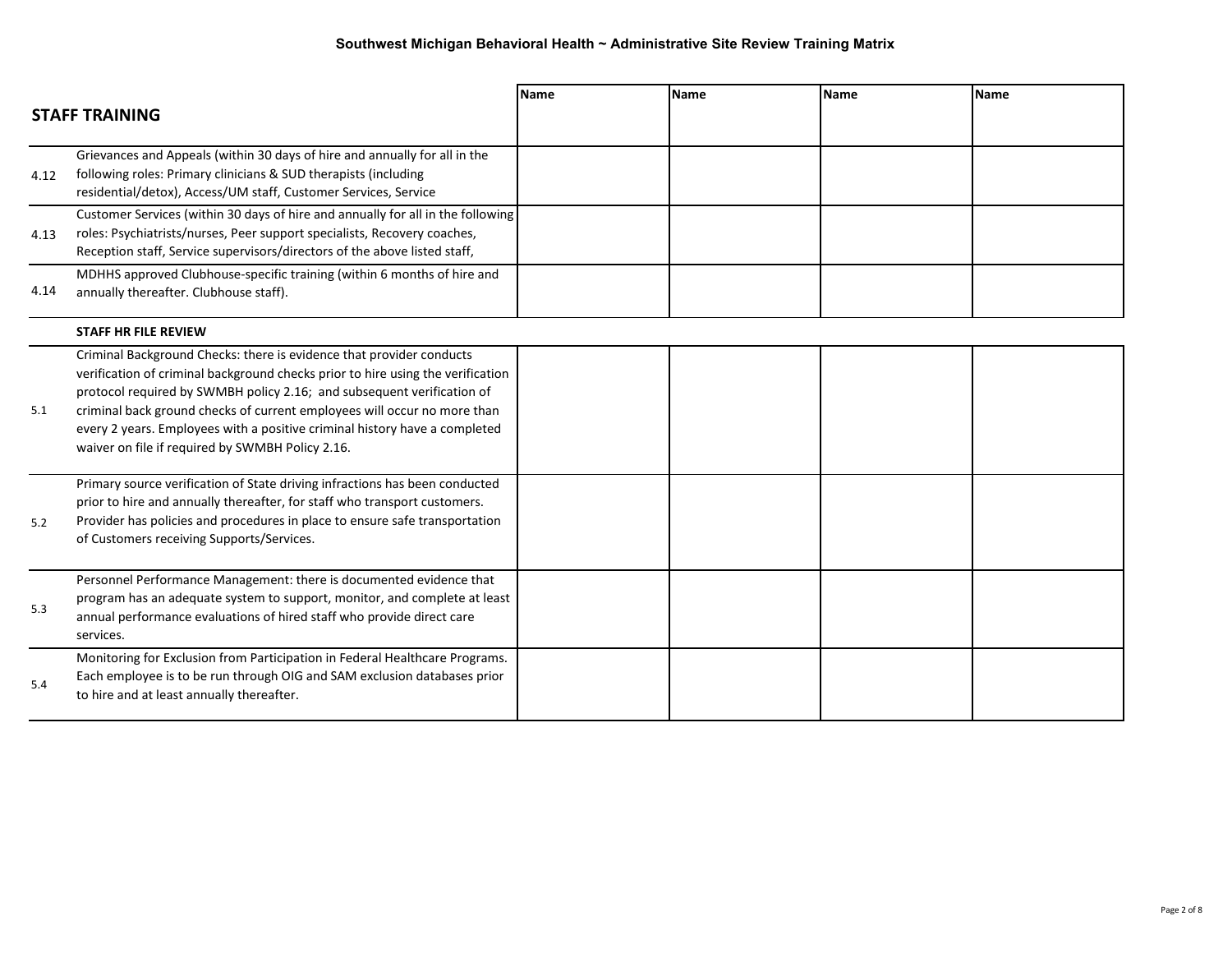|      |                                                                                                                                                                                                                                                                                   | <b>Name</b>      | <b>Name</b>      | <b>Name</b>      | <b>Name</b>      |
|------|-----------------------------------------------------------------------------------------------------------------------------------------------------------------------------------------------------------------------------------------------------------------------------------|------------------|------------------|------------------|------------------|
|      | <b>STAFF TRAINING</b>                                                                                                                                                                                                                                                             |                  |                  |                  |                  |
|      |                                                                                                                                                                                                                                                                                   | <b>Hire Date</b> | <b>Hire Date</b> | <b>Hire Date</b> | <b>Hire Date</b> |
| 4.1  | Recipient Rights Protection (including confidentiality, mandatory reporting<br>requirement for incidents, abuse & neglect) - (within 30 days of hire; annual<br>update thereafter).                                                                                               |                  |                  |                  |                  |
| 4.2  | Person-Centered Planning (aka Individualized Service Planning) - within 60<br>days of hire; annual update thereafter).                                                                                                                                                            |                  |                  |                  |                  |
| 4.3  | Cultural Diversity/Competency/Awareness (within 6 months of hire) (annual<br>requirement).                                                                                                                                                                                        |                  |                  |                  |                  |
| 4.4  | Blood borne Pathogens (Preventing Disease Transmission, Infection Control -<br>within 30 days of hire; annual update required).                                                                                                                                                   |                  |                  |                  |                  |
| 4.5  | HIPAA (within 30 days of hire, annual updates).                                                                                                                                                                                                                                   |                  |                  |                  |                  |
| 4.6  | Corporate Compliance (within 30 days of hire, annual updates).                                                                                                                                                                                                                    |                  |                  |                  |                  |
| 4.7  | Limited English Proficiency (LEP) (within 6 months of hire).                                                                                                                                                                                                                      |                  |                  |                  |                  |
| 4.8  | Individuals Plans of Service and Ancillary Plans (there is evidence that staff<br>have been trained in the IPOS and in any applicable Support Plan for<br>Individuals in their care before the provision of direct care [Behavior<br>Treatment Plan, PT, OT, Nursing, etc.]).     |                  |                  |                  |                  |
| 4.9  | Non-Aversive Techniques for Prevention and Treatment of Challenging<br>Behavior (MDCH approved curriculum if restricted interventions included) -<br>(within 30 days of hire & annual updates, if working with individuals with<br>challenging behavior)                          |                  |                  |                  |                  |
| 4.10 | CPR (within 60 days as necessary for job duties; ongoing as required per the<br>training program - usually every 2 to 3 years).                                                                                                                                                   |                  |                  |                  |                  |
| 4.11 | First Aid (within 60 days and ongoing as required per the training program -<br>usually every 2 to 3 years. Required if providing Aide or Behavior Technician<br>services as defined in Michigan PIHP/CMHSP Provider Qualifications Per<br>Medicaid Services & HCPCS/CPT Codes.). |                  |                  |                  |                  |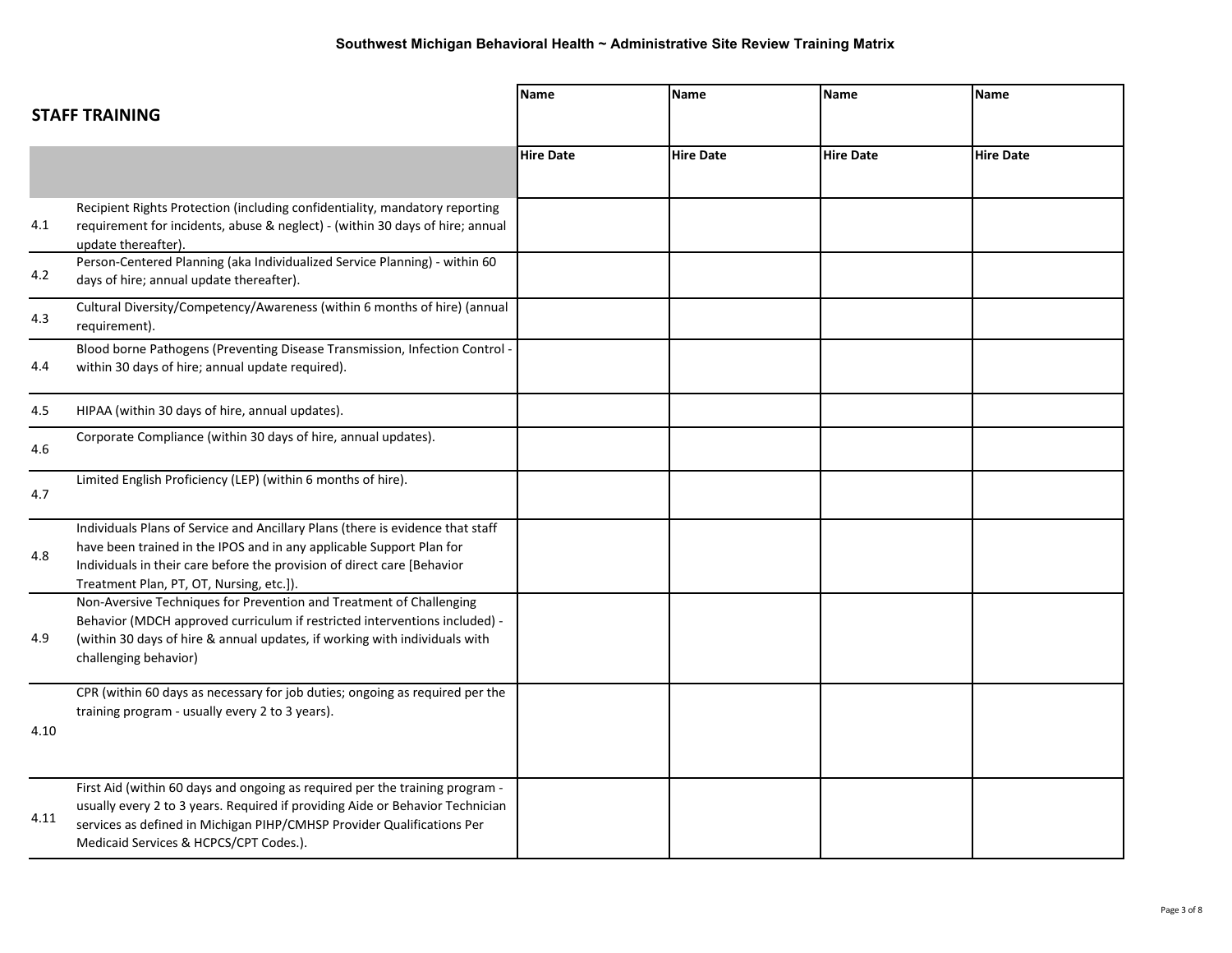|      | <b>STAFF TRAINING</b>                                                                                                                                                                                                                                                                                                                                                                                                                           | <b>Name</b> | <b>Name</b> | <b>Name</b> | <b>Name</b> |
|------|-------------------------------------------------------------------------------------------------------------------------------------------------------------------------------------------------------------------------------------------------------------------------------------------------------------------------------------------------------------------------------------------------------------------------------------------------|-------------|-------------|-------------|-------------|
| 4.12 | Grievances and Appeals (within 30 days of hire and annually for all in the<br>following roles: Primary clinicians & SUD therapists (including<br>residential/detox), Access/UM staff, Customer Services, Service                                                                                                                                                                                                                                |             |             |             |             |
| 4.13 | Customer Services (within 30 days of hire and annually for all in the following<br>roles: Psychiatrists/nurses, Peer support specialists, Recovery coaches,<br>Reception staff, Service supervisors/directors of the above listed staff,                                                                                                                                                                                                        |             |             |             |             |
| 4.14 | MDHHS approved Clubhouse-specific training (within 6 months of hire and<br>annually thereafter. Clubhouse staff).                                                                                                                                                                                                                                                                                                                               |             |             |             |             |
|      | <b>STAFF HR FILE REVIEW</b>                                                                                                                                                                                                                                                                                                                                                                                                                     |             |             |             |             |
| 5.1  | Criminal Background Checks: there is evidence that provider conducts<br>verification of criminal background checks prior to hire using the verification<br>protocol required by SWMBH policy 2.16; and subsequent verification of<br>criminal back ground checks of current employees will occur no more than<br>every 2 years. Employees with a positive criminal history have a completed<br>waiver on file if required by SWMBH Policy 2.16. |             |             |             |             |
| 5.2  | Primary source verification of State driving infractions has been conducted<br>prior to hire and annually thereafter, for staff who transport customers.<br>Provider has policies and procedures in place to ensure safe transportation<br>of Customers receiving Supports/Services.                                                                                                                                                            |             |             |             |             |
| 5.3  | Personnel Performance Management: there is documented evidence that<br>program has an adequate system to support, monitor, and complete at least<br>annual performance evaluations of hired staff who provide direct care<br>services.                                                                                                                                                                                                          |             |             |             |             |
| 5.4  | Monitoring for Exclusion from Participation in Federal Healthcare Programs.<br>Each employee is to be run through OIG and SAM exclusion databases prior<br>to hire and at least annually thereafter.                                                                                                                                                                                                                                            |             |             |             |             |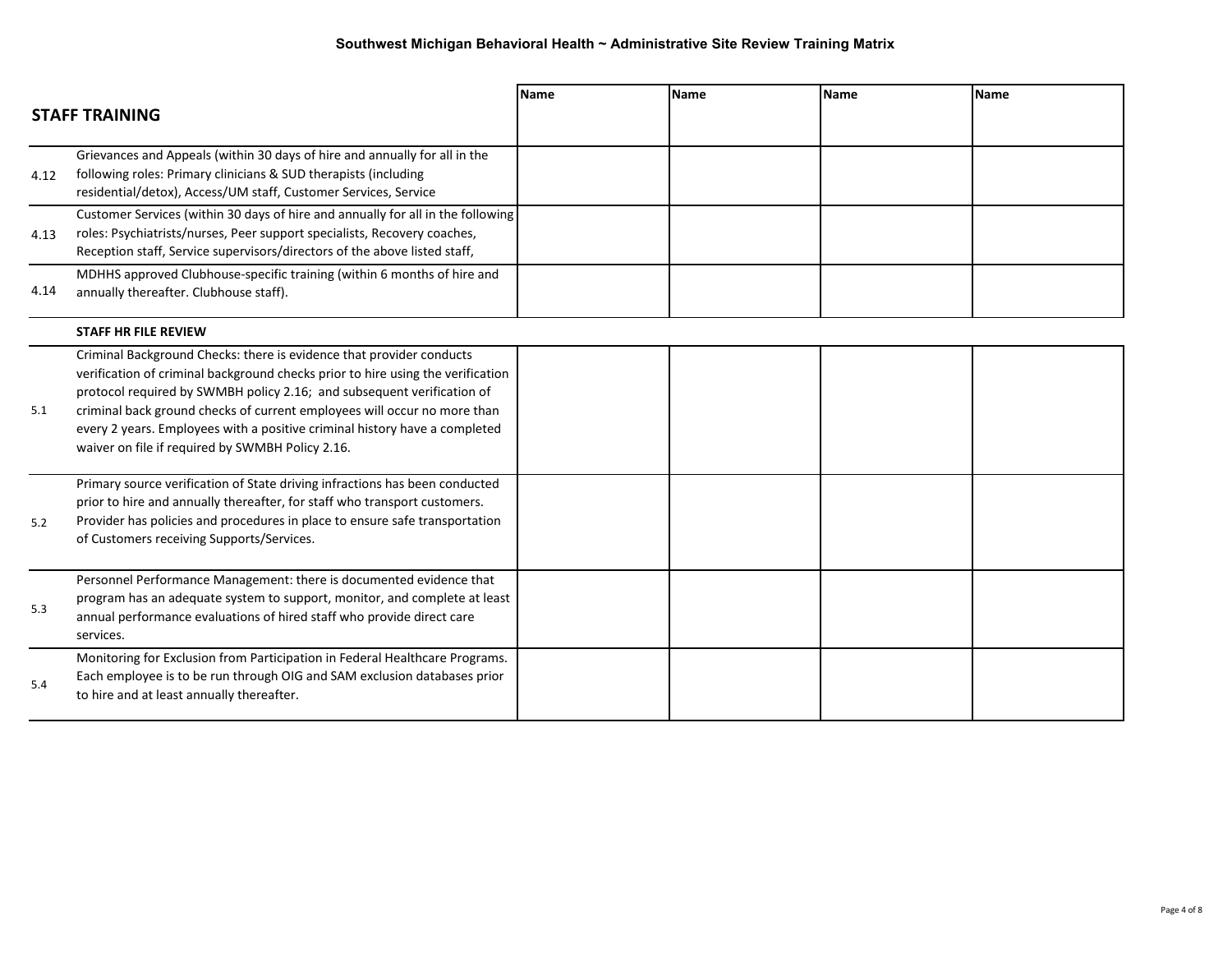|      |                                                                                                                                                                                                                                                                                   | Name             | <b>Name</b>      | <b>Name</b>      | <b>Name</b>      |
|------|-----------------------------------------------------------------------------------------------------------------------------------------------------------------------------------------------------------------------------------------------------------------------------------|------------------|------------------|------------------|------------------|
|      | <b>STAFF TRAINING</b>                                                                                                                                                                                                                                                             |                  |                  |                  |                  |
|      |                                                                                                                                                                                                                                                                                   | <b>Hire Date</b> | <b>Hire Date</b> | <b>Hire Date</b> | <b>Hire Date</b> |
| 4.1  | Recipient Rights Protection (including confidentiality, mandatory reporting<br>requirement for incidents, abuse & neglect) - (within 30 days of hire; annual<br>update thereafter).                                                                                               |                  |                  |                  |                  |
| 4.2  | Person-Centered Planning (aka Individualized Service Planning) - within 60<br>days of hire; annual update thereafter).                                                                                                                                                            |                  |                  |                  |                  |
| 4.3  | Cultural Diversity/Competency/Awareness (within 6 months of hire) (annual<br>requirement).                                                                                                                                                                                        |                  |                  |                  |                  |
| 4.4  | Blood borne Pathogens (Preventing Disease Transmission, Infection Control -<br>within 30 days of hire; annual update required).                                                                                                                                                   |                  |                  |                  |                  |
| 4.5  | HIPAA (within 30 days of hire, annual updates).                                                                                                                                                                                                                                   |                  |                  |                  |                  |
| 4.6  | Corporate Compliance (within 30 days of hire, annual updates).                                                                                                                                                                                                                    |                  |                  |                  |                  |
| 4.7  | Limited English Proficiency (LEP) (within 6 months of hire).                                                                                                                                                                                                                      |                  |                  |                  |                  |
| 4.8  | Individuals Plans of Service and Ancillary Plans (there is evidence that staff<br>have been trained in the IPOS and in any applicable Support Plan for<br>Individuals in their care before the provision of direct care [Behavior<br>Treatment Plan, PT, OT, Nursing, etc.]).     |                  |                  |                  |                  |
| 4.9  | Non-Aversive Techniques for Prevention and Treatment of Challenging<br>Behavior (MDCH approved curriculum if restricted interventions included) -<br>(within 30 days of hire & annual updates, if working with individuals with<br>challenging behavior)                          |                  |                  |                  |                  |
| 4.10 | CPR (within 60 days as necessary for job duties; ongoing as required per the<br>training program - usually every 2 to 3 years).                                                                                                                                                   |                  |                  |                  |                  |
| 4.11 | First Aid (within 60 days and ongoing as required per the training program -<br>usually every 2 to 3 years. Required if providing Aide or Behavior Technician<br>services as defined in Michigan PIHP/CMHSP Provider Qualifications Per<br>Medicaid Services & HCPCS/CPT Codes.). |                  |                  |                  |                  |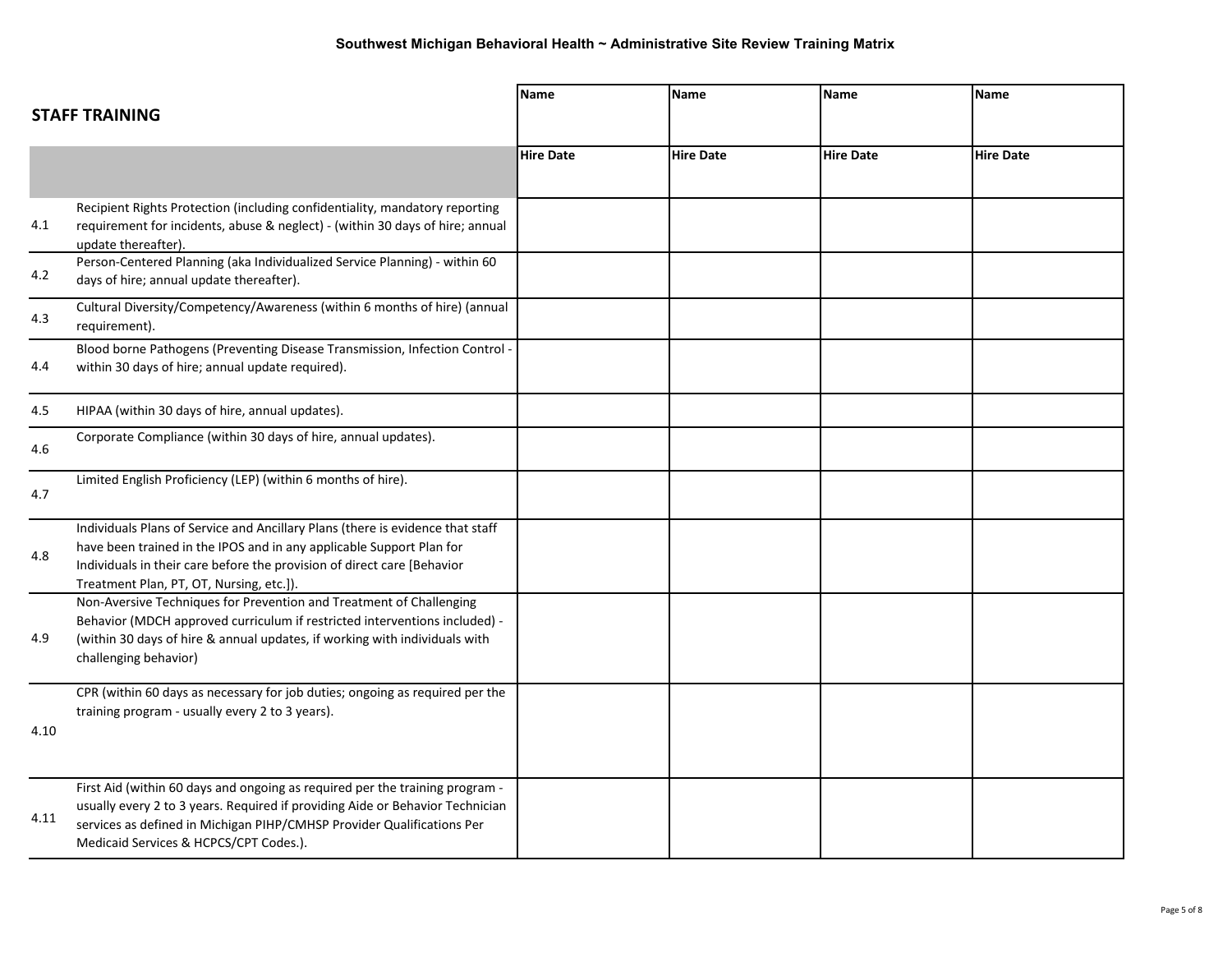|      | <b>STAFF TRAINING</b>                                                                                                                                                                                                                                                                                                                                                                                                                           | <b>Name</b> | <b>Name</b> | <b>Name</b> | <b>Name</b> |
|------|-------------------------------------------------------------------------------------------------------------------------------------------------------------------------------------------------------------------------------------------------------------------------------------------------------------------------------------------------------------------------------------------------------------------------------------------------|-------------|-------------|-------------|-------------|
| 4.12 | Grievances and Appeals (within 30 days of hire and annually for all in the<br>following roles: Primary clinicians & SUD therapists (including<br>residential/detox), Access/UM staff, Customer Services, Service                                                                                                                                                                                                                                |             |             |             |             |
| 4.13 | Customer Services (within 30 days of hire and annually for all in the following<br>roles: Psychiatrists/nurses, Peer support specialists, Recovery coaches,<br>Reception staff, Service supervisors/directors of the above listed staff,                                                                                                                                                                                                        |             |             |             |             |
| 4.14 | MDHHS approved Clubhouse-specific training (within 6 months of hire and<br>annually thereafter. Clubhouse staff).                                                                                                                                                                                                                                                                                                                               |             |             |             |             |
|      | <b>STAFF HR FILE REVIEW</b>                                                                                                                                                                                                                                                                                                                                                                                                                     |             |             |             |             |
| 5.1  | Criminal Background Checks: there is evidence that provider conducts<br>verification of criminal background checks prior to hire using the verification<br>protocol required by SWMBH policy 2.16; and subsequent verification of<br>criminal back ground checks of current employees will occur no more than<br>every 2 years. Employees with a positive criminal history have a completed<br>waiver on file if required by SWMBH Policy 2.16. |             |             |             |             |
| 5.2  | Primary source verification of State driving infractions has been conducted<br>prior to hire and annually thereafter, for staff who transport customers.<br>Provider has policies and procedures in place to ensure safe transportation<br>of Customers receiving Supports/Services.                                                                                                                                                            |             |             |             |             |
| 5.3  | Personnel Performance Management: there is documented evidence that<br>program has an adequate system to support, monitor, and complete at least<br>annual performance evaluations of hired staff who provide direct care<br>services.                                                                                                                                                                                                          |             |             |             |             |
| 5.4  | Monitoring for Exclusion from Participation in Federal Healthcare Programs.<br>Each employee is to be run through OIG and SAM exclusion databases prior<br>to hire and at least annually thereafter.                                                                                                                                                                                                                                            |             |             |             |             |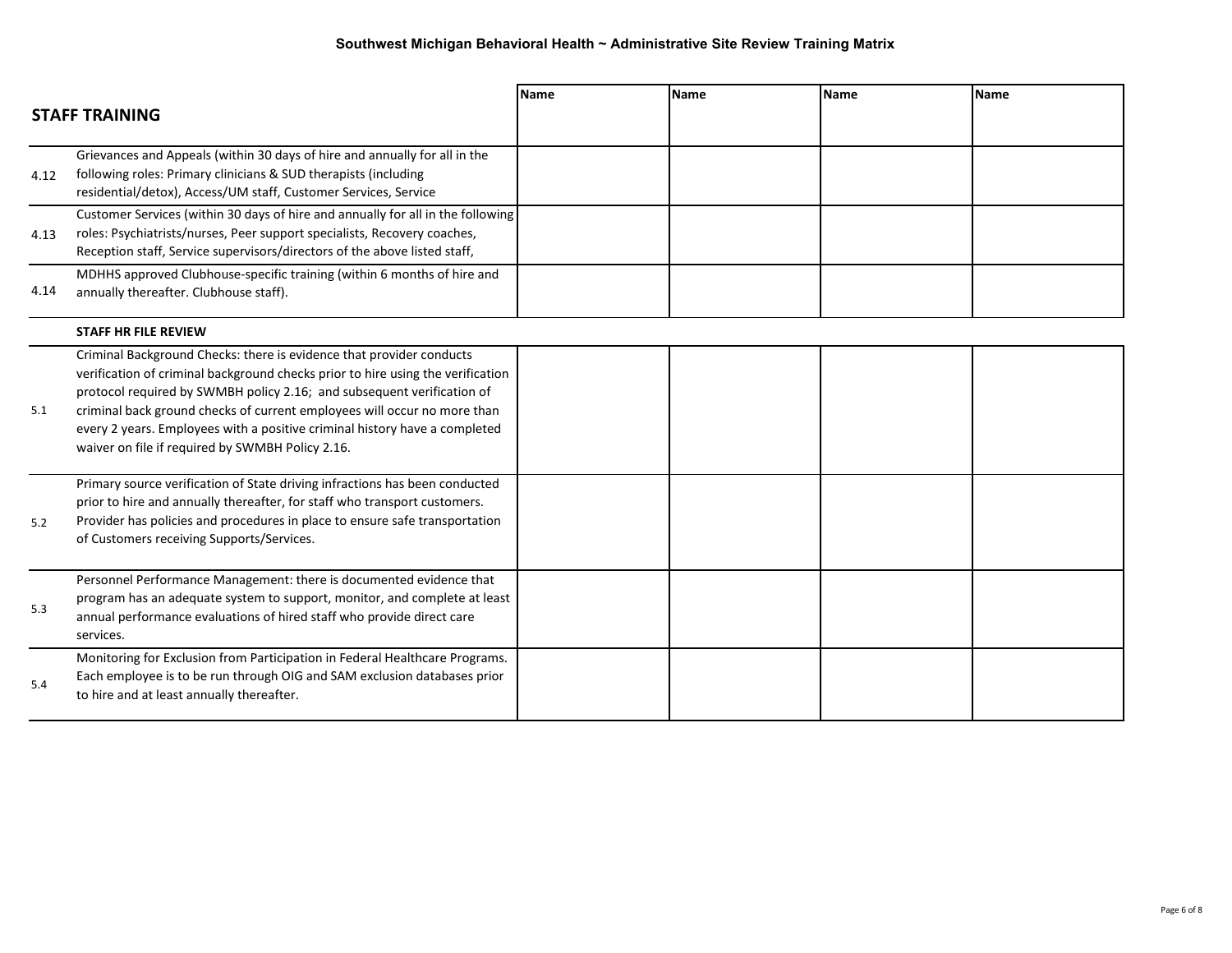|      | <b>STAFF TRAINING</b>                                                                                                                                                                                                                                                             | Name             | Name             | <b>Name</b>      | <b>Name</b>      |
|------|-----------------------------------------------------------------------------------------------------------------------------------------------------------------------------------------------------------------------------------------------------------------------------------|------------------|------------------|------------------|------------------|
|      |                                                                                                                                                                                                                                                                                   |                  |                  |                  |                  |
|      |                                                                                                                                                                                                                                                                                   | <b>Hire Date</b> | <b>Hire Date</b> | <b>Hire Date</b> | <b>Hire Date</b> |
| 4.1  | Recipient Rights Protection (including confidentiality, mandatory reporting<br>requirement for incidents, abuse & neglect) - (within 30 days of hire; annual<br>update thereafter).                                                                                               |                  |                  |                  |                  |
| 4.2  | Person-Centered Planning (aka Individualized Service Planning) - within 60<br>days of hire; annual update thereafter).                                                                                                                                                            |                  |                  |                  |                  |
| 4.3  | Cultural Diversity/Competency/Awareness (within 6 months of hire) (annual<br>requirement).                                                                                                                                                                                        |                  |                  |                  |                  |
| 4.4  | Blood borne Pathogens (Preventing Disease Transmission, Infection Control -<br>within 30 days of hire; annual update required).                                                                                                                                                   |                  |                  |                  |                  |
| 4.5  | HIPAA (within 30 days of hire, annual updates).                                                                                                                                                                                                                                   |                  |                  |                  |                  |
| 4.6  | Corporate Compliance (within 30 days of hire, annual updates).                                                                                                                                                                                                                    |                  |                  |                  |                  |
| 4.7  | Limited English Proficiency (LEP) (within 6 months of hire).                                                                                                                                                                                                                      |                  |                  |                  |                  |
| 4.8  | Individuals Plans of Service and Ancillary Plans (there is evidence that staff<br>have been trained in the IPOS and in any applicable Support Plan for<br>Individuals in their care before the provision of direct care [Behavior<br>Treatment Plan, PT, OT, Nursing, etc.]).     |                  |                  |                  |                  |
| 4.9  | Non-Aversive Techniques for Prevention and Treatment of Challenging<br>Behavior (MDCH approved curriculum if restricted interventions included) -<br>(within 30 days of hire & annual updates, if working with individuals with<br>challenging behavior)                          |                  |                  |                  |                  |
| 4.10 | CPR (within 60 days as necessary for job duties; ongoing as required per the<br>training program - usually every 2 to 3 years).                                                                                                                                                   |                  |                  |                  |                  |
| 4.11 | First Aid (within 60 days and ongoing as required per the training program -<br>usually every 2 to 3 years. Required if providing Aide or Behavior Technician<br>services as defined in Michigan PIHP/CMHSP Provider Qualifications Per<br>Medicaid Services & HCPCS/CPT Codes.). |                  |                  |                  |                  |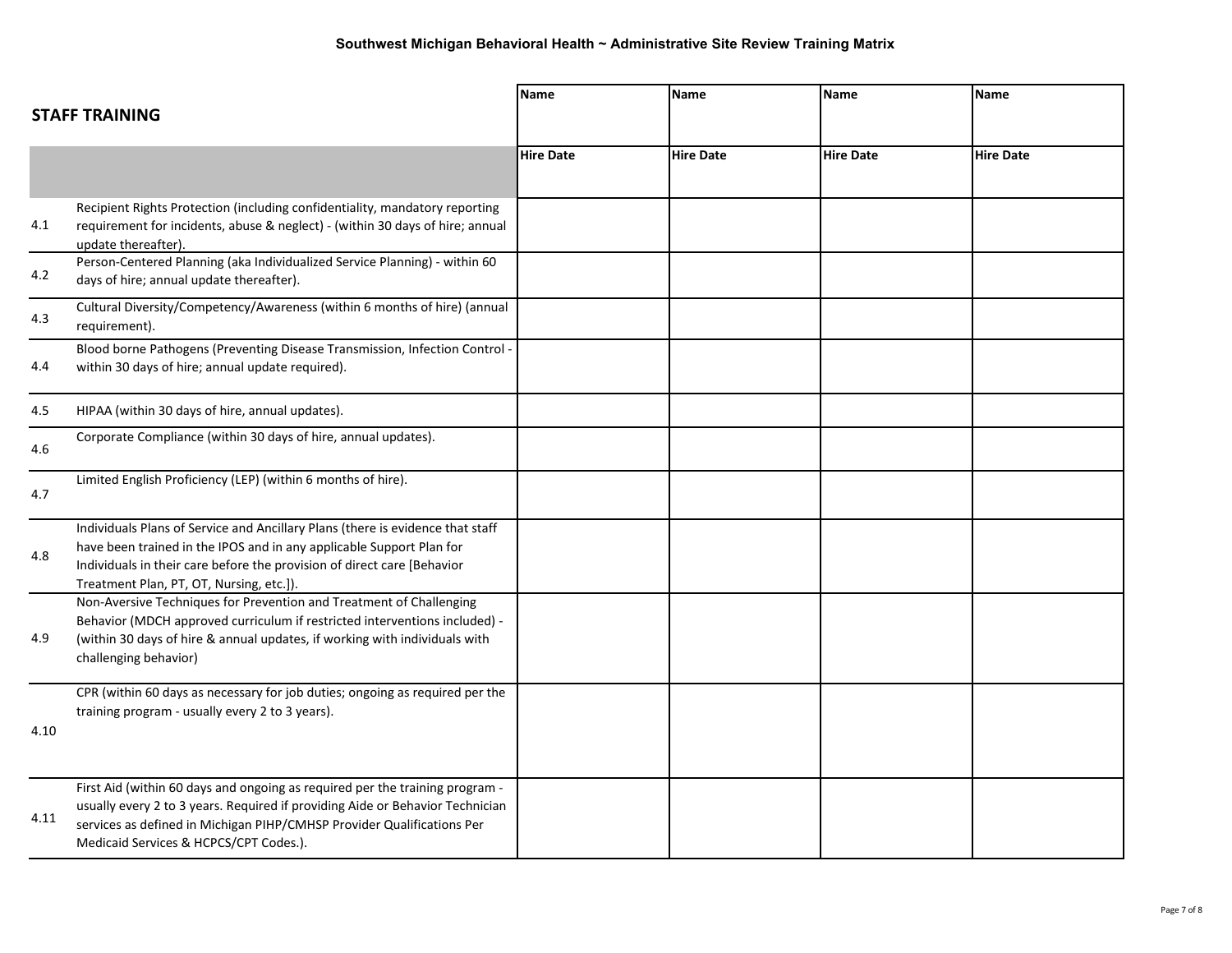|      | <b>STAFF TRAINING</b>                                                                                                                                                                                                                                                                                                                                                                                                                           | <b>Name</b> | <b>Name</b> | <b>Name</b> | <b>Name</b> |
|------|-------------------------------------------------------------------------------------------------------------------------------------------------------------------------------------------------------------------------------------------------------------------------------------------------------------------------------------------------------------------------------------------------------------------------------------------------|-------------|-------------|-------------|-------------|
| 4.12 | Grievances and Appeals (within 30 days of hire and annually for all in the<br>following roles: Primary clinicians & SUD therapists (including<br>residential/detox), Access/UM staff, Customer Services, Service                                                                                                                                                                                                                                |             |             |             |             |
| 4.13 | Customer Services (within 30 days of hire and annually for all in the following<br>roles: Psychiatrists/nurses, Peer support specialists, Recovery coaches,<br>Reception staff, Service supervisors/directors of the above listed staff,                                                                                                                                                                                                        |             |             |             |             |
| 4.14 | MDHHS approved Clubhouse-specific training (within 6 months of hire and<br>annually thereafter. Clubhouse staff).                                                                                                                                                                                                                                                                                                                               |             |             |             |             |
|      | <b>STAFF HR FILE REVIEW</b>                                                                                                                                                                                                                                                                                                                                                                                                                     |             |             |             |             |
| 5.1  | Criminal Background Checks: there is evidence that provider conducts<br>verification of criminal background checks prior to hire using the verification<br>protocol required by SWMBH policy 2.16; and subsequent verification of<br>criminal back ground checks of current employees will occur no more than<br>every 2 years. Employees with a positive criminal history have a completed<br>waiver on file if required by SWMBH Policy 2.16. |             |             |             |             |
| 5.2  | Primary source verification of State driving infractions has been conducted<br>prior to hire and annually thereafter, for staff who transport customers.<br>Provider has policies and procedures in place to ensure safe transportation<br>of Customers receiving Supports/Services.                                                                                                                                                            |             |             |             |             |
| 5.3  | Personnel Performance Management: there is documented evidence that<br>program has an adequate system to support, monitor, and complete at least<br>annual performance evaluations of hired staff who provide direct care<br>services.                                                                                                                                                                                                          |             |             |             |             |
| 5.4  | Monitoring for Exclusion from Participation in Federal Healthcare Programs.<br>Each employee is to be run through OIG and SAM exclusion databases prior<br>to hire and at least annually thereafter.                                                                                                                                                                                                                                            |             |             |             |             |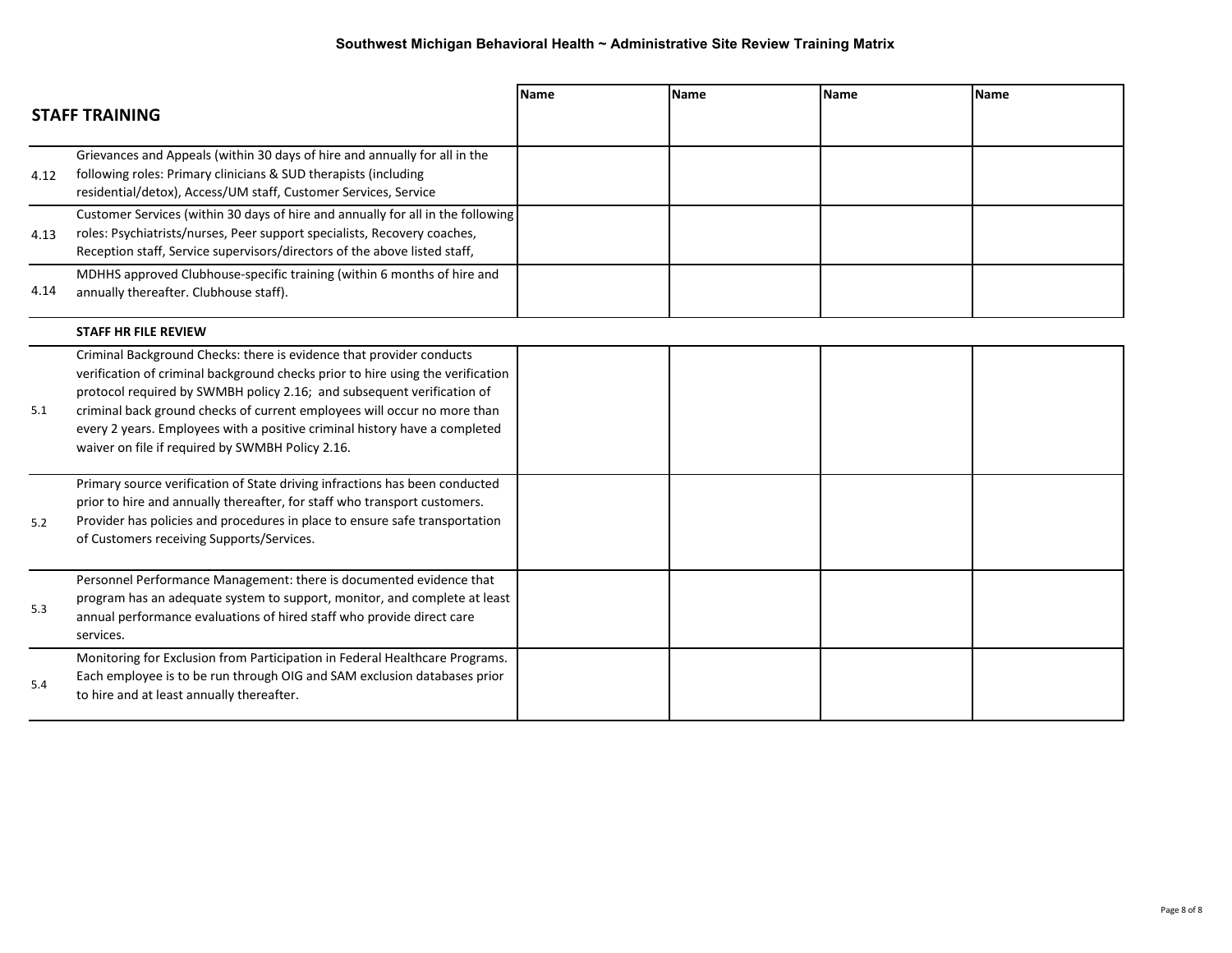| <b>Review Date:</b><br>Provider:<br>License #:<br>License Type:<br><b>Population(s) Certifed:</b> |                                                                                                                                                                                                                                                                                                                                                                                                    |                          |                 | Reviewer:<br>Location/Site:<br><b>Expiration Date:</b><br># of Beds:<br><b>Accreditation:</b>                                                                                |                 | <b>SCORING INSTRUCTIONS</b><br>2 = compliance with standard/intent<br>1 = partial compliance standard/intent<br>$0 = non-compliance$ with standard/intent<br>N/A = requirement not applicable to this type of review<br>or this provider |
|---------------------------------------------------------------------------------------------------|----------------------------------------------------------------------------------------------------------------------------------------------------------------------------------------------------------------------------------------------------------------------------------------------------------------------------------------------------------------------------------------------------|--------------------------|-----------------|------------------------------------------------------------------------------------------------------------------------------------------------------------------------------|-----------------|------------------------------------------------------------------------------------------------------------------------------------------------------------------------------------------------------------------------------------------|
|                                                                                                   |                                                                                                                                                                                                                                                                                                                                                                                                    | <b>Possible</b><br>Score | Actual<br>Score | References                                                                                                                                                                   | <b>Comments</b> | <b>Plan for Improvement</b>                                                                                                                                                                                                              |
|                                                                                                   | SECTION 1 - GENERAL ADMINISTRATIVE OVERSIGHT                                                                                                                                                                                                                                                                                                                                                       |                          |                 |                                                                                                                                                                              |                 |                                                                                                                                                                                                                                          |
| 1.1                                                                                               | The provider has adequate <i>physical safeguards</i> in place to<br>prevent unauthorized use or disclosure of Protected Health<br>Information (PHI), including both policy and procedures to<br>protect PHI.                                                                                                                                                                                       |                          |                 | HIPPA/HITECH<br>42 CFR Part 2<br>MH Code 330.1748                                                                                                                            |                 |                                                                                                                                                                                                                                          |
|                                                                                                   | For example, paper records are locked with only appropriate<br>staff members having access, and not left in open areas.                                                                                                                                                                                                                                                                            |                          |                 |                                                                                                                                                                              |                 |                                                                                                                                                                                                                                          |
| 1.2                                                                                               | The provider has adequate <i>technical safeguards</i> in place to<br>prevent unauthorized use or disclosure of PHI, including both<br>policy and procedures to protect PHI.<br>For example, password protection is used to acccess electronic<br>records; encryption if PHI is being sent through email.                                                                                           |                          |                 | HIPPA/HITECH<br>42 CFR Part 2<br>MH Code 330.1748                                                                                                                            |                 |                                                                                                                                                                                                                                          |
| 1.3                                                                                               | The organization has developed and adopted a "Code of<br>Conduct" (or its equivalent) for its employees regarding ethical<br>and legal practice expectations. A provider may choose to<br>comply with the SWMBH Code of Conduct in lieu of developing<br>its own code of conduct (must have written certification that<br>they have received, read, and will abide by SWMBH's Code of<br>Conduct). |                          |                 | PIHP Policy 10.1                                                                                                                                                             |                 |                                                                                                                                                                                                                                          |
| 1.4                                                                                               | Staff know what to do if they suspect Medicaid fraud or abuse<br>within the organization. (N/A if no hired staff - e.g., Family<br>homes). Compliance training content may be reviewed to assess<br>this item.                                                                                                                                                                                     |                          |                 | Deficit Reduction Act;<br>Patient Protection &<br>Affordable Care Act of 2010;<br><b>HealthCare &amp; Education</b><br>Reconciliation Act of 2010                            |                 |                                                                                                                                                                                                                                          |
| 1.5                                                                                               | Plans for Improvement in response to<br>citations/recommendations from the most recent reviews<br>(licensing etc.) or licensing special investigations have been<br>submitted to the appropriate agency, and there is evidence of<br>implementation.                                                                                                                                               |                          |                 | Payor Contract requirement:<br>LICENSES, ACCREDITATIONS,<br>AND CERTIFICATIONS; AND,<br><b>CREDENTIALING AND</b><br>PRIVILEGING<br>REQUIREMENTS AND<br><b>QUALIFICATIONS</b> |                 |                                                                                                                                                                                                                                          |

**Section 1 - GENERAL ADMINISTRATIVE OVERSIGHT Total: <sup>0</sup> <sup>0</sup> Percent:**

**SECTION 2 - MEDICATION MANAGEMENT / HEALTH & SAFETY**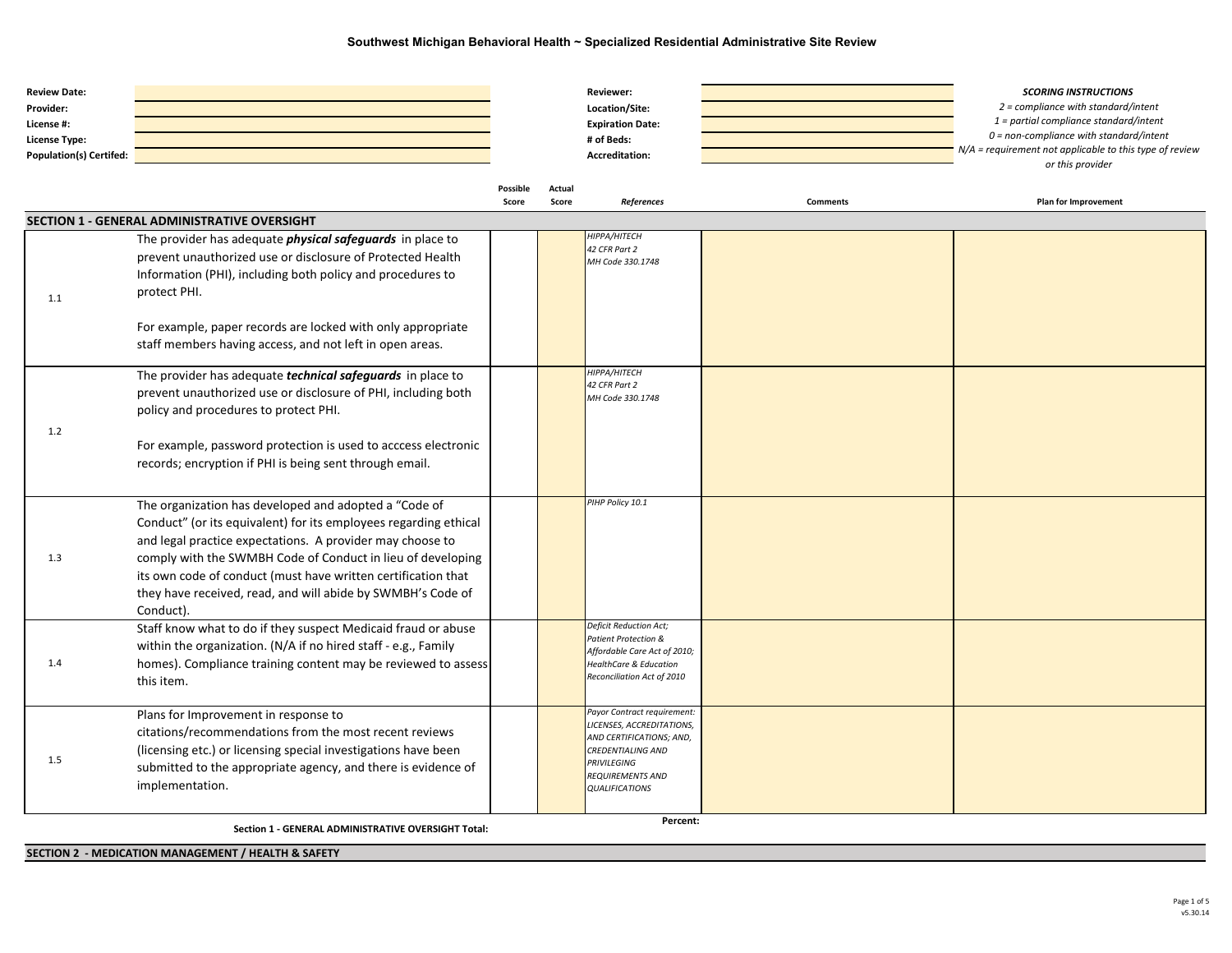|     |                                                                     | Possible | Actual |                                                            |                 |                             |
|-----|---------------------------------------------------------------------|----------|--------|------------------------------------------------------------|-----------------|-----------------------------|
|     |                                                                     | Score    | Score  | <b>References</b>                                          | <b>Comments</b> | <b>Plan for Improvement</b> |
| 2.1 | Medication supplies are stored in the container received from       |          |        | <b>AFC Licensing Rules</b><br>R400.14312 (SGH); R400-      |                 |                             |
|     | the pharmacy and stored a locked location.                          |          |        | 1418 (FH)                                                  |                 |                             |
|     | A provider shall record the administration of all medication in     |          |        | Michigan Mental Health<br>Code                             |                 |                             |
|     | the recipient's clinical record, including 1) The dosage. 2) Label  |          |        | R 330.7158                                                 |                 |                             |
|     | instructions for use. 3) Time to be administered. 4) The initials   |          |        |                                                            |                 |                             |
| 2.2 | of the person who administers the medication, which shall be        |          |        |                                                            |                 |                             |
|     | entered at the time the medication is given. 5) A resident's        |          |        |                                                            |                 |                             |
|     | refusal to accept prescribed medication or procedures.              |          |        |                                                            |                 |                             |
|     | A provider shall ensure that medication errors and adverse drug     |          |        | Michigan Mental Health                                     |                 |                             |
| 2.3 | reactions are immediately and properly reported and recorded.       |          |        | Code<br>R 330.7158                                         |                 |                             |
|     |                                                                     |          |        |                                                            |                 |                             |
| 2.4 | If sharps are being used, there is a container on site for disposal |          |        | OSHA Blood borne<br>Pathogens standard (29 CFR             |                 |                             |
|     | which is not overfilled.                                            |          |        | 1910 1030)                                                 |                 |                             |
|     | Strategies to prevent the same incident from reoccurring are        |          |        | Payor Contract Requirement:                                |                 |                             |
| 2.5 | consistently documented in incident reports. Addendums to the       |          |        | <b>HEALTH AND SAFETY OF</b><br><b>CUSTOMERS: RECIPIENT</b> |                 |                             |
|     | individual plans of service are developed to address                |          |        | <b>RIGHTS AND CONSUMER</b>                                 |                 |                             |
|     | trends/concerns identified, as needed.                              |          |        | <b>GRIEVANCE PROCEDURES</b>                                |                 |                             |
|     | Pets - if an agency has a pet or therapy animal on the premises,    |          |        | DHHS site review                                           |                 |                             |
| 2.6 | vaccination records should be available for review.                 |          |        |                                                            |                 |                             |
|     |                                                                     |          |        |                                                            |                 |                             |
|     |                                                                     |          |        |                                                            |                 |                             |

**Section 2 - MEDICATION MANAGEMENT / HEALTH & SAFETY Total: 0 0 Percent:**

|     | <b>SECTION 3 - EMERGENCY RESPONSE</b>                                                                 |  |                                                                                                                                                        |  |  |  |  |  |  |
|-----|-------------------------------------------------------------------------------------------------------|--|--------------------------------------------------------------------------------------------------------------------------------------------------------|--|--|--|--|--|--|
| 3.1 | Emergency evacuation maps/routes are displayed in prominent<br>locations at the facility.             |  | <b>AFC Licensing Rules</b><br>R400.14318 (SGH)                                                                                                         |  |  |  |  |  |  |
| 3.2 | Fire drills (various shifts) are conducted per requirements and<br>are properly documented evaluated. |  | <b>AFC Licensing Rules</b><br>R400.14318(5) and Suppl #4<br>DMH Adm; Rules R330.1803<br>#3, #5 & #6                                                    |  |  |  |  |  |  |
| 3.3 | Tornado drills (at least once per year) are properly documented<br>and evaluated.                     |  | <b>Historical interpretation of</b><br><b>AFC Licensing Rules</b><br>R400.1438 (SGH); R400.1438<br>(FH)                                                |  |  |  |  |  |  |
| 3.4 | First Aid & Spill Kits available and in good condition.                                               |  | <b>DHHS Recommendation</b><br>from Site Review                                                                                                         |  |  |  |  |  |  |
| 3.5 | Carbon monoxide detectors are present and in working order.                                           |  | Payor Contract Requirement:<br><b>HEALTH AND SAFETY OF</b><br><b>CUSTOMERS; RECIPIENT</b><br><b>RIGHTS AND CONSUMER</b><br><b>GRIEVANCE PROCEDURES</b> |  |  |  |  |  |  |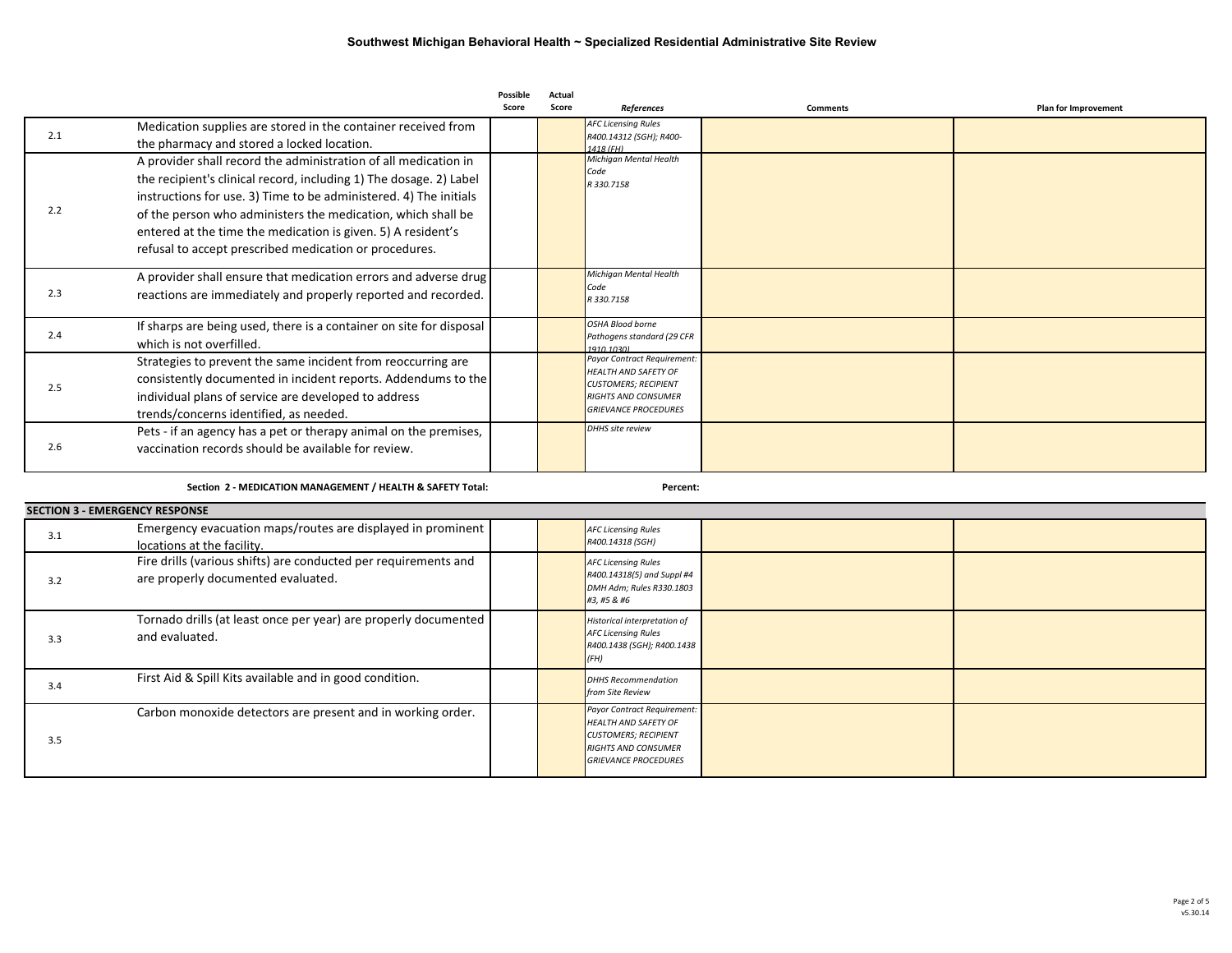|                               |                                                                                                                                                                                                                                                                                                                                         | <b>Possible</b><br>Score | Actual<br>Score | References                                                                | <b>Comments</b> | Plan for Improvement |
|-------------------------------|-----------------------------------------------------------------------------------------------------------------------------------------------------------------------------------------------------------------------------------------------------------------------------------------------------------------------------------------|--------------------------|-----------------|---------------------------------------------------------------------------|-----------------|----------------------|
| 3.6                           | Emergency Evacuation Bag kept in an accessible area and<br>equipped with items that can be of assistance in case of an<br>emergency evacuation (i.e., emergency contact #s including<br>guardians, water, food, FA supplies, blankets, flashlights,<br>portable radio, batteries, etc., all with current expiration dates).             |                          |                 | <b>DHHS Recommendation</b><br>from Site Review                            |                 |                      |
|                               | Section 3 - EMERGENCY RESPONSE Total:                                                                                                                                                                                                                                                                                                   |                          |                 | Percent:                                                                  |                 |                      |
| <b>SECTION 4 - TRAINING</b>   |                                                                                                                                                                                                                                                                                                                                         |                          |                 |                                                                           |                 |                      |
| 4A - All Direct Service Staff |                                                                                                                                                                                                                                                                                                                                         |                          |                 |                                                                           |                 |                      |
| 4.A.1                         | Recipient Rights Protection (including confidentiality,<br>mandatory reporting requirement for incidents, abuse &<br>neglect) - (within 30 days of hire; annual update thereafter).                                                                                                                                                     |                          |                 | MH Code: 330.1755(5)(f)                                                   |                 |                      |
| 4.A.2                         | Person-Centered Planning (aka Individualized Service Planning)<br>within 60 days of hire; annual update thereafter).                                                                                                                                                                                                                    |                          |                 | MDHHS Master Contract<br>Attachment P.4.4.1.1                             |                 |                      |
| 4.A.3                         | Cultural Diversity/Competency/Awareness (within 6 months of<br>hire) (annual requirement).                                                                                                                                                                                                                                              |                          |                 | <b>MDHHS Master Contract</b><br>Part II(A) 4.5<br>42 CFR 438,206          |                 |                      |
| 4.A.4                         | Blood borne Pathogens (Preventing Disease Transmission,<br>Infection Control - within 30 days of hire; annual update<br>required).                                                                                                                                                                                                      |                          |                 | MIOSHA R 325.70016                                                        |                 |                      |
| 4.A.5                         | Limited English Proficiency (LEP) (within 6 months of hire).                                                                                                                                                                                                                                                                            |                          |                 | MDHHS Master Contract<br>Part 118.16<br>Office of Civil Riahts Policy     |                 |                      |
| 4.A.6                         | HIPAA (within 30 days of hire, annual updates).                                                                                                                                                                                                                                                                                         |                          |                 | 45 CFR 164.308(a)(5)(i) &<br>45 CFR 164.503.(b)(1)                        |                 |                      |
| 4.A.7                         | Corporate Compliance (within 30 days of hire, annual updates).                                                                                                                                                                                                                                                                          |                          |                 | Medicaid Integrity Program<br>(MIP)<br><b>Deficit Reduction Act (DRA)</b> |                 |                      |
| 4.A.8                         | Individuals Plans of Service and Ancillary Plans (there is<br>evidence that staff have been trained in the IPOS and in any<br>applicable Support Plan for Individuals in their care before the<br>provision of direct care [Behavior Treatment Plan, PT, OT,<br>Nursing, etc.]). Can be reviewed as part of the clinical case<br>review |                          |                 | Michigan Mental Health<br>Code<br>330.1708                                |                 |                      |
| 4.A.9                         | Non-Aversive Techniques for Prevention and Treatment of<br>Challenging Behavior (MDCH approved curriculum if restricted<br>interventions included) - (within 30 days of hire & annual<br>updates, if working with individuals with challenging behavior)                                                                                |                          |                 | <b>MDHHS Master Contract</b><br>Attachment P.1.4.1 and R<br>330.1806      |                 |                      |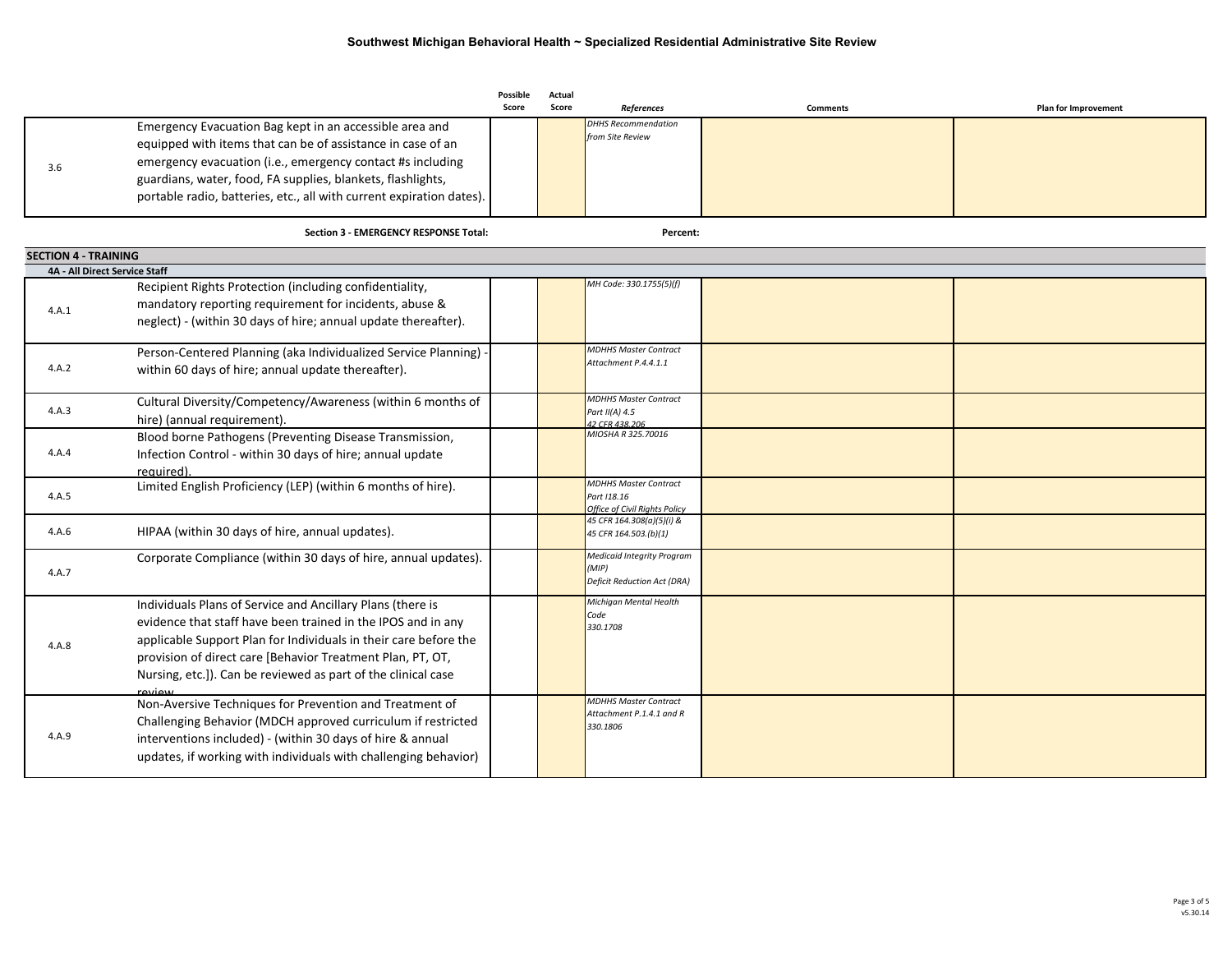|        |                                                                                                     | Possible<br>Score | Actual<br>Score | References                                                   | <b>Comments</b> | <b>Plan for Improvement</b> |
|--------|-----------------------------------------------------------------------------------------------------|-------------------|-----------------|--------------------------------------------------------------|-----------------|-----------------------------|
|        | Customer Services within 30 days of hire and annually for all in                                    |                   |                 | 42 CFR 438.400-424                                           |                 |                             |
|        | the following roles: • Psychiatrists/nurses, • Peer support                                         |                   |                 | <b>MDHHS Master Contract</b><br>Attachment P 6.3.1.1         |                 |                             |
| 4.A.10 | specialists, • Recovery coaches, • Reception staff, • Service                                       |                   |                 |                                                              |                 |                             |
|        | supervisors/directors of the above listed staff, • Minimum one                                      |                   |                 |                                                              |                 |                             |
|        | person per site for all other services (MH and SUD)                                                 |                   |                 |                                                              |                 |                             |
|        | Section 4A - DIRECT CARE STAFF TRAINING REQUIREMENTS Total:                                         |                   |                 | Percent:                                                     |                 |                             |
|        | SECTION 4 - TRAINING - CONTINUED                                                                    |                   |                 |                                                              |                 |                             |
|        | <b>4B - Specialized Residential Services</b>                                                        |                   |                 |                                                              |                 |                             |
| 4.B.1  | CPR (within 60 days; ongoing as required per the training<br>program - usually every 2 to 3 years). |                   |                 | 3400.14204                                                   |                 |                             |
|        | First Aid (within 60 days; ongoing as required per the training                                     |                   |                 | PIHP Policy 2.15                                             |                 |                             |
| 4.B.2  | program - usually every 2 to 3 years).                                                              |                   |                 | MPM 2.4                                                      |                 |                             |
|        | Role of Direct Care Workers/Working with People (prior to                                           |                   |                 | Specialized Residential                                      |                 |                             |
| 4.B.3  | working independently with customers or as lead staff; or                                           |                   |                 | <b>Licensing Rules</b>                                       |                 |                             |
|        | within 90 days of hire).                                                                            |                   |                 | R 330.1806                                                   |                 |                             |
|        | Health Administration (prior to working independently with                                          |                   |                 | Specialized Residential                                      |                 |                             |
| 4.B.4  | customers or as lead staff; or within 90 days of hire).                                             |                   |                 | <b>Licensing Rules</b><br>R 330.1806                         |                 |                             |
|        | Medication Administration (prior to working independently                                           |                   |                 | <b>Specialized Residential</b>                               |                 |                             |
| 4.B.5  | with customers or as lead staff; or within 90 days of hire).                                        |                   |                 | <b>Licensing Rules</b>                                       |                 |                             |
|        |                                                                                                     |                   |                 | R 330.1808                                                   |                 |                             |
| 4.B.6  | Nutrition (prior to working independently with customers or as                                      |                   |                 | Specialized Residential<br><b>Licensing Rules</b>            |                 |                             |
|        | lead staff; or within 90 days of hire).                                                             |                   |                 | 330.1809                                                     |                 |                             |
|        | Emergency Preparedness (prior to working independently with                                         |                   |                 | Specialized Residential                                      |                 |                             |
| 4.B.7  | customers or as lead staff; or within 90 days of hire).                                             |                   |                 | <b>Licensing Rules</b><br>R 330.1810                         |                 |                             |
|        | Introduction to Special Needs MI/DD (prior to working                                               |                   |                 | <b>Specialized Residential</b>                               |                 |                             |
| 4.B.8  | independently with customers or as lead staff; or within 90 days                                    |                   |                 | <b>Licensing Rules</b>                                       |                 |                             |
|        | of hire).                                                                                           |                   |                 | R 330.1811                                                   |                 |                             |
|        | <b>Section 4B - TRAINING REQUIREMENTS</b><br>FOR SPECIALIZED RESIDENTIAL Total:                     |                   |                 | Percent:                                                     |                 |                             |
|        | <b>SECTION 5 - CREDENTIALING AND PERSONNEL MANAGEMENT REQUIREMENTS</b>                              |                   |                 |                                                              |                 |                             |
|        | Criminal Background Checks: there is evidence that provider                                         |                   |                 | Contract Requirement; Public                                 |                 |                             |
|        | conducts verification of criminal background checks prior to                                        |                   |                 | Act 59 (PA 218 400.734a); 5)<br><b>AFC Licensing Rules:</b>  |                 |                             |
| 5.1    | hire. All direct care employees are enrolled in the Michigan                                        |                   |                 | R.400.14201.13 (SGH);                                        |                 |                             |
|        | Workforce Background Check system.                                                                  |                   |                 | R.400.1404.6 (FH);                                           |                 |                             |
|        |                                                                                                     |                   |                 | PIHP Policy 2.16                                             |                 |                             |
|        | Primary source verification of State driving infractions has been                                   |                   |                 | Payor Contract requirement:<br><b>Transporting Customers</b> |                 |                             |
|        | conducted prior to hire and annually thereafter, for staff who                                      |                   |                 |                                                              |                 |                             |
| 5.2    | transport customers. Provider has policies and procedures in                                        |                   |                 |                                                              |                 |                             |
|        | place to ensure safe transportation of Customers receiving                                          |                   |                 |                                                              |                 |                             |
|        | Supports/Services.                                                                                  |                   |                 |                                                              |                 |                             |
|        |                                                                                                     |                   |                 |                                                              |                 |                             |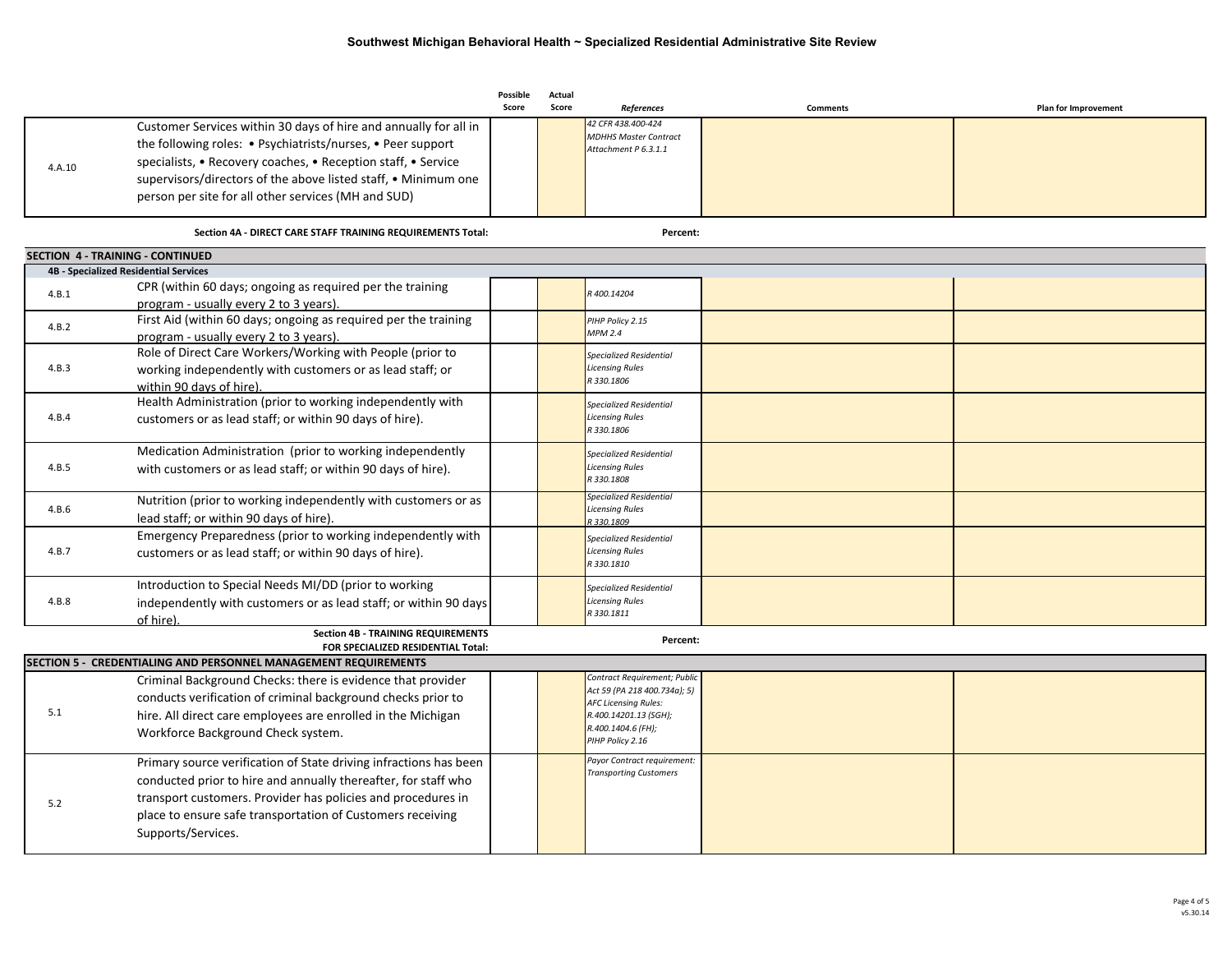|     |                                                                                                                                                                                                                                        | Possible<br>Score | Actual<br>Score | <b>References</b>                                                          | <b>Comments</b> | <b>Plan for Improvement</b> |
|-----|----------------------------------------------------------------------------------------------------------------------------------------------------------------------------------------------------------------------------------------|-------------------|-----------------|----------------------------------------------------------------------------|-----------------|-----------------------------|
| 5.3 | Personnel Performance Management: there is documented<br>evidence that program has an adequate system to support,<br>monitor, and complete at least annual performance evaluations<br>of hired staff who provide direct care services. |                   |                 | DHHS Site Visit Protocol<br>B.1.3, 4.4.2(e), 5.4.2, 6.4.2,<br>7.4.1, 8.3.2 |                 |                             |
| 5.4 | Monitoring for Exclusion from Participation in Federal<br>Healthcare Programs. Each employee is to be run through OIG<br>and SAM exclusion databases prior to hire and at least annually<br>thereafter.                                |                   |                 | PIHP Policy 10.13; 42 CFR<br>438.602                                       |                 |                             |
|     | Section 5 - CREDENTIALING AND<br>PERSONNEL MANAGEMENT REQUIREMENTS Total:                                                                                                                                                              |                   |                 | Percent:                                                                   |                 |                             |

*Summary and Comments*

**Positive Observations:**

**Areas Needed for Improvement:**

**Other Discussion Points:**

| <b>Scoring Summary</b>                                                    | Poss-<br>ible Score | Actual<br>Score | Percent |
|---------------------------------------------------------------------------|---------------------|-----------------|---------|
| Section 1 - GENERAL ADMINISTRATIVE OVERSIGHT Total:                       | $\Omega$            | $\Omega$        |         |
| Section 2 - MEDICATION MANAGEMENT / HEALTH & SAFETY Total:                | $\Omega$            | 0               |         |
| Section 3 - EMERGENCY RESPONSE Total:                                     | $\Omega$            | 0               |         |
| Section 5 - TRAINING TOTAL                                                | $\Omega$            | $\Omega$        |         |
| Section 4A - DIRECT CARE STAFF TRAINING REQUIREMENTS Total:               | $\Omega$            | $\Omega$        |         |
| Section 4B - TRAINING REQUIREMENTS<br>FOR SPECIALIZED RESIDENTIAL Total:  | $\Omega$            | $\Omega$        |         |
| Section 5 - CREDENTIALING AND<br>PERSONNEL MANAGEMENT REQUIREMENTS Total: | $\Omega$            | $\Omega$        |         |
| OVERALL                                                                   | O                   | n               |         |

 **Health and safety issues requiring immediate attention will be documented above if not addressed elsewhere.**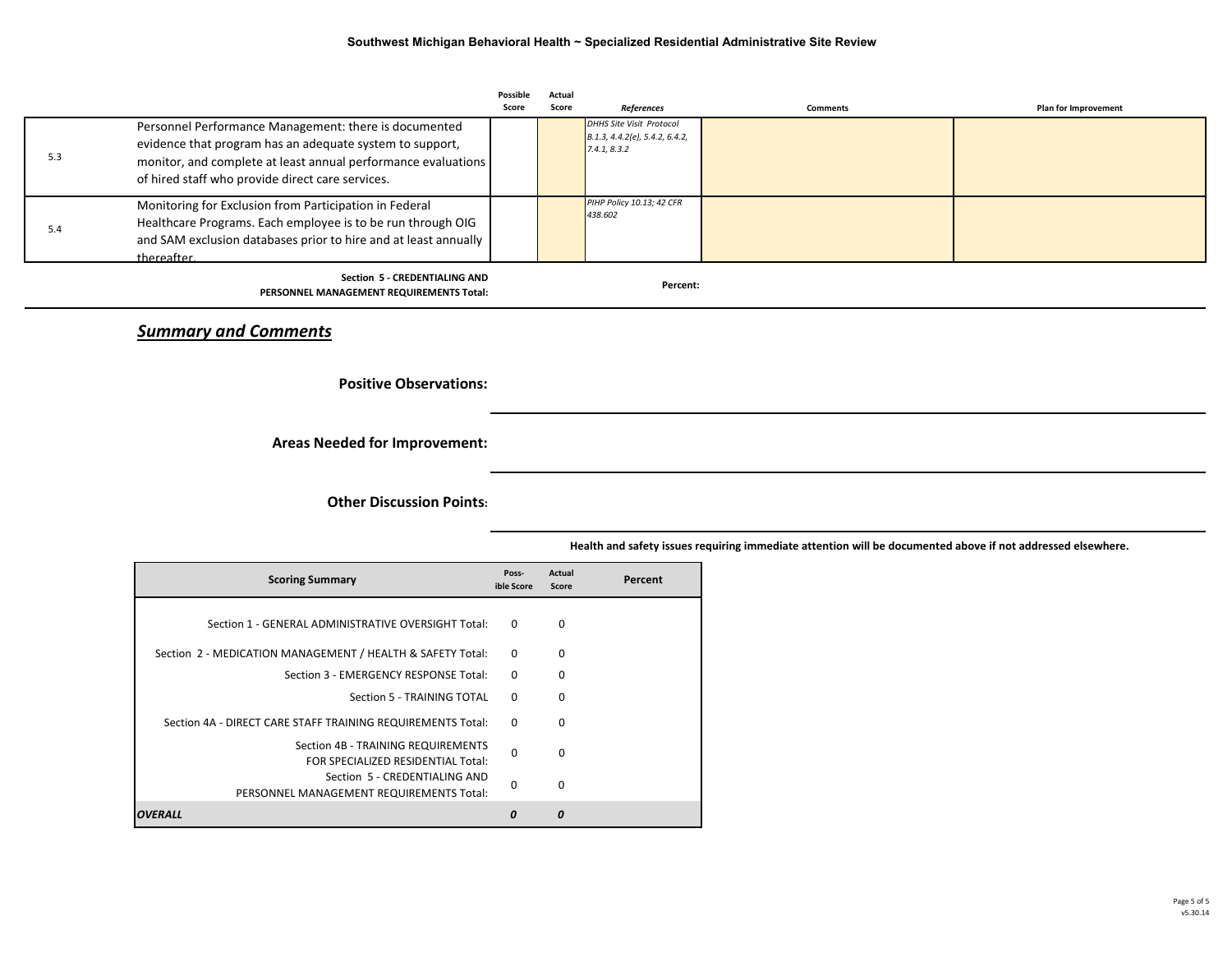| <b>Review Date:</b> |                            |
|---------------------|----------------------------|
| Provider:           |                            |
| Service:            | <b>Fiscal Intermediary</b> |
| <b>Reviewer:</b>    |                            |

#### **SCORING INSTRUCTIONS**

*2 = compliance with standard/intent 1 = partial compliance standard/intent 0 = non-compliance or insufficient levels of compliance with standard/intent N/A = requirement not applicable to this type of review or this provider*

|     |                                                                                                                                                                                                                                                                                                                                                                                                                                              | Possible<br>Score | Actual<br>Score | References                                                                                                                                                          | <b>Comments</b> | <b>Plan for Improvement</b> |
|-----|----------------------------------------------------------------------------------------------------------------------------------------------------------------------------------------------------------------------------------------------------------------------------------------------------------------------------------------------------------------------------------------------------------------------------------------------|-------------------|-----------------|---------------------------------------------------------------------------------------------------------------------------------------------------------------------|-----------------|-----------------------------|
|     | <b>SECTION 1 - GENERAL ADMINISTRATIVE OVERSIGHT</b>                                                                                                                                                                                                                                                                                                                                                                                          |                   |                 |                                                                                                                                                                     |                 |                             |
| 1.1 | The provider has adequate <i>physical safeguards</i> in place to<br>prevent unauthorized use or disclosure of Protected Health<br>Information (PHI), including both policy and procedures to<br>protect PHI.<br>For example, paper records are locked with only appropriate<br>staff members having access, and not left in open areas.                                                                                                      |                   |                 | HIPAA/HITECH<br>42 CFR Part 2<br>MH Code 330.1748                                                                                                                   |                 |                             |
| 1.2 | The provider has adequate <i>technical safeguards</i> in place to<br>prevent unauthorized use or disclosure of PHI, including both<br>policy and procedures to protect PHI.<br>For example, password protection is used to access electronic<br>records; encryption if PHI is being sent through email.                                                                                                                                      |                   |                 | НІРАА/НІТЕСН<br>42 CFR Part 2<br>MH Code 330.1748                                                                                                                   |                 |                             |
| 1.3 | The organization has developed and adopted a "Code of<br>Conduct" (or its equivalent) for its employees regarding ethical<br>and legal practice expectations. A provider may choose to<br>comply with the SWMBH Code of Conduct in lieu of developing<br>its own code of conduct (must have written certification that<br>they have received, read, and will abide by SWMBH's Code of<br>Conduct). Applies to employees of the FI, not self- |                   |                 | PIHP Policy 10.1                                                                                                                                                    |                 |                             |
| 1.4 | Staff know what to do if they suspect Medicaid fraud or abuse<br>within the organization. (N/A if no hired staff - e.g., Family<br>homes). Compliance training content may be reviewed to<br>assess this item.                                                                                                                                                                                                                               |                   |                 | <b>Deficit Reduction Act;</b><br><b>Patient Protection &amp;</b><br>Affordable Care Act of 2010;<br><b>HealthCare &amp; Education</b><br>Reconciliation Act of 2010 |                 |                             |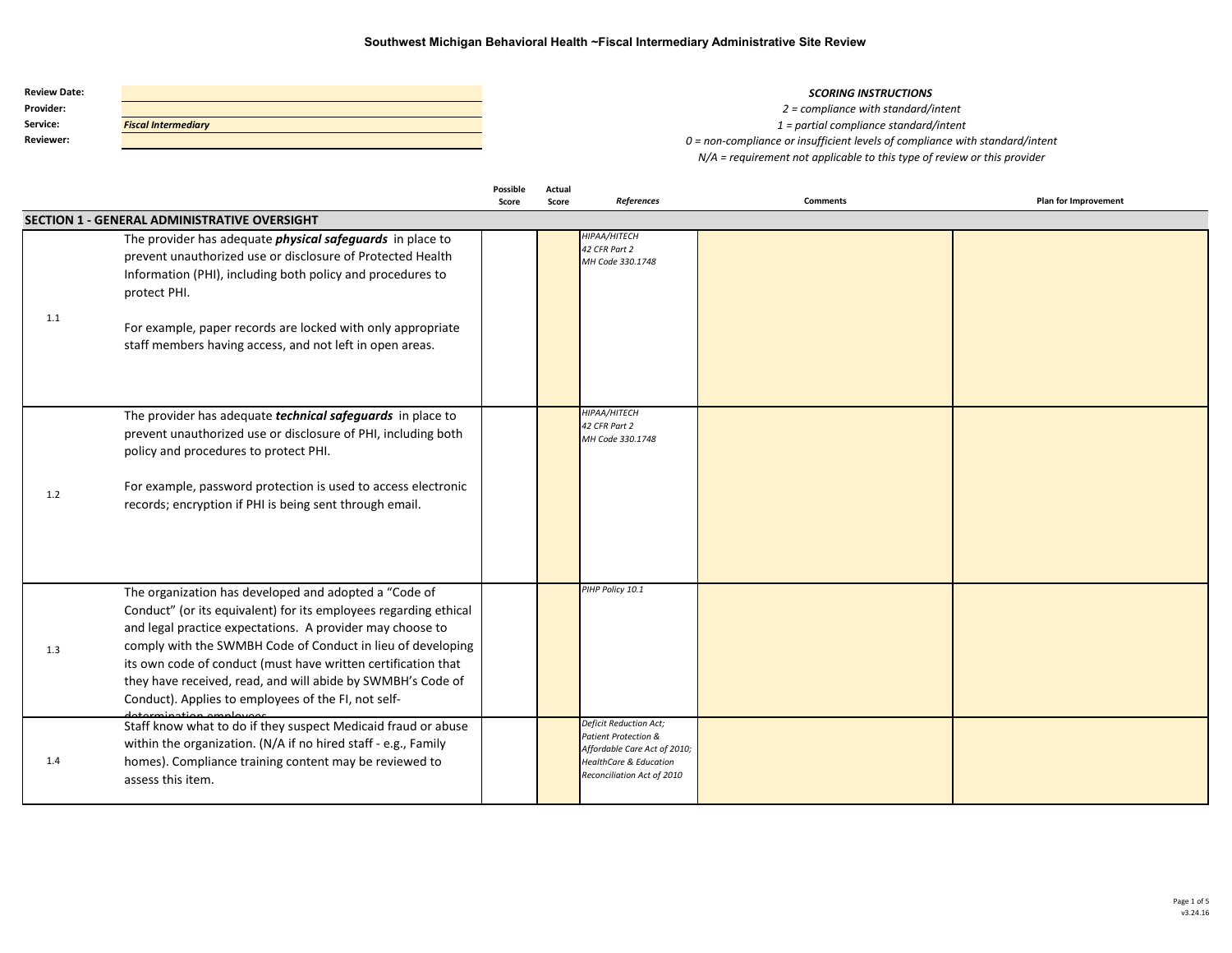|     |                                                                                                                                                                                                                                                                                                                                                           | Possible<br>Score | Actual<br>Score | <b>References</b>                                   | <b>Comments</b> | <b>Plan for Improvement</b> |
|-----|-----------------------------------------------------------------------------------------------------------------------------------------------------------------------------------------------------------------------------------------------------------------------------------------------------------------------------------------------------------|-------------------|-----------------|-----------------------------------------------------|-----------------|-----------------------------|
| 1.5 | The fiscal intermediary has a process in place to collect<br>feedback (experience and satisfaction) from individuals using FI<br>services and other FI performance data with alternate methods<br>for collections data from individuals using services (more than<br>mailed surveys).                                                                     |                   |                 | <b>Fiscal Intermediary Technical</b><br>Requirement |                 |                             |
| 1.6 | The fiscal intermediary responds to feedback from individuals<br>using FI services when areas needing improvement are<br>identified.                                                                                                                                                                                                                      |                   |                 | <b>Fiscal Intermediary Technical</b><br>Requirement |                 |                             |
| 1.7 | The FI has policies and procedures in place to:<br>- assure financial accountability for the funds comprising the<br>individual budgets, and<br>- indemnify the PIHP/CMHSP for any amounts paid in excess of<br>the individual budget and maintain required insurance for<br>nonperformance or negligent performance of FI functions                      |                   |                 | <b>Fiscal Intermediary Technical</b><br>Requirement |                 |                             |
| 1.8 | Monitoring for Exclusion from Participation in Federal<br>Healthcare Programs. All managing/controlling employees are<br>to be run through OIG exclusion database on a monthly basis. If<br>SWMBH conducts these screens, the FI has a process to inform<br>SWMBH/the CMH of staff changes (removing employees who<br>are gone and adding new employees). |                   |                 | PIHP Policy 10.13; 42 CFR<br>438.602                |                 |                             |

**Section 1 - General Administrative Oversight Total: 0 0 Percent:**

|     | <b>SECTION 2 - EMPLOYER FILE REVIEW</b>                       |  |  |                                 |  |  |  |  |  |  |
|-----|---------------------------------------------------------------|--|--|---------------------------------|--|--|--|--|--|--|
|     | The FI has the following documents on file for each consumer, |  |  | <b>FI Technical Requirement</b> |  |  |  |  |  |  |
|     | as required by the contract between the CMH and the FI:       |  |  |                                 |  |  |  |  |  |  |
|     | • FI Agreement (FI & Customer)                                |  |  |                                 |  |  |  |  |  |  |
|     | • Employment Agreement (Provider & Customer)                  |  |  |                                 |  |  |  |  |  |  |
|     | • Provider Agreement (Provider and CMH if customer specific   |  |  |                                 |  |  |  |  |  |  |
| 2.1 | agreement is applicable)                                      |  |  |                                 |  |  |  |  |  |  |
|     | • Self Determination Agreement (if applicable)                |  |  |                                 |  |  |  |  |  |  |
|     | • Job Description (Appendix of Emp. Agreement)                |  |  |                                 |  |  |  |  |  |  |
|     | • Back-Up Plan                                                |  |  |                                 |  |  |  |  |  |  |
|     |                                                               |  |  |                                 |  |  |  |  |  |  |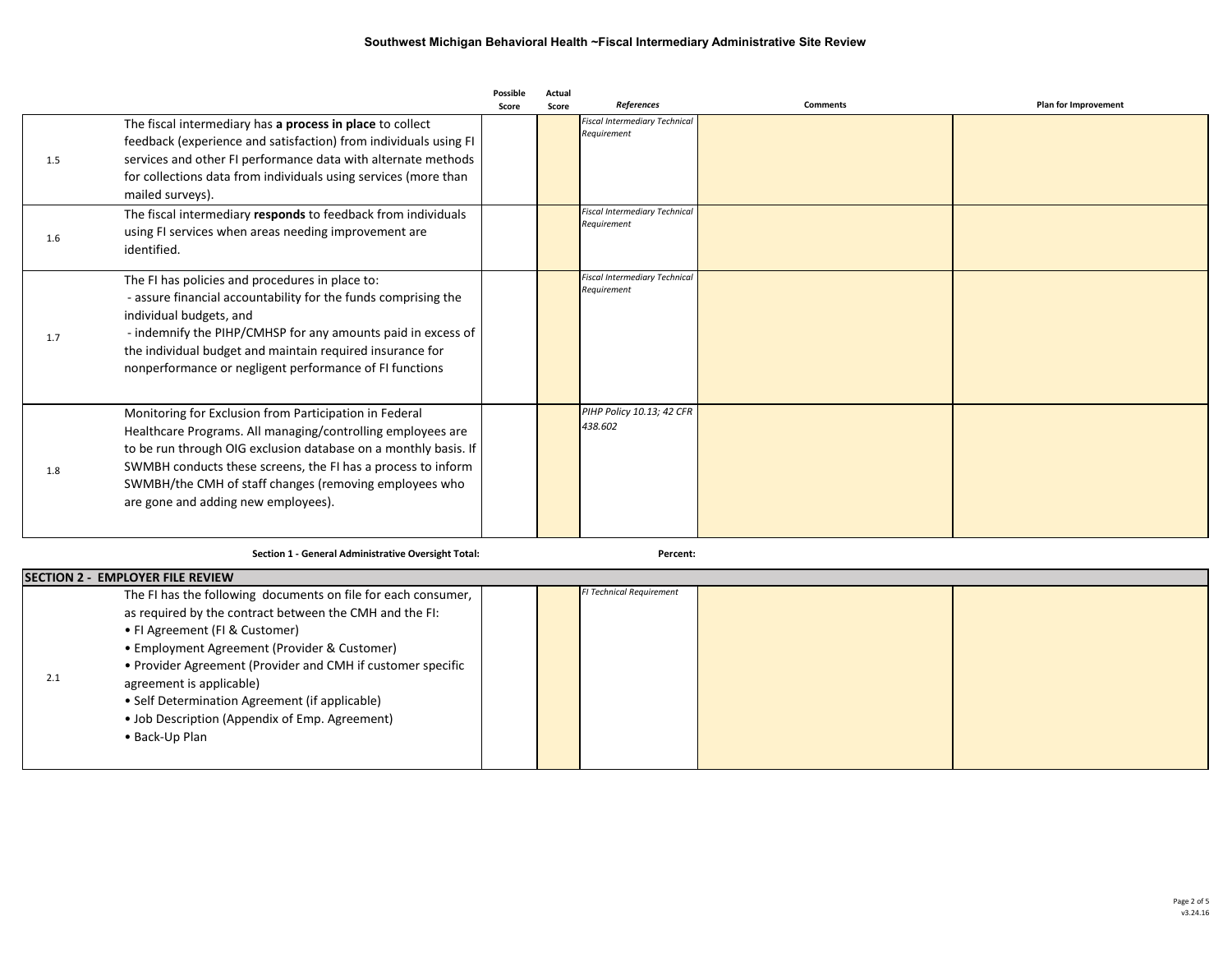|     |                                                                                                                                                                                                                                                                                                        | Possible<br>Score | Actual<br>Score | References                      | <b>Comments</b> | Plan for Improvement |
|-----|--------------------------------------------------------------------------------------------------------------------------------------------------------------------------------------------------------------------------------------------------------------------------------------------------------|-------------------|-----------------|---------------------------------|-----------------|----------------------|
| 2.2 | The FI has provided monthly financial status (budget) reports to<br>the supports coordinator (and anyone else at the CMHSP<br>identified in the contract to receive monthly budget reports)<br>and the individual (or the family of a minor child) by no later<br>than 15 days after the end of month. |                   |                 | <b>FI Technical Requirement</b> |                 |                      |
| 2.3 | There is a record of payments within the record, which<br>correspond with the IPOS and the individual budget, including<br>budget revisions (made through the PCP process) if applicable.                                                                                                              |                   |                 | <b>FI Technical Requirement</b> |                 |                      |
| 2.4 | The FI contacts the supports coordinator by phone or e-mail in<br>the case of an over expenditure of 10 percent in one month<br>prior to making payment for that expenditure.                                                                                                                          |                   |                 | <b>FI Technical Requirement</b> |                 |                      |
| 2.5 | The FI contacts the supports coordinator by phone or e-mail in<br>the case of under expenditure of the pro rata share of the<br>individual budget for the month that indicates that the<br>individual is not receiving the services and supported in the<br><b>IPOS</b>                                |                   |                 | <b>FI Technical Requirement</b> |                 |                      |

**Section 2 - Employer File Review Total: 0 0 Percent:**

|     | <b>SECTION 3 - STAFF FILE REVIEW</b>                                                                                                                                                                                                                                                                                                                                                                                                                                                                                                                                                                                               |                                                                               |  |
|-----|------------------------------------------------------------------------------------------------------------------------------------------------------------------------------------------------------------------------------------------------------------------------------------------------------------------------------------------------------------------------------------------------------------------------------------------------------------------------------------------------------------------------------------------------------------------------------------------------------------------------------------|-------------------------------------------------------------------------------|--|
| 3.1 | Criminal Background Checks: there is evidence that provider<br>conducts verification of criminal background checks prior to<br>hire using the verification protocol required by SWMBH policy<br>2.16; and subsequent verification of criminal back ground<br>checks of current employees will occur no more than every 2<br>years. Employees with a positive criminal history have a<br>completed waiver on file if required by SWMBH Policy 2.16.<br>If an employee is working or has been working with a criminal<br>history exclusion without proper waiver, SWMBH compliance<br>department will be contacted for consultation. | Contract Requirement; Public<br>Act 59 (PA 218 400.734a);<br>PIHP Policy 2.16 |  |
| 3.2 | Driver's License: A) there is documented evidence of<br>verification of status of driver's license at the time of hire and<br>B) ongoing monitoring of the status of the driver's license of<br>every staff member who transports persons served.                                                                                                                                                                                                                                                                                                                                                                                  | <b>SWMBH Contract</b><br>requirement                                          |  |
| 3.3 | Monitoring for Exclusion from Participation in Federal<br>Healthcare Programs. Each employee is to be run through OIG<br>and SAM exclusion databases prior to hire and annually<br>thereafter.                                                                                                                                                                                                                                                                                                                                                                                                                                     | PIHP Policy 10.13                                                             |  |
| 3.4 | Staff file contains W2/W4 forms, I9 form and proof of ID.                                                                                                                                                                                                                                                                                                                                                                                                                                                                                                                                                                          |                                                                               |  |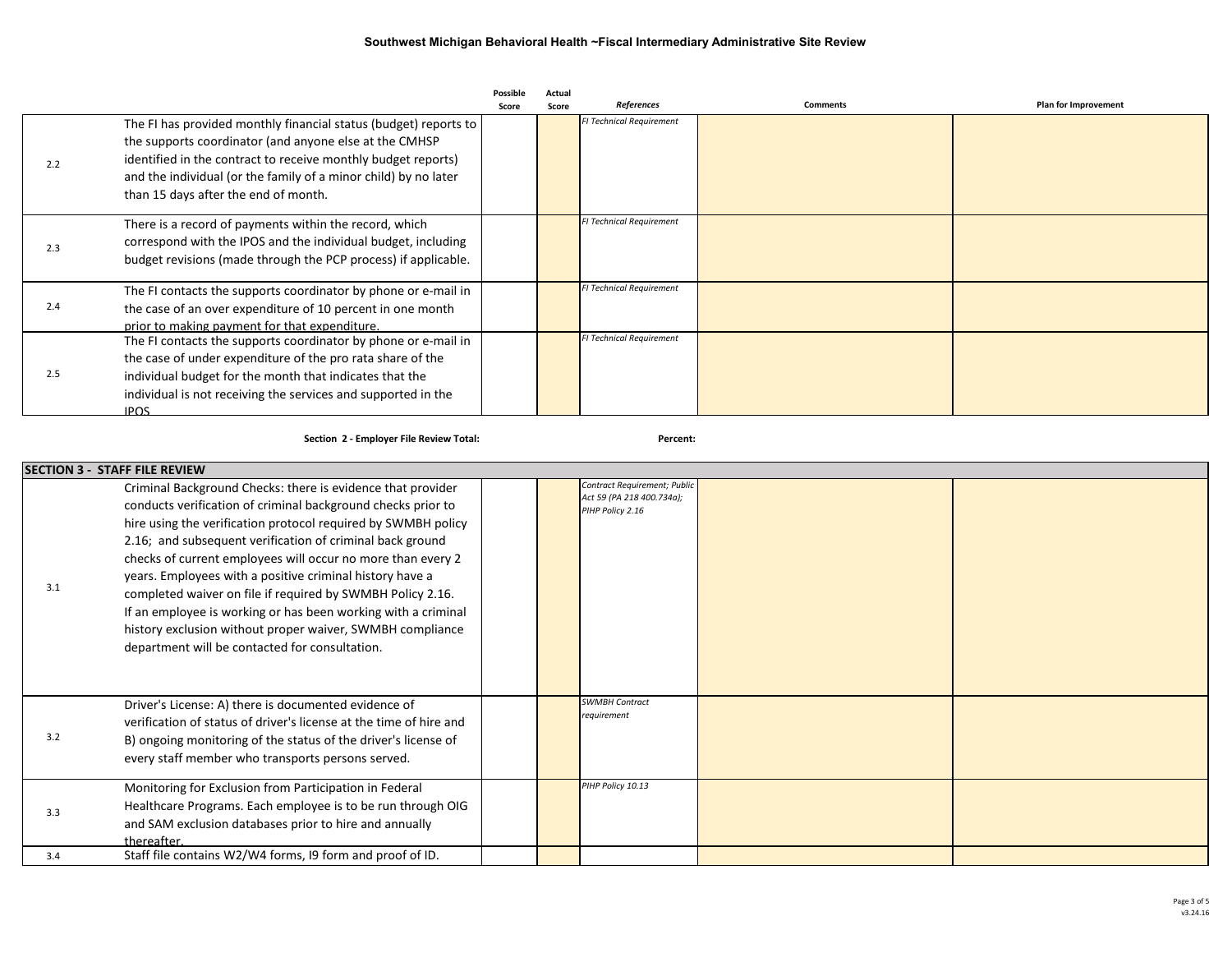|                             |                                                                                                                                                                                                                                                                                                                                  | Possible<br>Score | Actual<br>Score | References                                                                | <b>Comments</b> | Plan for Improvement |
|-----------------------------|----------------------------------------------------------------------------------------------------------------------------------------------------------------------------------------------------------------------------------------------------------------------------------------------------------------------------------|-------------------|-----------------|---------------------------------------------------------------------------|-----------------|----------------------|
| 3.5                         | Staff file contains payroll history.                                                                                                                                                                                                                                                                                             |                   |                 | PIHP Policy 10.13                                                         |                 |                      |
|                             | Section 3 -<br><b>Staff File Review Total:</b>                                                                                                                                                                                                                                                                                   |                   |                 | Percent:                                                                  |                 |                      |
| <b>SECTION 4 - TRAINING</b> |                                                                                                                                                                                                                                                                                                                                  |                   |                 |                                                                           |                 |                      |
| 4.1                         | Blood borne Pathogens (Preventing Disease Transmission,<br>Infection Control - within 30 days of hire; annual update<br>required).                                                                                                                                                                                               |                   |                 | MIOSHA R 325.70016                                                        |                 |                      |
| 4.2                         | HIPAA (within 30 days of hire, annual updates).                                                                                                                                                                                                                                                                                  |                   |                 | 45 CFR 164.308(a)(5)(i) &<br>45 CFR 164.503.(b)(1)                        |                 |                      |
| 4.3                         | Corporate Compliance (within 30 days of hire, annual updates).                                                                                                                                                                                                                                                                   |                   |                 | <b>Medicaid Integrity Program</b><br>(MIP)<br>Deficit Reduction Act (DRA) |                 |                      |
| 4.4                         | Individuals Plans of Service and Ancillary Plans (there is<br>evidence that staff have been trained in the IPOS and in any<br>applicable Support Plan for Individuals in their care before the<br>provision of direct care [Behavior Treatment Plan, PT, OT,<br>Nursing, etc.]). May be reviewed as part of the clinical review. |                   |                 | Michigan Mental Health<br>Code<br>330.1708                                |                 |                      |
| 4.5                         | Non-Aversive Techniques for Prevention and Treatment of<br>Challenging Behavior (MDCH approved curriculum if restricted<br>interventions included) - (within 30 days of hire & annual<br>updates, if working with individuals with challenging behavior)                                                                         |                   |                 | <b>MDHHS Master Contract</b><br>Attachment P.1.4.1 and R<br>330.1806      |                 |                      |
| 4.6                         | First Aid (within 60 days and ongoing as required per the<br>training program - usually every 2 to 3 years. If providing Aide<br>or Behavior Technician services as defined in Michigan<br>PIHP/CMHSP Provider Qualifications Per Medicaid Services &<br>HCPCS/CPT Codes)                                                        |                   |                 | <b>Medicaid Provider Manual</b><br>2.4                                    |                 |                      |
| 4.7                         | Recipient Rights Protection (including confidentiality,<br>mandatory reporting requirement for incidents, abuse &<br>neglect) - (within 30 days of hire; annual update thereafter - as<br>required by contract with CMH).                                                                                                        |                   |                 | MH Code: 330.1755(5)(f)                                                   |                 |                      |
|                             | <b>Section 4 - Training Total:</b>                                                                                                                                                                                                                                                                                               |                   |                 | Percent:                                                                  |                 |                      |

| <b>Scoring Summary</b>                              | Poss-<br>ible Score | Actual<br>Score | Percent |
|-----------------------------------------------------|---------------------|-----------------|---------|
| Section 1 - General Administrative Oversight Total: | 0                   | 0               |         |
| Section 2 - Employer File Review Total:             | 0                   | 0               |         |
| Section 3 - Staff File Review Total:                | 0                   | 0               |         |
| Section 4 - Training Total:                         | $\mathbf 0$         | 0               |         |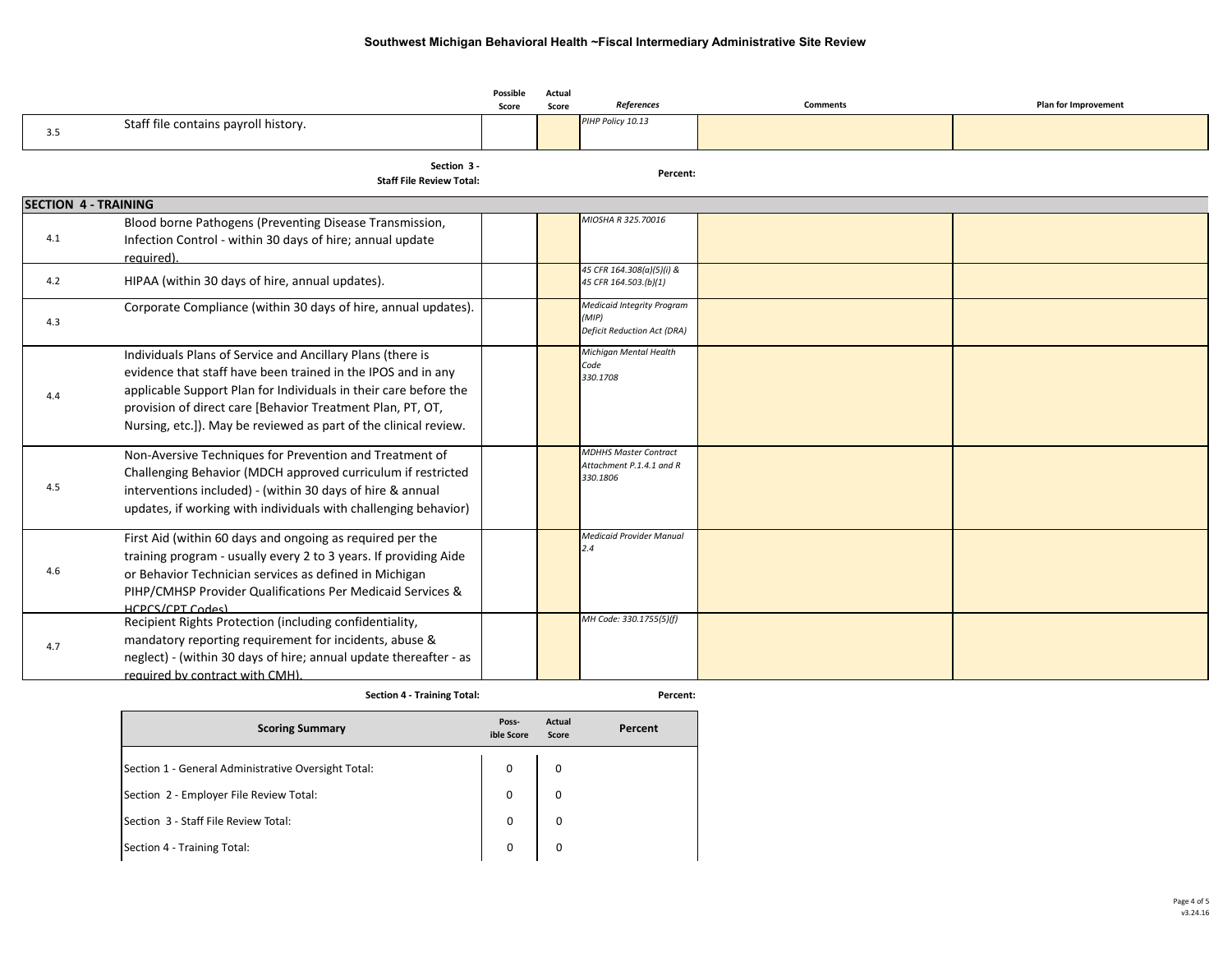|                | Possible<br>Score | Actual<br>.<br>Score | References | Comments | Plan for Improvement |
|----------------|-------------------|----------------------|------------|----------|----------------------|
| <b>OVERALL</b> |                   | U                    |            |          |                      |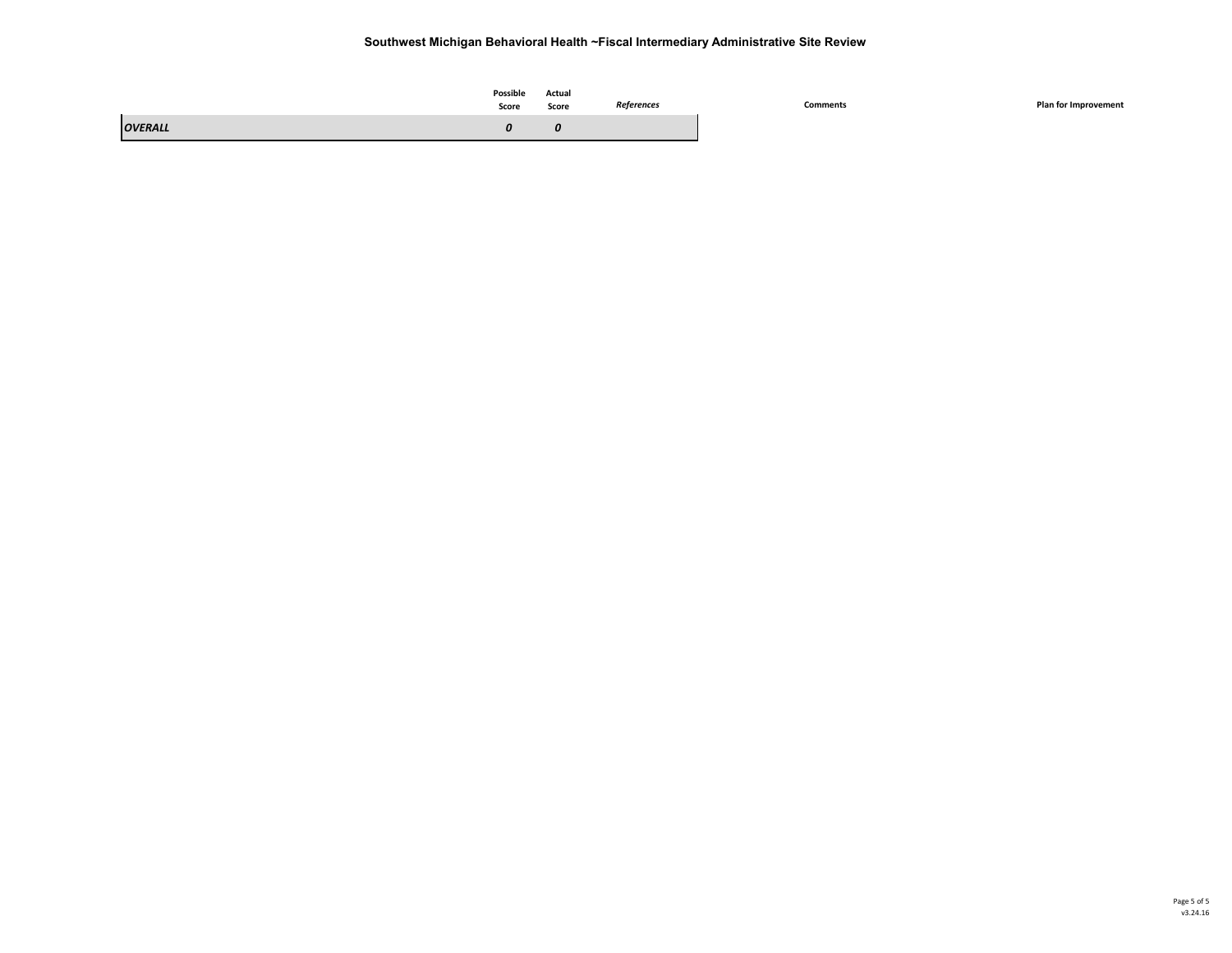| <b>Review Date:</b> |                                        |                                                                    |          |                                                                                 |                                                                 |                                                                              |                      |                          |  |  |
|---------------------|----------------------------------------|--------------------------------------------------------------------|----------|---------------------------------------------------------------------------------|-----------------------------------------------------------------|------------------------------------------------------------------------------|----------------------|--------------------------|--|--|
| Provider:           |                                        |                                                                    |          | <b>SCORING INSTRUCTIONS</b>                                                     |                                                                 |                                                                              |                      |                          |  |  |
| Service:            |                                        |                                                                    |          | $2$ = compliance with standard/intent<br>1 = partial compliance standard/intent |                                                                 |                                                                              |                      |                          |  |  |
| Reviewer:           |                                        |                                                                    |          |                                                                                 |                                                                 | 0 = non-compliance or insufficient levels of compliance with standard/intent |                      |                          |  |  |
|                     |                                        |                                                                    |          |                                                                                 |                                                                 | N/A = requirement not applicable to this type of review or this provider     |                      |                          |  |  |
|                     |                                        |                                                                    |          |                                                                                 |                                                                 |                                                                              |                      |                          |  |  |
|                     |                                        |                                                                    | Possible | <b>Actual Score</b>                                                             | <b>References</b>                                               | <b>Comments</b>                                                              | Plan for Improvement | Provider Response to CAP |  |  |
|                     |                                        |                                                                    | Score    |                                                                                 |                                                                 |                                                                              |                      |                          |  |  |
|                     |                                        | SECTION 1 - GENERAL ADMINISTRATIVE OVERSIGHT                       |          |                                                                                 |                                                                 |                                                                              |                      |                          |  |  |
|                     |                                        | The provider has adequate policy and/or procedure to protect       |          |                                                                                 |                                                                 |                                                                              |                      |                          |  |  |
|                     |                                        | confidential and individually identifiable information from        |          |                                                                                 |                                                                 |                                                                              |                      |                          |  |  |
|                     |                                        | unauthorized use or disclosure, including:                         |          |                                                                                 |                                                                 |                                                                              |                      |                          |  |  |
|                     |                                        | 1. Protections for physical facility access.                       |          |                                                                                 |                                                                 |                                                                              |                      |                          |  |  |
|                     |                                        | 2. Protections for electronic access.                              |          |                                                                                 | <b>HIPPA/HITECH</b>                                             |                                                                              |                      |                          |  |  |
|                     | 1.1                                    | 3. Media and device controls.                                      |          |                                                                                 | 42 CFR Part 2<br>MH Code 330.1748                               |                                                                              |                      |                          |  |  |
|                     |                                        | 4. Physical safeguards for workstations.                           |          |                                                                                 |                                                                 |                                                                              |                      |                          |  |  |
|                     |                                        | 5. Procedures for allowing and removing access according to role-  |          |                                                                                 |                                                                 |                                                                              |                      |                          |  |  |
|                     |                                        | based employment                                                   |          |                                                                                 |                                                                 |                                                                              |                      |                          |  |  |
|                     |                                        |                                                                    |          |                                                                                 |                                                                 |                                                                              |                      |                          |  |  |
|                     |                                        | The organization has developed and adopted a "Code of              |          |                                                                                 |                                                                 |                                                                              |                      |                          |  |  |
|                     |                                        | Conduct" (or its equivalent) for its employees regarding ethical   |          |                                                                                 |                                                                 |                                                                              |                      |                          |  |  |
|                     |                                        | and legal practice expectations. A provider may choose to          |          |                                                                                 |                                                                 |                                                                              |                      |                          |  |  |
|                     | 1.2                                    | comply with the SWMBH Code of Conduct in lieu of developing        |          |                                                                                 | PIHP Policy 10.1                                                |                                                                              |                      |                          |  |  |
|                     |                                        | its own code of conduct (must have written certification that they |          |                                                                                 |                                                                 |                                                                              |                      |                          |  |  |
|                     |                                        | have received, read, and will abide by SWMBH's Code of             |          |                                                                                 |                                                                 |                                                                              |                      |                          |  |  |
|                     |                                        | Conduct).                                                          |          |                                                                                 |                                                                 |                                                                              |                      |                          |  |  |
|                     |                                        | Staff know what to do if they suspect Medicaid fraud or abuse      |          |                                                                                 |                                                                 |                                                                              |                      |                          |  |  |
|                     |                                        | within the organization.                                           |          |                                                                                 | <b>Deficit Reduction Act:</b>                                   |                                                                              |                      |                          |  |  |
|                     |                                        |                                                                    |          |                                                                                 | Patient Protection &<br>Affordable Care Act of                  |                                                                              |                      |                          |  |  |
|                     | 1.3                                    |                                                                    |          |                                                                                 | 2010:                                                           |                                                                              |                      |                          |  |  |
|                     |                                        |                                                                    |          |                                                                                 | <b>HealthCare &amp; Education</b><br>Reconciliation Act of 2010 |                                                                              |                      |                          |  |  |
|                     |                                        |                                                                    |          |                                                                                 |                                                                 |                                                                              |                      |                          |  |  |
|                     |                                        |                                                                    |          |                                                                                 |                                                                 |                                                                              |                      |                          |  |  |
|                     |                                        | Recipients Rights Poster are clearly displayed and identify the    |          |                                                                                 | R 325,14302                                                     |                                                                              |                      |                          |  |  |
|                     | 1.4                                    | internal and PIHP rights officer and their contact information.    |          |                                                                                 |                                                                 |                                                                              |                      |                          |  |  |
|                     |                                        |                                                                    |          |                                                                                 |                                                                 |                                                                              |                      |                          |  |  |
|                     |                                        |                                                                    |          |                                                                                 |                                                                 |                                                                              |                      |                          |  |  |
|                     |                                        | Section 1 - GENERAL ADMINISTRATIVE OVERSIGHT Total:                |          |                                                                                 | Percent:                                                        |                                                                              |                      |                          |  |  |
|                     | <b>SECTION 2 - QUALITY IMPROVEMENT</b> |                                                                    |          |                                                                                 |                                                                 |                                                                              |                      |                          |  |  |
|                     |                                        | Plan(s) for Improvement in response to                             |          |                                                                                 | Provider Contract                                               |                                                                              |                      |                          |  |  |
| 2.1                 |                                        | citations/recommendations from the most recent reviews             |          |                                                                                 | requirement                                                     |                                                                              |                      |                          |  |  |
|                     |                                        | (licensing, MDCH, PIHP or accrediting body, etc.) has been         |          |                                                                                 |                                                                 |                                                                              |                      |                          |  |  |
|                     |                                        | submitted to the appropriate agency.                               |          |                                                                                 |                                                                 |                                                                              |                      |                          |  |  |
|                     |                                        | All citations by PIHP, CMH, and MDHHS BH/IDD or licensing          |          |                                                                                 | <b>Provider Contract</b>                                        |                                                                              |                      |                          |  |  |
|                     | 2.2                                    | divisions have been corrected.                                     |          |                                                                                 | requirement                                                     |                                                                              |                      |                          |  |  |
|                     |                                        |                                                                    |          |                                                                                 |                                                                 |                                                                              |                      |                          |  |  |
|                     |                                        | Section 2 - QUALITY IMPROVEMENT Total:                             |          |                                                                                 | Percent:                                                        |                                                                              |                      |                          |  |  |
|                     |                                        | SECTION 3 - CUSTOMER SERVICES/ACCESS TO CARE                       |          |                                                                                 |                                                                 |                                                                              |                      |                          |  |  |

**SECTION 3 - CUSTOMER SERVICES/ACCE**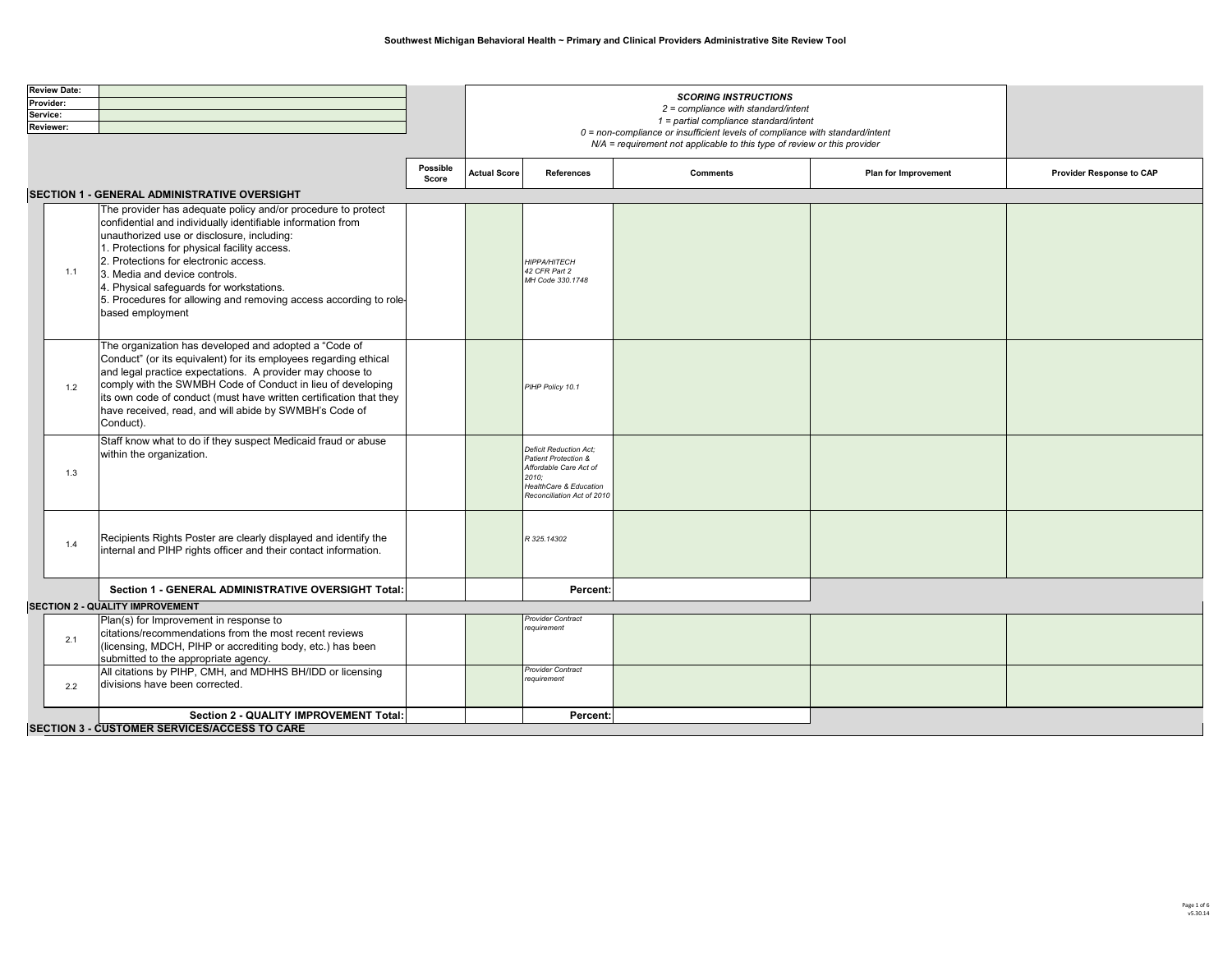|     |                                                                                                                                                                                                                                                                                                                                                                                                                                                                                                        | Possible<br>Score | <b>Actual Score</b> | References                                                                                                                                                                                                                                                                                                                      | <b>Comments</b> | Plan for Improvement | <b>Provider Response to CAP</b> |  |  |  |
|-----|--------------------------------------------------------------------------------------------------------------------------------------------------------------------------------------------------------------------------------------------------------------------------------------------------------------------------------------------------------------------------------------------------------------------------------------------------------------------------------------------------------|-------------------|---------------------|---------------------------------------------------------------------------------------------------------------------------------------------------------------------------------------------------------------------------------------------------------------------------------------------------------------------------------|-----------------|----------------------|---------------------------------|--|--|--|
| 3.1 | Communication Accommodations: program has developed<br>resources and incorporated features to overcome barriers for<br>persons who have limited ability to communicate in standard<br>English (i.e., LEP resources; bi-lingual staff; communication<br>resources in alternative languages/formats [Braille, Spanish,<br>audio enhancements, sign language communication; TDI;<br>communication enhancement devices; signs; person served-<br>specific communication techniques, etc.); interpreters]). |                   |                     | <b>MDHHS Contract</b><br>Attachment P.4.1.1<br>Access System<br>Standards; MDHHS<br><b>Contract Attachment</b><br>P.6.3.1 Customer Service<br>Requirements; DHHS Site<br>Review Protocol B.4.5.1;<br>PIHP policy 6.5<br>(Communication<br>Accommodations for<br><b>Limited English</b><br>Proficiency and Visual<br>Impairment) |                 |                      |                                 |  |  |  |
| 3.2 | Taglines in the top 15 languages are posted advising clients of<br>the availablity of free langauge assistance services.                                                                                                                                                                                                                                                                                                                                                                               |                   |                     | Affordable Care Act<br>Section 1557                                                                                                                                                                                                                                                                                             |                 |                      |                                 |  |  |  |
| 3.3 | The Notice of Non-Discrimination is posted advising clients they<br>cannot be refused treatment based on race, color, natinoal origin,<br>sex, age or disability.                                                                                                                                                                                                                                                                                                                                      |                   |                     | Affordable Care Act<br>Section 1557                                                                                                                                                                                                                                                                                             |                 |                      |                                 |  |  |  |
| 3.4 | Model Notice for Charitable Choice - As applicable, provider<br>shows that treatment clients and prevention service recipients<br>are notified of their right to request alternative services by<br>providers that are faith-based. Notification must be in the form<br>of the model notice contained in the final regulations, or the PIHP<br>may approve an equivalent notice with MDHHS approval.                                                                                                   |                   |                     | 45 CFR part 96<br>SWMBH-Provider<br>Contract                                                                                                                                                                                                                                                                                    |                 |                      |                                 |  |  |  |
| 3.5 | FASD screening - has the organization referred children for FAS<br>assessment? Do clinicians know where to find FAS screening<br>forms for at-risk children?                                                                                                                                                                                                                                                                                                                                           |                   |                     | SWMBH Policy 11.9:<br>Fetal Alcohol Spectrum<br><b>Disorders</b><br>OROSC Treatment TA<br>#08                                                                                                                                                                                                                                   |                 |                      |                                 |  |  |  |
| 3.6 | Evidence that the provider is providing the SWMBH customer<br>handbook to the customer at intake and annually thereafter (may<br>show documention of refusal)                                                                                                                                                                                                                                                                                                                                          |                   |                     | SWMBH Provider<br>Contract Section XIV B                                                                                                                                                                                                                                                                                        |                 |                      |                                 |  |  |  |
|     | Section 3 - CUSTOMER SERVICES Total:                                                                                                                                                                                                                                                                                                                                                                                                                                                                   |                   |                     | Percent:                                                                                                                                                                                                                                                                                                                        |                 |                      |                                 |  |  |  |
|     | SECTION 4 - FACILITY & MAINTENANCE (If applicable - when customers are served at a provider-owned location)<br>Facility Grounds & Premises - driveway, surrounding yard areas,                                                                                                                                                                                                                                                                                                                         |                   |                     |                                                                                                                                                                                                                                                                                                                                 |                 |                      |                                 |  |  |  |
| 4.1 | detached structures appear well maintained and free of obvious,<br>litter, refuse, etc. (note: roof, exterior walls, doors,<br>windows/screens, stairways, sidewalks, attached structure, etc.).                                                                                                                                                                                                                                                                                                       |                   |                     | <b>DHHS Site Review</b><br>Protocol D.3                                                                                                                                                                                                                                                                                         |                 |                      |                                 |  |  |  |
| 4.2 | Exits, corridors, and hallways are free of obstruction.                                                                                                                                                                                                                                                                                                                                                                                                                                                |                   |                     | <b>DHHS Site Review</b><br>Protocol D.3                                                                                                                                                                                                                                                                                         |                 |                      |                                 |  |  |  |
| 4.3 | Facility Interior/Cleanliness - Sanitary environment is maintained<br>throughout the facility. (furnishings, flooring, walls, smells,<br>cleanliness, housekeeping standards, etc.).                                                                                                                                                                                                                                                                                                                   |                   |                     | <b>DHHS Site Review</b><br>Protocol D.3                                                                                                                                                                                                                                                                                         |                 |                      |                                 |  |  |  |
| 4.4 | Maintenance of Facility - there is evidence that maintenance<br>issues are being appropriately addressed (invoices for<br>repair/inspection/replacement of equipment, utilities, evidence of<br>facility improvements, etc.).                                                                                                                                                                                                                                                                          |                   |                     | <b>DHHS Site Review</b><br>Protocol D.3                                                                                                                                                                                                                                                                                         |                 |                      |                                 |  |  |  |
|     | Section 4 - FACILITY & MAINTENANCE Total:<br>Percent:<br>SECTION 5 - MEDICATION MANAGEMENT (For providers who are distributing medication)                                                                                                                                                                                                                                                                                                                                                             |                   |                     |                                                                                                                                                                                                                                                                                                                                 |                 |                      |                                 |  |  |  |
|     | If an individual cannot administer his or her own medication, a                                                                                                                                                                                                                                                                                                                                                                                                                                        |                   |                     |                                                                                                                                                                                                                                                                                                                                 |                 |                      |                                 |  |  |  |
| 5.1 | provider shall ensure that medication is administered by or under<br>the supervision of personnel who are qualified and trained.                                                                                                                                                                                                                                                                                                                                                                       |                   |                     | R 330.7158                                                                                                                                                                                                                                                                                                                      |                 |                      |                                 |  |  |  |
| 5.2 | A provider shall record the administration of all medication in the<br>recipient's clinical record.                                                                                                                                                                                                                                                                                                                                                                                                    |                   |                     | R 330.7158                                                                                                                                                                                                                                                                                                                      |                 |                      |                                 |  |  |  |
| 5.3 | A provider shall ensure that medication errors and adverse drug<br>reactions are immediately and properly reported and recorded.                                                                                                                                                                                                                                                                                                                                                                       |                   |                     | R 330.7158                                                                                                                                                                                                                                                                                                                      |                 |                      |                                 |  |  |  |
|     | Section 5 - MEDICATION MANAGEMENT Total:                                                                                                                                                                                                                                                                                                                                                                                                                                                               |                   |                     | Percent:                                                                                                                                                                                                                                                                                                                        |                 |                      |                                 |  |  |  |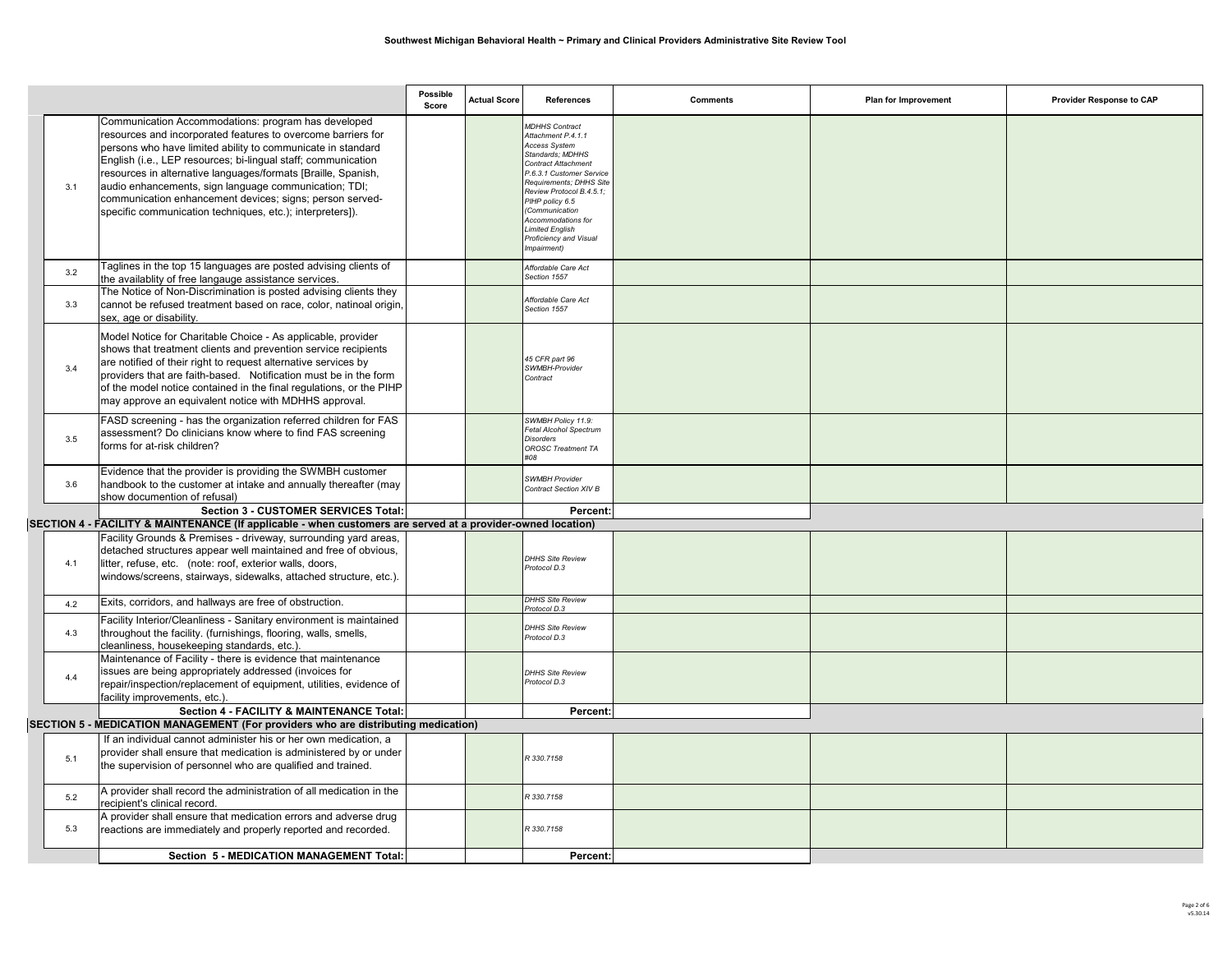|                             |                                                                                                                                                                                                                                                                                                                           | Possible<br>Score | <b>Actual Score</b> | References                                                                                                                                                 | <b>Comments</b> | Plan for Improvement | Provider Response to CAP |
|-----------------------------|---------------------------------------------------------------------------------------------------------------------------------------------------------------------------------------------------------------------------------------------------------------------------------------------------------------------------|-------------------|---------------------|------------------------------------------------------------------------------------------------------------------------------------------------------------|-----------------|----------------------|--------------------------|
|                             | <b>SECTION 6 - EMERGENCY RESPONSE</b>                                                                                                                                                                                                                                                                                     |                   |                     |                                                                                                                                                            |                 |                      |                          |
| 6.1                         | Program has a comprehensive set of written Emergency<br>Response Procedures containing clear instructions in response<br>to fire, severe weather, medical emergencies, and emergencies<br>while transporting individuals served, if applicable.                                                                           |                   |                     | <b>DHHS Site Review</b><br>Protocol D.3                                                                                                                    |                 |                      |                          |
| 6.2                         | Emergency evacuation maps/routes are displayed in prominent<br>locations at the facility. (when customers are served at a provider-<br>owned location)                                                                                                                                                                    |                   |                     | <b>DHHS Site Review</b><br>Protocol D.3                                                                                                                    |                 |                      |                          |
|                             | Section 6 - EMERGENCY RESPONSE Total:                                                                                                                                                                                                                                                                                     |                   |                     | Percent                                                                                                                                                    |                 |                      |                          |
| <b>SECTION 7 - TRAINING</b> |                                                                                                                                                                                                                                                                                                                           |                   |                     |                                                                                                                                                            |                 |                      |                          |
| 7.1                         | Recipient Rights Protection (including confidentiality, mandatory<br>reporting requirement for incidents, abuse & neglect) - (within 30<br>days of hire; annual update thereafter).                                                                                                                                       |                   |                     | MH Code: 330.1755(5)(f)                                                                                                                                    |                 |                      |                          |
| 7.2                         | Person-Centered Planning (aka Individualized Service Planning) -<br>within 60 days of hire; annual update thereafter).                                                                                                                                                                                                    |                   |                     | <b>MDHHS Master Contract</b><br>Attachment P.4.4.1.1                                                                                                       |                 |                      |                          |
| 7.3                         | Cultural Diversity/Competency/Awareness (within 6 months of<br>hire) (annual requirement).                                                                                                                                                                                                                                |                   |                     | <b>MDHHS Master Contract</b><br>Part II(A); 4.5<br>2 CFR 438 206                                                                                           |                 |                      |                          |
| 7.4                         | Blood borne Pathogens (Preventing Disease Transmission,<br>Infection Control - within 30 days of hire; annual update<br>required).                                                                                                                                                                                        |                   |                     | MIOSHA R 325.70016                                                                                                                                         |                 |                      |                          |
| 7.5                         | Limited English Proficiency (LEP) (within 6 months of hire).                                                                                                                                                                                                                                                              |                   |                     | <b>MDHHS Master Contract</b><br>Part I; 18.16<br>Office of Civil Rights<br>Policy Guidance on the<br>Title VI Prohibition<br><b>Against Discrimination</b> |                 |                      |                          |
| 7.6                         | HIPAA (within 30 days of hire).                                                                                                                                                                                                                                                                                           |                   |                     | 45 CFR 164.308(a)(5)(i) &<br>45 CFR 164.503.(b)(1)                                                                                                         |                 |                      |                          |
| 7.7                         | Corporate Compliance (within 30 days of hire, annual updates).                                                                                                                                                                                                                                                            |                   |                     | Medicaid Integrity<br>Program (MIP)<br>Deficit Reduction Act<br>DRA)                                                                                       |                 |                      |                          |
| 7.8                         | Advance Directives (All in the following roles: Primary clinicians,<br>Access/UM staff, Customer Services, Psychiatrists/nurses, Peer<br>Support Specialists, Service supervisors/directors of the above<br>listed staff)                                                                                                 |                   |                     | 42 CFR 422.128<br>42 CFR 438.3<br><b>MDHHS Master Contract</b><br>Part II(A) 7.10.5                                                                        |                 |                      |                          |
| 7.9                         | Grievances and Appeals within 30 days of hire and annually for<br>all in the following roles: • Primary clinicians & SUD therapists<br>(including residential/detox) • Access/UM staff, • Customer<br>Services, • Service supervisors/directors of the above listed staff                                                 |                   |                     | 42 CFR 438.400-424<br><b>MDHHS Master Contract</b><br>Attachment P 6.3.1.1                                                                                 |                 |                      |                          |
| 7.10                        | Customer Services within 30 days of hire and annually for all in<br>the following roles: • Psychiatrists/nurses, • Peer support<br>specialists, • Recovery coaches, • Reception staff, • Service<br>supervisors/directors of the above listed staff, • Minimum one<br>person per site for all other services (MH and SUD) |                   |                     | 42 CFR 438,400-424<br><b>MDHHS Master Contract</b><br>Attachment P 6.3.1.1                                                                                 |                 |                      |                          |
| 7.11                        | ASAM training (prior to administering and booster as required by<br>MDHHS or SWMBH clinical policy - ASAM assessors)                                                                                                                                                                                                      |                   |                     | <b>MDHHS Master Contract</b><br>Attachment P.II.B.A.                                                                                                       |                 |                      |                          |
| 7.12                        | Trauma Informed Systems of Care (Within 60 days of hire)                                                                                                                                                                                                                                                                  |                   |                     | <b>MDHHS Master Contract</b><br>Attachment P.2.7.10.6.<br>and 7.10.6.1                                                                                     |                 |                      |                          |
|                             | <b>Section 7A - DIRECT SERVICE STAFF TRAINING</b><br><b>REQUIREMENTS Total:</b><br><b>SECTION 8 - CREDENTIALING AND PERSONNEL MANAGEMENT REQUIREMENTS</b>                                                                                                                                                                 |                   |                     | Percent                                                                                                                                                    |                 |                      |                          |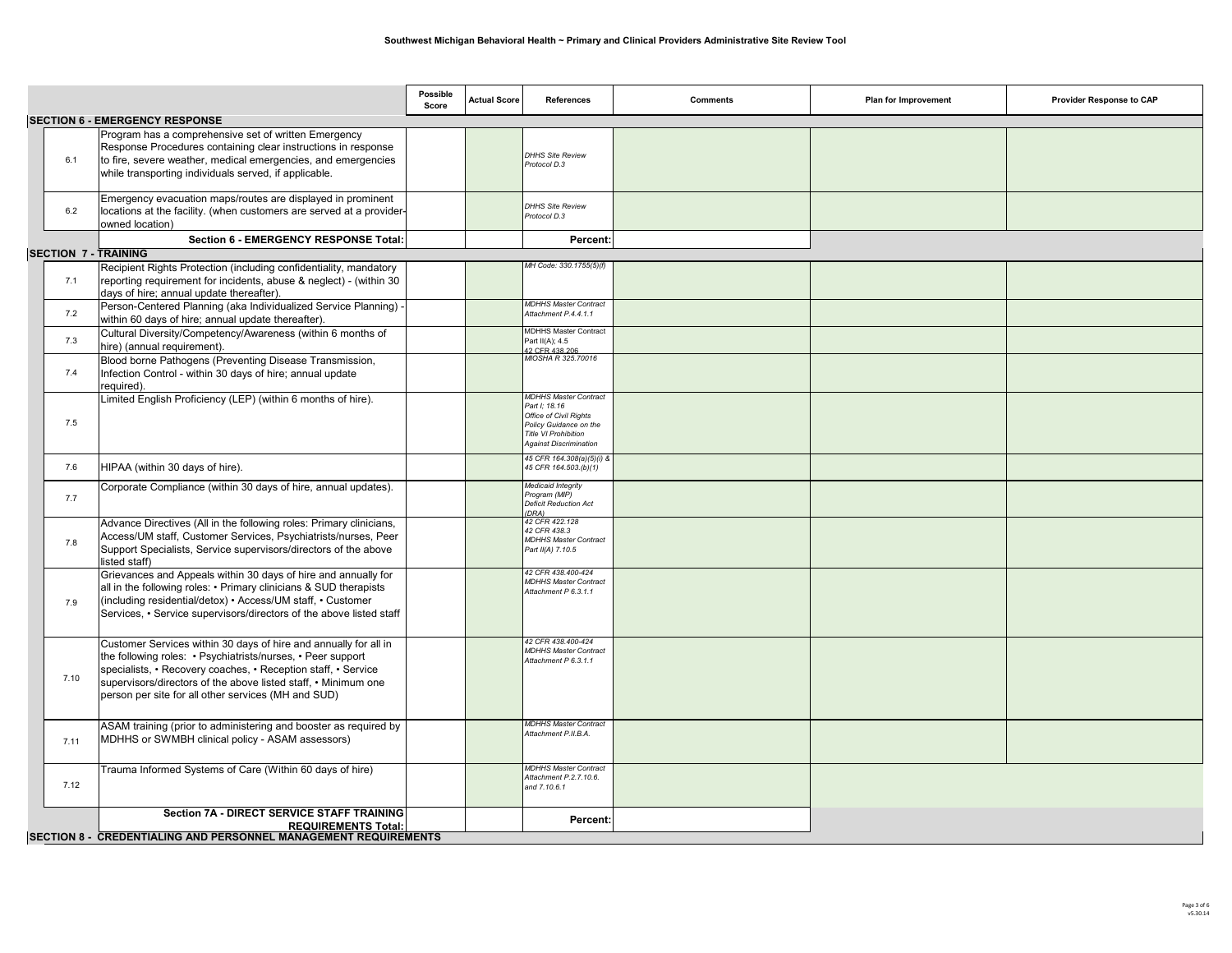|     |                                                                                                                                                                                                                                                                                                                                                                                                                                                                                                                                                                                                                                                                                                                                                                                                                                                                                                                                                                                                                                                         | Possible<br>Score | <b>Actual Score</b> | <b>References</b>                                                                                                                                          | <b>Comments</b> | Plan for Improvement | Provider Response to CAP |
|-----|---------------------------------------------------------------------------------------------------------------------------------------------------------------------------------------------------------------------------------------------------------------------------------------------------------------------------------------------------------------------------------------------------------------------------------------------------------------------------------------------------------------------------------------------------------------------------------------------------------------------------------------------------------------------------------------------------------------------------------------------------------------------------------------------------------------------------------------------------------------------------------------------------------------------------------------------------------------------------------------------------------------------------------------------------------|-------------------|---------------------|------------------------------------------------------------------------------------------------------------------------------------------------------------|-----------------|----------------------|--------------------------|
| 8.1 | The provider has written job descriptions for all positions. Each<br>job description shall specifically identify all of the following:<br>a. Job Title<br>b. Tasks & Responsibilities<br>c. The skills, knowledge, training, education, and experience<br>required for the job<br>d. Recovery-based (as appropriate), person-centered and<br>culturally competent practices.                                                                                                                                                                                                                                                                                                                                                                                                                                                                                                                                                                                                                                                                            |                   |                     | R 325.14112<br>PIHP Policy 1.2<br>SWMBH-Provider<br>Contracts                                                                                              |                 |                      |                          |
| 8.2 | Individuals have been credentialed prior to providing services<br>that require credentialing. Re-credentialing occurs at least every<br>2 years, and includes:<br>-updated attestation to credentialing application questions and<br>any other updates to credentialing application information,<br>-verification of valid and current licensure to practice in the State<br>of Michigan,<br>-verification of current malpractice insurance,<br>-review of any quality concerns (if applicable),<br>-verification that the practitioner has not be excluded from<br>participation in Medicaid through OIG check,<br>-verification of licensure limitations or malpractice suits reported<br>through NPDB check.<br>-QI data was reviewed at recredentialing including:<br>a. Member complaints, adverse events, quality improvement<br>activities related to identified instances of poor quality.<br>b. Compliance any incidences of Medicaid and Medicare<br>Sanctions.<br>c. Any restrictions and/or sanctions on licensure and/or<br>Certification. |                   |                     | <b>MDCH</b> Contract<br>attachment P.6.4.3.1<br>PIHP Policy 2.2 & 2.3                                                                                      |                 |                      |                          |
| 8.3 | Staff shall possess the appropriate qualifications as outlined in<br>their job descriptions, including the qualifications for all the<br>following:<br>A. Educational background (Primary source verification required)<br>B. Relevant work experience<br>C. Certification, registration, and licensure as required by law.<br>(Primary source verification required)                                                                                                                                                                                                                                                                                                                                                                                                                                                                                                                                                                                                                                                                                   |                   |                     | <b>MDCH Contract</b><br>attachment P.6.4.3.1<br>PIHP Policy 2.2                                                                                            |                 |                      |                          |
| 8.4 | Criminal Background Checks: there is evidence that provider<br>conducts verification of criminal background checks prior to hire<br>using the protocol required by SWMBH policy 2.16, including<br>documentation of approval of waiver for employees with<br>exclusionary convictions.                                                                                                                                                                                                                                                                                                                                                                                                                                                                                                                                                                                                                                                                                                                                                                  |                   |                     | Contract Requirement;<br>Public Act 59 (PA 218<br>400.734a); 5) AFC<br>Licensing Rules:<br>R.400.14201.13 (SGH);<br>R.400.1404.6 (FH);<br>PIHP Policy 2.16 |                 |                      |                          |
| 8.5 | Driver's License: A) there is documented evidence of verification<br>of status of driver's license at the time of hire and B) ongoing<br>monitoring of the status of the driver's license of every staff<br>member who transports persons served.                                                                                                                                                                                                                                                                                                                                                                                                                                                                                                                                                                                                                                                                                                                                                                                                       |                   |                     | <b>SWMBH Contract</b><br>requirement                                                                                                                       |                 |                      |                          |
| 8.6 | Personnel Performance Management: there is documented<br>evidence that program has an adequate system to support,<br>monitor, and complete at least annual performance evaluations<br>of staff who provide direct care services.                                                                                                                                                                                                                                                                                                                                                                                                                                                                                                                                                                                                                                                                                                                                                                                                                        |                   |                     | <b>DHHS Site Visit Protocol</b><br>B.1.3, 4.4.2(e), 5.4.2,<br>6.4.2, 7.4.1, 8.3.2                                                                          |                 |                      |                          |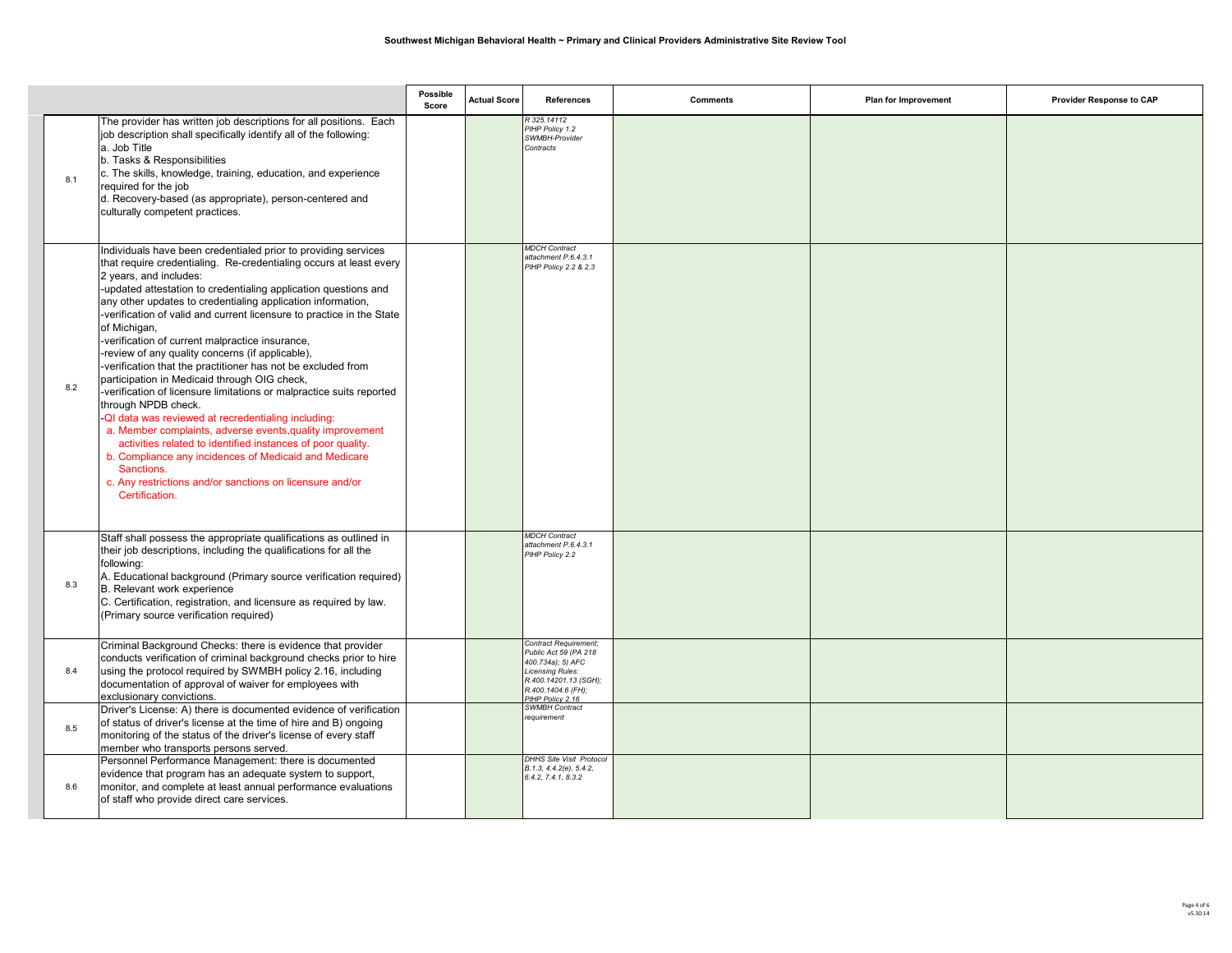|      |                                                                                                                                                                                                                                                                                                                                                                                                                                                                                                                                                                                                                                                                                                                                                                                                                            | Possible<br>Score                | <b>Actual Score</b> | <b>References</b>                                                         | <b>Comments</b> | Plan for Improvement | Provider Response to CAP |
|------|----------------------------------------------------------------------------------------------------------------------------------------------------------------------------------------------------------------------------------------------------------------------------------------------------------------------------------------------------------------------------------------------------------------------------------------------------------------------------------------------------------------------------------------------------------------------------------------------------------------------------------------------------------------------------------------------------------------------------------------------------------------------------------------------------------------------------|----------------------------------|---------------------|---------------------------------------------------------------------------|-----------------|----------------------|--------------------------|
| 8.7  | Monitoring for Exclusion from Participation in Federal Healthcare<br>Programs. Each employee is to be run through OIG and SAM<br>exclusion databases prior to hire and annually thereafter.                                                                                                                                                                                                                                                                                                                                                                                                                                                                                                                                                                                                                                |                                  |                     | PIHP Policy 10.13                                                         |                 |                      |                          |
| 8.8  | The Applicant Rights for Credentialing and Recredentialing form<br>is included in credentialing packet, which includes written<br>notification of, and an appeal process for, adverse credentialing<br>decisions.                                                                                                                                                                                                                                                                                                                                                                                                                                                                                                                                                                                                          |                                  |                     | PIHP Policy 2.05 &<br><b>Credentialing Application</b><br>Document        |                 |                      |                          |
| 8.9  | The Credentialing Application includes anti-discrimination<br>provisions, attestation and disclosure questions within.                                                                                                                                                                                                                                                                                                                                                                                                                                                                                                                                                                                                                                                                                                     |                                  |                     | PIHP Policy 2.05 &<br><b>Credentialing Application</b><br><b>Document</b> |                 |                      |                          |
| 8.10 | All credentialing files include the following information:<br>Credentialing Start date, Credentialing decision date, and<br>Credentialing completion date.                                                                                                                                                                                                                                                                                                                                                                                                                                                                                                                                                                                                                                                                 |                                  |                     | HP Policy 2.05 &<br><b>Credentialing Application</b><br>Document          |                 |                      |                          |
| 8.11 | All practitioner files include documentation that Grievance and<br>Appeal information was reviewed during the recredentialing<br>process                                                                                                                                                                                                                                                                                                                                                                                                                                                                                                                                                                                                                                                                                   |                                  |                     | PIHP Policy 2.02 &<br><b>Credentialing Application</b><br>Document        |                 |                      |                          |
|      | Section 8 - CREDENTIALING AND<br>PERSONNEL MANAGEMENT REQUIREMENTS Total:                                                                                                                                                                                                                                                                                                                                                                                                                                                                                                                                                                                                                                                                                                                                                  |                                  |                     | Percent:                                                                  |                 |                      |                          |
|      | <b>SECTION 9- EVIDENCE BASED PRACTICE (EBP)</b>                                                                                                                                                                                                                                                                                                                                                                                                                                                                                                                                                                                                                                                                                                                                                                            |                                  |                     |                                                                           |                 |                      |                          |
|      | 9.1 Core components of monitoring fidelity for EBPs are being<br>mplemented as planned. Typical Methods to monitor fidelity of a<br>program and clinician adherence include:<br>a. Independent observations (audio tape, video, in person,<br>record review)<br>b. Practitioner completed checklists                                                                                                                                                                                                                                                                                                                                                                                                                                                                                                                       |                                  |                     | EBP Fidelity Plan(s)<br>ubmitted to SWMBH                                 |                 |                      |                          |
|      | 9.2 The amount and type of supervision being provided for EBP<br>practitioners is consistent with the EBPs in terms of time.<br>frequency duration etc.                                                                                                                                                                                                                                                                                                                                                                                                                                                                                                                                                                                                                                                                    |                                  |                     | <b>EBP Fidelity Plan(s)</b><br>submitted to SWMBH                         |                 |                      |                          |
|      | 9.3 The agency has sufficient staff trained so normal attrition doesn't<br>threaten sustainability of EBPs.                                                                                                                                                                                                                                                                                                                                                                                                                                                                                                                                                                                                                                                                                                                |                                  |                     | <b>EBP Fidelity Plan(s)</b><br>submitted to SWMBH                         |                 |                      |                          |
|      | 9.4 Clinicians have received training to support competence in<br>Evidence Based modality utilized.                                                                                                                                                                                                                                                                                                                                                                                                                                                                                                                                                                                                                                                                                                                        |                                  |                     | SWMBH-Provider contrac                                                    |                 |                      |                          |
|      | 9.5 Trauma Informed Policy<br>Adoption of trauma-informed culture: values, principles, and<br>development of a trauma-informed system of care ensuring<br>safety and preventing re-traumatization.<br>II. Engagement in organizational self-assessment of trauma<br>informed care.<br>III. Adoption of approaches that prevent and address secondary<br>trauma of staff (See Exhibit A).<br>IV. Screening for trauma exposure and related symptoms for<br>each population.<br>V. Trauma-specific assessment for each population.<br>VI. Trauma-specific services for each population using evidence-<br>based practice(s) (EBPs), or evidence-informed practice(s) are<br>provided in addition to EBPs.<br>VII. The PIHP shall, through its direct service operations and its<br>Section 7- EVIDENCE BASED PRACTICE Total: | $\overline{2}$<br>$\overline{2}$ |                     | <b>MDHHS Trauma Policy</b><br>Percent: 0.0%                               |                 |                      |                          |
|      | Section 10 - ABILITY TO PAY                                                                                                                                                                                                                                                                                                                                                                                                                                                                                                                                                                                                                                                                                                                                                                                                |                                  |                     |                                                                           |                 |                      |                          |
| 10.1 | Did the provider complete an Ability To Pay (ATP) for the<br>customer if the customer is NOT eligible for Medicaid                                                                                                                                                                                                                                                                                                                                                                                                                                                                                                                                                                                                                                                                                                         |                                  |                     | SWMBH Policy 9.12                                                         |                 |                      |                          |
| 10.2 | Is the Provider making every effort to collect ATP fees from<br>individuals?                                                                                                                                                                                                                                                                                                                                                                                                                                                                                                                                                                                                                                                                                                                                               |                                  |                     | SWMBH Policy 9.12                                                         |                 |                      |                          |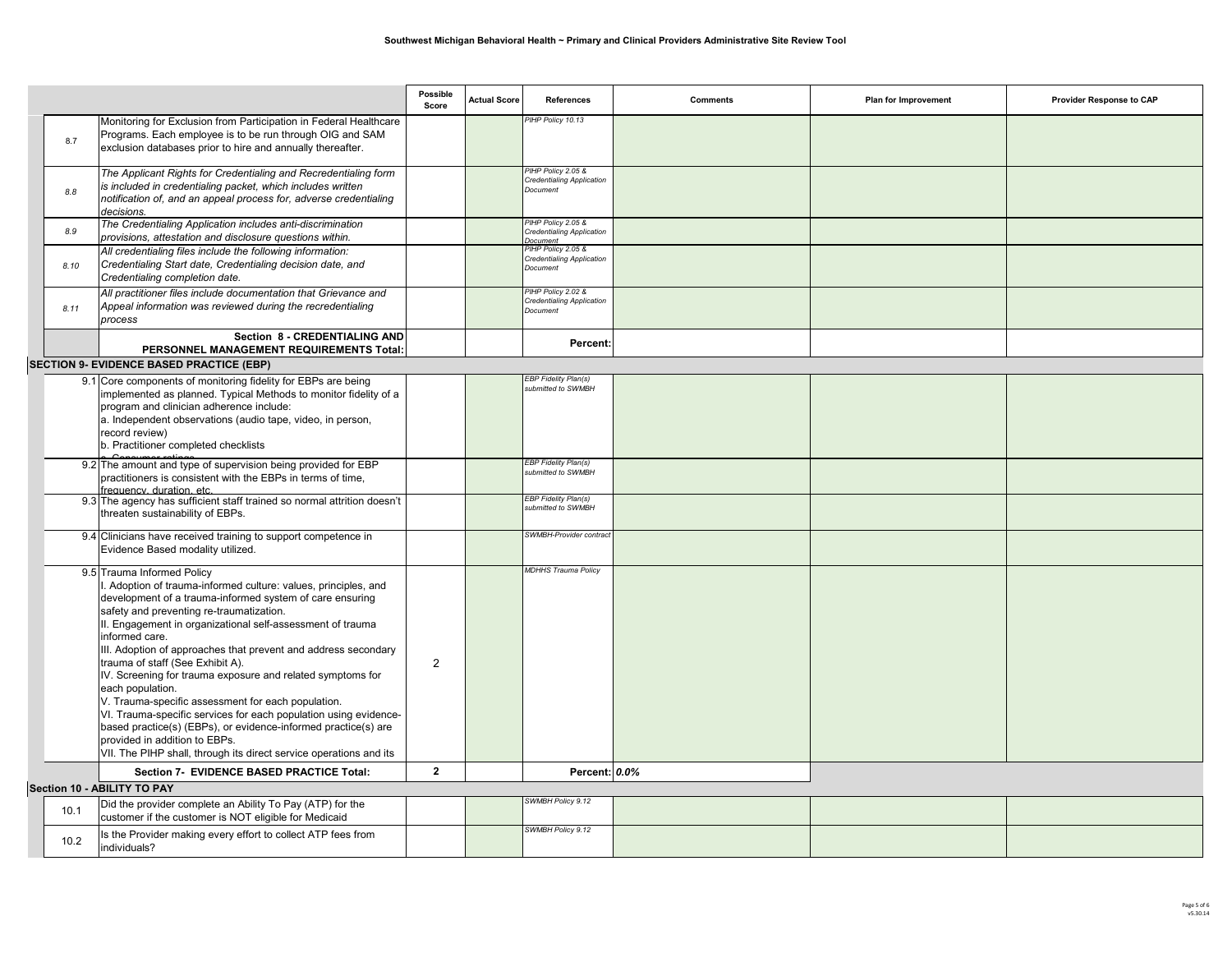|      |                                                                                                                                                                                                                                                                                                                                                                                                                                           | Possible<br>Score          | <b>Actual Score</b>           | <b>References</b>                                                                  | <b>Comments</b> | Plan for Improvement | Provider Response to CAP |
|------|-------------------------------------------------------------------------------------------------------------------------------------------------------------------------------------------------------------------------------------------------------------------------------------------------------------------------------------------------------------------------------------------------------------------------------------------|----------------------------|-------------------------------|------------------------------------------------------------------------------------|-----------------|----------------------|--------------------------|
| 10.3 | Is the Provider completing the ATP in its entirety?                                                                                                                                                                                                                                                                                                                                                                                       |                            |                               | SWMBH Policy 9.12                                                                  |                 |                      |                          |
|      | Section 9 ABILITY TO PAY total:                                                                                                                                                                                                                                                                                                                                                                                                           |                            |                               | Percent:                                                                           |                 |                      |                          |
|      | SECTION 11 - SPECIALTY REQUIREMENTS FOR RESIDENTIAL AND WOMEN'S SPECIALTY (if applicable)                                                                                                                                                                                                                                                                                                                                                 |                            |                               |                                                                                    |                 |                      |                          |
| 11.1 | Residential Service Providers implement treatment schedule /<br>curriculum that meets the requirements of OROSC Treatment<br>Policy #10.<br>ASAM III.1 - minimum 5 hrs clinical services and 5 hours life<br>skills/self care per week.<br>ASAM III.3 - minimum 13 hrs clinical services and 13 hours life<br>skills/self care per week.<br>ASAM III.5 - minimum 20 hrs clinical services and 20 hours life<br>skills/self care per week. |                            |                               | <b>OROSC Treatment Policy</b><br>#10                                               |                 |                      |                          |
| 11.2 | Residential Service Providers have a process in place to assure<br>that, as part of admission to residential treatment, all clients are<br>given a TB test.                                                                                                                                                                                                                                                                               |                            |                               | <b>OROSC Prevention Policy</b><br>#02                                              |                 |                      |                          |
| 11.3 | Designated Women's Specialty providers only - The program<br>demonstrates that outreach activities are conducted to promote<br>and advertise women's programming and priority population<br>status.                                                                                                                                                                                                                                       |                            |                               | MDHHS-PIHP contract,<br>Part II, Section 4<br><b>OROSC Treatment Policy</b><br>#12 |                 |                      |                          |
| 11.4 | Designated Women's Specialty providers only - The program has<br>a Gender-Responsive policy for treating women's specialty<br>population.                                                                                                                                                                                                                                                                                                 |                            |                               | MDHHS-PIHP contract,<br>Part II, Section 4<br><b>OROSC Treatment Policy</b><br>#12 |                 |                      |                          |
|      | Section 8 - SPECIALTY REQUIREMENTS Total:                                                                                                                                                                                                                                                                                                                                                                                                 |                            |                               | Percent:                                                                           |                 |                      |                          |
|      | <b>Scoring Summary</b>                                                                                                                                                                                                                                                                                                                                                                                                                    | Possible<br><b>Score</b>   | <b>Actual</b><br><b>Score</b> | Percent                                                                            |                 |                      |                          |
|      | Section 1 - GENERAL ADMINISTRATIVE OVERSIGHT Total:                                                                                                                                                                                                                                                                                                                                                                                       | $\mathbf 0$                | $\mathbf{0}$                  |                                                                                    |                 |                      |                          |
|      | Section 2 - QUALITY IMPROVEMENT Total:                                                                                                                                                                                                                                                                                                                                                                                                    | $\Omega$                   | $\Omega$                      |                                                                                    |                 |                      |                          |
|      | Section 3 - CUSTOMER SERVICES Total:                                                                                                                                                                                                                                                                                                                                                                                                      | $\Omega$                   | $\Omega$                      |                                                                                    |                 |                      |                          |
|      | Section 4 - FACILITY & MAINTENANCE Total:                                                                                                                                                                                                                                                                                                                                                                                                 | $\mathbf 0$                | $\mathbf 0$                   |                                                                                    |                 |                      |                          |
|      | Section 5 - MEDICATION MANAGEMENT Total:                                                                                                                                                                                                                                                                                                                                                                                                  | $\mathbf 0$                | $\mathbf 0$                   |                                                                                    |                 |                      |                          |
|      | Section 6 - EMERGENCY RESPONSE Total:                                                                                                                                                                                                                                                                                                                                                                                                     | $\mathbf{0}$               | $\mathbf 0$                   |                                                                                    |                 |                      |                          |
|      | Section 7 - TRAINING TOTAL                                                                                                                                                                                                                                                                                                                                                                                                                | $\Omega$                   | $\Omega$                      |                                                                                    |                 |                      |                          |
|      | Section 8 - CREDENTIALING AND<br>PERSONNEL MANAGEMENT REQUIREMENTS Total:                                                                                                                                                                                                                                                                                                                                                                 | $\mathbf 0$                | $\mathbf 0$                   |                                                                                    |                 |                      |                          |
|      | Section 9 EVIDENCE BASED PRACTICE (EBP) Total:                                                                                                                                                                                                                                                                                                                                                                                            | $\overline{2}$             | $\mathbf 0$                   | $0.0\%$                                                                            |                 |                      |                          |
|      | Section 10 ABILITY TO PAY Total:<br>SECTION 11 - SPECIALTY REQUIREMENTS FOR RESIDENTIAL<br>AND WOMEN'S SPECIALTY                                                                                                                                                                                                                                                                                                                          | $\mathbf 0$<br>$\mathbf 0$ | $\Omega$<br>$\Omega$          |                                                                                    |                 |                      |                          |
|      | SECTION 12 - METHADONE (if applicable)                                                                                                                                                                                                                                                                                                                                                                                                    | $\Omega$                   | $\Omega$                      |                                                                                    |                 |                      |                          |
|      | <b>OVERALL</b>                                                                                                                                                                                                                                                                                                                                                                                                                            | $\overline{2}$             | 0                             | 0.0%                                                                               |                 |                      |                          |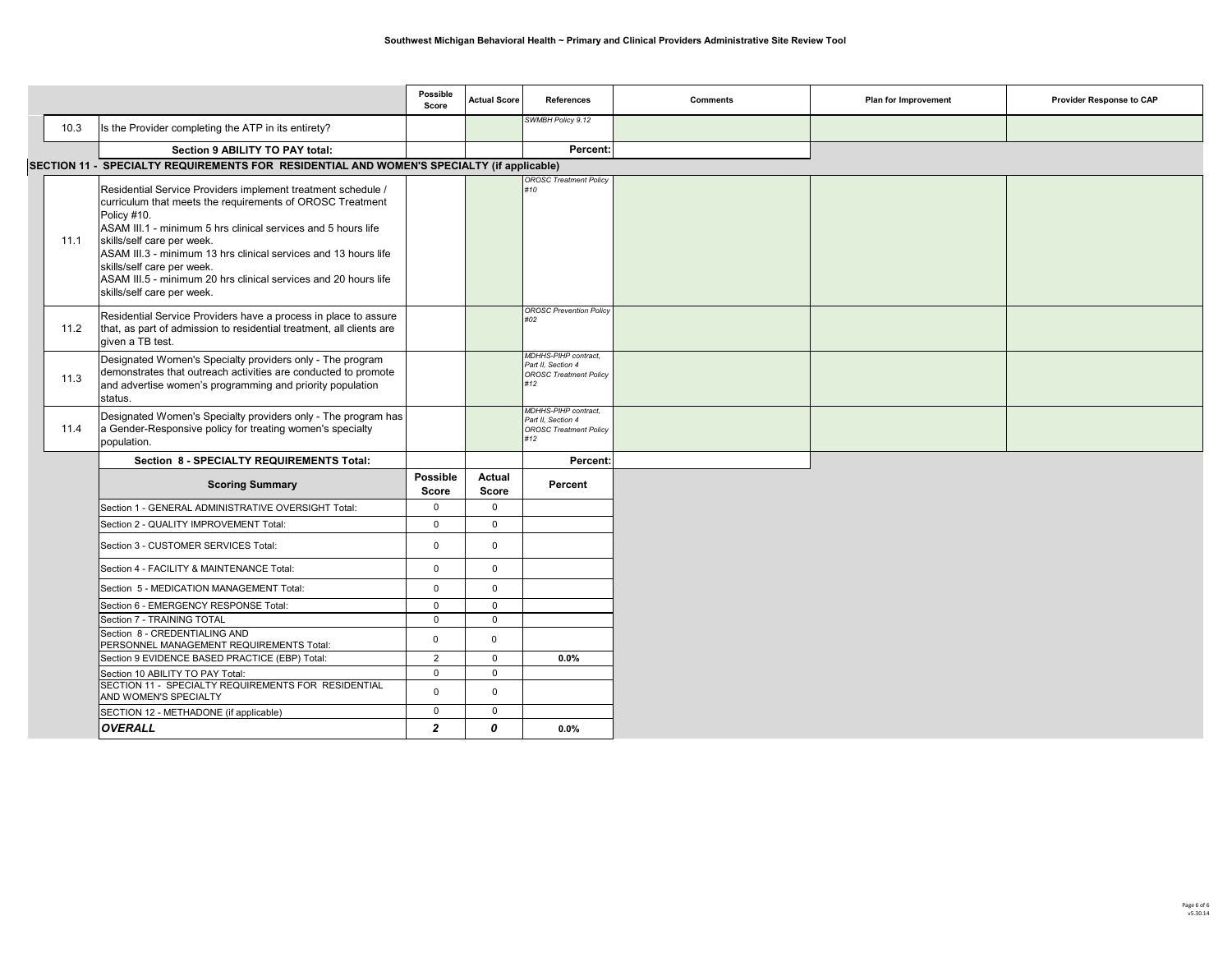|                | Scope:                                                                                                                                                                                                                                                                                                                                                                                                                                                      |
|----------------|-------------------------------------------------------------------------------------------------------------------------------------------------------------------------------------------------------------------------------------------------------------------------------------------------------------------------------------------------------------------------------------------------------------------------------------------------------------|
|                | Review Period: The reviewer will review documentation from the<br>time period between the most recent treatment plan through the<br>current date. If the most recent treatment plan is less than 2<br>months (60 days) old, then the prior year's treatment plan and<br>associated documentation will be reviewed.                                                                                                                                          |
| A              | <b>Section A: Physician Coordination</b>                                                                                                                                                                                                                                                                                                                                                                                                                    |
| $\mathbf{1}$   | File contains the primary care physician's name and address, and a<br>signed release of information for the PCP or a statement that the<br>client has refused to sign a release.                                                                                                                                                                                                                                                                            |
| $\overline{2}$ | If there is no primary care physician established, a referral to a<br>PCP has been made and is documented. If documentation of<br>refusal is present as outlined above: this item is not applicable.                                                                                                                                                                                                                                                        |
| 3              | Upon intake, coordination of care has occurred with the Primary<br>Care Physician. If documentation of refusal is present as outlined<br>above: this item is not applicable. Appropriate release must be<br>present if SUD information is shared.                                                                                                                                                                                                           |
| 4              | In the event there has been a significant change (for example:<br>inpatient admission, inpatient discharge, medication change,<br>significant adverse event, significant change in services,<br>termination of services or death) there is evidence of coordination<br>of care with the PCP. If documentation of refusal is present as<br>outlined above: this item is not applicable. Appropriate release<br>must be present if SUD information is shared. |
| 5              | In the event the case is closed, documentation of coordination of<br>care is present. If documentation of refusal is present as outlined<br>above: this item is not applicable. Appropriate release must be<br>present if SUD information is shared.                                                                                                                                                                                                        |
| B              | <b>Section B: Assessment</b>                                                                                                                                                                                                                                                                                                                                                                                                                                |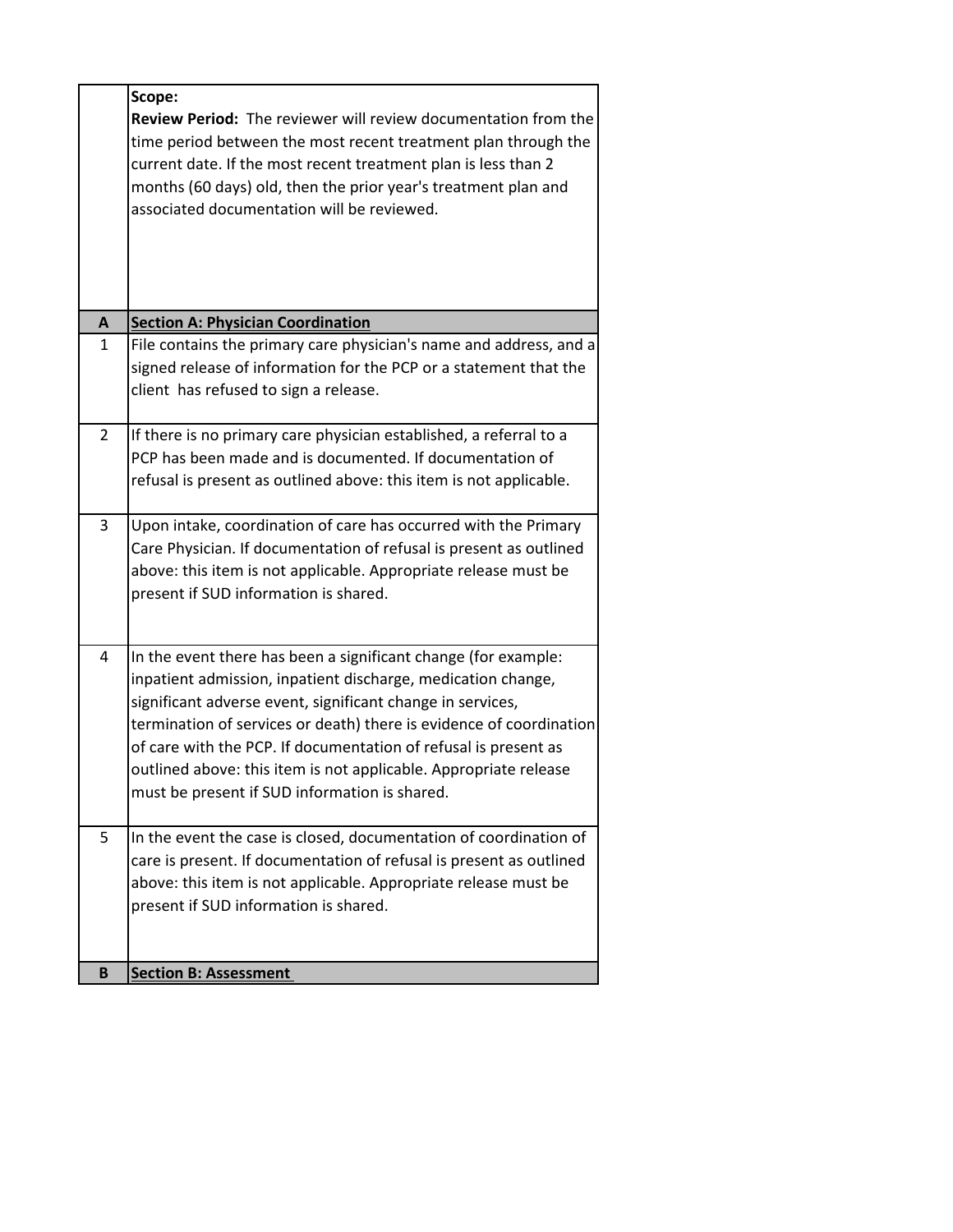| $\mathbf{1}$   | Level of Care is appropriately evaluated using ASAM and is<br>updated for each authorization request.                                                                                                                                                                                   |
|----------------|-----------------------------------------------------------------------------------------------------------------------------------------------------------------------------------------------------------------------------------------------------------------------------------------|
| $\overline{2}$ | Documentation shows that service decisions are aligned with<br>results of the ASAM. If the service decision is lower than the<br>ASAM recommendation, justification is present.                                                                                                         |
| 3              | There is clear documentation that the individual meets the<br>identified medical necessity criteria for the services being<br>recommended.                                                                                                                                              |
| 4              | The record contains documentation that the client was screened<br>for risk of HIV/AIDS, STDs, TB, and hepatitis, and was provided<br>with basic information about risk. Use of SWMBH's Communicable<br>Disease screening tool meets this requirement (SWMBH Policy<br>11.5 attachment). |
| 5              | The psychosocial assessment clearly identifies the client 's<br>strengths.                                                                                                                                                                                                              |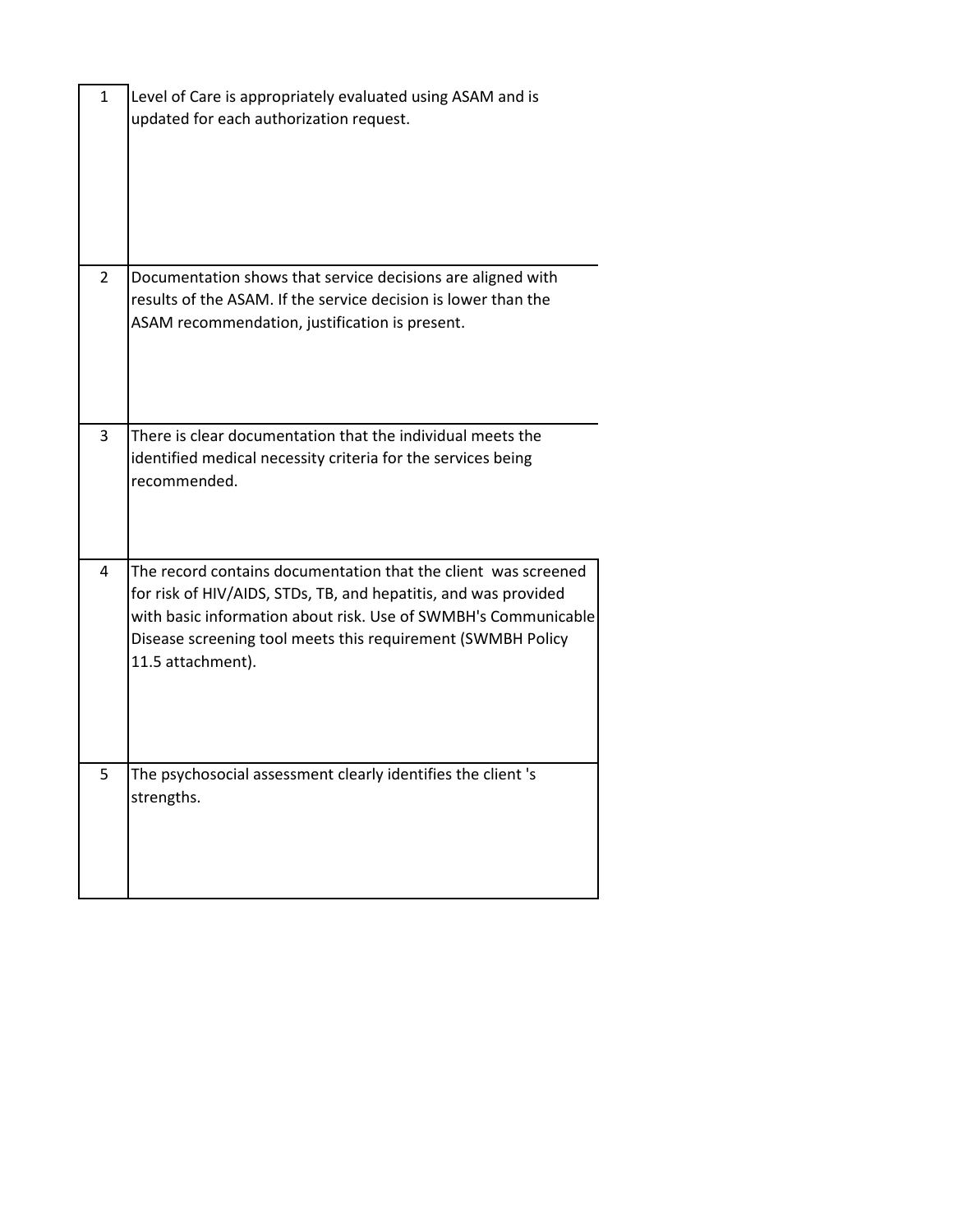| 6            | Clinical analysis and interpretive summary of the client 's<br>identified needs and priorities, and a professional opinion of<br>service needs and recommendations are recorded. |
|--------------|----------------------------------------------------------------------------------------------------------------------------------------------------------------------------------|
| $\mathsf{C}$ | <b>Section C: Treatment Plan/Person-Centered Planning</b>                                                                                                                        |
|              | The written treatment plan shall conform to all the following:                                                                                                                   |
| $\mathbf{1}$ | > Is individualized based upon the assessment of the client's<br>needs and if applicable, the medical evaluation.                                                                |
| 2            | > Define the services to be provided to the client including<br>amount, score and duration.                                                                                      |
| 3            | > Contain clear, concise and measurable statements of the<br>objectives the client will be attempting to achieve.                                                                |
| 4            | > Each objective includes interventions that will be used to assist<br>the client in being able to accomplish the objective.                                                     |
| 5            | > If Evidence-Based Practices are utilized, they are identified in<br>the interventions section of the treatment plan.                                                           |
| 6            | > Realistic target dates are identified for each goal and objective                                                                                                              |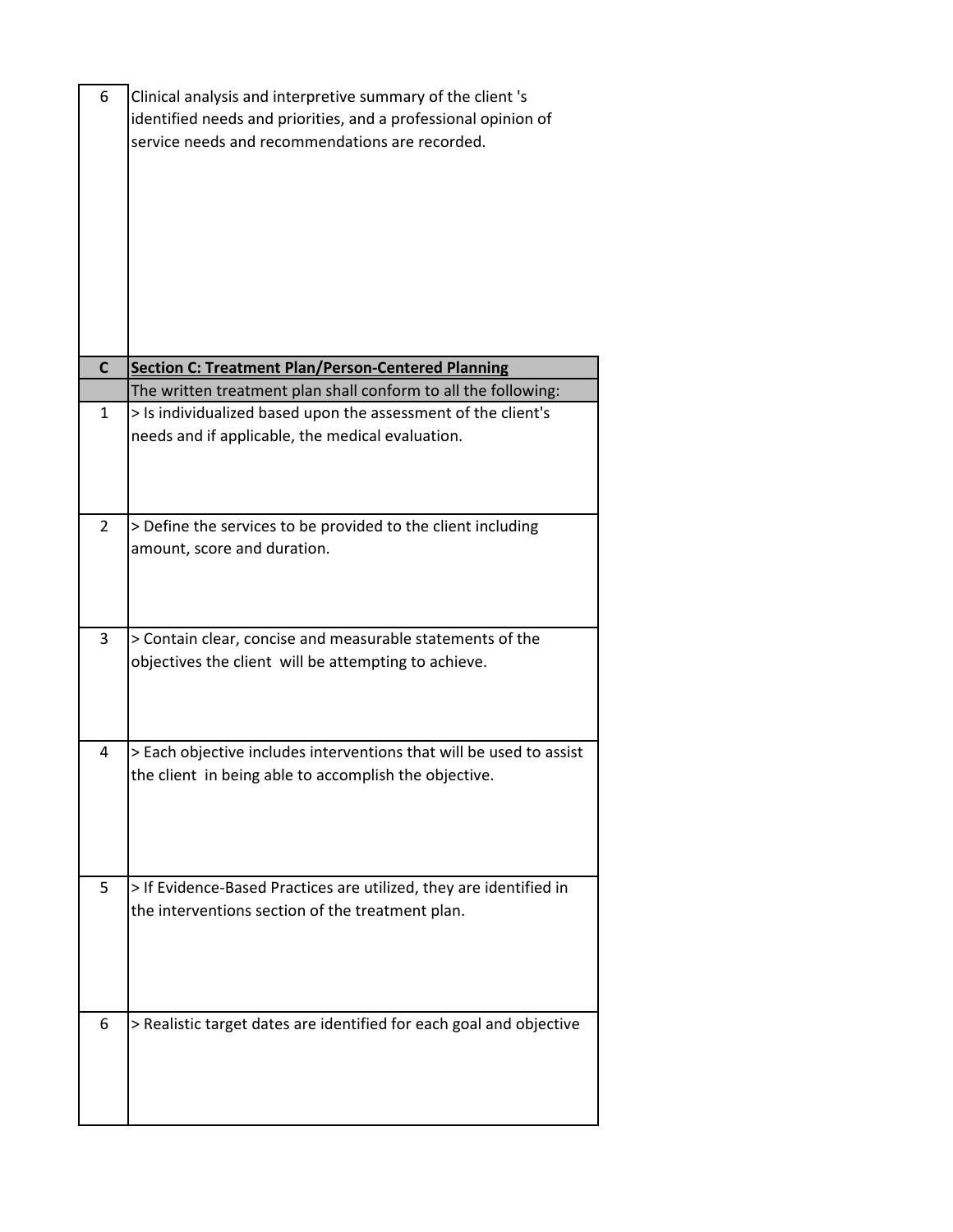| $\overline{7}$ | > The client 's treatment plan shall be reviewed at least once<br>every 120 days by the program director or his/her designee and<br>the review reflects the client 's progress toward the stated goals<br>and objectives. |
|----------------|---------------------------------------------------------------------------------------------------------------------------------------------------------------------------------------------------------------------------|
| 8              | >The treatment plan contains the signatures of at least the client<br>and therapist.                                                                                                                                      |
| D              | <b>Section D: Progress Notes</b>                                                                                                                                                                                          |
| 1              | The progress note reflects what goal(s)/objective(s) were<br>addressed during the treatment episode and the client 's progress<br>toward the goal.                                                                        |
| $\overline{2}$ | Group progress notes document implementation of Evidence-<br>Based practices if they are documented in the treatment plan.                                                                                                |
| 3              | Progress notes (group and individual) are individualized to the<br>client, including participation and current mental status in each<br>session.                                                                          |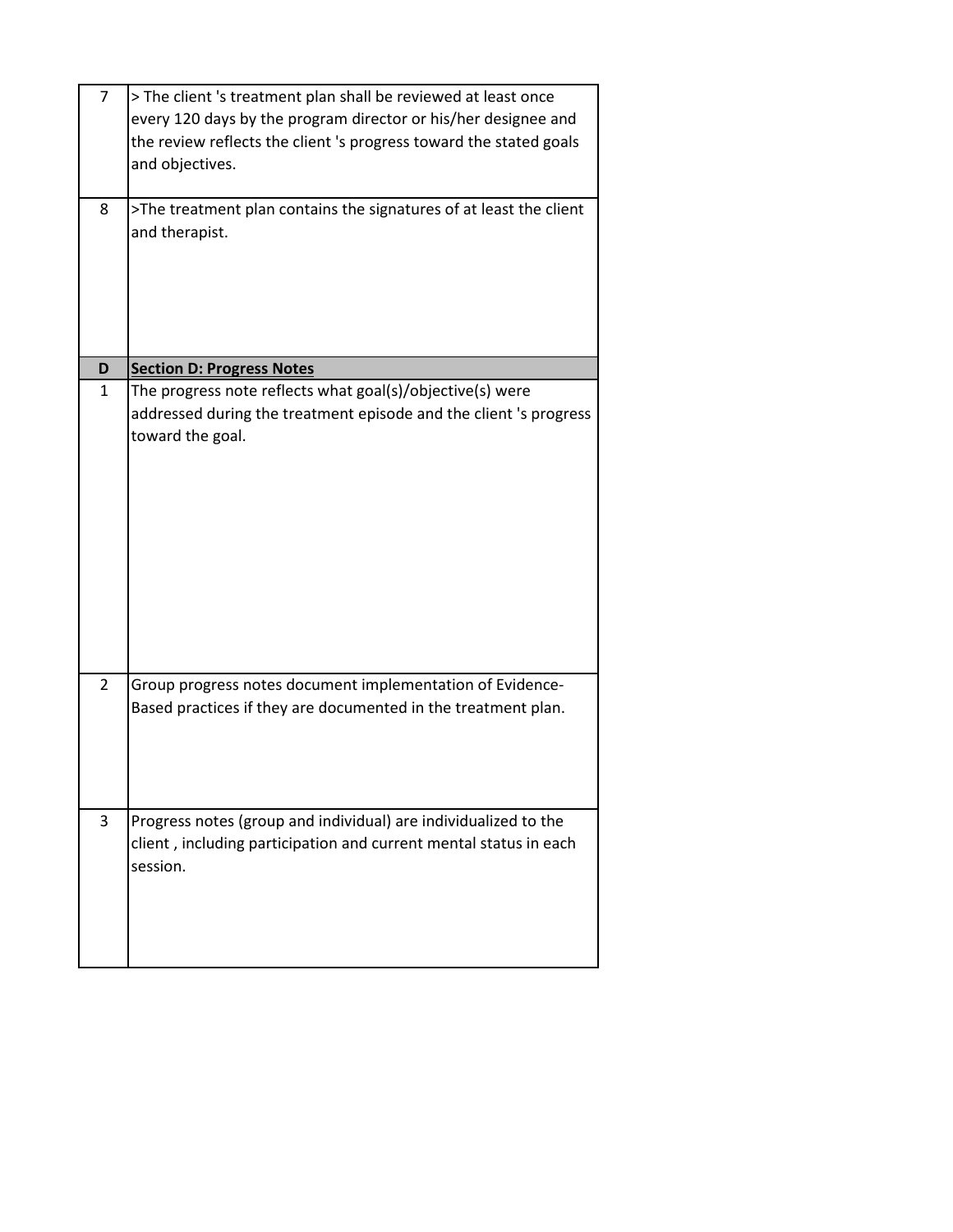| $\overline{4}$ | Documentation shows services were implemented as indicated in<br>the treatment plan (type of service and frequency)                                                                                                        |
|----------------|----------------------------------------------------------------------------------------------------------------------------------------------------------------------------------------------------------------------------|
|                |                                                                                                                                                                                                                            |
| E              | Section E: BH TEDS and client Discharge/Transfer                                                                                                                                                                           |
| $\mathbf{1}$   | If applicable, the record contains evidence of follow up attempts<br>to engage client after no shows/missed appointments (phone<br>calls, letters, etc.).                                                                  |
| $\overline{2}$ | BH TEDS discharge documentation was completed fully and<br>accurately and within 45 days of service for unplanned discharges<br>and 5 days for planned discharges.                                                         |
| 3              | BH TEDS admission is completed.                                                                                                                                                                                            |
| G              | <b>Section G: Women's Specialty Services</b>                                                                                                                                                                               |
| 1              | There is a Needs Assessment/checklist that demonstrates that the<br>woman/recipient meets at least one criteria: 1) pregnant; 2) has<br>dependent child/children; or 3) attempting to regain custody of<br>child/children. |
| $\overline{2}$ | Provider demonstrates services for primary pediatric care for<br>children, including immunizations, are provided for or arranged if<br>needed.                                                                             |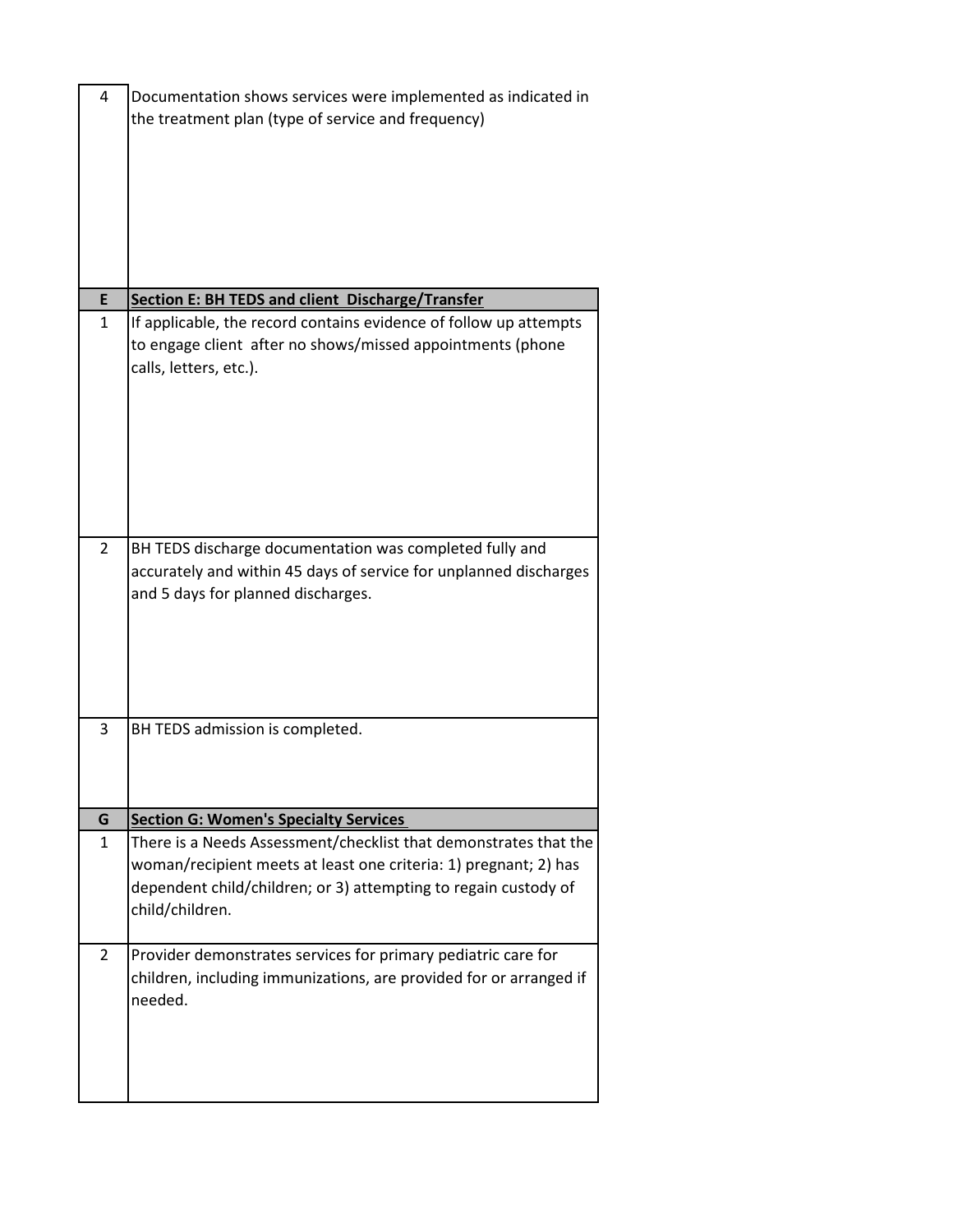| 3      | Provider demonstrates that gender specific substance use                                                 |
|--------|----------------------------------------------------------------------------------------------------------|
|        | disorder treatment and other therapeutic interventions for                                               |
|        | women, which may address relationship issues, sexual and                                                 |
|        | physical abuse, parenting and childcare, is provided while women                                         |
|        | are receiving these services.                                                                            |
|        |                                                                                                          |
| 4      | Provider demonstrates appropriate therapeutic referrals for                                              |
|        | children in custody of women in treatment, which may among                                               |
|        | other things address developmental needs, issues of sexual abuse,                                        |
|        | physical abuse and neglect.                                                                              |
|        |                                                                                                          |
|        |                                                                                                          |
|        |                                                                                                          |
| 5      | Sufficient case management and transportation is provided to                                             |
|        | ensure that women and their dependent children have access to                                            |
|        | services. Women with dependent children are defined to include                                           |
|        | women in treatment who are attempting to regain custody of                                               |
|        | their children as well as those who are pregnant.                                                        |
|        |                                                                                                          |
| 6      |                                                                                                          |
|        | Provider demonstrates that they provide or have arranged                                                 |
|        | primary medical care for women, including prenatal care if                                               |
|        | pregnant, and child care while women are receiving such                                                  |
|        | treatment.                                                                                               |
|        |                                                                                                          |
| 7      | The file contains a screening for FASD and referral (if applicable).                                     |
|        |                                                                                                          |
|        |                                                                                                          |
|        |                                                                                                          |
|        |                                                                                                          |
|        |                                                                                                          |
|        |                                                                                                          |
| 8      | The file contains a completed children needs assessment.                                                 |
|        |                                                                                                          |
|        |                                                                                                          |
|        |                                                                                                          |
| G<br>1 | <b>Section H: Methadone Treatment</b><br>There is documentation in the record that the client received a |
|        | physical evaluation by a program physician, PCP or an authorized                                         |
|        |                                                                                                          |
|        | healthcare professional within 14 days following admission.                                              |
|        |                                                                                                          |
|        |                                                                                                          |
|        |                                                                                                          |
|        |                                                                                                          |
|        |                                                                                                          |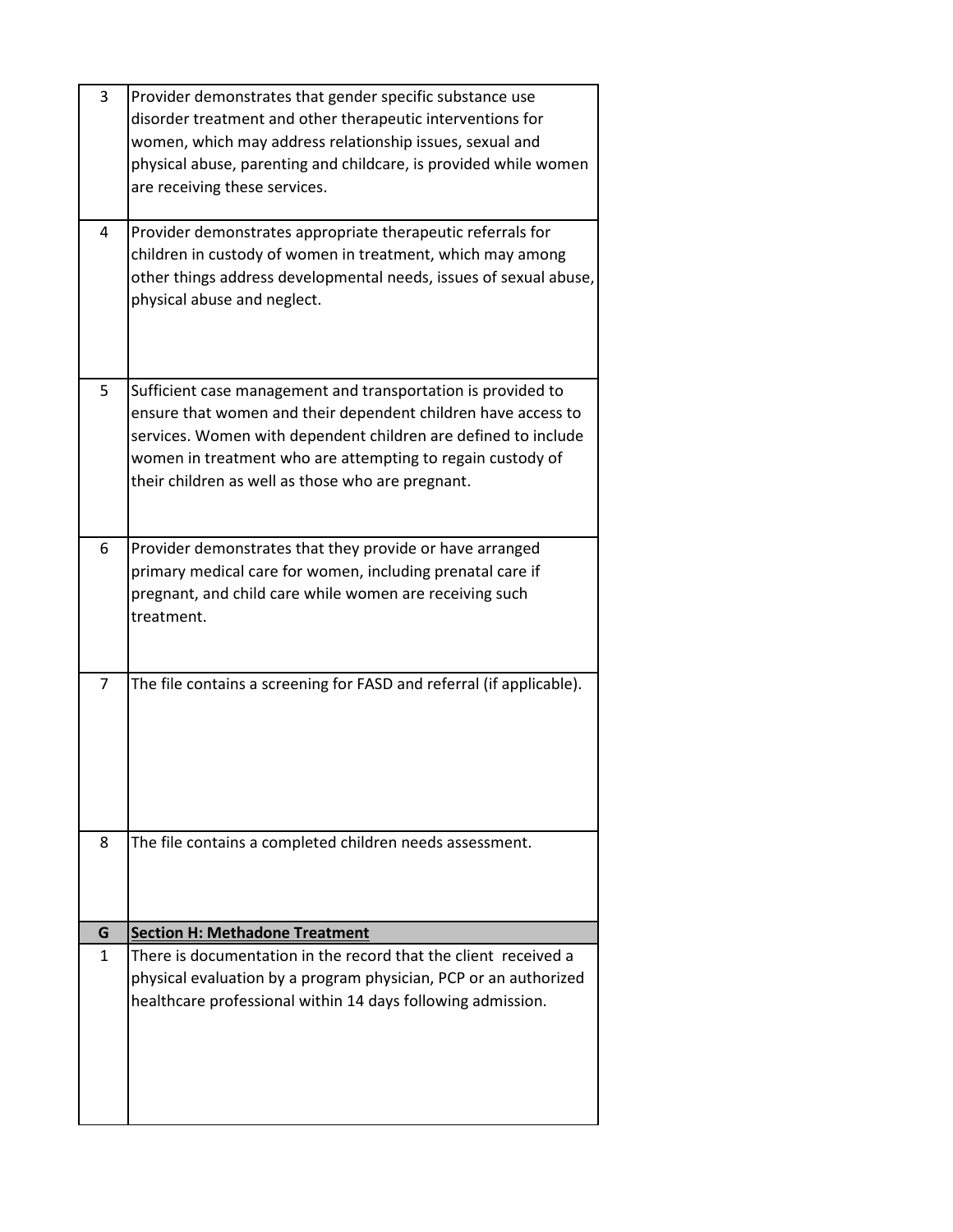| $\overline{2}$ | There is documentation (results) of performance of biweekly<br>urinalysis. (If client has maintained drug-free urines for 6 months<br>monthly urinalysis maybe performed). Weekly urinalysis is<br>required if the client tests positive for substances other than<br>methadone or other legally prescribed medications. |
|----------------|--------------------------------------------------------------------------------------------------------------------------------------------------------------------------------------------------------------------------------------------------------------------------------------------------------------------------|
| 3              | There is documentation that the medical director has approved<br>the client's take home privileges based on the following eligibility<br>as outlined in the Administrative rules (R325.1383 (15)).                                                                                                                       |
| 4              | If the client has take home doses: The client is receiving up to the<br>appropriate number of take home dose(s) in a week as outlined in<br>the Administrative rules (R325.1383 (15)).                                                                                                                                   |
| 5              | A detailed account of any adverse reactions to medication (FD-<br>1639) is in the file.                                                                                                                                                                                                                                  |
| 6              | The record contains evidence of coordination of care with all<br>prescribing physicians, treating physicians, dentists and other<br>health care providers. (SWMBH Policy 11.18 & OROSC Tx Policy<br>#5)                                                                                                                  |
| 7              | The record contains a listing of all the client's prescribed<br>medications in the case file. (including medical marijuana).<br>(SWMBH Policy 11.18 & OROSC Tx Policy #5)                                                                                                                                                |
| 8              | The termination and readmission evaluation written or endorsed<br>and dated by the program physician is in the file.                                                                                                                                                                                                     |
| 9              | Monthly medical progress notes by the dispensing nurse are<br>contained in the file.                                                                                                                                                                                                                                     |
| 10             | The file contains the initial standing order and renewals of<br>methadone.                                                                                                                                                                                                                                               |
| 11             | Documentation is in the file of a physician-client encounter every<br>60 days                                                                                                                                                                                                                                            |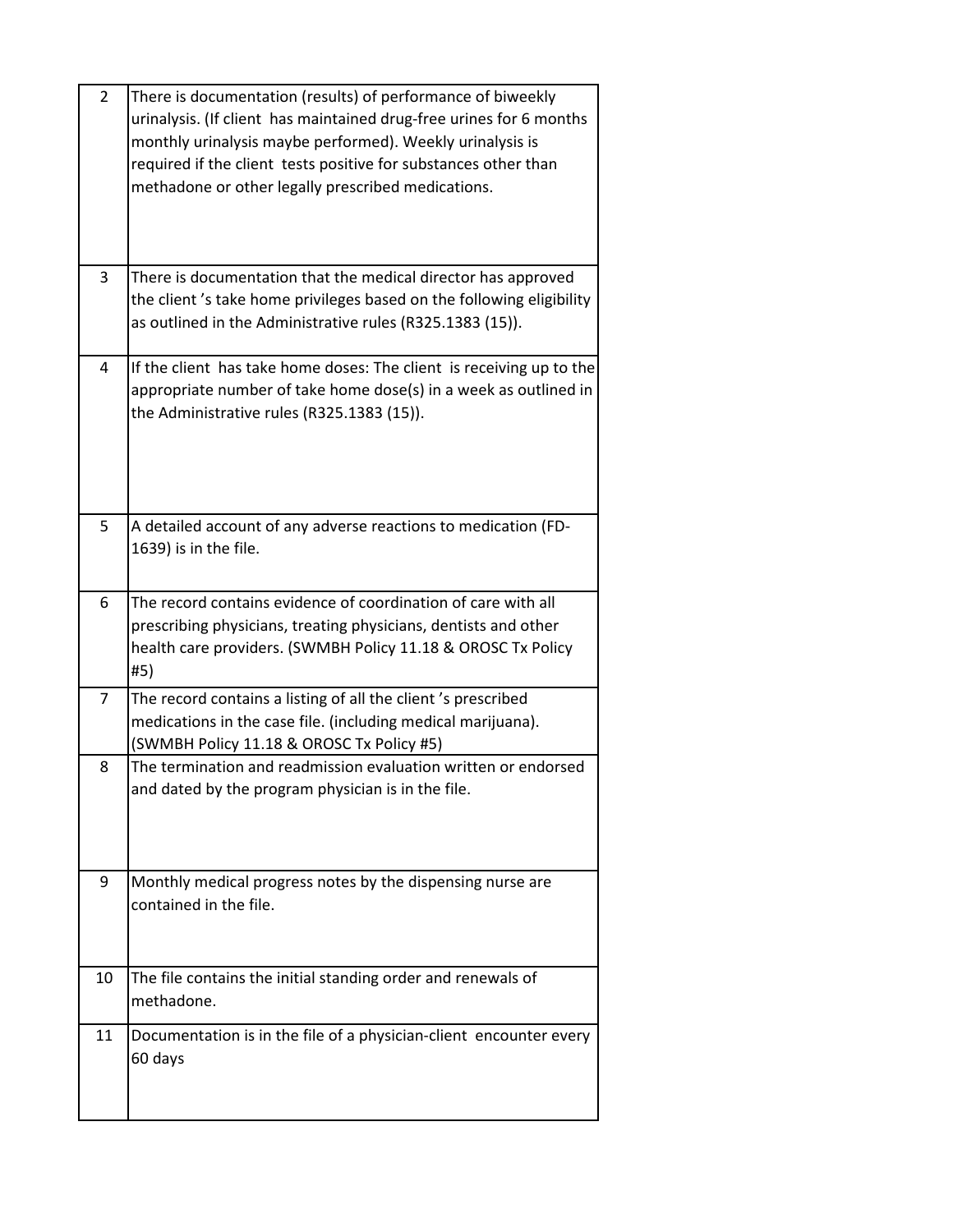| 12 | Documentation of methadone authority approval of any<br>exception to the application rules and regulations.                                                                                                                           |
|----|---------------------------------------------------------------------------------------------------------------------------------------------------------------------------------------------------------------------------------------|
| 13 | The file contains the initial treatment plan and periodic treatment<br>plan review by the program physician medical director, a<br>physician, physician's assistant, or advanced practice registered<br>nurse at least every 90 days. |
| 14 | Documentation that the initial and annual treatment plan are<br>review and signed off by the physician, physician's assistant, or<br>advanced practice registered nurse.                                                              |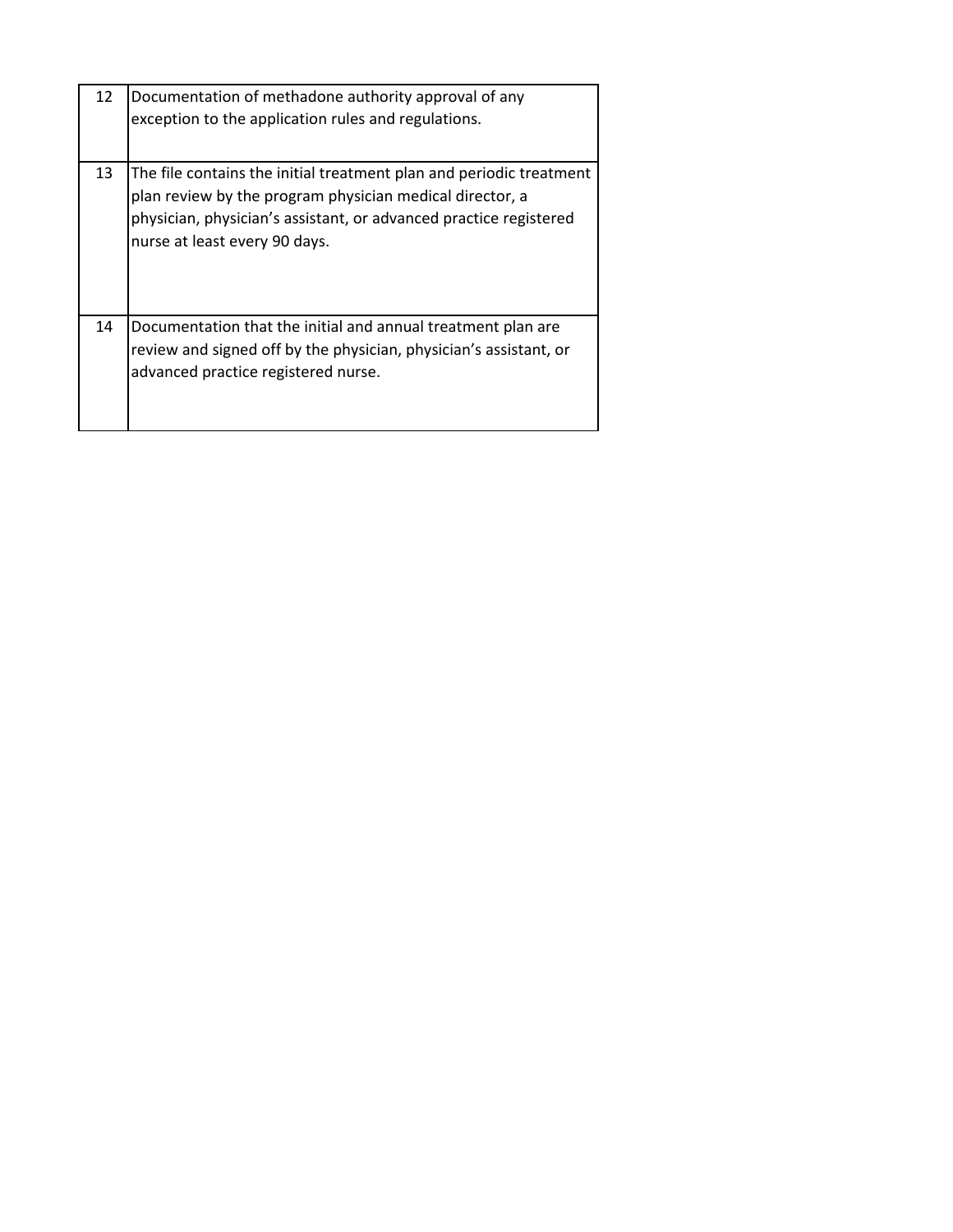| Scoring:                                                                 |
|--------------------------------------------------------------------------|
| 2 = Fully compliant with all requirements                                |
| $1*$ = Partially compliant with requirements                             |
| $0^*$ = Not compliant                                                    |
| NA = Not applicable-put this in the box next to the score box so that it |
|                                                                          |
| does not interfere with automatic calculations.                          |
| *An explanation describing the partially compliant or noncompliant       |
| findings will be provided in the "Comments" box within each section of   |
| the audit tool.                                                          |
|                                                                          |
|                                                                          |
| 2 - The file contains documentation of PCP or there is documentation to  |
| indicate they do not want PCP coordination.                              |
| 0 - The file contains no documentation regarding a PCP or a refusal for  |
| coordination.                                                            |
| NA - If a PCP has been listed                                            |
| 2 - A referral to a PCP has been made.                                   |
| 0 - No primary care doctor referral has been made.                       |
|                                                                          |
| NA If the individual has refused PCP coordination.                       |
| 2 - Coordination of care has occurred upon intake (within 45-60 days)    |
| 1 - Coordination of care has occurred, however it was well past intake   |
| period (60+ days)                                                        |
| 0- No coordination of care has occurred when there is a PCP named and    |
| an appropriate release is present.                                       |
| 2 - The file contains in documentation of health care coordination in    |
| every event of a significant change.                                     |
| 1 - Coordination of Care is present, but has not happened for all        |
| significant changes.                                                     |
| 0 - There is no evidence of ongoing coordination of care for significant |
|                                                                          |
| events.                                                                  |
|                                                                          |
| 2 - The file contains documentation of coordinating health care          |
| informing the doctor that they are no longer involved in treatment upon  |
| discharge (within 30 days).                                              |
| 1 - The file contains documentation of coordinating health care,         |
|                                                                          |
| however it was late (more than 30 days after discharge).                 |
| 0 - There is no evidence of coordination of care upon discharge.         |
|                                                                          |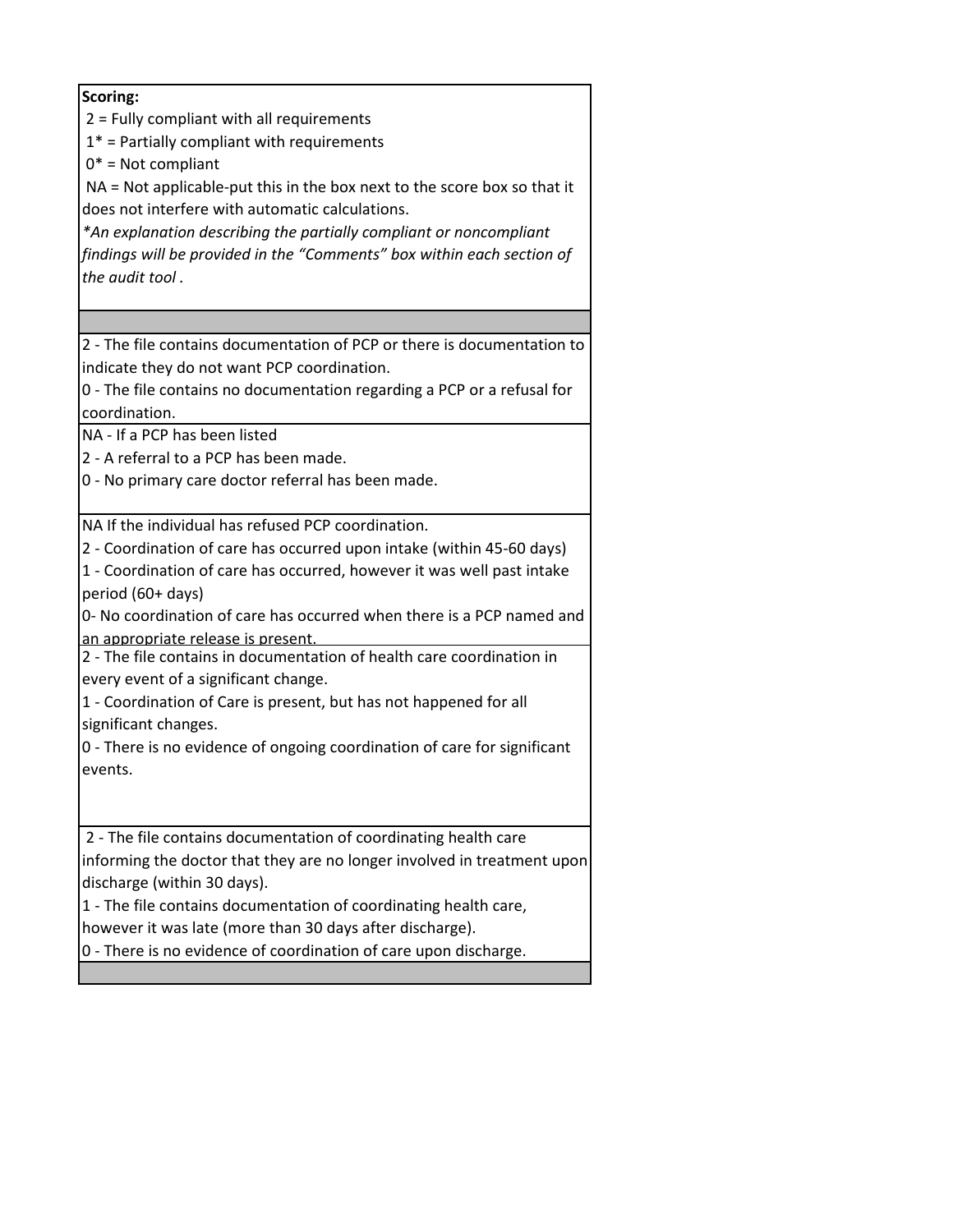| 2 - Appropriate level of functioning assessment has been conducted.                                                                      |
|------------------------------------------------------------------------------------------------------------------------------------------|
| 1 - The level of functioning/daily living is underdeveloped and/or vague;<br>or assessment tool has not been completed or updated within |
| appropriate timeframe.<br>0                                                                                                              |
| - There is no documentation of appropriate assessment tool being                                                                         |
| utilized.                                                                                                                                |
|                                                                                                                                          |
|                                                                                                                                          |
| 2 - Service recommendations are clearly stated, align with the ASAM,                                                                     |
| along with rationale for eligibility. If a different level of care is                                                                    |
| recomended there is rationale for the recommendation.                                                                                    |
| 1 - Service recommendations are vaguely stated; or no rationale for                                                                      |
| service eligibility. If services area outside the ASAM level, there is no                                                                |
| rationale for the recommendation.                                                                                                        |
| 0 - All of the above are missing.                                                                                                        |
| 2 - Assessment contains clear documentation of how the client meets                                                                      |
| medical necessity for all services being recommended.                                                                                    |
| 1 - Assessment's documentation of how the client meets medical                                                                           |
| necessity for services being recommended is vague, or not all services                                                                   |
| are addressed.                                                                                                                           |
| 0 - All of the above are missing.                                                                                                        |
| 2 - This document is included in the client file and it was denoted that                                                                 |
| they were offered basic information about risk, client signature is                                                                      |
| present.                                                                                                                                 |
| 1 - This document was included in the client file, however it was                                                                        |
| unclear if basic information was offered to client and/or the document                                                                   |
| was not filled out completely (i.e. client signature is missing)                                                                         |
| 0 - There is no documentation that the client was screened for                                                                           |
| communicable diseases                                                                                                                    |
| 2 - The client 's strengths have been clearly identified and documented.                                                                 |
| 1 - The psychosocial assessment is generic or vague when listing out                                                                     |
| specific strengths of the client /family.                                                                                                |
| 0 - The psychosocial assessment does not contain documentation of the                                                                    |
| client's strengths.                                                                                                                      |
|                                                                                                                                          |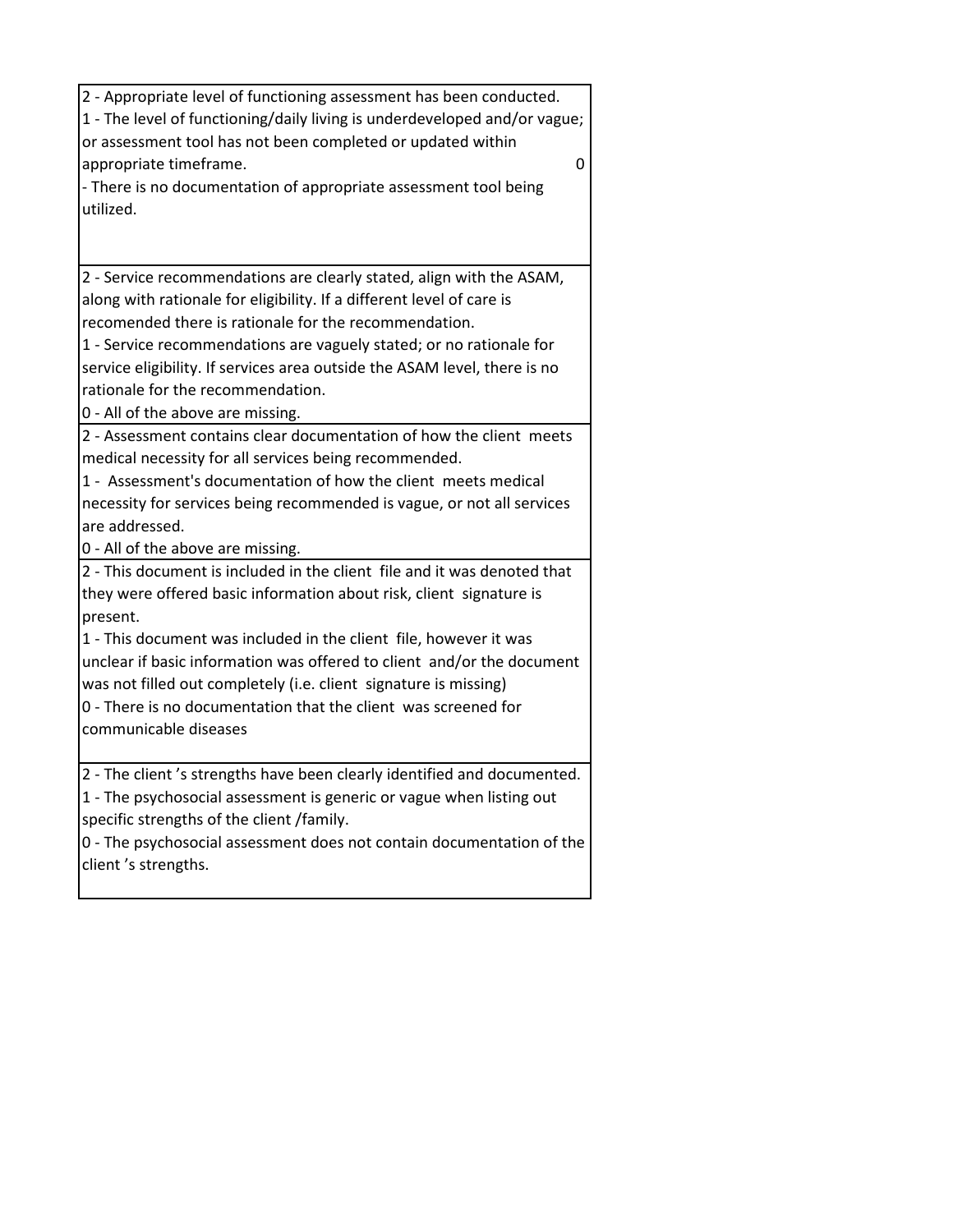| 2 - Clinical analysis is current, Includes clinician's professional opinion, |
|------------------------------------------------------------------------------|
| summarizes needs and priorities, indicates what treatment is                 |
| recommended for the client based on specific signs, symptoms, needs,         |
| priorities and client strengths that have been self-identified by the        |
|                                                                              |
| client. (copy paste from other sections of the assessment is not             |
| sufficient for a full score.)                                                |
| 1 - Clinical analysis is not current and/or does not fully indicate          |
| treatment recommendations based on specific signs, symptoms, needs,          |
| priorities or client needs.                                                  |
| 0 - Clinical analysis is not current AND fails to establish specific needs,  |
| priorities or client needs or fails to establish specific treatment          |
| recommendations.                                                             |
|                                                                              |
|                                                                              |
| 2 - Treatment plan is individualized, and documents the person's             |
| strengths/abilities, hopes/plans/interests/preferences, and natural          |
| supports.                                                                    |
| 1 - Documentation of one of the above is missing.                            |
| 0 - Documentation of more than one of the above is missing.                  |
| 2 - Service types are clearly outlined and document amount, scope and        |
| duration.                                                                    |
| 1 - Services types are present, however elements are missing (such as        |
| amount scope duration).                                                      |
| 0 - Service types are not indicated in the treatment plan.                   |
| 2 - Goals are clearly measurable in an objective way (goals contain          |
| quantifiers that make them clearly measurable.)                              |
| 1 - Goals are measurable as a matter of the clinician's opinion;             |
|                                                                              |
| subjective.                                                                  |
| 0 - No apparent way to measure progress.                                     |
| 2 - There are detailed and clear interventions associated with treatment     |
| plan objectives                                                              |
| 1 - There are broad interventions associated with the treatment plan         |
| objectives (i.e. "client will attend individual therapy")                    |
| 0 - There are no interventions associated with treatment plan objectives     |
|                                                                              |
| 2 - Evidence based practices are clearly identified in the intervention      |
| section and details specific practices, modules or interventions from the    |
| model.                                                                       |
| 1 - Evidence based practices identified, but not in detail.                  |
| 0 - Evidence based practices are not identified in the interventions.        |
| 2 - Target dates match the goal and objective well and have varying          |
| target dates.                                                                |
| 1 - Target dates have all the same end dates.                                |
| 0 - Target dates do not correlate at all to the goals and objectives they    |
| are tied too.                                                                |
|                                                                              |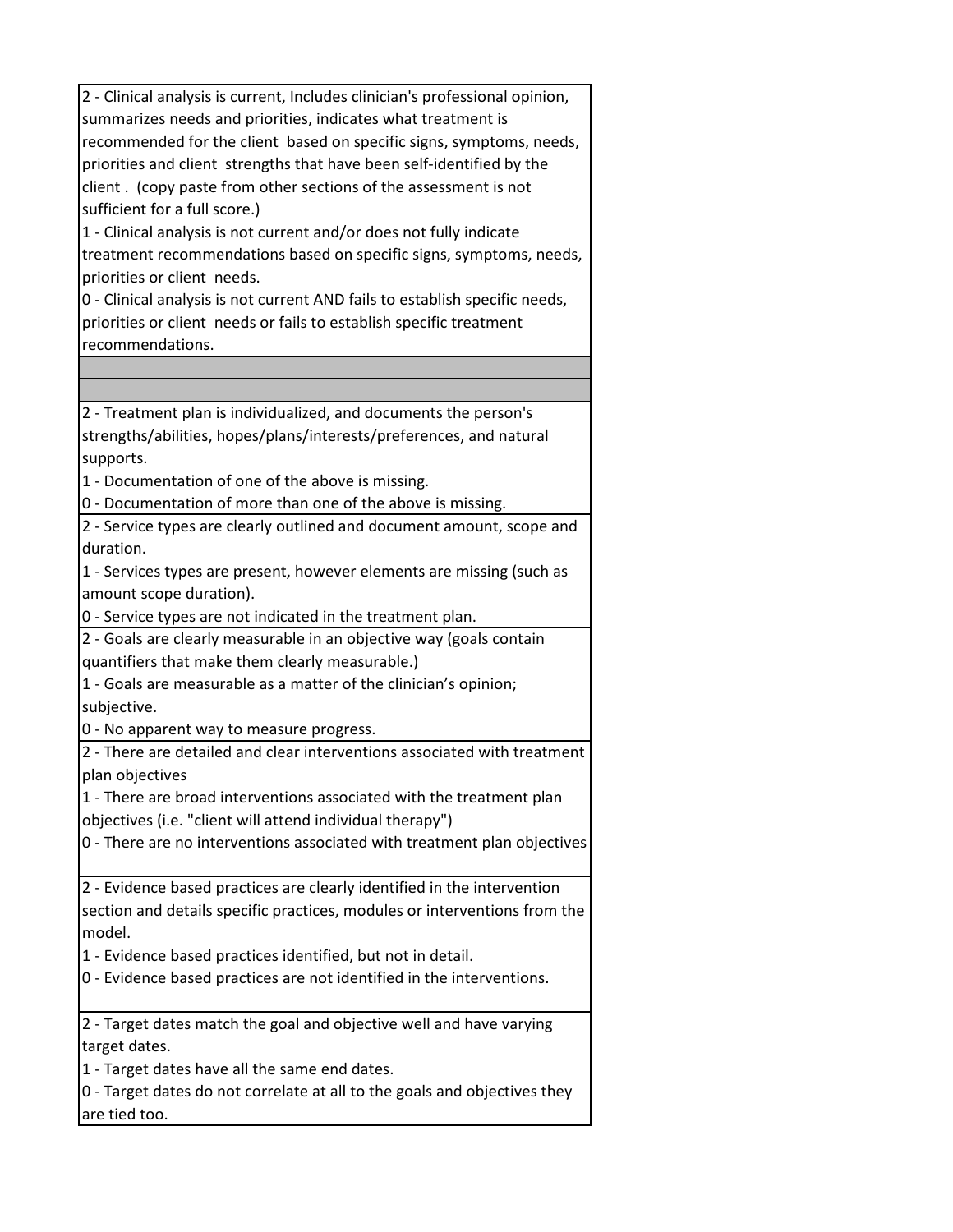2 - The treatment plan is reviewed quarterly. 1 - The treatment plan is reviewed quarterly for the most part, but there may be plans that occur past their due dates. 0 - Treatment plans are not reviewed at all; or are always completed past their due date. 2- The treatment plan is signed by at least the therapist and the client. 1- The treatment plan is signed by only one party (ie: therapist or client) and there is no documentation as to why the treatment plan is not signed by both parties 0- The treatment plan is not signed. 2 - Progress notes consistently and clearly identify which goals/objectives were addressed during contacts (about 95-100% of the time). Progress towards goal/objective is also documented. 1 - Most of the time, progress notes clearly identify which goals/objectives were addressed during contacts (about 75-95% of the time). Progress towards the goal/objective are only present sometimes. 0 - Progress notes infrequently clearly identify which goals/objectives were addressed during contacts (less than 75% of the time). Progress towards goas/objectively has not been documented. 2 - Group progress notes clearly identify evidence based practices and tie in how they are used through the session. 1 - Evidence based practices are identified, but there is little to no detail how it was utilized during the session. 0 - Evidence based practices are not identified in the note; however the session is billed as such.

2 - Progress note are detailed and include participation and current mental status.

1 - Progress notes are primary "cut and paste" group notes with a small section about the client at the end/or they are missing one key piece, such as mental status.

0 - Progress notes are not detailed/or are only "cut and paste" group notes with not individualization to the client.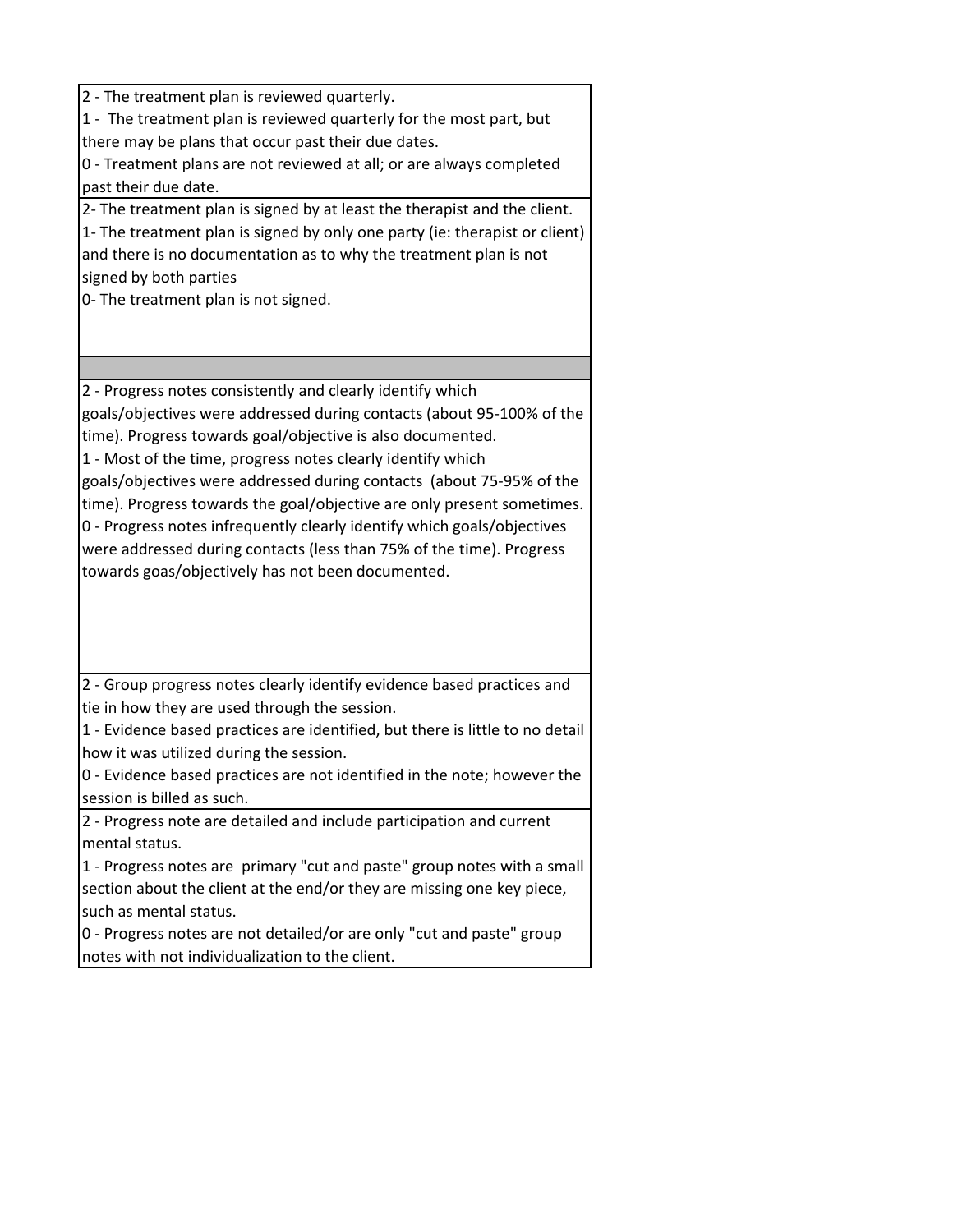| 2 - Services are provided to the client completely as outlined in the<br>treatment plan.<br>1 - Services are mainly occurring as outlined; however some services are<br>not occurring as much (and there is not documented absent note); or<br>type of services is occurring as outlined, but another is not.<br>0 - Services are not being delivered as outlined with no documented<br>absences/or services being rendered do not correlate to what was<br>authorized in the treatment plan. |
|-----------------------------------------------------------------------------------------------------------------------------------------------------------------------------------------------------------------------------------------------------------------------------------------------------------------------------------------------------------------------------------------------------------------------------------------------------------------------------------------------|
|                                                                                                                                                                                                                                                                                                                                                                                                                                                                                               |
| 2 - There is consistent evidence of follow up efforts to re-engage the<br>client after missed appointments (about 95-100% of the time).<br>1 - Most of the time, there is evidence of follow up efforts to re-engage<br>the client after missed appointments (about 75-95% of the time).<br>0 - There is infrequent evidence of follow up efforts to re-engage the<br>client after missed appointments (less than 75% of the time).                                                           |
| 2 - The BH TEDS discharge documentation is present in the client's file                                                                                                                                                                                                                                                                                                                                                                                                                       |
| and is done so in the                                                                                                                                                                                                                                                                                                                                                                                                                                                                         |
| aforementioned timeframe above.                                                                                                                                                                                                                                                                                                                                                                                                                                                               |
| 1- The BH TEDS discharge document is present, but is "in progress" or<br>has not been completed.                                                                                                                                                                                                                                                                                                                                                                                              |
| 0 - The BH TEDS document has not been completed accurately or the<br>TEDS discharge documentation was not completed and documented in<br>the required time frame.                                                                                                                                                                                                                                                                                                                             |
| 2 - A complete BH TEDS admission is present in the SWMBH MCIS.                                                                                                                                                                                                                                                                                                                                                                                                                                |
| 1 - A BH TEDS admission is "in progress" (not complete).<br>0 - There is no BH TEDS admission documented.                                                                                                                                                                                                                                                                                                                                                                                     |
|                                                                                                                                                                                                                                                                                                                                                                                                                                                                                               |
|                                                                                                                                                                                                                                                                                                                                                                                                                                                                                               |
| 2 - The needs assessment check list is present and fully filled out.                                                                                                                                                                                                                                                                                                                                                                                                                          |
| 1 - The needs assessment check list is present, however it is not filled<br>out completely.                                                                                                                                                                                                                                                                                                                                                                                                   |
| 0 - There is no needs assessment check list present.                                                                                                                                                                                                                                                                                                                                                                                                                                          |
| 2 - Documentation of pediatric care arrangement is present in the                                                                                                                                                                                                                                                                                                                                                                                                                             |
| client file, if applicable.                                                                                                                                                                                                                                                                                                                                                                                                                                                                   |
| 1 - Documentation shows that pediatric care is needed, however it has                                                                                                                                                                                                                                                                                                                                                                                                                         |
| not been arranged for.                                                                                                                                                                                                                                                                                                                                                                                                                                                                        |
| 0 - Documentation of pediatric care arrangement is not present in the<br>client file.                                                                                                                                                                                                                                                                                                                                                                                                         |
| NA- If the parent does not have custody of the children.                                                                                                                                                                                                                                                                                                                                                                                                                                      |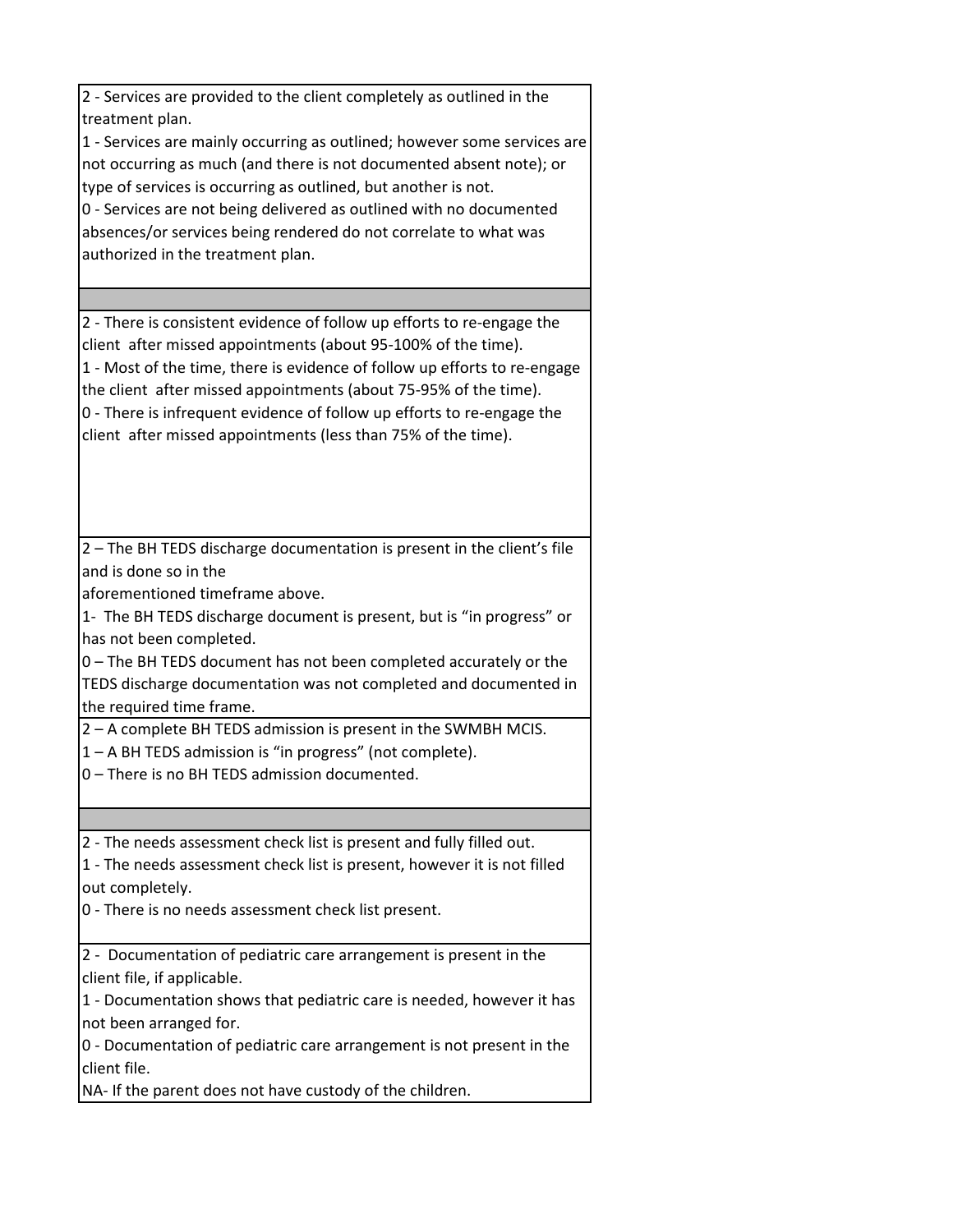| 2 - Gender specific treatment is clearly documented in the progress                                                                                |
|----------------------------------------------------------------------------------------------------------------------------------------------------|
| notes/case notes.<br>1 - There are some progress notes/case notes indicating gender specific                                                       |
| treatment.                                                                                                                                         |
| 0 - Gender specific treatment is not occurring or being documented.                                                                                |
| 2 - Therapeutic referrals for children, if applicable, are clearly                                                                                 |
| documented in progress notes/case notes.                                                                                                           |
| 1 - Therapeutic referrals for children are not clearly documented, but<br>based on the progress notes/case notes, can be discerned by a Clinician. |
| 0 - Therapeutic referrals for children, if applicable, are not occurring or                                                                        |
| being documented                                                                                                                                   |
| 2 - If applicable, documentation of case management and                                                                                            |
| transportation is present in the client's file.                                                                                                    |
| 1 - There are identified transportation and case management needs that                                                                             |
| have been documented, however, those needs are not being fully met.                                                                                |
| 0 - If applicable, there is no evidence that case management or                                                                                    |
| transportation is taking place/has been arranged.                                                                                                  |
| 2 - There is ample evidence that medical care for women has been                                                                                   |
| provided/arranged and documented in the client's file.                                                                                             |
| 1 - There are medical needs that have been identified, however they are                                                                            |
| not being fully met.                                                                                                                               |
| 0 - There is no evidence that this is being addressed in the client's file.                                                                        |
| 2- If applicable, documentation is present, completed and any referrals<br>needed have been made.                                                  |
| 1- If applicable, documentation is present however, either                                                                                         |
| documentation is not completed and/or no referrals were made.                                                                                      |
| 0- If applicable, documentation is present and any referrals have been                                                                             |
| made.                                                                                                                                              |
| 2 - The Children needs assessment is present and fully filled out.                                                                                 |
| 1 - The Children needs assessment is present, however it is not filled                                                                             |
| out completely.                                                                                                                                    |
| 0 - There is no needs assessment present.                                                                                                          |
| 2- A physical evaluation by a program physician, PCP or an authorized                                                                              |
| healthcare professional within 14 days following admission.                                                                                        |
| 1-A physical evaluation by a program physician, PCP or an authorized                                                                               |
| healthcare professional is present but outside of the 14 days following                                                                            |
| admission.                                                                                                                                         |
| 0-A physical evaluation by a program physician, PCP or an authorized                                                                               |
| healthcare professional Is not present.                                                                                                            |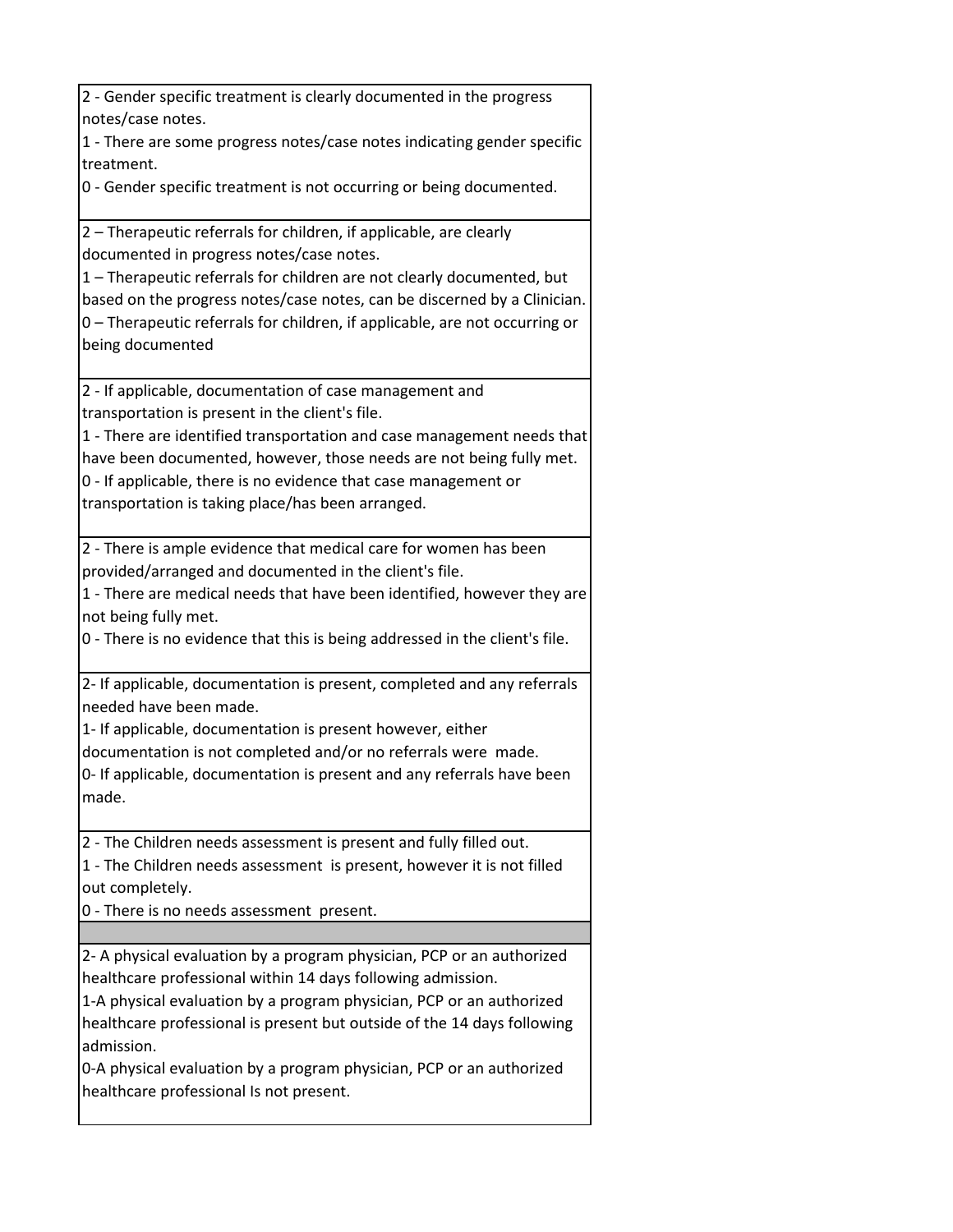| 2- Documentation (results) of performance of biweekly urinalysis or                                                 |
|---------------------------------------------------------------------------------------------------------------------|
| Weekly urinalysis if the client tests positive for substances other than                                            |
| methadone or other legally prescribed medications.                                                                  |
| 1- Documentation (results) of urinalysis is present however outside of                                              |
| the time frames. Biweekly if client has been drug free for 6 months,                                                |
| weekly is client tests positive for substances.                                                                     |
| 0- Documentation is not present                                                                                     |
|                                                                                                                     |
| 2- documentation that the medical director has approved the client's                                                |
| take home privileges are present.                                                                                   |
| 0- Documentation is not present.                                                                                    |
| NA- client has no take home privileges.                                                                             |
| 2-Documentation of take home dosage per week is in accordance with                                                  |
| the administrative rules.                                                                                           |
| 1- Documentation is present but not in accordance with the                                                          |
| administrative rules.                                                                                               |
| 0- Documentation is not present.                                                                                    |
| NA- client does not have take home privileges.                                                                      |
|                                                                                                                     |
| 2- A detailed account of adverse reactions to medication is present.                                                |
| 0- A detailed account of any adverse reactions to medication is not present                                         |
| despite indication that client s is experiencing adverse reactions.                                                 |
| 2- The record contains evidence of coordination of care with all prescribing                                        |
| physicians, treating physicians, dentists and other health care providers. Or                                       |
| client s refusal for coordination of care is documented.                                                            |
| 0- There is no evidence of coordination of care.                                                                    |
| 2- client s file contains a listing of all prescribed medication.                                                   |
| 0- The files does not contain a list of all prescribed medication.                                                  |
|                                                                                                                     |
| 2- Termination and readmission evaluation written or endorsed and dated by<br>the program physician is in the file. |
| 0- Termination and readmission evaluation written or endorsed and dated by                                          |
| the program physician is not present.                                                                               |
| NA- client was not terminated.                                                                                      |
|                                                                                                                     |
| 2- Monthly medical progress notes by the dispensing nurse are contained in the<br>file.                             |
| 1- Progress notes by the dispensing nurse are present but outside of the time                                       |
| frame.                                                                                                              |
| 0- Progress notes are not present                                                                                   |
| 2- Initial standing order and renewals of methadone.                                                                |
| 1- one of the two is missing (initial or renewals)                                                                  |
| 0- no orders are present.                                                                                           |
| 2- Documentation of a physician-client encounter every 60 days is present.                                          |
| 1- Documentation of a physician-client encounter is present but outside of the<br>time frame.                       |
| 0- Documentation is not present.                                                                                    |
|                                                                                                                     |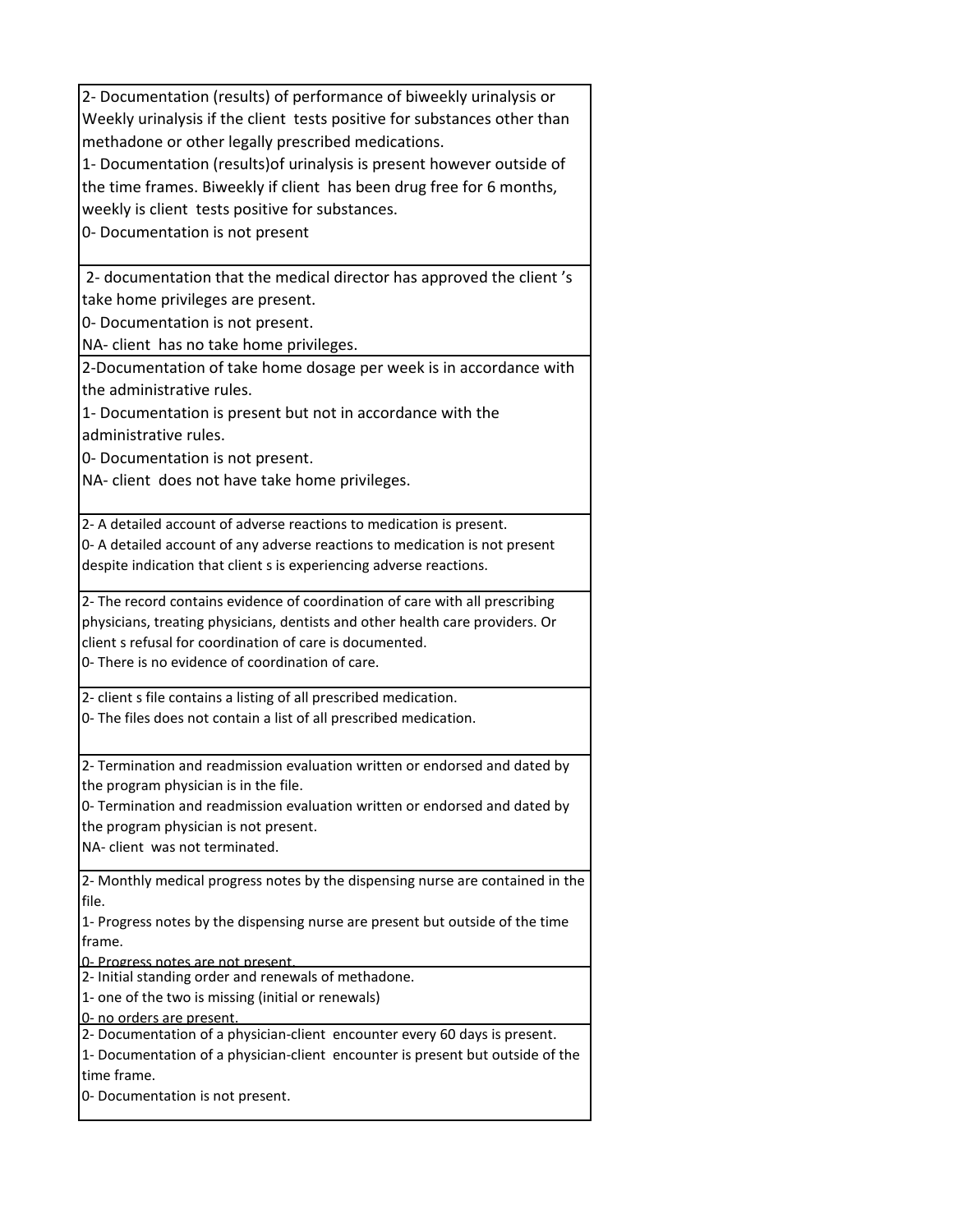2- Documentation of methadone authority approval of any exception to the application rules and regulations is present. 0- Documentation of methadone authority approval of any exception to the application rules and regulations is not present. 2- initial treatment plan and periodic treatment plan reviewed by the program physician medical director, a physician, physician's assistant, or advanced practice registered nurse at least every 90 days. 1-initial treatment plan and periodic treatment plan reviewed by the program physician medical director, a physician, physician's assistant, or advanced practice registered nurse outside of the time frame. 0- initial treatment plan and periodic treatment plan review is not present. 2- Initial and annual treatment plan are reviewed and signed off by the physician, physician's assistant, or advanced practice registered nurse.

1- Initial and annual treatment plan are reviewed and but they are missing the signature.

0- Initial and annual treatment plan are not present.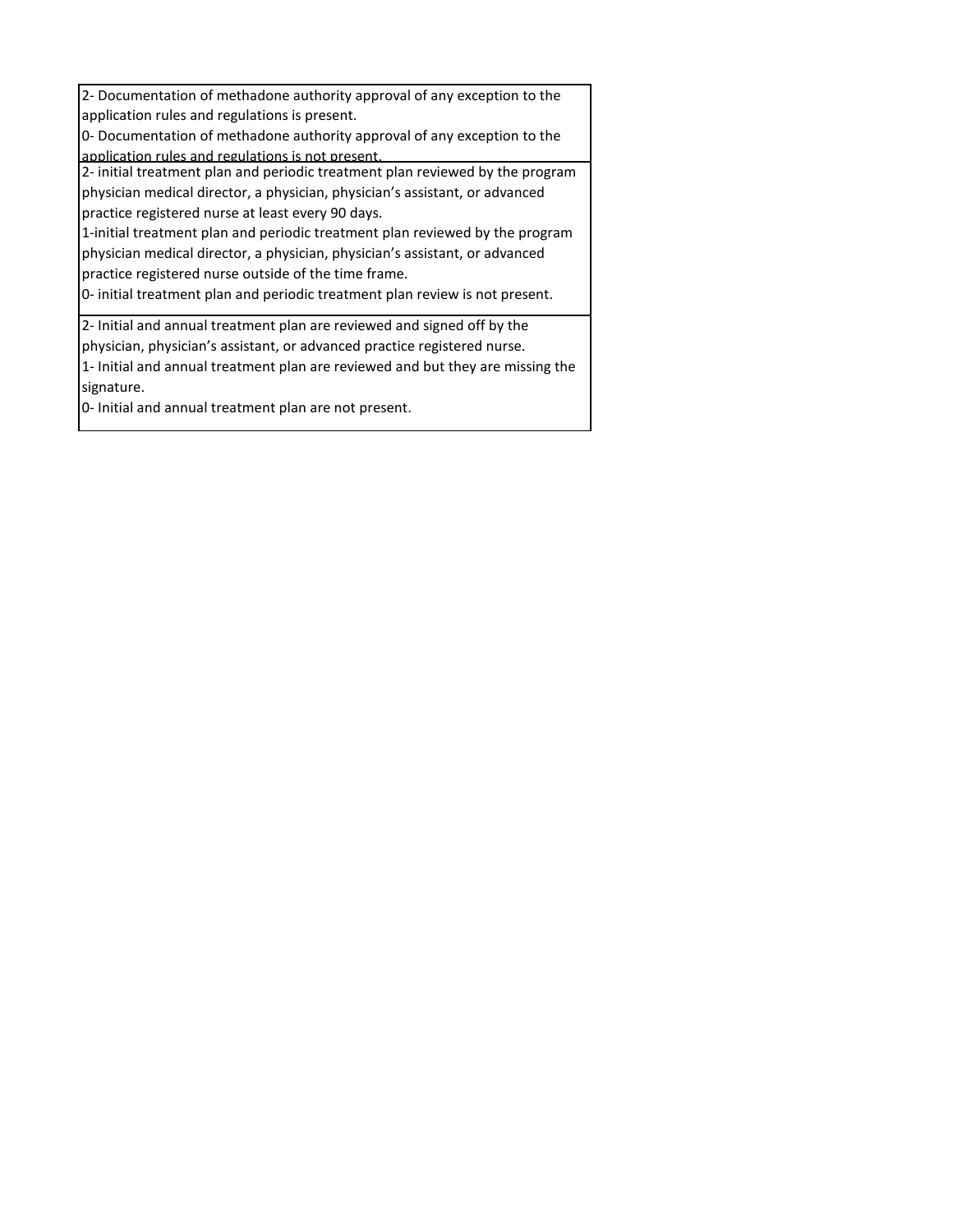| Citation                            | <b>Standard</b> | Section                                                                                                                                                                                                                 | Max<br>Score   | Score | Guidance                                                                                                                                                                                                                                                                                                                                                                                                                                                                                                                                                         | <b>Findings</b> |
|-------------------------------------|-----------------|-------------------------------------------------------------------------------------------------------------------------------------------------------------------------------------------------------------------------|----------------|-------|------------------------------------------------------------------------------------------------------------------------------------------------------------------------------------------------------------------------------------------------------------------------------------------------------------------------------------------------------------------------------------------------------------------------------------------------------------------------------------------------------------------------------------------------------------------|-----------------|
|                                     |                 | SECTION 1 - HOSPITAL RESPONSIBILITIES                                                                                                                                                                                   |                |       |                                                                                                                                                                                                                                                                                                                                                                                                                                                                                                                                                                  |                 |
| 330.1755(1)                         | 1.1.1           | The Hospital has an assigned Rights Advisor.                                                                                                                                                                            | $\mathbf{1}$   |       | Review Job Description of RR Advisor. Interview RR<br>Advisor, Director.                                                                                                                                                                                                                                                                                                                                                                                                                                                                                         |                 |
| 330.1755(1)                         | 1.1.2           | The Hospital has an assigned alternate Rights<br>Advisor.                                                                                                                                                               | $\mathbf{1}$   |       | Review Job Description of RR Advisor Alternate.<br>Interview RR Alternate, Director; Request an<br>investigation completed by the alternate (redacted if<br>necessary), request intervention by alternate.<br>The "away message" from the rights officer<br>references contact information for the alternate.                                                                                                                                                                                                                                                    |                 |
| 330.1755(4)                         | 1.1.3           | The rights advisor has the education and<br>training required for the office.                                                                                                                                           | $\mathbf{1}$   |       | Review Job descriptions of RR Advisor and Alternate.<br>Interview RR Advisor; what were the requirements of<br>the office? What qualified you for the job?<br>Ascertain in interview that the rights staff do not<br>have clinical responsibilities on the psychiatric unit.                                                                                                                                                                                                                                                                                     |                 |
| 330.1755(1)(2)(<br>c)               | 1.1.4           | The Rights Advisor reports only to Chief<br>Administrative Officer (CAO) of the Hospital.                                                                                                                               | 1              |       | Completed during site review: policy, job description<br>of director, org chart, etc. Name on Annual report<br>letter is the director's?<br>Interview with Director; Has the director seen the<br>annual report? Is the director familiar with the<br>content, goals & recommendations? How often do<br>you meet with the Rights Advisor? Are you their sole<br>supervisor?<br>Interview with the RR Advisor; Do you report only to<br>the director (Chief Administrative Officer)? Is there a<br>person in-between? How often do you meet with the<br>director? |                 |
| 330.1755(1)(2)(<br>c)               | 1.2.1           | In the absence of the CAO, there is a designee<br>who can perform the duties required of the<br>CAO.                                                                                                                    | $\mathbf{1}$   |       | Completed during site review by interview with<br>Director, RR Advisor, (check policy, job descriptions,<br>org chart, etc.) Is there a process for appointing the<br>designee in policy? (Is the appointment made in<br>writing?) Is the designee consulted on rights related<br>matters?                                                                                                                                                                                                                                                                       |                 |
| 330.1755(2)(d)                      | 1.3.1           | The hospital assures that the Rights Advisor has<br>unimpeded access to all information/areas<br>necessary to conduct investigations and<br>perform monitoring functions.                                               | $\overline{2}$ |       | Interview RR Advisor, and ask them to explain the<br>process of an investigation they have conducted as<br>well as access to employees, EHR, etc.<br>$\Box$ programs & services<br>$\Box$ employees and all others<br>$\Box$ any other evidence requested                                                                                                                                                                                                                                                                                                        |                 |
| 330.1776(1)<br><b>Agency Policy</b> | 1.4.1           | Staff are aware of the policy requiring staff to<br>be knowledgeable of the complaint process,<br>including how to file a complaint on behalf of a<br>recipient and how to assist a recipient in filing a<br>complaint. | $\mathbf{1}$   |       | Staff is interviewed. Staff is able to explain the policy<br>regarding the rights process & can explain how to<br>contact the rights advisor if needed. They can<br>identify where the complaint box and complaint<br>forms are located. They know who the rights advisor<br>is.                                                                                                                                                                                                                                                                                 |                 |
| 330.1776(1)<br><b>Agency Policy</b> | 1.4.2           | Staff are aware of this requirement and the<br>process for carrying it out.                                                                                                                                             | $\mathbf{1}$   |       | Staff can describe ways a complaint can be filed.<br>They are required to list all of the possible ways.<br>Staff are able to explain how to assist recipients in<br>filing complaints.                                                                                                                                                                                                                                                                                                                                                                          |                 |
|                                     |                 | <b>SECTION TOTAL</b>                                                                                                                                                                                                    | 9              | 0     |                                                                                                                                                                                                                                                                                                                                                                                                                                                                                                                                                                  |                 |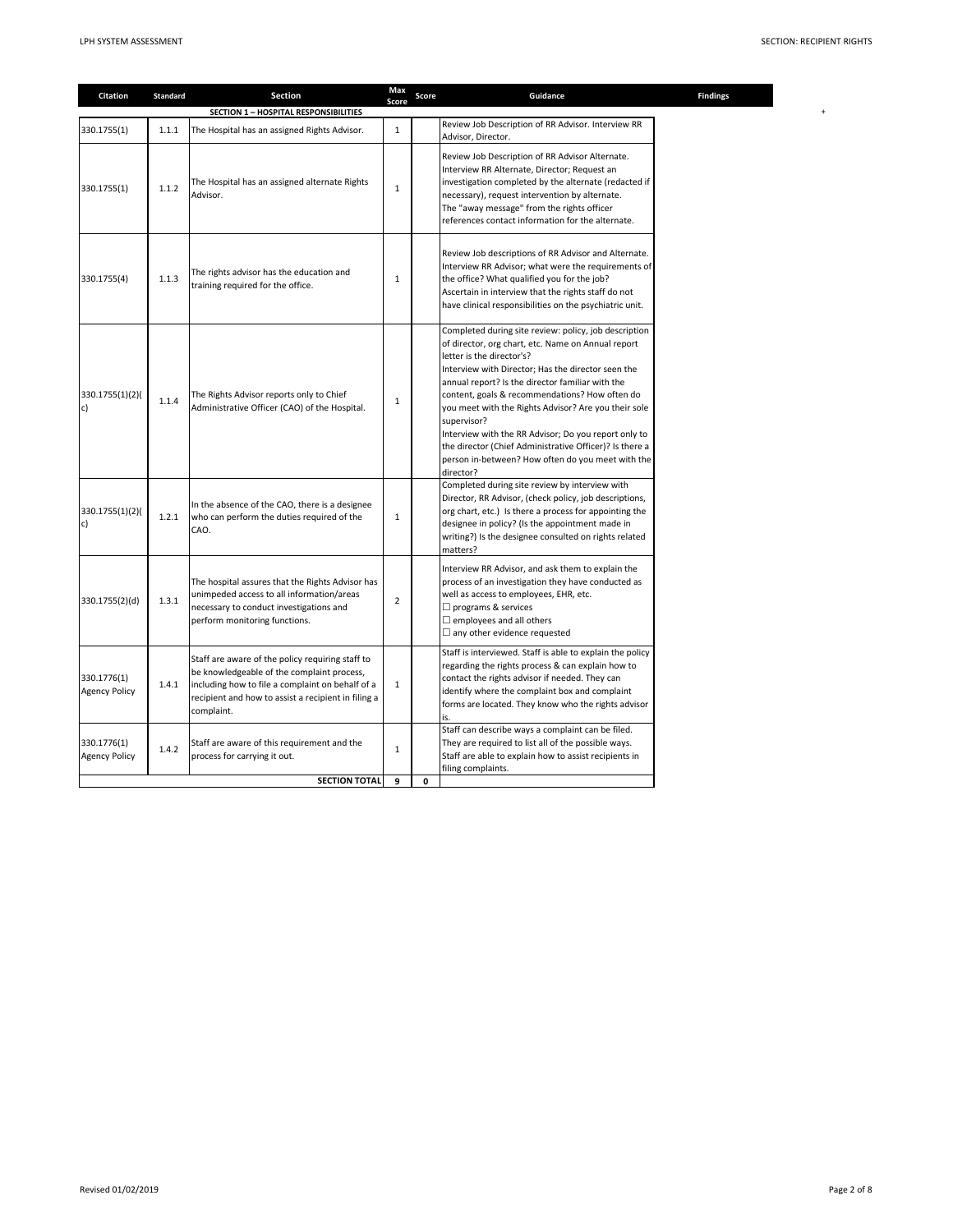| Citation                                         | <b>Standard</b> | Section                                                                                                                                                                                       | Max<br>Score   | Score | Guidance                                                                                                                                                                                                                                                                                                                                                                                                                     | <b>Findings</b> |
|--------------------------------------------------|-----------------|-----------------------------------------------------------------------------------------------------------------------------------------------------------------------------------------------|----------------|-------|------------------------------------------------------------------------------------------------------------------------------------------------------------------------------------------------------------------------------------------------------------------------------------------------------------------------------------------------------------------------------------------------------------------------------|-----------------|
|                                                  |                 | <b>SECTION 2 - RIGHTS OFFICE OPERATIONS</b>                                                                                                                                                   |                |       |                                                                                                                                                                                                                                                                                                                                                                                                                              |                 |
| 330.1776 (5)                                     | 2.1.1           | As necessary, the office assists recipients or<br>other individuals with the complaint process.                                                                                               | $\overline{2}$ |       | Interview with rights advisor, and, if possible,<br>recipients. Rights advisor may provide an example of<br>a complaint with which they assisted.                                                                                                                                                                                                                                                                            |                 |
| 330.1776 (4)                                     | 2.1.2           | Complaints are responded to within 5 business<br>days                                                                                                                                         | $\overline{2}$ |       | On site review may include review of ORR log: Log<br>indicates timeframes of response.                                                                                                                                                                                                                                                                                                                                       |                 |
| 330.1755(5)(d)(i                                 | 2.1.3           | There is a mechanism for logging all complaints<br>received by the office.                                                                                                                    | $\overline{2}$ |       | All complaints received by the rights office are dated<br>with a "received date" and logged into a complaint<br>log.                                                                                                                                                                                                                                                                                                         |                 |
| 330.1778                                         | 2.2.1           | Investigations and interventions are completed<br>within the timeframes required by law and<br>contract.                                                                                      | $\overline{2}$ |       | On site review may include review of ORR log: Log<br>indicates timeframes of responses.                                                                                                                                                                                                                                                                                                                                      |                 |
| 330.1778                                         | 2.2.2           | Interventions are completed in accordance with<br>the parameters established by contract and the<br>guidelines established in Basic Skills training                                           | $\overline{2}$ |       | Complaint information may be solicited from CMHs<br>with contracts with the LPH. RRO provides examples<br>of complaints, acknowledgement, Interbvention<br>letter language.<br>At minimum 5 interventions and 2 each of OOJ and<br>"not code protected right" letters and complaint<br>samples to be reviewed.                                                                                                               |                 |
| 330.1778 (5)                                     | 2.2.3           | Investigations, and resultant reports, are<br>completed in accordance with the parameters<br>established by law, rules, and guidelines<br>established in Basic Skills training.               | $\overline{2}$ |       | Complaint information may be solicited from CMHs<br>with contracts with the LPH. RRO provides examples<br>of complaints, acknowledgement, status report and<br>RIF language.<br>At minimum 3 RIF files to be reviewed.                                                                                                                                                                                                       |                 |
| 330.1782                                         | 2.2.4           | Summary Reports are completed in accordance<br>with the parameters established by law, rules,<br>and guidelines established in Basic Skills<br>training.                                      | $\overline{2}$ |       | Summary Reports contain the required elements.<br>Summary Reports describe the findings sufficiently to<br>reflect all relevant evidence obtained during the<br>investigation. Summary repotrs contain the required<br>information regarding the accused, outcome, and<br>action. There is evidence that the Director has<br>reviewed the RIF and Summary Report. The<br>Director's signature appears on the Summary Report. |                 |
| 330.1755(5)(d)                                   | 2.3.1           | ORR maintains all reports of apparent or<br>suspected rights violations received & evidence<br>collected to support the decision in the<br>investigation. (file)                              | $\overline{2}$ |       | RRO provides examples of complaint file, indicating<br>that the evidence is in the file, as is<br>acknowledgement letters, interventions and<br>investigations. Evidence of action taken is in the<br>folder. (Additionally, Investigative files may be<br>reviewed by the CMH Rights office over the course of<br>the year as part of monitoring).                                                                          |                 |
| 330.1755(5)(d)                                   | 2.4.2           | ORR has established a mechanism for secure<br>storage of all investigative documents and<br>evidence, including files kept in the Rights<br>Office and off site, and electronic files.        | $\overline{2}$ |       | The complaint log is kept securely by the recipient<br>rights advisor.<br>All complaints received, including evidentiary<br>materials are kept in a case file in a locked cabinet<br>located in the recipient rights advisor's secure office.<br>(Files may be reviewed by the CMH Rights office over<br>the course of the year as part of monitoring). Log and<br>physical files and storage reviewed during site visit.    |                 |
| 330.1755(5)(h)                                   | 2.5.1           | ORR serves as a consultant to the director and<br>to agency staff in rights related matters.                                                                                                  | $\overline{2}$ |       | Interview with Director; - can any outcomes be<br>pointed to as a result of the interactions between the<br>advisor and director?<br>Interview RR Advisor; what are some of the issues<br>that have been discussed with the director - can any<br>outcomes be pointed to as a result of the<br>interactions between the advisor and director?<br>between the advisor and staff?                                              |                 |
| 330.1755(5)(i)                                   | 2.6.1           | Ensure that all reports of apparent or suspected<br>violations of rights within the hospital<br>investigated in accordance with section<br>330.1778.                                          | $\overline{2}$ |       | Case files/reports reflect immediate initiation of<br>abuse, neglect, serious injury or death with an<br>apparennt or suspected violation. All other<br>investigations are opened in a timely and efficient<br>manner.                                                                                                                                                                                                       |                 |
| 330.1755(2)(d)                                   | 2.7.1           | The Rights Advisor is able to access video<br>surveillance for the purposes of investigation.                                                                                                 | $\overline{2}$ |       | Rights Advisor indicates that all video requested is<br>made available without undo challenge. Policy<br>reflects ORR access rights to video (timeframe as<br>defined by ORR).                                                                                                                                                                                                                                               |                 |
| 330.1755 (2) (d)<br>330.1776 (1)<br>330.1778 (1) | 2.7.2           | The Rights Advisor is able to access incident<br>reports for the purposes of monitoring and<br>ascertaining if a right may have been violated<br>and, as needed, to conduct an investigation. | $\overline{2}$ |       | Rights Advisor indicates that all incident reports are<br>provided to ORR on an ongoing basis. Policy reflects<br>ORR access rights to incident reports.                                                                                                                                                                                                                                                                     |                 |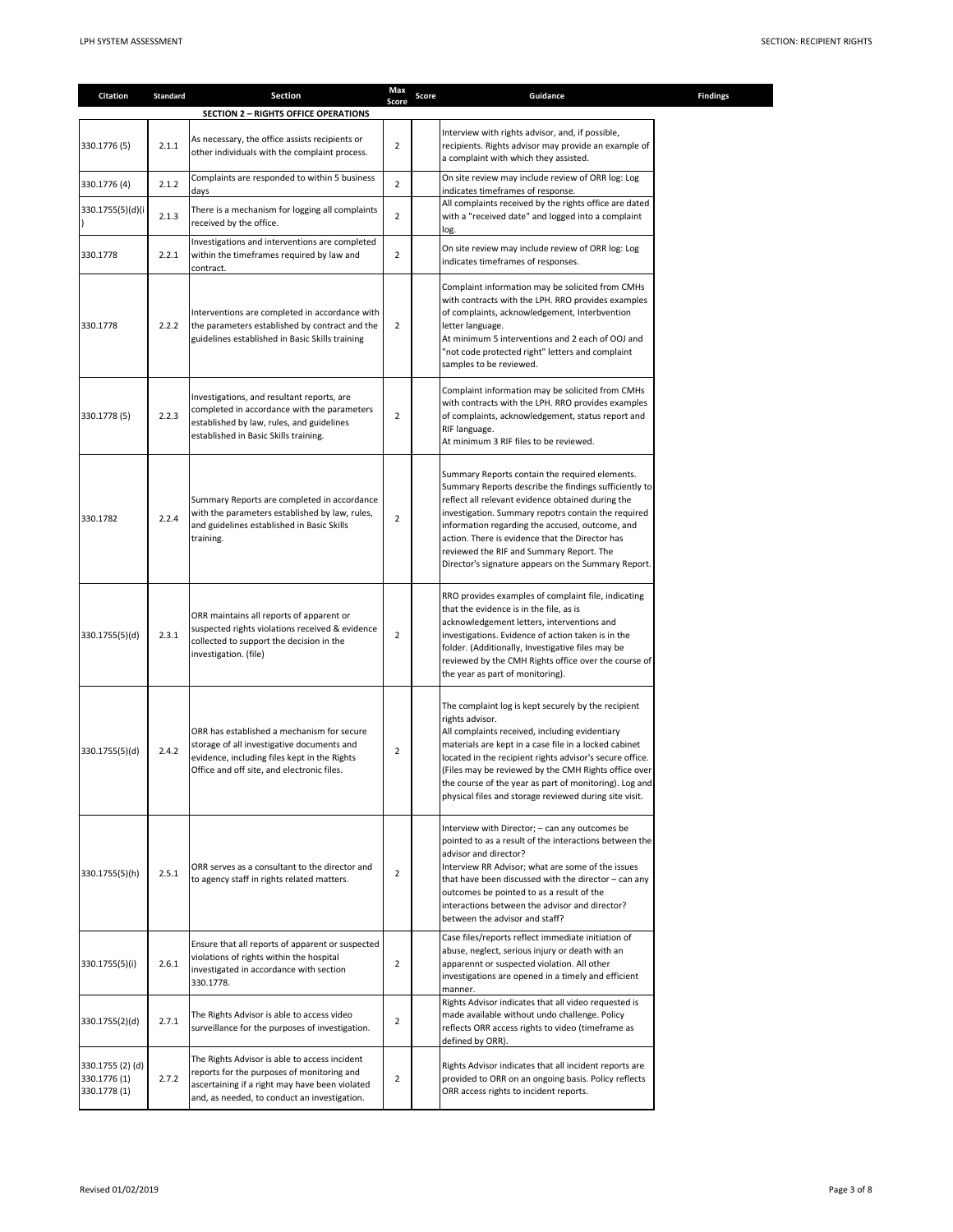| Citation                         | <b>Standard</b> | <b>Section</b>                                                                                                                                                                                                                                                      | Max                   | Score | Guidance                                                                                                                                                                                                                                                                                                                                                                                                                                                                                                                 | Findings |
|----------------------------------|-----------------|---------------------------------------------------------------------------------------------------------------------------------------------------------------------------------------------------------------------------------------------------------------------|-----------------------|-------|--------------------------------------------------------------------------------------------------------------------------------------------------------------------------------------------------------------------------------------------------------------------------------------------------------------------------------------------------------------------------------------------------------------------------------------------------------------------------------------------------------------------------|----------|
| 330.1776 (1)                     | 2.8.1           | Recipients are aware of how to file a complaint.                                                                                                                                                                                                                    | Score<br>$\mathbf{1}$ |       | Recipients are interviewed. Recipients can explain<br>how to contact the rights advisor if needed. They can<br>identify where the complaint box and complaint<br>forms are located. They know who the rights advisor<br>is.                                                                                                                                                                                                                                                                                              |          |
|                                  |                 | <b>SECTION TOTAL</b>                                                                                                                                                                                                                                                | 27                    | 0     |                                                                                                                                                                                                                                                                                                                                                                                                                                                                                                                          |          |
|                                  |                 | SECTION 3 - UNIT/HOSPITAL OPERATIONS                                                                                                                                                                                                                                |                       |       |                                                                                                                                                                                                                                                                                                                                                                                                                                                                                                                          |          |
| 330.1708(2)                      | 3.1.1           | The Unit/Hospital is free of health and safety<br>concerns.                                                                                                                                                                                                         | $\mathbf{1}$          |       | Look for (Locked medications, cleaning supplies,<br>etc.), view seclusion room (if applicable) for sanitary<br>conditions, access to toilet facilities and<br>opportunities to sit of lie down; check that ORR has<br>communication with safety committee and QA/Risk<br>Management.                                                                                                                                                                                                                                     |          |
| 330.1755(5)(c)                   | 3.1.2           | The name of the Rights Advisor, and a method<br>for contact, are conspicuously posted in areas<br>where recipients, family members, guardians,<br>and visitors have access.                                                                                         | $\overline{2}$        |       | The posters are on the wall of the unit. The poster<br>should identify the recipient rights advisor's name<br>and contact information.                                                                                                                                                                                                                                                                                                                                                                                   |          |
| 330.1755(5)(b)                   | 3.1.3           | There is a copy of Chapter 7 and 7a available to<br>recipients.                                                                                                                                                                                                     | $\mathbf 1$           |       | Observation/ Interview<br>Chapter 7&7A are found on the unit/units, or<br>recipients have knowledge of their ability to request<br>a complete copy of chapter 7 and 7A, and are able to<br>identify the process or person to ask.                                                                                                                                                                                                                                                                                        |          |
| 330.1706<br>330.1755(5)(b)       | 3.2.1           | Recipient Rights booklets are provided to<br>recipients, family members, and guardians upon<br>admission.                                                                                                                                                           | $\overline{2}$        |       | Interview individuals on unit, if they deny receiving<br>one, request unit staff/ ORR show evidence it was<br>provided. (form in record)                                                                                                                                                                                                                                                                                                                                                                                 |          |
| 330.1755(5)(c)                   | 3.2.2           | Contact information for the Rights Advisor is<br>provided on the rights booklets.                                                                                                                                                                                   | $\overline{2}$        |       | Request a booklet from staff - is the contact<br>information on it?                                                                                                                                                                                                                                                                                                                                                                                                                                                      |          |
| R 330.7011                       | 3.2.3           | The recipient's record identifies the person who<br>provided the explanation of rights, and, when<br>the recipient is unable to read or their<br>understanding is in question, an explanation of<br>the materials used to explain rights.                           | $\overline{2}$        |       | Review (redacted if necessary), forms from recipient<br>records indicating appropriate documentation of<br>alternative communication. (does the blank have a<br>place for documentation?)                                                                                                                                                                                                                                                                                                                                |          |
| 330.1755 (5) (i)<br>330.1776 (1) | 3.3.1           | There is unimpeded access to complaint forms.                                                                                                                                                                                                                       | $\mathbf{1}$          |       | There are complaint forms readily available and<br>recipients do not have to request the form.                                                                                                                                                                                                                                                                                                                                                                                                                           |          |
| 330.1776 (1)                     | 3.3.2           | There is a marked secure mechanism for filing<br>complaints (lock box or other confidential<br>method).                                                                                                                                                             | 1                     |       | There is a locked complaint box located on the unit,<br>which is mounted on the wall. The rights advisor and<br>alternate have access to the complaint box. No other<br>staff have access to the complaint box.                                                                                                                                                                                                                                                                                                          |          |
| 330.1776 (5)                     | 3.3.3           | There is a poster advising recipients that there<br>are advocacy organizations available to assist in<br>preparation of a written rights complaint, and<br>an offer to refer recipients to those<br>organizations, or for ORR to assist in creating a<br>complaint. | $\overline{2}$        |       | Observe poster meeting the standard or ask for a<br>copy of an actual letter with no PHI or the template<br>letter.                                                                                                                                                                                                                                                                                                                                                                                                      |          |
| 330.1723(1)                      | 3.3.4           | Current posters regarding the reporting of<br>abuse and neglect are present and visible in<br>staff areas.                                                                                                                                                          | $\overline{2}$        |       | Posters for reporting abuse and neglect are found on<br>the unit/units mounted on the wall. Typically found<br>in area where staff chart or hold team.                                                                                                                                                                                                                                                                                                                                                                   |          |
| 330.1723 (1)                     | 3.4.1           | Staff are aware of abuse and neglect reporting<br>requirements.                                                                                                                                                                                                     | $\overline{2}$        |       | Staff are able to describe when external agencies<br>and ORR must be notified under the reporting<br>requirements.                                                                                                                                                                                                                                                                                                                                                                                                       |          |
| 330.1726(3)<br>330.1728(3)       | 3.5.1           | If applicable, Unit Rules (i.e., telephone usage,<br>visitation, etc.), including any exclusions (i.e.,<br>weapons, glass, aerosol), are posted.                                                                                                                    | $\overline{2}$        |       | The rules are posted on the unit/units on the wall.<br>(Phone hours, Visiting Hours, other Rules)<br>A copy of the unit rules containing exclusions are<br>provided at the time of admission on the unit.<br>C. The is a "contraband list", separate from the unit<br>rules, is posted on the wall & exterior to the unit and<br>is provided in the admission packet.<br>D. The auditor receives an admission packet to keep,<br>which contains the unit rules and contraband list (if<br>separate from the unit rules). |          |
| 330.1726(3)<br>330.1728(3)       | 3.5.2           | The Rights Advisor has reviewed the Unit rules.                                                                                                                                                                                                                     | $\mathbf{1}$          |       | Review admission packet, Interview with Advisor:<br>The auditor is provided a copy of the unit rules to<br>keep for the purposes of the audit for review.<br>ATTACH COPY OF RULES                                                                                                                                                                                                                                                                                                                                        |          |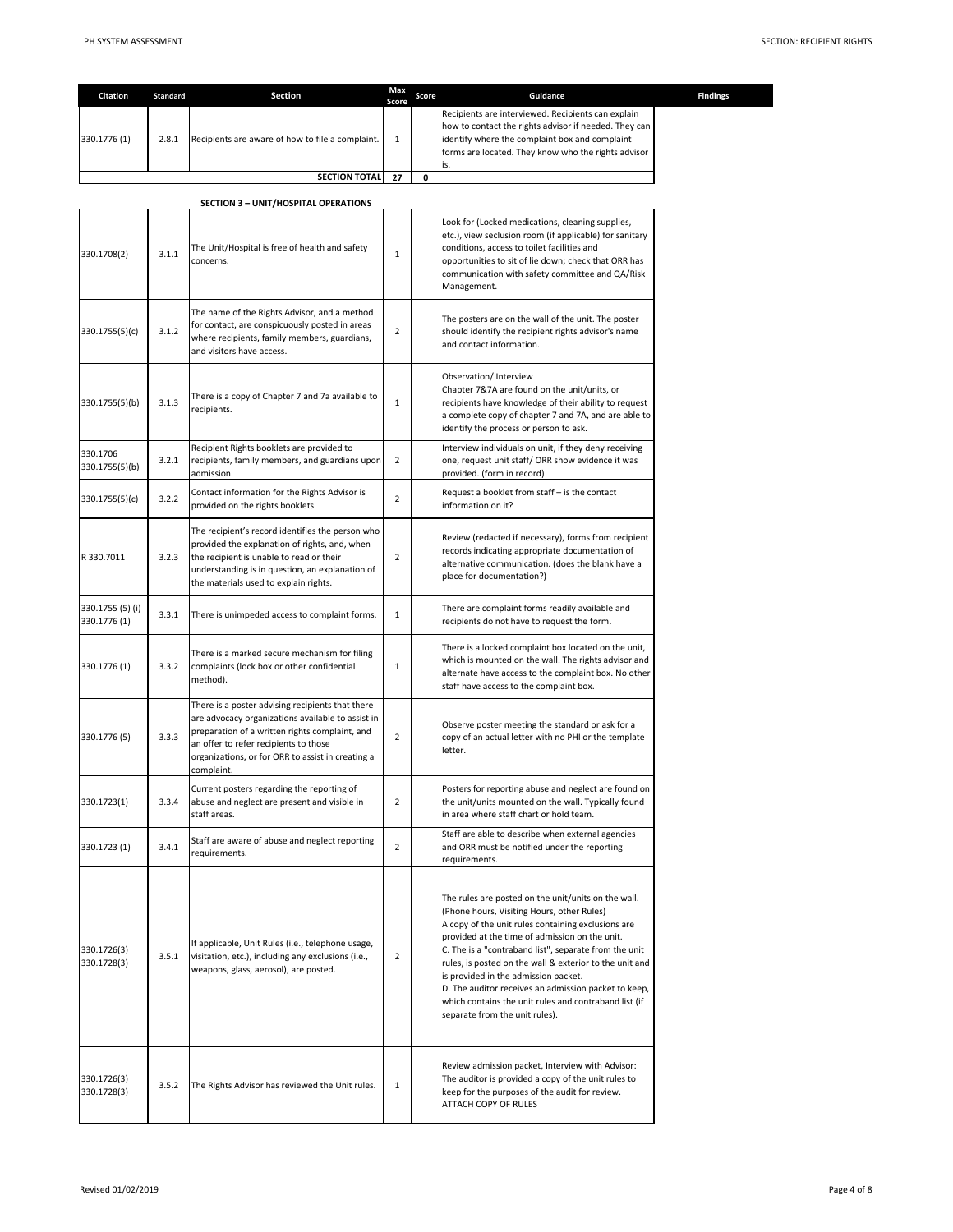| <b>Citation</b>                  | <b>Standard</b> | <b>Section</b>                                                                                                                                                                                                                     | Max<br>Score   | Score | Guidance                                                                                                                                                                                                                                                                     | Findings |
|----------------------------------|-----------------|------------------------------------------------------------------------------------------------------------------------------------------------------------------------------------------------------------------------------------|----------------|-------|------------------------------------------------------------------------------------------------------------------------------------------------------------------------------------------------------------------------------------------------------------------------------|----------|
| 330.1726(3)<br>330.1728(3)       | 3.5.3           | The Rights Advisor has determined that the Unit<br>Rules are reasonable and lawful.                                                                                                                                                | $\mathbf{1}$   |       | Review admission packet, Interview with Advisor:<br>Any issues as a result of the review of the unit rules<br>are brought to the attention of the Rights Advisor -<br>Are there any rules that the Auditor determines are<br>not reasonable. Note them. ATTACH COPY OF RULES |          |
| 330.1724(9)                      | 3.6.1           | When video surveillance is utilized in common<br>areas, recipients are notified of the existence<br>and location of videotaping upon admission and<br>by posted signs.                                                             | $\overline{2}$ |       | Request notification & observe posted notification.<br>Rights Advisor is aware of the placement of video<br>cameras and notification documents.                                                                                                                              |          |
| 330.1724(9)                      | 3.6.2           | When video surveillance is utilized, private<br>areas (bedrooms, bathrooms and showers) are<br>excluded from videotaping or surveillance.                                                                                          | $\overline{2}$ |       | Interview with Unit Manager, RRO tour of unit                                                                                                                                                                                                                                |          |
| 330.1406<br>330.1415<br>330.1416 | 3.7.1           | Recipients are afforded an opportunity to sign<br>into the hospital on a voluntary basis.                                                                                                                                          | $\overline{2}$ |       | Rights Advisor is aware of the process for admissions<br>and can explain how it is carried out on the unit.                                                                                                                                                                  |          |
| 330.1406<br>330.1415<br>330.1416 | 3.7.2           | When applicable, rights pertaining to voluntary<br>admission are explained verbally and in writing.                                                                                                                                | $\overline{2}$ |       | ORR to show evidence explanation was provided.<br>(form in record)<br>Interview recipients on unit, if they deny offering of<br>voluntary, request evidence as to how voluntary is<br>offered by staff upon admission                                                        |          |
| 330.1406<br>330.1415<br>330.1416 | 3.7.3           | There is a mechanism for noting who provided<br>the explanation in 3.7.2 and, when the recipient<br>is unable to read or their understanding is in<br>question, an description of the explanation is in<br>the recipient's record. | $\overline{2}$ |       | Review (redacted if necessary), forms from recipient<br>records indicating appropriate documentation of<br>alternative communication.                                                                                                                                        |          |
|                                  |                 | <b>SECTION TOTAL</b>                                                                                                                                                                                                               | 32             | 0     |                                                                                                                                                                                                                                                                              |          |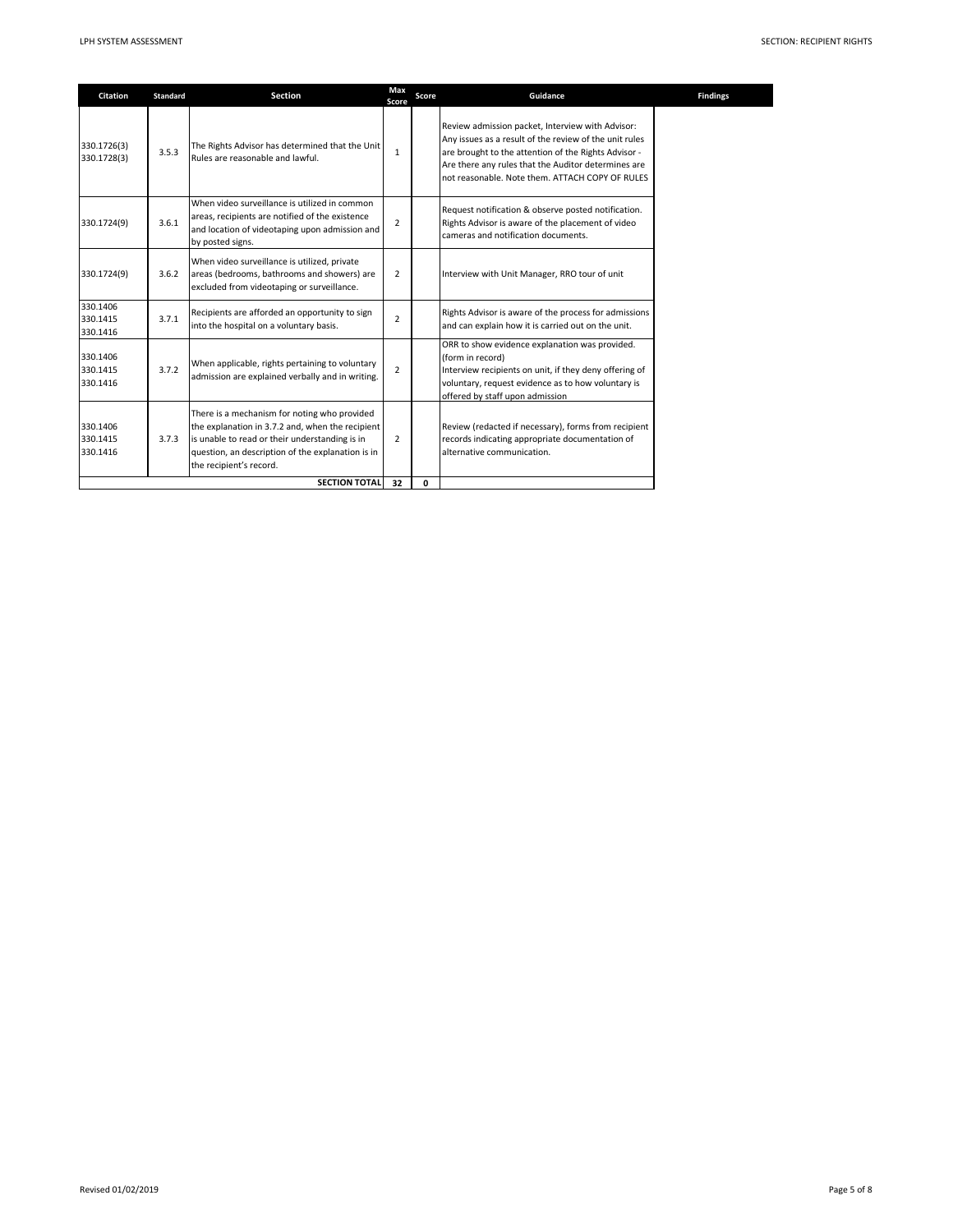| Citation                         | <b>Standard</b> | Section                                                                                                                                                                     | Max<br>Score   | Score | Guidance                                                                                                                                                                                                                     | Findings |
|----------------------------------|-----------------|-----------------------------------------------------------------------------------------------------------------------------------------------------------------------------|----------------|-------|------------------------------------------------------------------------------------------------------------------------------------------------------------------------------------------------------------------------------|----------|
|                                  |                 | <b>SECTION 4 - EDUCATION AND TRAINING</b>                                                                                                                                   |                |       |                                                                                                                                                                                                                              |          |
| CMHSP 6.3.2.3A                   | 4.1.1           | The primary and alternate rights staff have<br>attended and successfully completed the Basic<br>Skills Training program within 90 days of hire.                             | $\overline{2}$ |       | LPH can provide documented evidence. - certificate,<br>email from MDHHS-ORR                                                                                                                                                  |          |
| 330.1755(2)(e)<br>CMHSP 6.3.2.3A | 4.2.1           | The staff of the rights office have complied with<br>the continuing education requirements<br>identified in the contract attachment.                                        | $\overline{2}$ |       | Request list of training attended with CEU number as<br>assigned by MDHHS-ORR                                                                                                                                                |          |
| 330.1755(2)(e)<br>CMHSP 6.3.2.3A | 4.2.2           | A minimum of 12 of the required 36 CE hours<br>were approved as either Category I or II.                                                                                    | $\overline{2}$ |       | Request list of training attended with CEU number as<br>assigned by MDHHS-ORR - Annual Report breakout is<br>acceptable evidence                                                                                             |          |
| 330.1755(2)(e)<br>CMHSP 6.3.2.3A | 4.2.3           | Both the primary and alternate Rights staff have<br>earned at least 3 continuing education credits<br>during the calendar year.                                             | $\overline{2}$ |       | Annual Report Listing, Certificate from training                                                                                                                                                                             |          |
| 330.1755(5)(f)                   | 4.3.1           | All persons engaged by the LPH who will have<br>contact with recipients have been trained on<br>basic rights within 30 days of hire.                                        | $\overline{2}$ |       | Review New Hire Orientation Topics, training<br>materials, List of Orientees with dates of training<br>(may have brochure for "incidental staff, such as<br>construction workers)                                            |          |
| 330.1755(5)(f)                   | 4.3.2           | All staff of the LPH (unit/hospital) have been<br>trained on residential rights within 30 days.                                                                             | $\overline{2}$ |       | Review training policy, copy of training materials;<br>evidence provided of new hires, date of hire, date of<br>initial training.<br>Does the hospital HR provide the rights office a list of<br>employees and start dates?  |          |
| 330.1755(5)(f)<br>CMHSP 6.3.2.3B | 4.3.3           | Training related to recipient rights protection<br>addressed all training standards identified in the<br>MDHHS ORR Training Standards (all aspects of<br>chapter 4, 7, 7A). | $\overline{2}$ |       | Rights Advisor has copy of training standards; Is the<br>requirement for training content in the contract with<br>the CMH?<br>There is evidence provided of new hires, date of hire,<br>date of residential (full) training. |          |
| 330.1755(2)(a)                   | 4.4.1           | Education and training in recipient rights<br>policies and procedures are provided to the<br>recipient rights advisory committee and appeals<br>committee.                  | $\mathbf{1}$   |       | Interview Advisory committee chair. Minutes reflect<br>evidence of training in policies.<br>Interview Appeals committee chair. Minutes reflect<br>evidence of training in policies.                                          |          |
|                                  |                 | <b>SECTION TOTAL</b>                                                                                                                                                        | 15             | 0     |                                                                                                                                                                                                                              |          |

**SECTION 5 – RIGHTS ADVISORY COMMITTEE**

| 330.1758       | 5.1.1 | There is a Recipient Rights Advisory Committee<br>in place either 1) by agreement with the local<br>CMHSP or 2) appointment by the hospital.               | $\mathbf{1}$ |   | Documentation that the provider has a current<br>agreement for the CMH to provide the RRAC.<br>Documentation that the hospital has an internally<br>appointed RRAC that is made up of 1/3 primary<br>consumers and/or family members, and of that 1/3<br>at least half of the members are primary consumers.<br>None of the members work on the psychiatric unit,<br>or have a vested interest in the outcome of the<br>committee's actions.<br>There is a list of committee member names?<br>There is a list of committee member types? |
|----------------|-------|------------------------------------------------------------------------------------------------------------------------------------------------------------|--------------|---|------------------------------------------------------------------------------------------------------------------------------------------------------------------------------------------------------------------------------------------------------------------------------------------------------------------------------------------------------------------------------------------------------------------------------------------------------------------------------------------------------------------------------------------|
| 330.1758(a)    | 5.1.2 | RRAC Minutes reflect that meetings are held at<br>least twice per year.                                                                                    | $\mathbf{1}$ |   | Interview committee chair if possible.<br>Review minutes of RRAC to ensure it meets at<br>minimum twice a year.                                                                                                                                                                                                                                                                                                                                                                                                                          |
| 330.1758(c)    | 5.1.3 | The committee acts to protect ORR from<br>pressures that could interfere with the<br>impartial, even-handed, and thorough<br>performance of its functions. | $\mathbf{1}$ |   | Interview committee chair.<br>Minutes reflect evidence of issues are brought to the<br>committee for discussion & resolution (if necessary)<br>Also, interview with rights officer - is the committee<br>responsive to issues?                                                                                                                                                                                                                                                                                                           |
| 330.1755(2)(b) | 5.1.4 | The committee reviews the funding for the<br>Office at least annually.                                                                                     | $\mathbf{1}$ |   | Minutes reflect evidence of a review of rights office<br>funding at least once a year.                                                                                                                                                                                                                                                                                                                                                                                                                                                   |
| 330.1758(d)    | 5.1.5 | The RRAC reviews the Semi-Annual and Annual<br>reports and provides input for the Board of<br>Directors on the Annual report.                              | $\mathbf{1}$ |   | Interview committee chair. Minutes reflect evidence<br>of review of the semi-annual report; it is completed<br>and submitted in a timely fashion & it is accurate.<br>Minutes reflect evidence of a review of the annual<br>report and an opportunity for recommendations to<br>the Board; it is completed and submitted in a timely<br>fashion. It is accurate. Also interview with rights<br>advisor that both reports are discussed with the<br>director.                                                                             |
|                |       | <b>SECTION TOTAL</b>                                                                                                                                       | 5            | 0 |                                                                                                                                                                                                                                                                                                                                                                                                                                                                                                                                          |

**SECTION 6 – SECLUSION/RESTRAINT**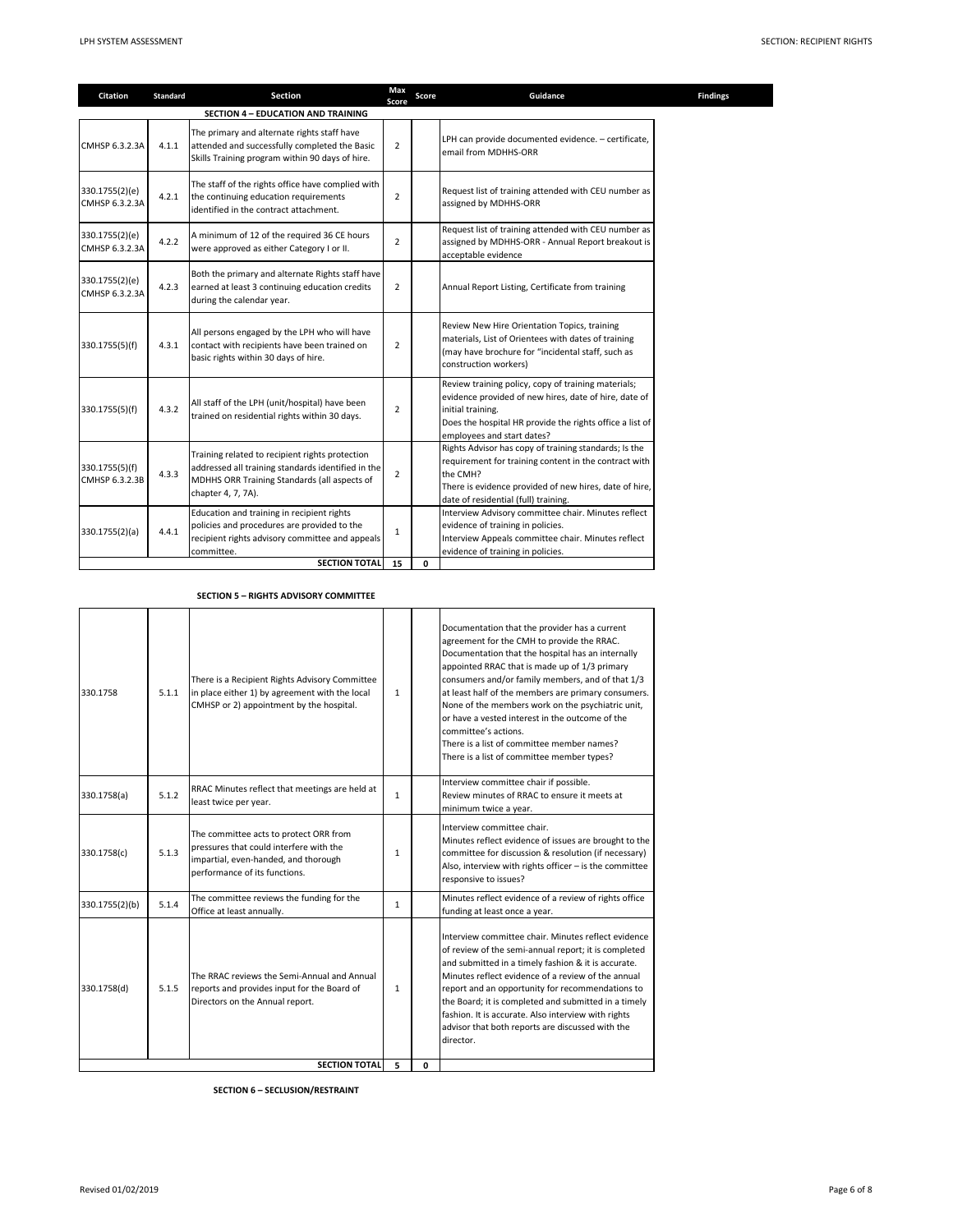| Citation                                           | Standard | <b>Section</b>                                                                                                                                                 | Max<br>Score   | Score | Guidance                                                                                                                                                                                                                                                                                                                                                                                                                                                                                                                                               | <b>Findings</b> |
|----------------------------------------------------|----------|----------------------------------------------------------------------------------------------------------------------------------------------------------------|----------------|-------|--------------------------------------------------------------------------------------------------------------------------------------------------------------------------------------------------------------------------------------------------------------------------------------------------------------------------------------------------------------------------------------------------------------------------------------------------------------------------------------------------------------------------------------------------------|-----------------|
| 330.1740<br>330.1742<br>R 330.7243<br>42CFR 482.13 | 6.1.1    | If seclusion or restraint has been utilized within<br>the past 12 months, the usage was compliant<br>with policy (including timeframes as outlined by<br>CMS). | 2              |       | Rights advisor is aware of Seclusion & Restraint<br>Policy, and can demonstrate location of<br>requirements:<br>No initiation without evidence that a physician is<br>contacted; Recipient removed from S or R if<br>physician does not respond within 30 minutes;<br>Ordered seclusion not to exceed 4 hours for adults, 2<br>hours for minors; 1 hour for mino+F80rs 9 or under;<br>physician must see recipient 30 minutes prior to<br>reorder. Rights Advisor is aware of CMS and MHC<br>requirements and can show reviewer where logs are<br>kept |                 |
| 330.1740<br>330.1742<br>R 330.7243<br>42CFR 482.13 | 6.1.2    | If seclusion or restraint was utilized, the visit at<br>1 hour was completed by a physician or PA as<br>required by state law.                                 | $\overline{2}$ |       | Physician exam occurs within 60 minutes of<br>authorized seclusion or restraint;                                                                                                                                                                                                                                                                                                                                                                                                                                                                       |                 |
|                                                    |          | <b>SECTION TOTAL</b>                                                                                                                                           | 4              | 0     |                                                                                                                                                                                                                                                                                                                                                                                                                                                                                                                                                        |                 |

|             |       | <b>SECTION 7 - APPEALS COMMITTEE</b>                                                                                                                                                                                                                                                                                                                                   |                |   |                                                                                                                                                                                                                                                                                                                                                                                                                                        |
|-------------|-------|------------------------------------------------------------------------------------------------------------------------------------------------------------------------------------------------------------------------------------------------------------------------------------------------------------------------------------------------------------------------|----------------|---|----------------------------------------------------------------------------------------------------------------------------------------------------------------------------------------------------------------------------------------------------------------------------------------------------------------------------------------------------------------------------------------------------------------------------------------|
| 330.1774(3) | 7.1.1 | For recipients who are under the authority of a<br>CMHSP, the governing body of a licensed<br>hospital has designated the appeals committee<br>of the local community mental health services<br>program to hear an appeal of a decision on a<br>recipient rights matter brought by or on behalf<br>of a recipient of that community mental health<br>services program. | $\overline{2}$ |   | Contract between CMH & LPH indicates 7.1.1                                                                                                                                                                                                                                                                                                                                                                                             |
| 330.1774(4) | 7.1.2 | For recipients who are not under the authority<br>of a CMHSP, the Governing Body (Board) of the<br>Hospital appointed an appeals committee to<br>hear appeals of recipient rights matters OR<br>entered into an agreement with MDHHS to use<br>the MDHHS appeals committee.                                                                                            | $\overline{2}$ |   | LPH must present list of members & list of categories<br>of members. The committee must be 7 members. No<br>members can be from MDHHS or the CMHSP. Two of<br>the members shall be primary consumers and 2 shall<br>be community members. (Michigan Medicine only)<br>LPH should have a current copy of the agreement<br>that reflects that MDHHS will hear appeals on<br>non-CMH recipients. (Current Director, or within 5<br>years) |
| 330.1774(3) | 7.1.3 | Notices of appeal rights refer recipients to<br>appropriate appeals committee.                                                                                                                                                                                                                                                                                         | $\overline{2}$ |   | Review notice of appeals rights for clear referral to<br>appropriate CMH appeals committee or to MDHHS-<br>ORR Appeals Committee.                                                                                                                                                                                                                                                                                                      |
| 330.1774(6) | 7.1.4 | Committee policy/bylaws require that a<br>member of an appeals committee who has a<br>personal or professional relationship with an<br>individual involved in an appeal shall abstain<br>from participating in that appeal as a member<br>of the committee.                                                                                                            |                |   | (Michigan Medicine only) Review bylaws. If none<br>exist, recommend development of minimum<br>documantation for review by committee members.                                                                                                                                                                                                                                                                                           |
| 330.1784    | 7.1.5 | Appeals heard by the LPH Appeals Committee<br>meet the required timeframes and are based<br>upon the standards established by law and<br>contract.                                                                                                                                                                                                                     |                |   | (Michigan Medicine only) Review appeal case files.<br>Appeals are heard if the appellant has standing,<br>names grounds and appeals within the designated<br>timeframe. The committee addresses the concerns<br>iof the appellant. The committee sends follow up<br>correspondance within the designated timeframe.                                                                                                                    |
|             |       | <b>SECTION TOTAL</b>                                                                                                                                                                                                                                                                                                                                                   | 6              | 0 |                                                                                                                                                                                                                                                                                                                                                                                                                                        |

# **SECTION 8 – POLICY** 330.1752 (a-p)  $\begin{array}{|l|l|}\n 8.1.1 & \text{The policies of the hospital have been reviewed} \end{array}$  2 **2** 0 **SECTION TOTAL POLICY COMPLIANCE CHECKLIST** Yes No Yes No  $\Box$ Are there policies altered since last policy review was conducted? Name(s) of all policies revised since last review: Completed LPH/U Policy review on file? Date of Last Review: Reviewer Name: ate LPH Notified of Results: Date Corrections Received:

Yes No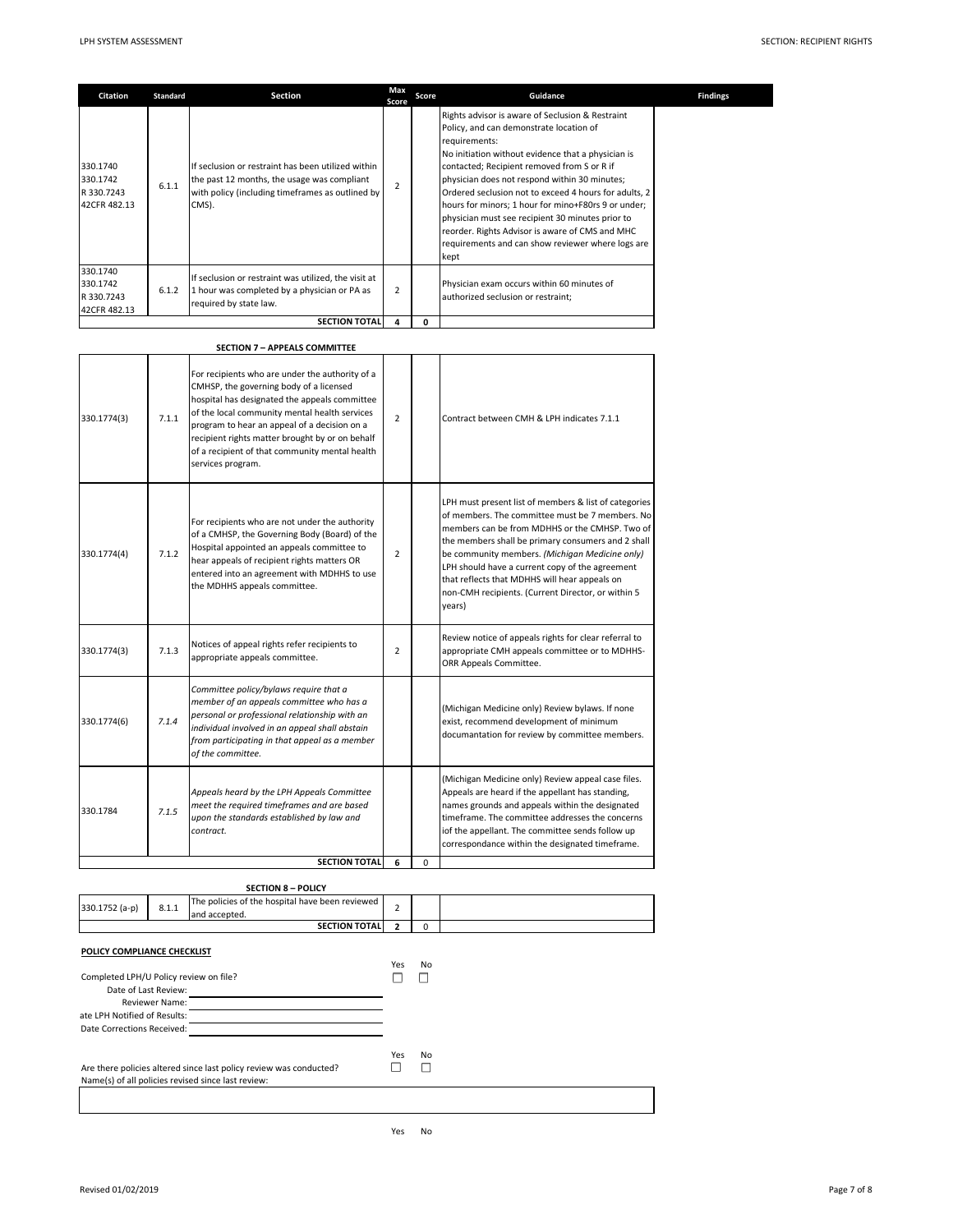| Citation                     | <b>Standard</b> | Section                                                                   | Max<br>Score | Score | Guidance | <b>Findings</b> |
|------------------------------|-----------------|---------------------------------------------------------------------------|--------------|-------|----------|-----------------|
|                              |                 | Were hospital policies reviewed for compliance by the LPH Rights Advisor? |              |       |          |                 |
| Date of LPH Review:          |                 |                                                                           |              |       |          |                 |
| LPH Reviewer Name:           |                 |                                                                           |              |       |          |                 |
|                              |                 |                                                                           |              |       |          |                 |
| <b>COMPLAINT CASE REVIEW</b> |                 |                                                                           |              |       |          |                 |
| <b>Case Number</b>           |                 | <b>Case Type</b>                                                          |              |       |          |                 |
|                              |                 | Investigation                                                             |              |       |          |                 |
|                              |                 | Investigation                                                             |              |       |          |                 |
|                              |                 | Investigation                                                             |              |       |          |                 |
|                              |                 | Intervention                                                              |              |       |          |                 |
|                              |                 | Intervention                                                              |              |       |          |                 |
|                              |                 | Intervention                                                              |              |       |          |                 |
|                              |                 | Intervention                                                              |              |       |          |                 |
|                              |                 | Intervention                                                              |              |       |          |                 |
|                              |                 | Intervention                                                              |              |       |          |                 |
|                              |                 | Outside Jurisdiction                                                      |              |       |          |                 |
|                              |                 | Outside Jurisdiction                                                      |              |       |          |                 |
|                              |                 | No Right Involved                                                         |              |       |          |                 |
|                              |                 | No Right Involved                                                         |              |       |          |                 |

Date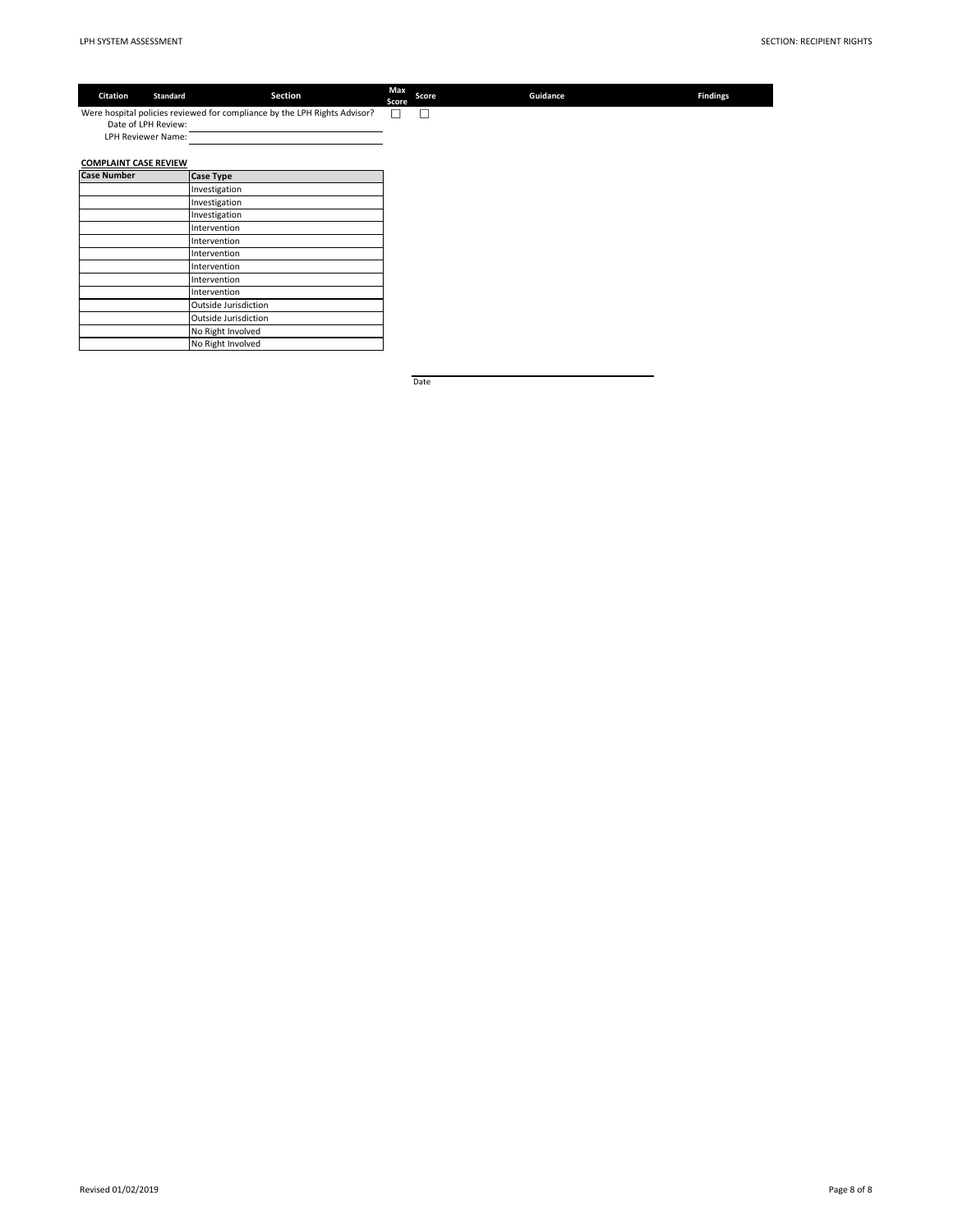|                  |                                                                                                                                                                                                                                                                                                                                                                    | <b>Name</b> | <b>Name</b> | <b>Name</b>      | <b>Name</b>      | <b>Name</b>      | <b>Name</b>      |
|------------------|--------------------------------------------------------------------------------------------------------------------------------------------------------------------------------------------------------------------------------------------------------------------------------------------------------------------------------------------------------------------|-------------|-------------|------------------|------------------|------------------|------------------|
|                  | <b>STAFF TRAINING</b>                                                                                                                                                                                                                                                                                                                                              |             |             |                  |                  |                  |                  |
|                  |                                                                                                                                                                                                                                                                                                                                                                    | <b>Hire</b> | Hire Date - | <b>Hire Date</b> | <b>Hire Date</b> | <b>Hire Date</b> | <b>Hire Date</b> |
|                  |                                                                                                                                                                                                                                                                                                                                                                    |             |             |                  |                  |                  |                  |
| $\overline{4.1}$ | Recipient Rights Protection (including confidentiality, mandatory<br>reporting requirement for incidents, abuse & neglect) - (within 30 days<br>of hire; annual update thereafter).                                                                                                                                                                                |             |             |                  |                  |                  |                  |
| 4.2              | Person-Centered Planning (aka Individualized Service Planning) -<br>within 60 days of hire; annual update thereafter).                                                                                                                                                                                                                                             |             |             |                  |                  |                  |                  |
| 4.3              | Cultural Diversity/Competency/Awareness (within 6 months of hire)<br>(annual requirement).                                                                                                                                                                                                                                                                         |             |             |                  |                  |                  |                  |
| 4.4              | Blood borne Pathogens (Preventing Disease Transmission, Infection<br>Control - within 30 days of hire; annual update required).                                                                                                                                                                                                                                    |             |             |                  |                  |                  |                  |
| 4.5              | Limited English Proficiency (LEP) (within 6 months of hire).                                                                                                                                                                                                                                                                                                       |             |             |                  |                  |                  |                  |
| 4.6              | HIPAA (within 30 days of hire).                                                                                                                                                                                                                                                                                                                                    |             |             |                  |                  |                  |                  |
| 4.7              | Corporate Compliance (within 30 days of hire, annual updates).                                                                                                                                                                                                                                                                                                     |             |             |                  |                  |                  |                  |
| 4.8              | Non-Aversive Techniques for Prevention and Treatment of<br>Challenging Behavior (MDCH approved curriculum if restricted<br>interventions included) - (within 30 days of hire, annual updates)                                                                                                                                                                      |             |             |                  |                  |                  |                  |
|                  | <b>STAFF HR FILE REVIEW</b>                                                                                                                                                                                                                                                                                                                                        |             |             |                  |                  |                  |                  |
| 5.1              | Staff shall possess the appropriate qualifications as outlined in their<br>job descriptions, including the qualifications for all the following:<br>A. Educational background (Primary source verification required)<br>B. Relevant work experience<br>C. Certification, registration, and licensure as required by law.<br>(Primary source verification required) |             |             |                  |                  |                  |                  |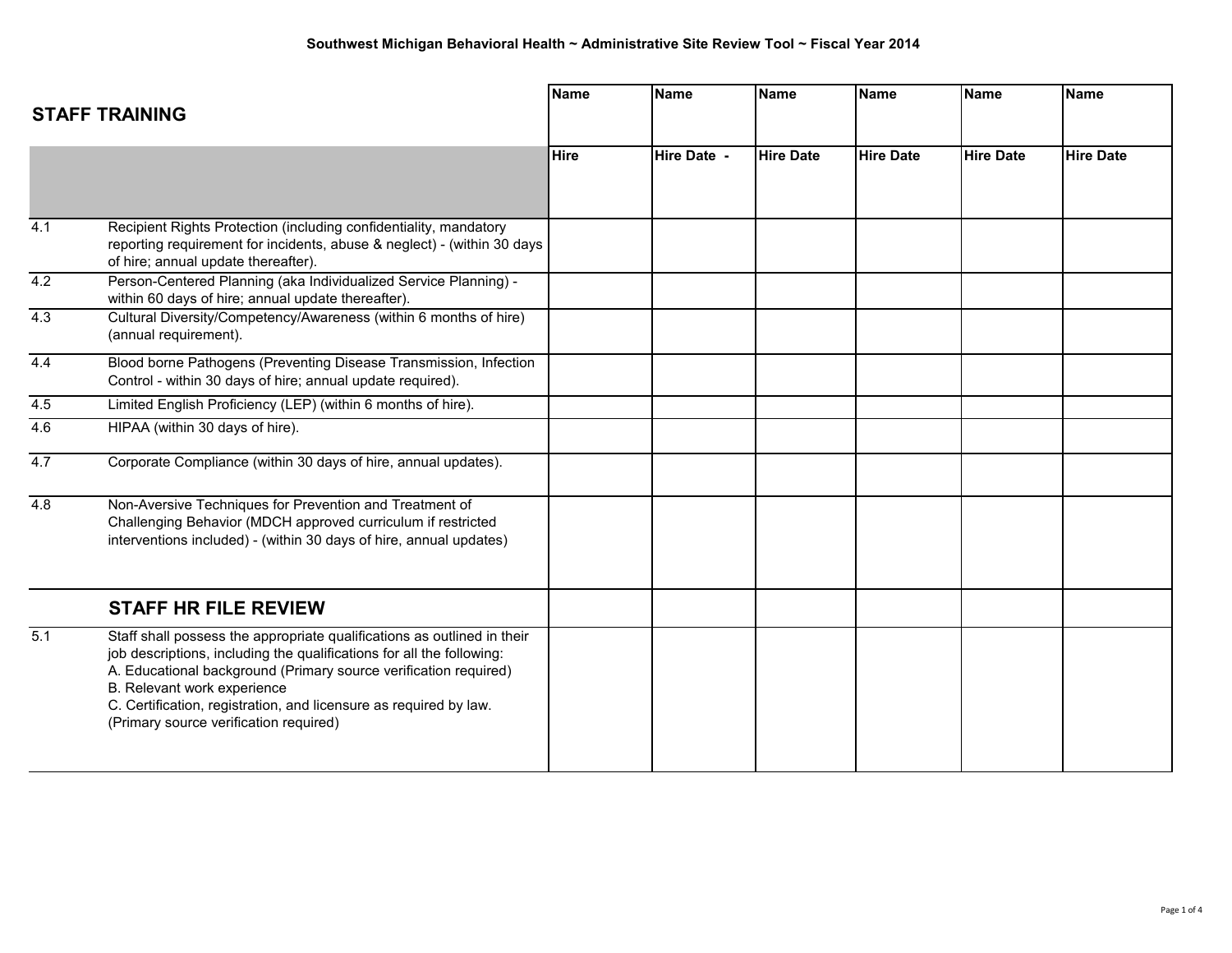|                  | <b>STAFF TRAINING</b>                                                                                                                                                                                                                                                                                                                                                                                                                                                                                                                                                                                                                                                                                                                                                                                                                                     | <b>Name</b> | <b>Name</b> | <b>Name</b> | <b>Name</b> | <b>Name</b> | Name |
|------------------|-----------------------------------------------------------------------------------------------------------------------------------------------------------------------------------------------------------------------------------------------------------------------------------------------------------------------------------------------------------------------------------------------------------------------------------------------------------------------------------------------------------------------------------------------------------------------------------------------------------------------------------------------------------------------------------------------------------------------------------------------------------------------------------------------------------------------------------------------------------|-------------|-------------|-------------|-------------|-------------|------|
| $\overline{5.2}$ | Individuals have been credentialed prior to providing services that<br>require credentialing. Re-credentialing occurs at least every 2 years<br>or as required by accreditation, and includes:<br>-updated attestation to credentialing application questions and any<br>other updates to credentialing application information,<br>-verification of valid and current licensure to practice in the State of<br>Michigan,<br>-verification of current malpractice insurance,<br>-review of any quality concerns (if applicable),<br>-verification that the practitioner has not be excluded from<br>participation in Medicaid through OIG check,<br>-verification of licensure limiations through LARA or other issuing state<br>database, or NPDB<br>-verification of malpractice suits reported through NPDB check or<br>malpractice insurance carrier. |             |             |             |             |             |      |
| $\overline{5.3}$ | Criminal Background Checks: there is evidence that provider<br>conducts verification of criminal background prior to hire and on an<br>ongoing basis, using the verification protocol required by MDHHS<br>licensing (Michigan Workforce Background Check System).                                                                                                                                                                                                                                                                                                                                                                                                                                                                                                                                                                                        |             |             |             |             |             |      |
| 5.4              | Monitoring for Exclusion from Participation in Federal Healthcare<br>Programs. Each employee is to be run through OIG exclusion<br>database prior to hire and annually.                                                                                                                                                                                                                                                                                                                                                                                                                                                                                                                                                                                                                                                                                   |             |             |             |             |             |      |
| 6.5              | Criminal Background Checks: there is evidence that provider<br>conducts verification of criminal background checks prior to hire using<br>the verification protocol required by licensing (finger printing); annual<br>verification of the status of criminal back ground of current employees.                                                                                                                                                                                                                                                                                                                                                                                                                                                                                                                                                           |             |             |             |             |             |      |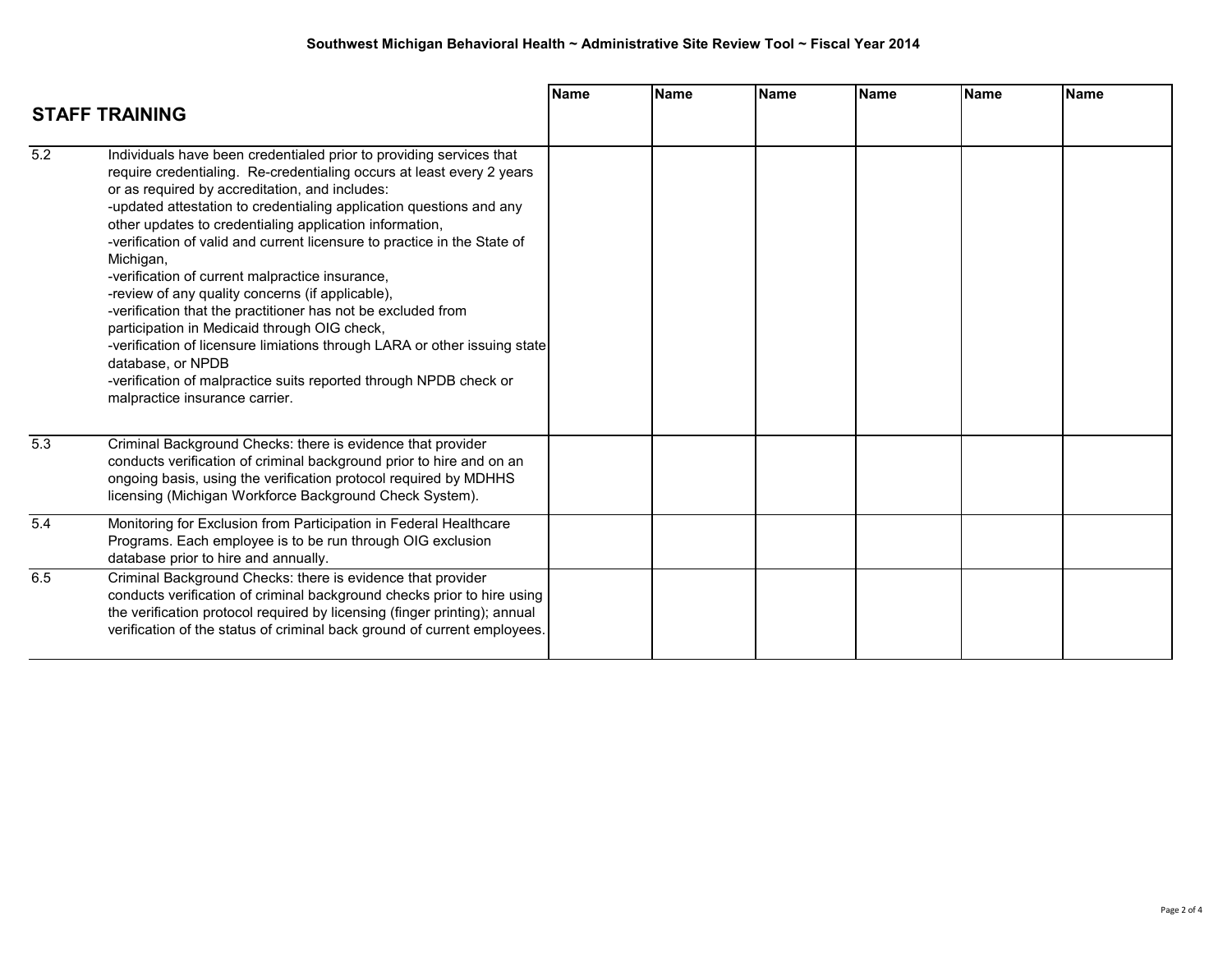## Standard Consumer ID

**Development of Assessment/Diagnostic Data: Medical records must stress the psychiatric components of the record, including history of findings and treatment provided for the psychiatric condition for which the person is treated in the unit.**

The identification data must include the inpatient's legal status. Legal status is defined by state statutes and dictates the cicumstances under which the patient was admitted and/or is being treated (i.e. voluntary, involuntary, committed by court).

A provisional or admitting diagnosis must be made on every inpatient at the time of admission, and must include the diagnoses of intercurrent diseases as well as the psychiatric diagnoses.

The reasons for admission must be clearly documented as stated by the inpatient or others significantly involved, or both

The social service records, including reports of interviews with inpatients, family members, and others must provide an assessment of home plans and family attitudes, and community resource contacts as well as a social history.

H&P completed within 24 hours (History & Physical)

### **Psychiatric Evaluation**

The psychiatric evaluation must include the following components: 1) Chief complaints, reaction to hospitalization, 2) Past history of any psychiatric problems and treatment, including previous precipitating factors, diagnosis, and course of treatment, and 3) Past family, educational, vocational, occupational, and social history.

Be completed within 24 hours of admission

Include a medical history - Does the evaluation include any medical conditions that may impact the patient's recovery/remission?

Contain a record of mental status: does the mental status record describe the appearance, behavior, emotional response, verbalization, thought content, and cognition of the patient?

Note the onset of illness & the circumstances leading to admission: Are the identified problems related to the patient's need for admission?

Describe attitiudes and behavior: does the problem statement describe the behavior(s) which require modification in order for the patient to function in a less restrictive environment?

Estimate intellectual functioning, memory functioning, and orientation

#### **Treatment Plan**

Each consumer must have a comprehensive treatment plan that must be based on an inventory of the consumer's strengths and weaknesses: is the treatment plan a result of collaboration between the patient and the treatment team? Is the plan individualized? Is there a primary diagnosis upon which the treatment interventions are based? Are the treatment plan golas written in a manner that allows for changes in the patient's behavior to be measured? If the consumer is a minor, is the plan family-focused?

Must include the specific treatment modalities utilized; the responsibilities of each member of the treatment team. It clearly identifies what the condition/status the consumer should be to discharge to a less restrictive setting. Goals and objectives meet sMART criteria: Does the treatment team encourage the patient's active participation and responsibility for engaging in the treatment regimen? Do completion of goal/objectives identify the desired behavioral outcomes that will reflect readiness to discharge to a less restrictive setting (i.e. - when no longer verbalizing intent to commit self-harm; not acting on persecutory hallucinations; willing to contract for safety; demonstrating orientation to all spheres, etc)

Plan includes all required signatures and evidence that consumer was offered a copy of plan: Consumer has the right to refuse and if so, refusal is documented.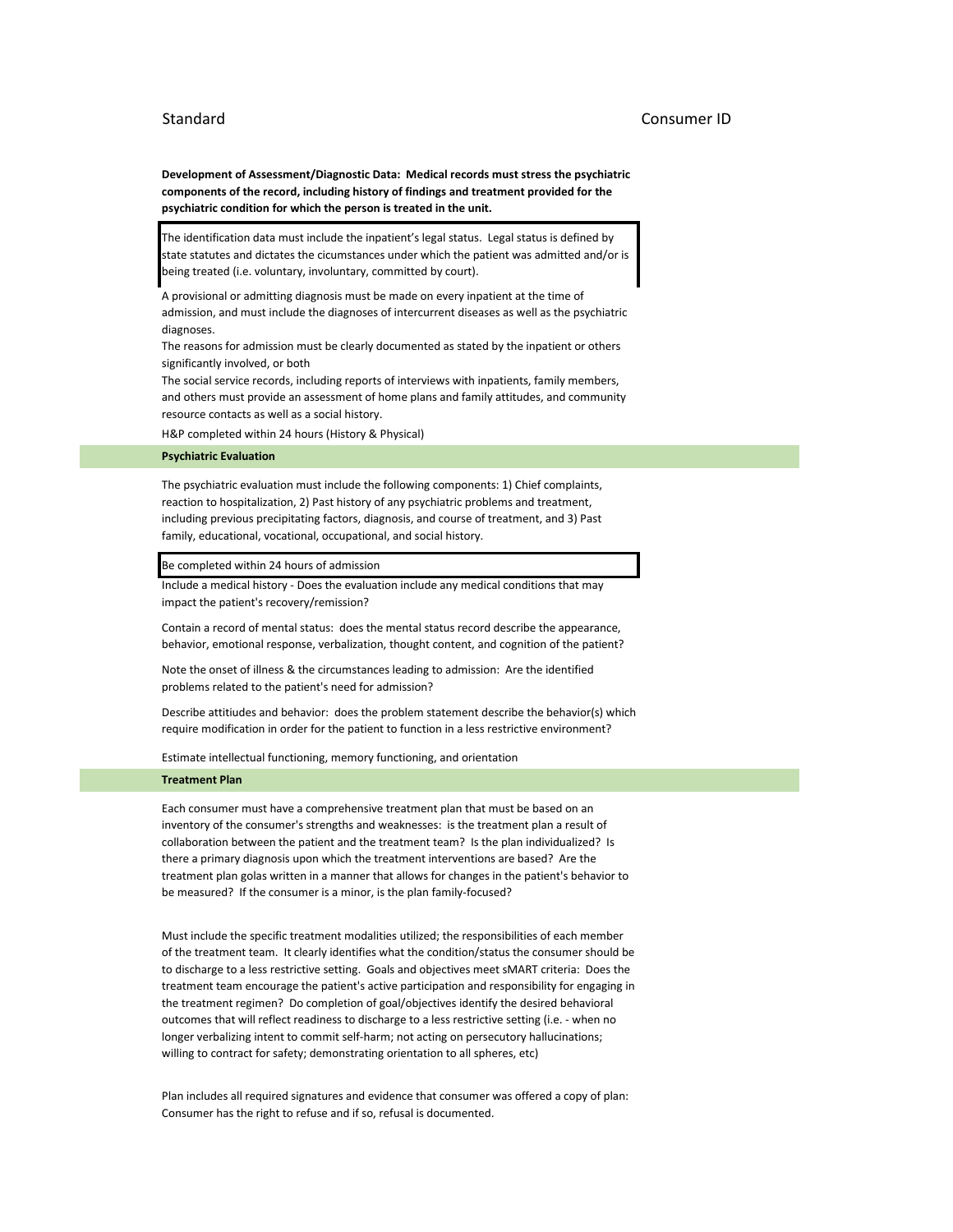## Service delivery Consistent with Plan

Progress notes must be recorded by the psychiatrist responsible for the care of the inpatient, a nurse, social worker and, when appropirate, others significatnly involved in active treatment modalities: Does the content of the treatment notes and progress notes relate to: 1) the treatment plan 2) what the staff is doing to carry out the treatment plan, and 3) the patient's response? Evidence of daily psychiatry progress notes. Progess notes should document progress of lack of progress and any adjustments/changes to the treatment plan

Doctor's orders are followed

There is evidence of discharge planning documented wihtin the record.

| <b>Medications</b>                                                                                                                                                                                         |
|------------------------------------------------------------------------------------------------------------------------------------------------------------------------------------------------------------|
| Was medication reconciliation completed at admission and discharge?                                                                                                                                        |
| Evidence of informed consent for all psychotropic medications: Consents are signed by the<br>consumer/guardian or evidence of refusal. Consent should state explanation of medications<br>and side effects |
| There is evidence medicatoin is administered as prescribed.                                                                                                                                                |
| <b>Discharge/Transfers</b>                                                                                                                                                                                 |
| Include a summary of the patie int's hospitalization, the patient's condition on discharge, and<br>recommendations for follow-up or aftercare: Does the discharge planning process include                 |

recommendations for follow-up or aftercare: Does the discharge planning process include the participation of the multidisciplinary staff and the patient? Are the details of the discharge plan communicated to the post-hospital treatment entity? Evidence of coordination with CMH on discharge/transition planning. Follow-up appointment is scheduled iwthin 7-days of discharge.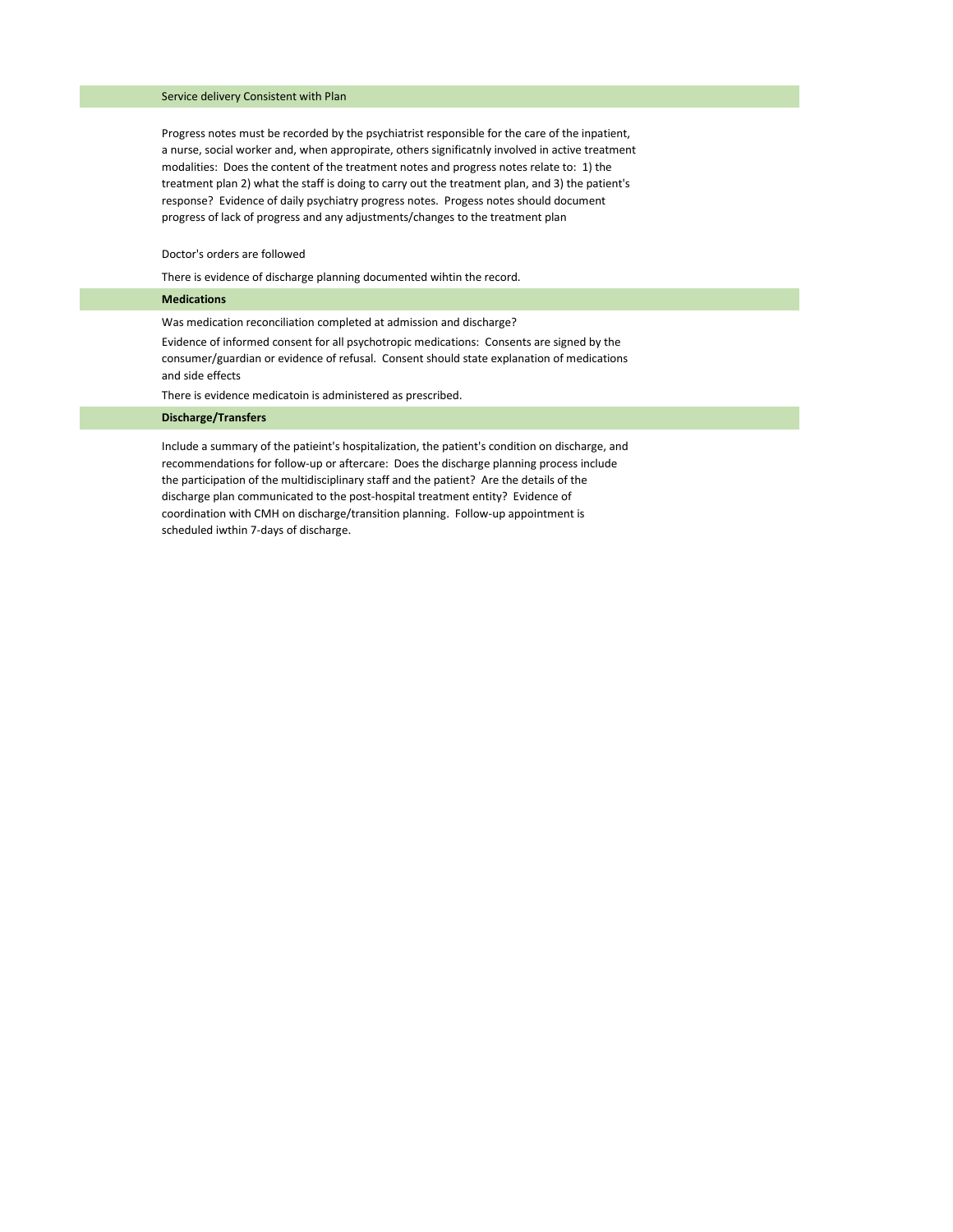| <b>Review Date:</b> |                                                                                                                                                                                                                                                                                                                                                                                                                                          | <b>SCORING INSTRUCTIONS</b>                                                  |                                                                               |                                                                                                                                                               |                 |                                                                            |                                  |  |  |  |
|---------------------|------------------------------------------------------------------------------------------------------------------------------------------------------------------------------------------------------------------------------------------------------------------------------------------------------------------------------------------------------------------------------------------------------------------------------------------|------------------------------------------------------------------------------|-------------------------------------------------------------------------------|---------------------------------------------------------------------------------------------------------------------------------------------------------------|-----------------|----------------------------------------------------------------------------|----------------------------------|--|--|--|
| Provider:           |                                                                                                                                                                                                                                                                                                                                                                                                                                          |                                                                              | 2 = compliance with standard/intent<br>1 = partial compliance standard/intent |                                                                                                                                                               |                 |                                                                            |                                  |  |  |  |
| Service:            |                                                                                                                                                                                                                                                                                                                                                                                                                                          | 0 = non-compliance or insufficient levels of compliance with standard/intent |                                                                               |                                                                                                                                                               |                 |                                                                            |                                  |  |  |  |
| <b>Reviewer:</b>    |                                                                                                                                                                                                                                                                                                                                                                                                                                          |                                                                              |                                                                               |                                                                                                                                                               |                 | $N/A$ = requirement not applicable to this type of review or this provider |                                  |  |  |  |
|                     |                                                                                                                                                                                                                                                                                                                                                                                                                                          | Possible<br>Score                                                            | Actual<br>Score                                                               | References                                                                                                                                                    | <b>Comments</b> | Plan for Improvement                                                       | Response to Plan for Improvement |  |  |  |
|                     | SECTION 1 - GENERAL ADMINISTRATIVE OVERSIGHT                                                                                                                                                                                                                                                                                                                                                                                             |                                                                              |                                                                               |                                                                                                                                                               |                 |                                                                            |                                  |  |  |  |
| 1.1                 | The provider has adequate policy and/or procedure to protect<br>confidential and individually identifiable information from<br>unauthorized use or disclosure, including:<br>1. Protections for physical facility access.<br>2. Protections for electronic access.<br>3. Media and device controls.<br>4. Physical safeguards for workstations.<br>5. Procedures for allowing and removing access according to role-<br>based employment |                                                                              |                                                                               | HIPPA/HITECH<br>42 CFR Part 2<br>MH Code 330.1748                                                                                                             |                 |                                                                            |                                  |  |  |  |
| 1.2                 | The organization has developed and adopted a "Code of<br>Conduct" (or its equivalent) for its employees regarding ethical<br>and legal practice expectations. A provider may choose to<br>comply with the SWMBH Code of Conduct in lieu of developing<br>its own code of conduct (must have written certification that<br>they have received, read, and will abide by SWMBH's Code of<br>Conduct).                                       |                                                                              |                                                                               | PIHP Policy 10.1                                                                                                                                              |                 |                                                                            |                                  |  |  |  |
| 1.3                 | Staff know what to do if they suspect Medicaid fraud or abuse<br>within the organization.                                                                                                                                                                                                                                                                                                                                                |                                                                              |                                                                               | <b>Deficit Reduction Act;</b><br>Patient Protection &<br>Affordable Care Act of<br>2010;<br><b>HealthCare &amp; Education</b><br><b>Reconciliation Act of</b> |                 |                                                                            |                                  |  |  |  |
|                     | Section 1 - GENERAL ADMINISTRATIVE OVERSIGHT Total:                                                                                                                                                                                                                                                                                                                                                                                      |                                                                              |                                                                               |                                                                                                                                                               |                 |                                                                            |                                  |  |  |  |
|                     | <b>SECTION 2 - QUALITY IMPROVEMENT</b>                                                                                                                                                                                                                                                                                                                                                                                                   |                                                                              |                                                                               |                                                                                                                                                               |                 |                                                                            |                                  |  |  |  |
| 2.1                 | Plan(s) for Improvement in response to<br>citations/recommendations from the most recent reviews<br>(licensing, MDCH, PIHP or accrediting body, etc.) has been<br>submitted to the appropriate agency.                                                                                                                                                                                                                                   |                                                                              |                                                                               | <b>Provider Contract</b><br>requirement                                                                                                                       |                 |                                                                            |                                  |  |  |  |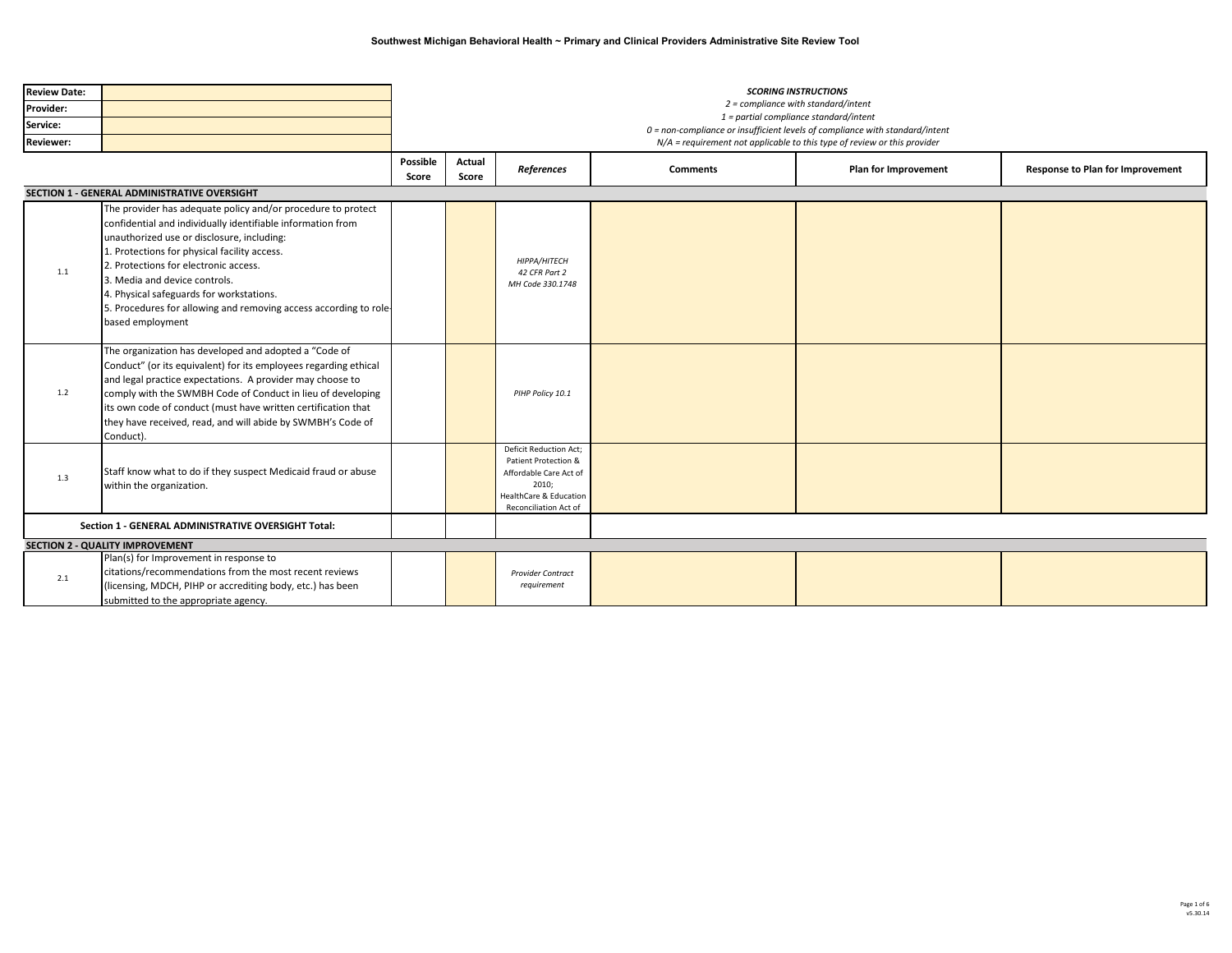|                                      |                                                                                                                                                                                                                                                                                                                                                                                                                                                                                                        | <b>Possible</b><br>Score | Actual<br>Score | References                                                                                                                                                                                                                                                                                                                             | <b>Comments</b> | Plan for Improvement | Response to Plan for Improvement |
|--------------------------------------|--------------------------------------------------------------------------------------------------------------------------------------------------------------------------------------------------------------------------------------------------------------------------------------------------------------------------------------------------------------------------------------------------------------------------------------------------------------------------------------------------------|--------------------------|-----------------|----------------------------------------------------------------------------------------------------------------------------------------------------------------------------------------------------------------------------------------------------------------------------------------------------------------------------------------|-----------------|----------------------|----------------------------------|
| 2.2                                  | All citations by PIHP, CMH, and MDHHS BH/IDD or licensing<br>divisions have been corrected.                                                                                                                                                                                                                                                                                                                                                                                                            |                          |                 | <b>Provider Contract</b><br>requirement                                                                                                                                                                                                                                                                                                |                 |                      |                                  |
| 2.3                                  | Documentation is present to support that individuals' choices<br>are implemented, when possible.                                                                                                                                                                                                                                                                                                                                                                                                       |                          |                 | <b>MDHHS Contract</b><br>Consumerism<br>Attachment P.7.10.2.3<br>DHHS Site Visit Protocol<br>A.1                                                                                                                                                                                                                                       |                 |                      |                                  |
|                                      | Section 2 - QUALITY IMPROVEMENT Total:                                                                                                                                                                                                                                                                                                                                                                                                                                                                 |                          |                 |                                                                                                                                                                                                                                                                                                                                        |                 |                      |                                  |
| <b>SECTION 3 - CUSTOMER SERVICES</b> |                                                                                                                                                                                                                                                                                                                                                                                                                                                                                                        |                          |                 |                                                                                                                                                                                                                                                                                                                                        |                 |                      |                                  |
| 3.1                                  | Communication Accommodations: program has developed<br>resources and incorporated features to overcome barriers for<br>persons who have limited ability to communicate in standard<br>English (i.e., LEP resources; bi-lingual staff; communication<br>resources in alternative languages/formats [Braille, Spanish,<br>audio enhancements, sign language communication; TDI;<br>communication enhancement devices; signs; person served-<br>specific communication techniques, etc.); interpreters]). |                          |                 | <b>MDHHS Contract</b><br>Attachment P.4.1.1<br>Access System<br>Standards; MDHHS<br><b>Contract Attachment</b><br>P.6.3.1 Customer Service<br>Requirements; DHHS Site<br>Review Protocol B.4.5.1;<br>PIHP policy 6.5<br>(Communication<br><b>Accommodations for</b><br><b>Limited English</b><br>Proficiency and Visual<br>Impairment) |                 |                      |                                  |
|                                      | <b>Section 3 - CUSTOMER SERVICES Total:</b>                                                                                                                                                                                                                                                                                                                                                                                                                                                            |                          |                 | Percent:                                                                                                                                                                                                                                                                                                                               |                 |                      |                                  |
|                                      | SECTION 4 - FACILITY & MAINTENANCE (If applicable - when customers are served at a provider-owned location)                                                                                                                                                                                                                                                                                                                                                                                            |                          |                 |                                                                                                                                                                                                                                                                                                                                        |                 |                      |                                  |
| 4.1                                  | Facility Grounds & Premises - driveway, surrounding yard areas,<br>detached structures appear well maintained and free of obvious,<br>litter, refuse, etc. (note: roof, exterior walls, doors,<br>windows/screens, stairways, sidewalks, attached structure, etc.).                                                                                                                                                                                                                                    |                          |                 | <b>DHHS Site Review</b><br>Protocol D.3                                                                                                                                                                                                                                                                                                |                 |                      |                                  |
| 4.2                                  | Exits, corridors, and hallways are free of obstruction.                                                                                                                                                                                                                                                                                                                                                                                                                                                |                          |                 | <b>DHHS Site Review</b><br>Protocol D.3                                                                                                                                                                                                                                                                                                |                 |                      |                                  |
| 4.3                                  | Facility Interior/Cleanliness - Sanitary environment is maintained<br>throughout the facility. (furnishings, flooring, walls, smells,<br>cleanliness, housekeeping standards, etc.).                                                                                                                                                                                                                                                                                                                   |                          |                 | <b>DHHS Site Review</b><br>Protocol D.3                                                                                                                                                                                                                                                                                                |                 |                      |                                  |
| 4.4                                  | Maintenance of Facility - there is evidence that maintenance<br>issues are being appropriately addressed (invoices for<br>repair/inspection/replacement of equipment, utilities, evidence<br>of facility improvements, etc.).                                                                                                                                                                                                                                                                          |                          |                 | <b>DHHS Site Review</b><br>Protocol D.3                                                                                                                                                                                                                                                                                                |                 |                      |                                  |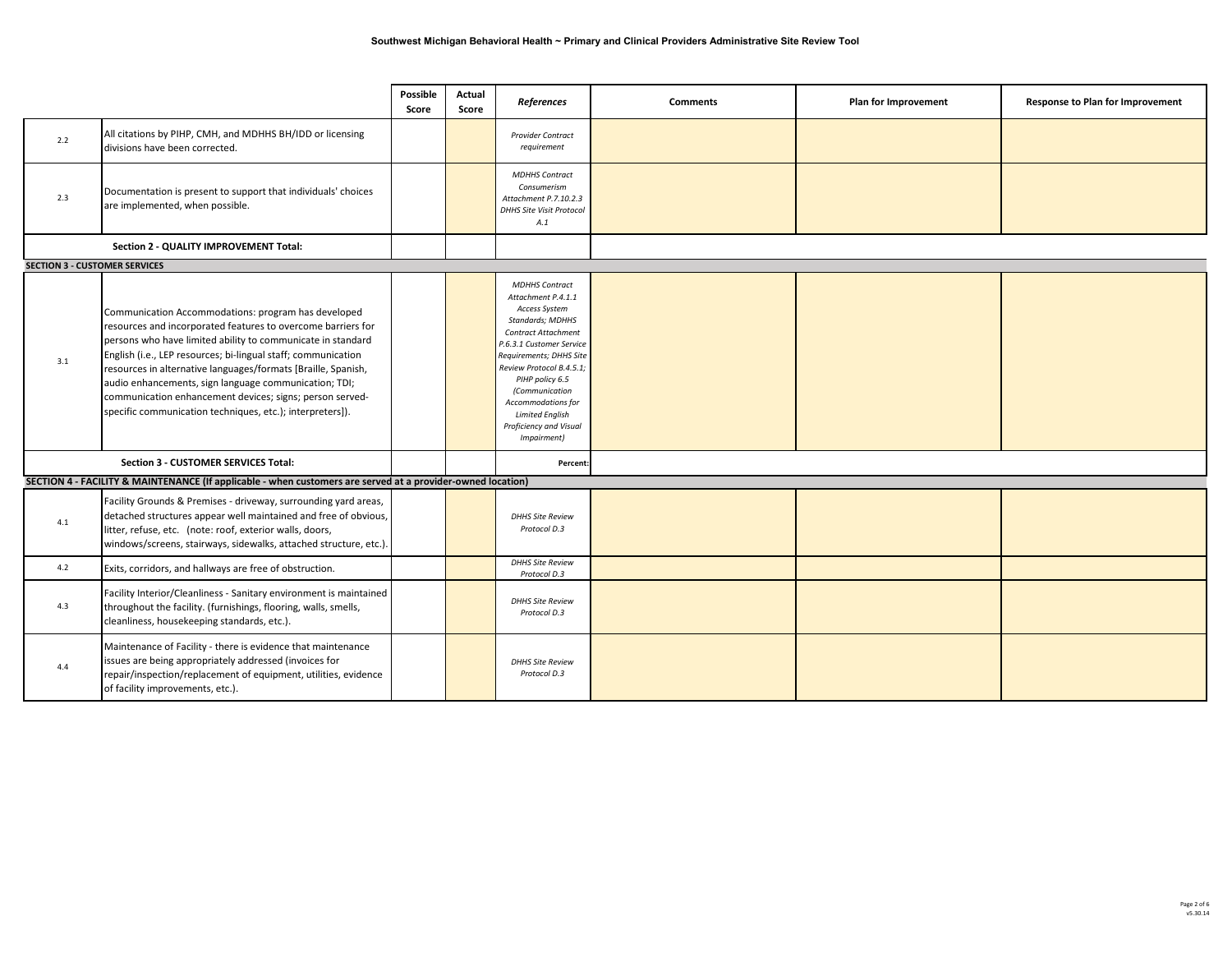|     |                                                                                                                                                                                                                                                 | Possible<br>Score | Actual<br>Score | References                                                                                                           | <b>Comments</b> | Plan for Improvement | Response to Plan for Improvement |
|-----|-------------------------------------------------------------------------------------------------------------------------------------------------------------------------------------------------------------------------------------------------|-------------------|-----------------|----------------------------------------------------------------------------------------------------------------------|-----------------|----------------------|----------------------------------|
|     | Section 4 - FACILITY & MAINTENANCE Total:                                                                                                                                                                                                       |                   |                 |                                                                                                                      |                 |                      |                                  |
|     | SECTION 5 - MEDICATION MANAGEMENT (For providers who are distributing medication)                                                                                                                                                               |                   |                 |                                                                                                                      |                 |                      |                                  |
| 5.1 | If an individual cannot administer his or her own medication, a<br>provider shall ensure that medication is administered by or<br>under the supervision of personnel who are qualified and<br>trained.                                          |                   |                 | R 330.7158                                                                                                           |                 |                      |                                  |
| 5.2 | A provider shall record the administration of all medication in<br>the recipient's clinical record.                                                                                                                                             |                   |                 | R 330.7158                                                                                                           |                 |                      |                                  |
| 5.3 | A provider shall ensure that medication errors and adverse drug<br>reactions are immediately and properly reported to a physician<br>and recorded in the recipient's clinical record.                                                           |                   |                 | R 330.7158                                                                                                           |                 |                      |                                  |
|     | Section 5 - MEDICATION MANAGEMENT Total:                                                                                                                                                                                                        |                   |                 |                                                                                                                      |                 |                      |                                  |
|     | <b>SECTION 6 - EMERGENCY RESPONSE</b>                                                                                                                                                                                                           |                   |                 |                                                                                                                      |                 |                      |                                  |
| 6.1 | Program has a comprehensive set of written Emergency<br>Response Procedures containing clear instructions in response<br>to fire, severe weather, medical emergencies, and emergencies<br>while transporting individuals served, if applicable. |                   |                 | <b>DHHS Site Review</b><br>Protocol D.3                                                                              |                 |                      |                                  |
| 6.2 | Emergency evacuation maps/routes are displayed in prominent<br>locations at the facility. (when customers are served at a<br>provider-owned location)                                                                                           |                   |                 | <b>DHHS Site Review</b><br>Protocol D.3                                                                              |                 |                      |                                  |
|     | Section 6 - EMERGENCY RESPONSE Total:                                                                                                                                                                                                           |                   |                 |                                                                                                                      |                 |                      |                                  |
|     | <b>SECTION 7 - TRAINING</b>                                                                                                                                                                                                                     |                   |                 |                                                                                                                      |                 |                      |                                  |
| 7.1 | Recipient Rights Protection (including confidentiality, mandatory<br>reporting requirement for incidents, abuse & neglect) - (within<br>30 days of hire; annual update thereafter).                                                             |                   |                 | <b>DHHS Site Review</b><br>Protocol E.3.6; MDHHS<br>Code: 330.1755(5)(f); R<br>325.14302 Rule<br>302(3)(a)(i)        |                 |                      |                                  |
| 7.2 | Person-Centered Planning (aka Individualized Service Planning) -<br>within 60 days of hire; annual update thereafter).                                                                                                                          |                   |                 | <b>MDHHS Contract</b><br>3.4.1.1. V.A.4                                                                              |                 |                      |                                  |
| 7.3 | Cultural Diversity/Competency/Awareness (within 6 months of<br>hire) (annual requirement).                                                                                                                                                      |                   |                 | BBA 438.206<br><b>DHHS Site Review</b><br>Protocol E.3.6                                                             |                 |                      |                                  |
| 7.4 | Blood borne Pathogens (Preventing Disease Transmission,<br>Infection Control - within 30 days of hire; annual update<br>required).                                                                                                              |                   |                 | OSHA R325.7000<br>Administrative Rule<br>R330.2807 (10)<br>MIOSHA R325.70016<br>(7)(a)                               |                 |                      |                                  |
| 7.5 | Limited English Proficiency (LEP) (within 6 months of hire).                                                                                                                                                                                    |                   |                 | <b>BBA 438.206; DHHS Site</b><br>Review Protocol E.3.6                                                               |                 |                      |                                  |
| 7.6 | HIPAA (within 30 days of hire).                                                                                                                                                                                                                 |                   |                 | Code of Federal<br>Regulations - 45CFR<br>164.308(a)(5)(i) and<br>164.530(b)(1); DHHS Site<br>Review Protocols E.3.6 |                 |                      |                                  |
| 7.7 | Corporate Compliance (within 30 days of hire, annual updates).                                                                                                                                                                                  |                   |                 | <b>Medicaid Integrity</b><br>Program (MIP); Deficit<br>Reduction Act (DRA)                                           |                 |                      |                                  |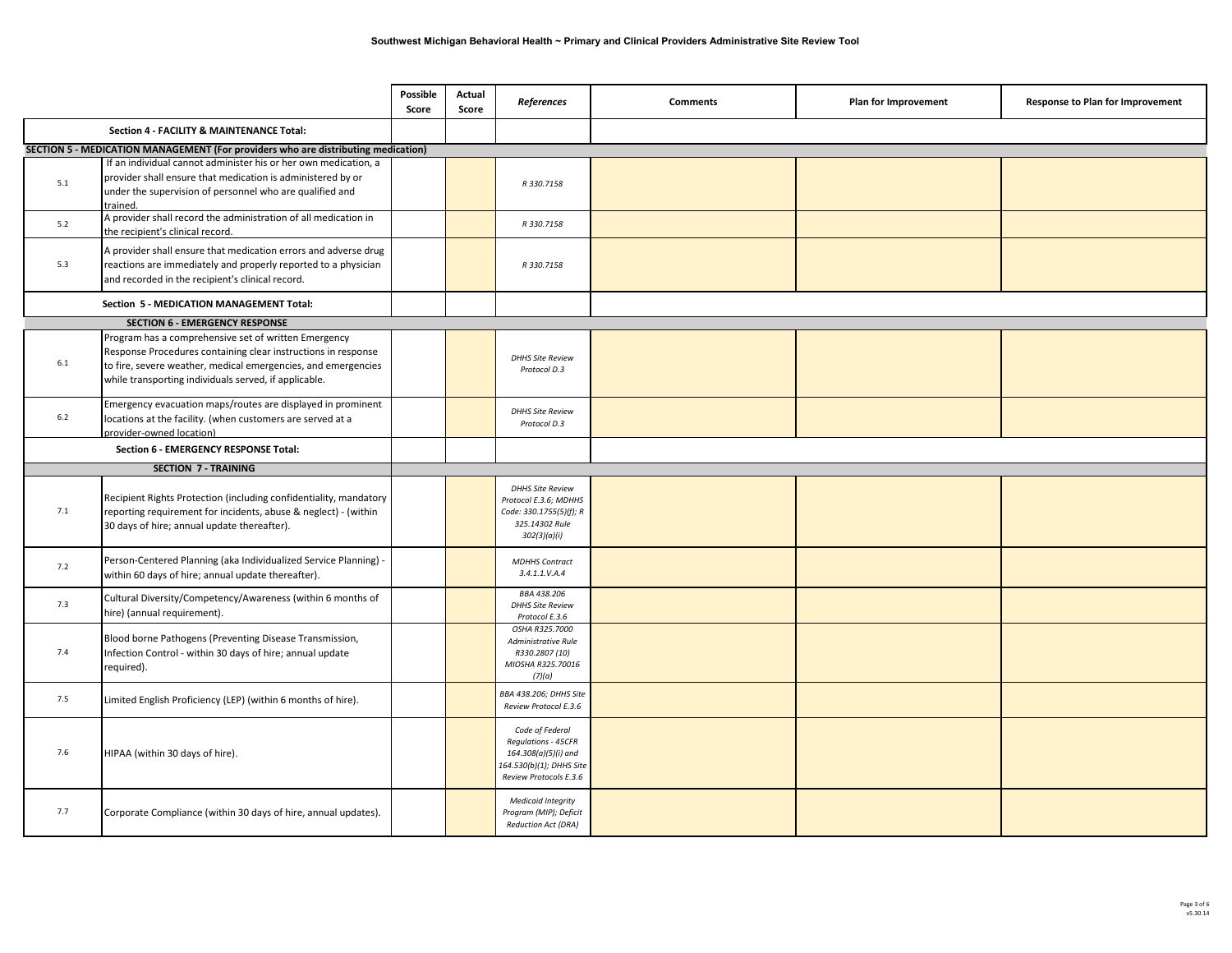|         |                                                                                                                                                                                                                                                                                                                                                                                                                                                                                                                                                                                                                                                                                                           | Possible<br>Score | Actual<br>Score | References                                                                   | <b>Comments</b> | Plan for Improvement | Response to Plan for Improvement |
|---------|-----------------------------------------------------------------------------------------------------------------------------------------------------------------------------------------------------------------------------------------------------------------------------------------------------------------------------------------------------------------------------------------------------------------------------------------------------------------------------------------------------------------------------------------------------------------------------------------------------------------------------------------------------------------------------------------------------------|-------------------|-----------------|------------------------------------------------------------------------------|-----------------|----------------------|----------------------------------|
| $7.8\,$ | Individuals Plans of Service and Ancillary Plans (there is evidence<br>that staff have been trained in the IPOS and in any applicable<br>Support Plan for Individuals in their care before the provision of<br>direct care [Behavior Treatment Plan, PT, OT, Nursing, etc.]).                                                                                                                                                                                                                                                                                                                                                                                                                             |                   |                 | Michigan Mental Health<br>Code<br>330.1708                                   |                 |                      |                                  |
| 7.9     | Non-Aversive Techniques for Prevention and Treatment of<br>Challenging Behavior (MDCH approved curriculum if restricted<br>interventions included) - (within 30 days of hire & annual<br>updates, if working with individuals with challenging behavior)                                                                                                                                                                                                                                                                                                                                                                                                                                                  |                   |                 | <b>Behavior Management</b><br><b>Technical Requirement</b><br>and R 330.1806 |                 |                      |                                  |
| 7.1     | CPR (within 60 days as necessary for job duties; ongoing as<br>required per the training program - usually every 2 to 3 years).                                                                                                                                                                                                                                                                                                                                                                                                                                                                                                                                                                           |                   |                 | R 400.14204                                                                  |                 |                      |                                  |
| 7.11    | First Aid (within 60 days as necessary for job duties; ongoing as<br>required per the training program - usually every 2 to 3 years).<br>ABA BHTs must have first aid certifications.                                                                                                                                                                                                                                                                                                                                                                                                                                                                                                                     |                   |                 | R 400.14204                                                                  |                 |                      |                                  |
| 7.12    | ABA BHTs - Principles of behavior, behavior measurement and<br>data collection, function of behaviors, basic concepts of ABA,<br>generalization and it importance in sustainability of<br>learned/acquired skills, and medical conditions/illness that<br>mpact behavior.                                                                                                                                                                                                                                                                                                                                                                                                                                 |                   |                 | <b>Medicaid Provider</b><br>Manual 18.7                                      |                 |                      |                                  |
| 7.13    | Trauma Informed Systems of Care (Within 60 days of hire)                                                                                                                                                                                                                                                                                                                                                                                                                                                                                                                                                                                                                                                  |                   |                 | <b>MDHHS Master Contract</b><br>Attachment P.2.7.10.6.<br>and 7.10.6.1       |                 |                      |                                  |
|         | Section 7A - DIRECT CARE STAFF TRAINING REQUIREMENTS Total:                                                                                                                                                                                                                                                                                                                                                                                                                                                                                                                                                                                                                                               |                   |                 |                                                                              |                 |                      |                                  |
|         | SECTION 8 - CREDENTIALING AND PERSONNEL MANAGEMENT REQUIREMENTS                                                                                                                                                                                                                                                                                                                                                                                                                                                                                                                                                                                                                                           |                   |                 |                                                                              |                 |                      |                                  |
| 8.1     | The provider has written job descriptions for all positions. Each<br>job description shall specifically identify all of the following:<br>a. Job Title<br>b. Tasks & Responsibilities<br>c. The skills, knowledge, training, education, and experience<br>required for the job<br>d. Recovery-based (as appropriate), person-centered and<br>culturally competent practices.                                                                                                                                                                                                                                                                                                                              |                   |                 | R 325.14112<br>PIHP Policy 1.2<br>SWMBH-Provider<br>Contracts                |                 |                      |                                  |
| 8.2     | ndividuals have been credentialed prior to providing services<br>that require credentialing. Re-credentialing occurs at least every<br>2 years, and includes:<br>updated attestation to credentialing application questions and<br>any other updates to credentialing application information,<br>-verification of valid and current licensure to practice in the State<br>of Michigan,<br>verification of current malpractice insurance,<br>review of any quality concerns (if applicable),<br>verification that the practitioner has not be excluded from<br>participation in Medicaid through OIG check,<br>verification of licensure limitations or malpractice suits reported<br>through NPDB check. |                   |                 | <b>MDCH Contract</b><br>attachment P.6.4.3.1<br>PIHP Policy 2.2 & 2.3        |                 |                      |                                  |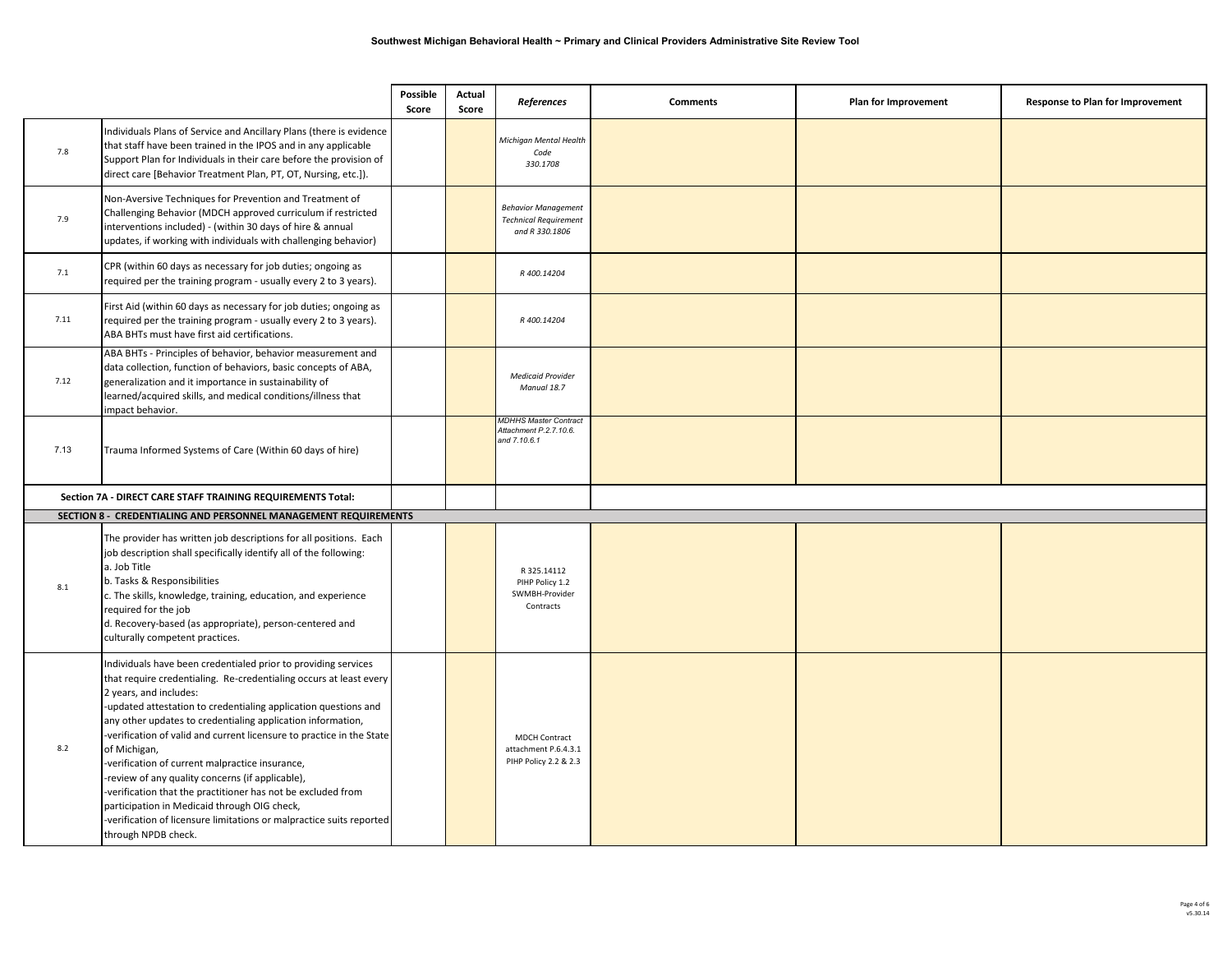|      |                                                                                                                                                                                                                                                                                                                                                                       | Possible<br>Score | Actual<br>Score    | References                                                                                                                                                        | <b>Comments</b> | Plan for Improvement | Response to Plan for Improvement |
|------|-----------------------------------------------------------------------------------------------------------------------------------------------------------------------------------------------------------------------------------------------------------------------------------------------------------------------------------------------------------------------|-------------------|--------------------|-------------------------------------------------------------------------------------------------------------------------------------------------------------------|-----------------|----------------------|----------------------------------|
| 8.3  | Staff shall possess the appropriate qualifications as outlined in<br>their job descriptions, including the qualifications for all the<br>following:<br>A. Educational background (Primary source verification required)<br>B. Relevant work experience<br>C. Certification, registration, and licensure as required by law.<br>(Primary source verification required) |                   |                    | MDCH Contract<br>attachment P.6.4.3.1<br>PIHP Policy 2.2                                                                                                          |                 |                      |                                  |
| 8.4  | Criminal Background Checks: there is evidence that provider<br>conducts verification of criminal background checks prior to hire<br>using the verification protocol required by SWMBH policy 2.16;<br>bi-annual verification of the status of criminal back ground of<br>current employees.                                                                           |                   |                    | Contract Requirement;<br>Public Act 59 (PA 218<br>400.734a); 5) AFC<br><b>Licensing Rules:</b><br>R.400.14201.13 (SGH);<br>R.400.1404.6 (FH);<br>PIHP Policy 2.16 |                 |                      |                                  |
| 8.5  | Driver's License: A) there is documented evidence of verification<br>of status of driver's license at the time of hire; B) ongoing<br>monitoring of the status of the driver's license of every staff<br>member who transports persons served (i.e., annual<br>attestation).                                                                                          |                   |                    | <b>AFC Licensing Rules</b><br>R400.14319-d,<br>R400.14208-c (SGH)                                                                                                 |                 |                      |                                  |
| 8.6  | Personnel Performance Management: there is documented<br>evidence that program has an adequate system to support,<br>monitor, and complete at least annual performance evaluations<br>of staff who provide direct care services.                                                                                                                                      |                   |                    | DHHS Site Visit Protocol<br>B.1.3, 4.4.2(e), 5.4.2,<br>6.4.2, 7.4.1, 8.3.2                                                                                        |                 |                      |                                  |
| 8.7  | Monitoring for Exclusion from Participation in Federal<br>Healthcare Programs. Each employee is to be run through OIG<br>exclusion database prior to hire and annually thereafter.                                                                                                                                                                                    |                   |                    | PIHP Policy 10.13                                                                                                                                                 |                 |                      |                                  |
| 8.8  | The Applicant Rights for Credentialing and Recredentialing<br>form is included in credentialing packet, which includes<br>written notification of, and an appeal process for, adverse<br>credentialing decisions.                                                                                                                                                     |                   |                    | PIHP Policy 2.05 &<br>Credentialing Application<br>Document                                                                                                       |                 |                      |                                  |
| 8.9  | The Credentialing Application includes anti-discrimination<br>provisions, attestation and disclosure questions within.                                                                                                                                                                                                                                                |                   |                    | PIHP Policy 2.05 &<br>Credentialing Application<br>Document                                                                                                       |                 |                      |                                  |
| 8.10 | All credentialing files include the following information:<br>Credentialing Start date, Credentialing decision date, and<br>Credentialing completion date.                                                                                                                                                                                                            |                   |                    | PIHP Policy 2.05 &<br>Credentialing Application<br>Document                                                                                                       |                 |                      |                                  |
| 8.11 | All practitioner files include documentation that Grievance<br>and Appeal information was reviewed during the<br>recredentialing process                                                                                                                                                                                                                              |                   |                    | PIHP Policy 2.02 &<br>Credentialing Application<br>Document                                                                                                       |                 |                      |                                  |
|      | Section 8 - CREDENTIALING AND<br>PERSONNEL MANAGEMENT REQUIREMENTS Total:                                                                                                                                                                                                                                                                                             |                   |                    |                                                                                                                                                                   |                 |                      |                                  |
|      |                                                                                                                                                                                                                                                                                                                                                                       | Poss-             | <b>Actual Scor</b> | Percent                                                                                                                                                           |                 |                      |                                  |
|      | <b>Scoring Summary</b>                                                                                                                                                                                                                                                                                                                                                | ible Sco          |                    |                                                                                                                                                                   |                 |                      |                                  |
|      | Section 1 - GENERAL ADMINISTRATIVE OVERSIGHT Total:                                                                                                                                                                                                                                                                                                                   | 0                 | 0                  |                                                                                                                                                                   |                 |                      |                                  |
|      | Section 2 - QUALITY IMPROVEMENT Total:                                                                                                                                                                                                                                                                                                                                | $\mathbf 0$       | $\mathbf 0$        |                                                                                                                                                                   |                 |                      |                                  |
|      | Section 3 - CUSTOMER SERVICES Total:                                                                                                                                                                                                                                                                                                                                  | 0                 | $\mathbf 0$        |                                                                                                                                                                   |                 |                      |                                  |
|      | Section 4 - FACILITY & MAINTENANCE Total:                                                                                                                                                                                                                                                                                                                             | $\Omega$          | $\mathbf 0$        |                                                                                                                                                                   |                 |                      |                                  |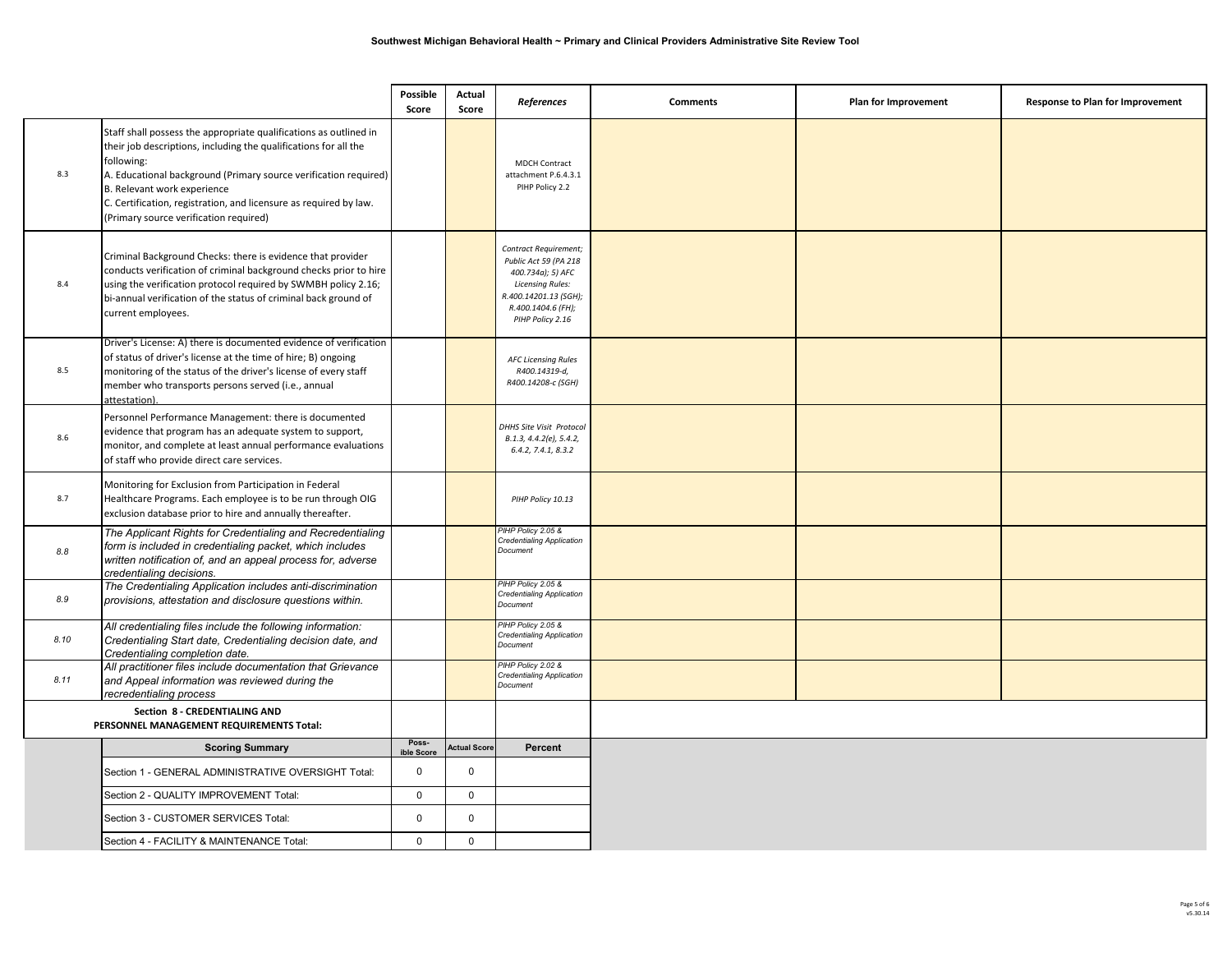|                                                                           | Possible<br>Score | Actual<br>Score | References | <b>Comments</b> | Plan for Improvement | Response to Plan for Improvement |
|---------------------------------------------------------------------------|-------------------|-----------------|------------|-----------------|----------------------|----------------------------------|
| Section 5 - MEDICATION MANAGEMENT Total:                                  |                   |                 |            |                 |                      |                                  |
| Section 6 - EMERGENCY RESPONSE Total:                                     |                   | 0               |            |                 |                      |                                  |
| Section 7 - TRAINING TOTAL                                                |                   |                 |            |                 |                      |                                  |
| Section 8 - CREDENTIALING AND<br>PERSONNEL MANAGEMENT REQUIREMENTS Total: | 0                 |                 |            |                 |                      |                                  |
| <b>OVERALL</b>                                                            |                   | 0               |            |                 |                      |                                  |